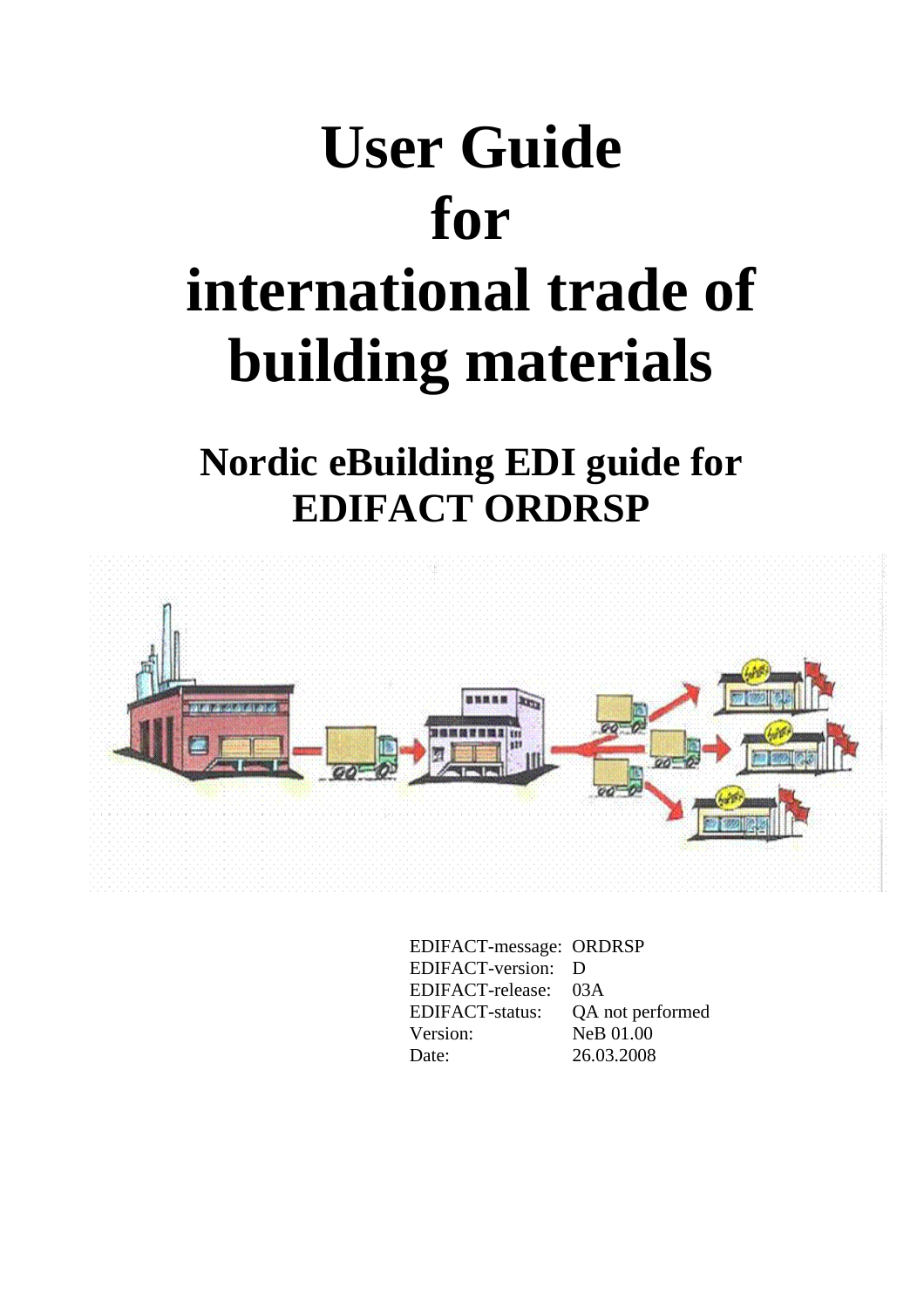#### **Table of content**

| 2.             |                                                              |                                                                                                                                                                                                                                                                                                                                                                                                                    |  |
|----------------|--------------------------------------------------------------|--------------------------------------------------------------------------------------------------------------------------------------------------------------------------------------------------------------------------------------------------------------------------------------------------------------------------------------------------------------------------------------------------------------------|--|
|                | 2.1.<br>2.2.                                                 | $\textbf{INTRODUCTION}.\textcolor{red}{\textbf{1} \textbf{1} \textbf{2} \textbf{3} \textbf{4} \textbf{5} \textbf{6} \textbf{6} \textbf{7}} \textbf{9} \textbf{10} \textbf{11} \textbf{12} \textbf{13} \textbf{14} \textbf{15} \textbf{16} \textbf{16} \textbf{17} \textbf{18} \textbf{19} \textbf{19} \textbf{19} \textbf{19} \textbf{19} \textbf{19} \textbf{19} \textbf{19} \textbf{19} \textbf{19} \textbf{19}$ |  |
| 3.             |                                                              |                                                                                                                                                                                                                                                                                                                                                                                                                    |  |
|                | 3.1.<br>3.2.<br>3.3.<br>3.4.<br>3.5.<br>3.6.<br>3.7.<br>3.8. |                                                                                                                                                                                                                                                                                                                                                                                                                    |  |
| $\mathbf{4}$ . |                                                              |                                                                                                                                                                                                                                                                                                                                                                                                                    |  |
| 5 <sub>1</sub> |                                                              |                                                                                                                                                                                                                                                                                                                                                                                                                    |  |
| 6.             |                                                              |                                                                                                                                                                                                                                                                                                                                                                                                                    |  |
| 7.             |                                                              |                                                                                                                                                                                                                                                                                                                                                                                                                    |  |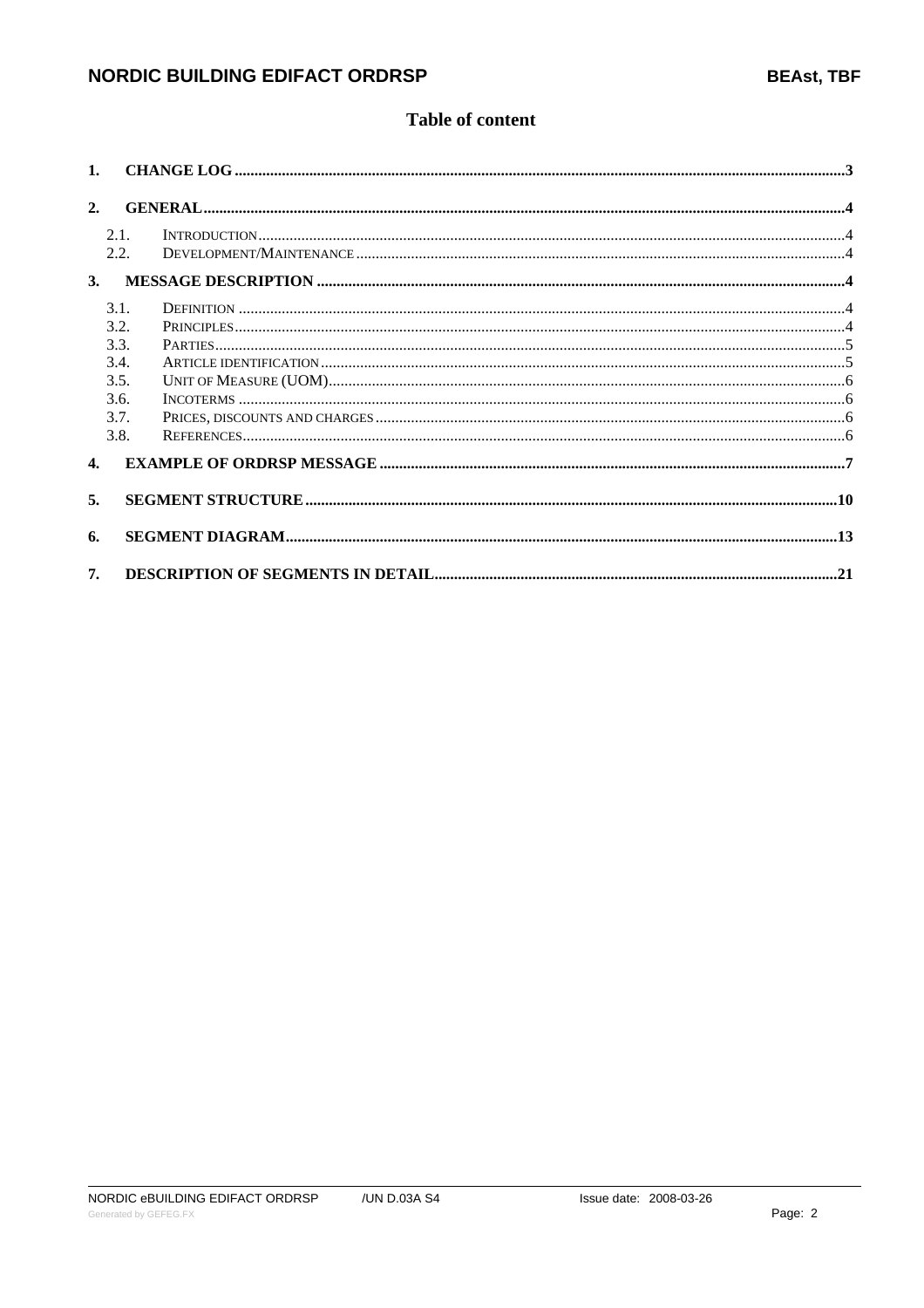## <span id="page-2-1"></span><span id="page-2-0"></span>**1. CHANGE LOG**

| Date     | <b>New</b><br>version | Segment group<br>and segment | Description              | Approved by<br>and when |
|----------|-----------------------|------------------------------|--------------------------|-------------------------|
| 20080326 | NeB 01 00             |                              | New version is presented | SG 20080403             |
|          |                       |                              |                          |                         |
|          |                       |                              |                          |                         |
|          |                       |                              |                          |                         |
|          |                       |                              |                          |                         |
|          |                       |                              |                          |                         |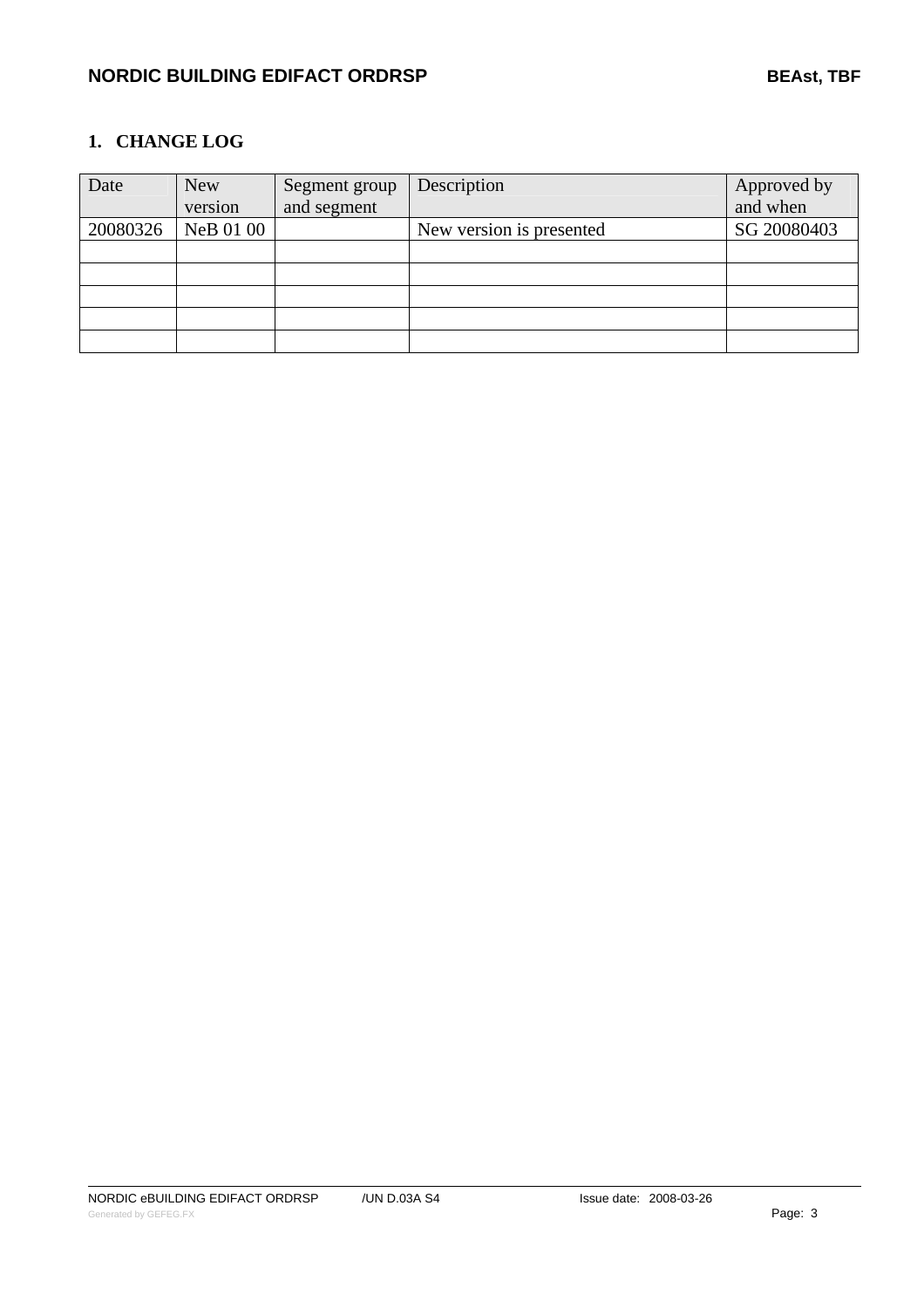#### <span id="page-3-1"></span><span id="page-3-0"></span>**2. GENERAL**

#### **2.1. Introduction**

<span id="page-3-2"></span>This user guide is a part of a series of EDI message handbooks established with the purpose of making electronical business easier by using standards for the content of each message. A common name of this series of message guides is "EDI user guides for international trade with building articles".

This document is a user guide with the name «**Nordic eBuilding EDI guide EDIFACT ORDRSP**».

Similar user guides will be available for the mesages ORDERS, DESADV, INVOIC and PRICAT. Objective for making this series of user guides is to promote and use them as a standard way of doing electronical business both in national but also in international.business. The documentation will be made available to every party who want to implement it in their business with trading partners.

#### **2.2. Development/Maintenance**

<span id="page-3-3"></span>This user guide is developed based on information requirements experienced during the last 10 years in nordic countries. The documentation is produced by a project group consisting of people from BEAST (, Sweden) and TBF (Trelast og byggevarehandelens fellesorganisasjon, Norway). TUN (Trelast Unionen, Danmark ) has supported with their needs of information in the different messages.

The user guides are based on the information elements in use in Sweden, Norway and Denmark to day and is intended over time to replace the national standard which are in use to day.

The new standard contains codes and qualifier which will be the same across borders. This is the huge benefit of this new standard..

Maintenance of this user guide will be outsourced to xxxxxxx. Based on experiences and requests from users, a competent management group have to decide the changes which xxxxxxx in turn will include into the user guide document.

Quality assuremnet of this document will be handled by yyyyyyy..

Changes in this document will be updated in the Change Log in chapter 1 of this document.

## <span id="page-3-5"></span><span id="page-3-4"></span>**3. MESSAGE DESCRIPTION**

#### **3.1. Definition**

The order reponse is a message to be sent from the vendor to the buyer of goods or articles as a response to an earlier received purchase order from the buyer. The message specifies at line item level the ability the vendor has to deliver the ordered quantities and when.

The order response message will normally be sent to the forwarder of the purhase order message (ORDERS).

The order response messages shall be numbered by the vendor with his sales order number which shall be used as the identification of the document. It is very important that the order response contains a reference to the purchase order number in the header and at line item level with line number in the purchase order in addition.

#### **3.2. Principles**

<span id="page-3-6"></span>The message is a purchase order specifying involved parties and containing specification of articles to be ordered, quatities, and requested delivery time.

Other detailed information as identification of the involved parties, buyer and vendor, article identification and delivery and payment terms must be settled in agreements before the electronical trade may start.

This user guide will cover the information needs for ordering independent of the position in the value chain.

The conceept of use of this message is that the order shall result in one delivery to one delivery place on a requested delivery date. Other possible usage of the message must be agreed on by the parties before use.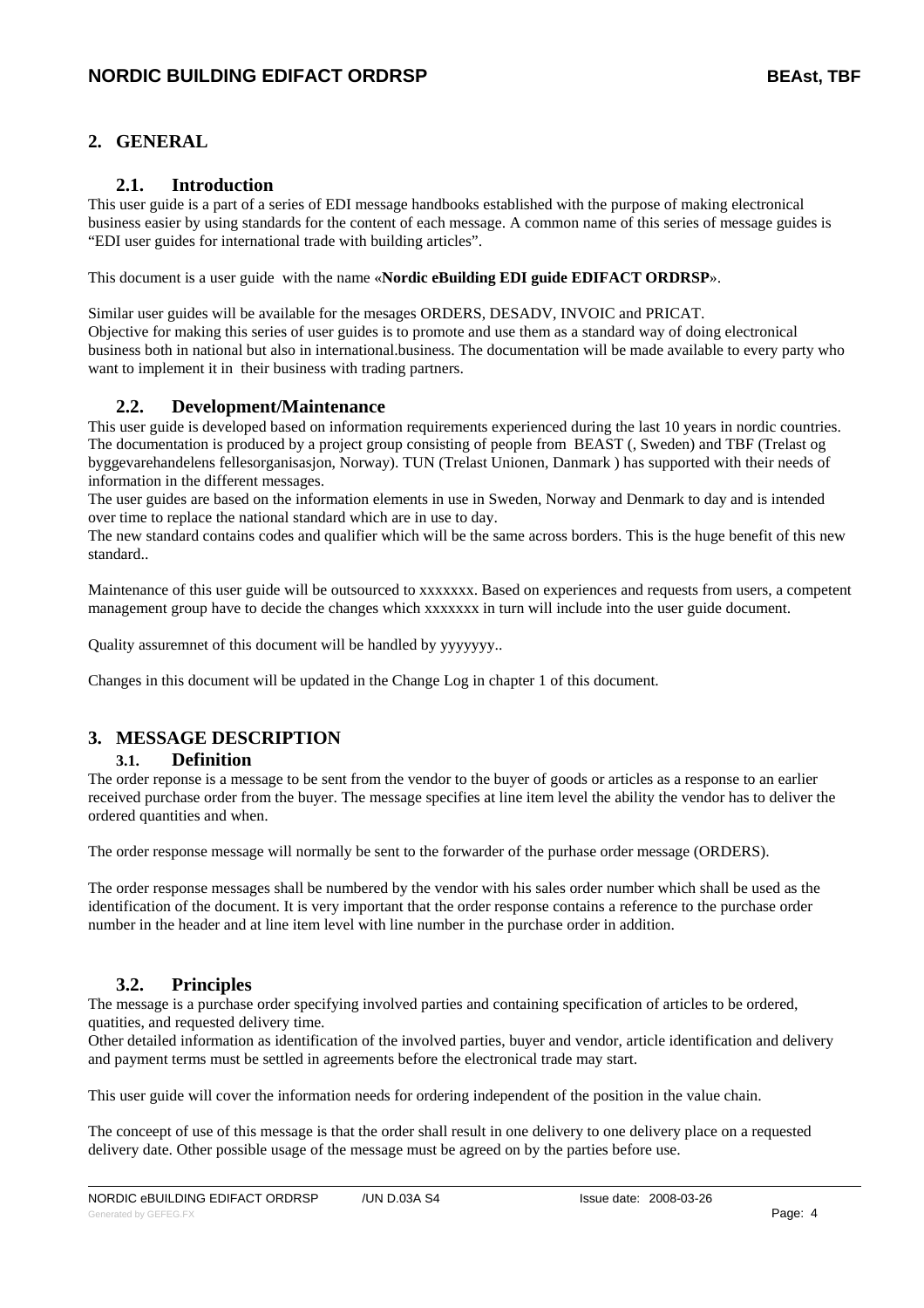<span id="page-4-0"></span>One order reponse message is a respone to **one** purchase order..

Grade of ability to deliver goods according to the purchase order is given at header level, se list below. In addition also each item line contains a delivery indication for the line. If full delivery is not possible for a line item, it is possible to tell the reason for this in clear text.

All line items in the purchase order shall be returned in the order response message. In the order response message each line item will be given a item number according toe vendors ERP system. In addition each line item must have a reference to corresponding line item number in the purchase order.

An order response will be one of the following cases

- Vendor will deliver all articles specified in the purchase order
- **whole order is accepted without amendments**
- Vendor is not able to deliver any of the ordered articles for some reason
- **whole order is rejected**
- Purchase order is received but is not processed (ORDRSP Light)
- **reception of purchase order is confirmed but is not processed** Only to be used after agreement
- Order response contains amendments compared to the purchase order
- **purchase order is accepted with amendments**

If an order response message with amendments is not accepted by the buyer, the buyer has to contact the vendor by phone in order to conclude what to do.

Delivery date shall be given at header level and always at each line item. The message opens for the possibility of back ordering after agreement between trading parties. Back order quantity may then be given on a separate line with quantity and delivery date. Alternatively the buyer may phone and cancel the order or he may say that he will have a complete delivery according to ordered quantity at the date when the whole quantity is available.

For most of the parties doing business it is of great interest that the order response message contains all cost elements that later will occur in the invoice. In this it is possible to have control of all condition when receiving the order response and the control of the invoice will be simpler and with few deviations.

Use of services as a line item must be agreed on.

Use of substitutes must be agreed on.

#### **3.3. Parties**

.

<span id="page-4-1"></span>Parties involved in a business transaction must be uniquely identified, and the preferred identifier is GLN (Global location number). End user and delivery place will usually not have a GLN and has to be identified by name and address.

Identification of involved parties must be exchanged between the trading parties before going live.

#### **3.4. Article identification**

<span id="page-4-2"></span>Trade between buyer and supplier must be based on knowledge of article identification between the trading parties. This information must be exchanged in advance if not available from branch or national databases.

For trade across borders the use of GTIN (Global Trade Item Number) is highly recommended as article identification. The same principle is recommended also for national trade but here may other national standards for article identification be used after agreement between the trading parties.

The method of identifing articles must be agreed on before electronic trading may start.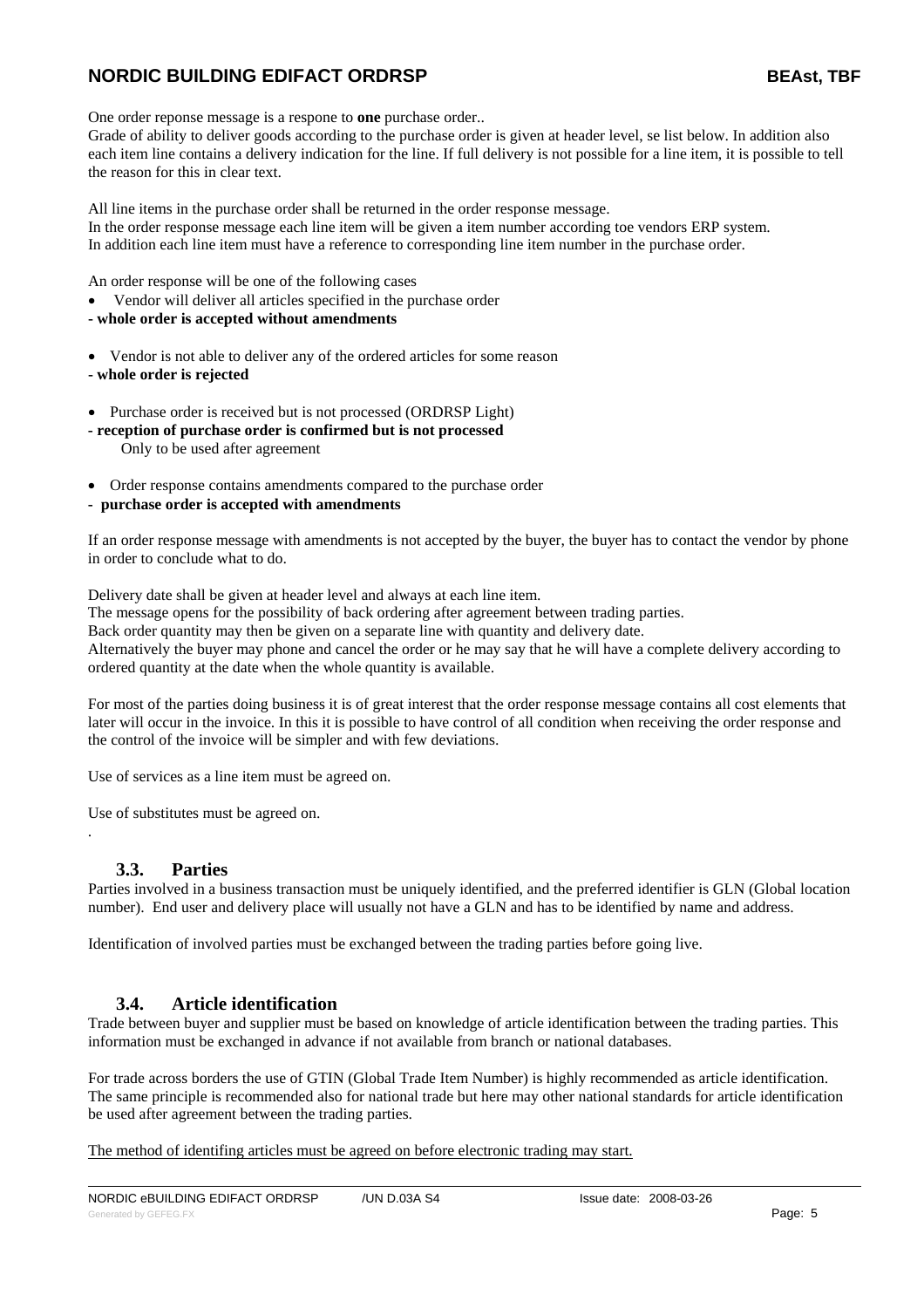#### <span id="page-5-0"></span>**3.5. Unit of Measure (UOM)**

<span id="page-5-1"></span>When using GTIN, the unit of measure usually will be PCE (pieces). Some products will be measured in kilos (KGM), meters (MTR) or litres (LTR). This is the recommended standard for UOM and they are typical logistical UOMs..

Branch or national databases with articles often have defined UOMs which often are a description of the type of article. Usually these UOMs are not a logistical UOM (BOT=bottle).

Article catalogue with article identification and Unit of Measure (UOM) has to be exchanged between trading parties before going live.

#### **3.6. Incoterms**

<span id="page-5-2"></span>The Incoterms code is often advice to use in order to be aware of delivery terms for this order. In general will the terms of delivery be a part of the agreement between the trading parties. More information at http://www.incoterms.com

#### **3.7. Prices, discounts and charges**

<span id="page-5-3"></span>There is an objective to make controle of prices and conditions in the order response message. By this way of working the major part of invoice control is done by control and accept of the order response message. Codes for different discounts and charges must be agreed on between the trading partners.

#### **3.8. References**

<span id="page-5-4"></span>This user guide is based on the following documents.

- [1] **ISO 9735**, versjon 2, 1990.11.01
- [2] **UN/EDIFACT Draft directory**, D.03A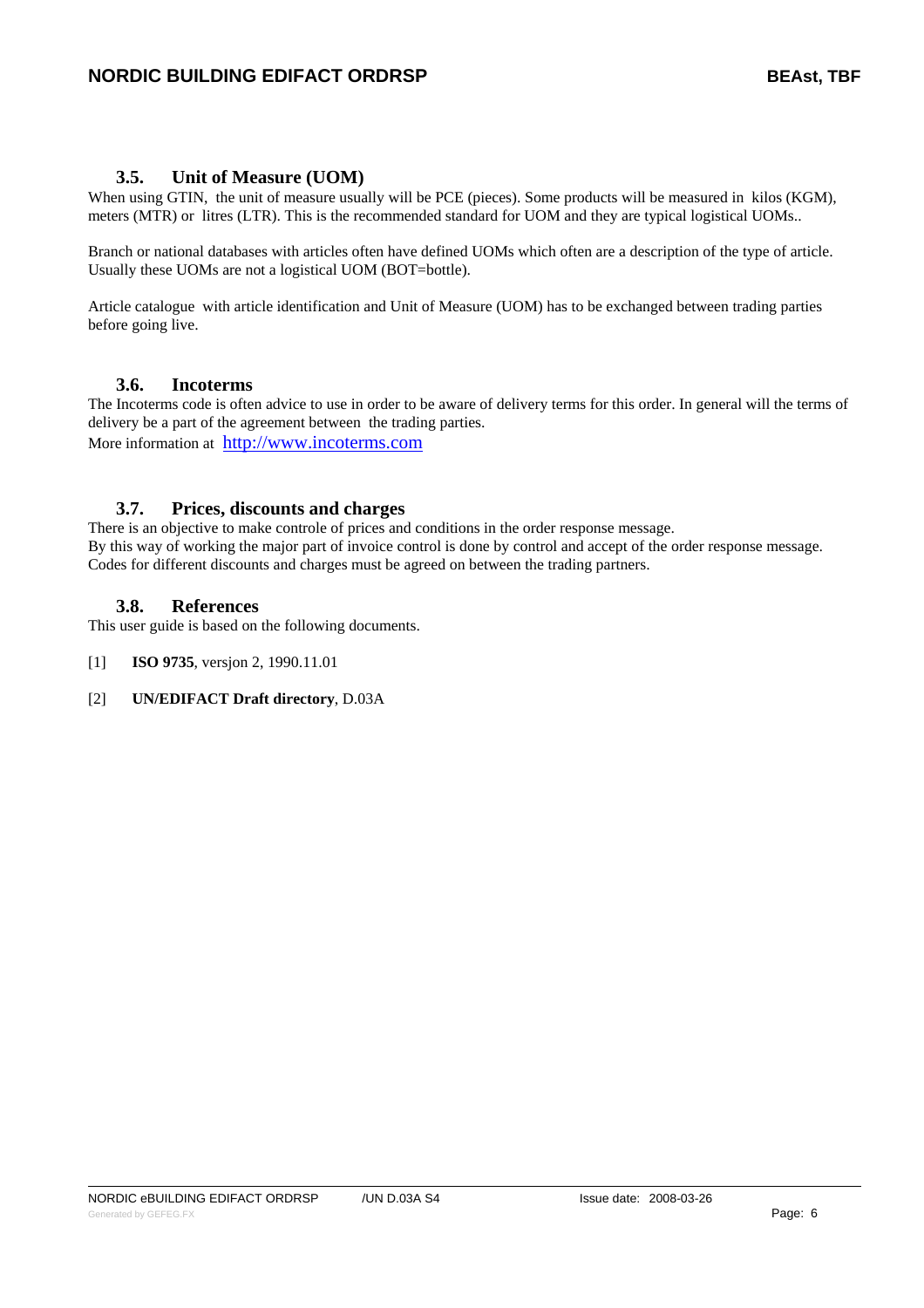## <span id="page-6-1"></span><span id="page-6-0"></span>**4. EXAMPLE OF ORDRSP MESSAGE**

#### Order response from Vendor to Buyer Black print  $=$  Must be present Blue print  $=$  Optional, may be used

This order response is made for Norway where NOBB is used for identification of article and UOM. In this example also GTIN is included for article identification.

 $UNA:+,?$ UNB+UNOC:3+9876543210321:14+1234567890123:14+080324:1015+74001' UNH+1+ORDRSP:D:03A:UN:NEB01' BGM+231+3081+29' DTM+137:200803241010:203' DTM+2:20080331:102' DTM+69:20080331:102' RFF+ON:42770' RFF+AEP:NOR-123' NAD+SU+1234567890123::9' RFF+VA:NO987654321MVA' NAD+BY+2345678901123::9' NAD+IV+1230123456789::9' NAD+DP+7080000448494::9++Byggmakker Skattum+Valdresveien 4+Gjøvik++2815' NAD+UD+++Lise Olsen+Biriveien+Biri++2820'  $TDT+20+3'$ TOD+6++DDP:106' ALC+C++++FC:::Freight' MOA+8:250' TAX+VAT+++:::25+S' LIN+10+5+1234567890123:EN' PIA+1+12345678:NO1' PIA+1+1479565:SA' IMD+F++:::Description' QTY+21:8:STK' QTY+113:8:STK' DTM+69:20080331:102' MOA+203:544,00' PRI+AAB:85::1:STK' RFF+ON:42770:1' TAX+VAT+++:::25+S' ALC+A+++1+PAR:::Partner discount' PCD+3:20' UNS+S' MOA+79:544,00' MOA+131:250,00' MOA+125:794,00' MOA+124:198,50'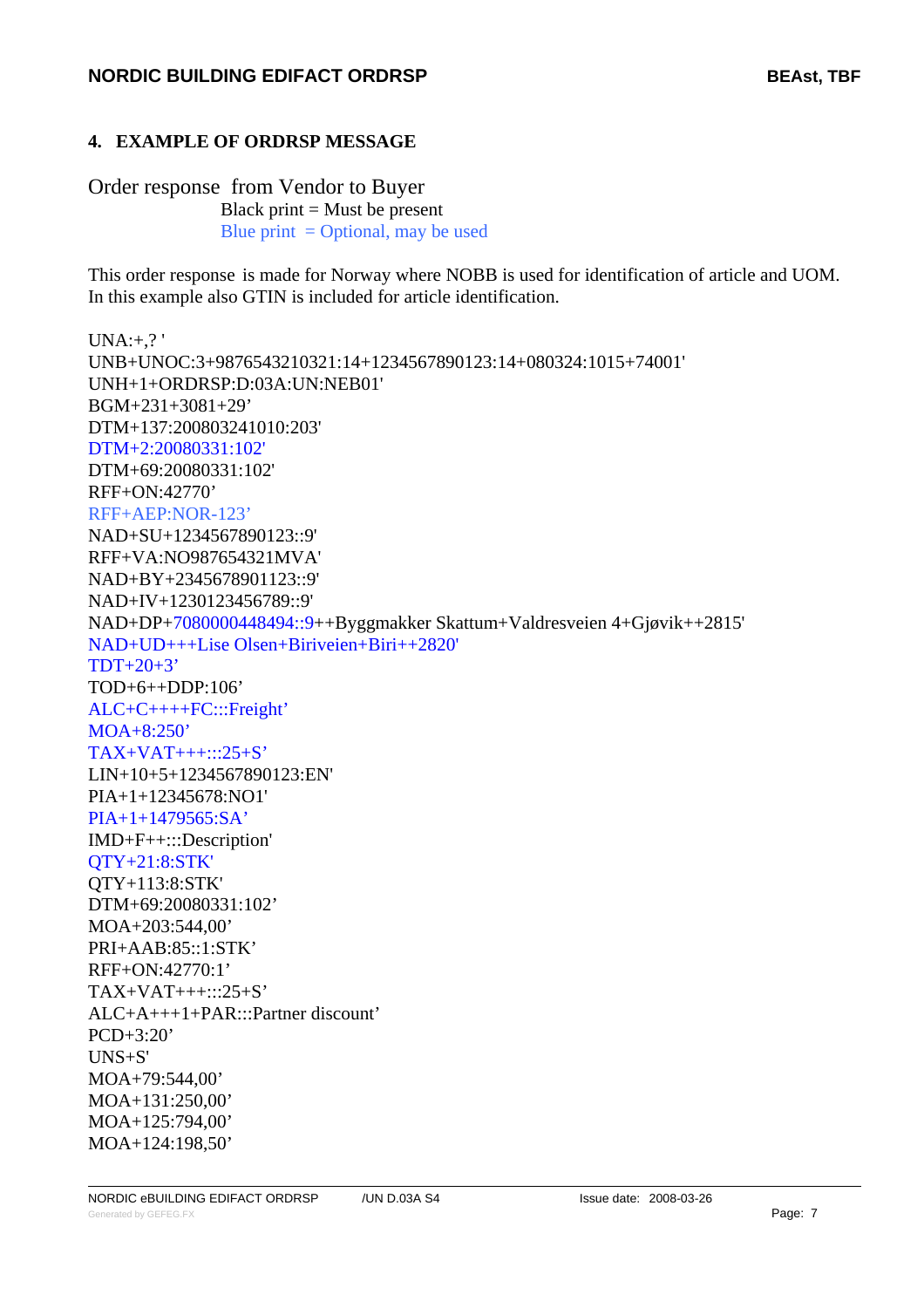#### MOA+165:0,50'

MOA+86:993,00' CNT+2:1' UNT+40+1' UNZ+1+74001'

Order response example with comments

| <b>EDIFACT</b> statement                    | Description                                 |
|---------------------------------------------|---------------------------------------------|
| $UNA:+,?$                                   |                                             |
| UNB+UNOC:3+9876543210321:14+1234567890123:1 | 9876543210321:14=sender GLN                 |
| 4+080324:1015+74001'                        | 1234567890123=receiver GLN                  |
|                                             | 080324:1010=date and time of converting     |
|                                             | 89101=Message reference                     |
| UNH+1+ORDRSP:D:03A:UN:NEB01'                |                                             |
| BGM+231+3081+29'                            | 3081=Vendor order number                    |
| DTM+137:200803241010:203'                   | 200803241010=Vendor order date and time     |
| DTM+2:20080331:102'                         | Requested delivery date, Optional           |
| DTM+69:20080331:102'                        | 20080331=Confirmed delivery date            |
| RFF+ON:42770'                               | Buyers purchase order number                |
| RFF+AEP:NOR-123'                            | Project number                              |
| NAD+SU+1234567890123::9'                    | 1234567890123=Vendors GLN                   |
| RFF+VA:NO987654321MVA'                      | 987654321=VAT number for vendor             |
| NAD+BY+2345678901123::9'                    | 2345678901123=Buyers GLN                    |
| NAD+IV+1230123456789::9'                    | 1230123456789=Invoicees GLN                 |
| NAD+DP+7080000448494::9++Byggmakker         | Address of delivery place                   |
| Skattum+Valdresveien 4+Gjøvik++2815'        |                                             |
| NAD+UD+++Lise Olsen+Biriveien+Biri++2820'   | End customer name to be used for marking of |
|                                             | goods in case of a customer order           |
| $TDT+20+3'$                                 | <b>Transport information</b>                |
| TOD+6++DDP:106'                             | DDP=Terms of delivery with Incoterms code   |
| $ALC+C++++FC:::Freight'$                    | Freight as charge                           |
| $MOA+8:250'$                                | Charge amount                               |
| $TAX+VAT++:::25+S'$                         | VAT tax rate for charge                     |
| LIN+10+5+1234567890123:EN'                  | 10=Item line number                         |
|                                             | 5=code telling line is not amended          |
|                                             | 1234567890123=GTIN number for article       |
| PIA+1+12345678:NO1'                         | NOBB number for article                     |
| $PIA+1+1479565:SA'$                         | Vendor article number                       |
| IMD+F++:::Description'                      | Article description                         |
| QTY+21:8:STK'                               | 8=Quantity ordered                          |
| QTY+113:8:STK'                              | 8=Quantity to be delivered                  |
| DTM+69:20080331:102'                        | Confirmed delivery date                     |
| MOA+203:544,00'                             | Net line amount                             |
| PRI+AAB:85::1:STK'                          | Gross price                                 |
| RFF+ON:42770:1'                             | Ref to Purchase order and line number       |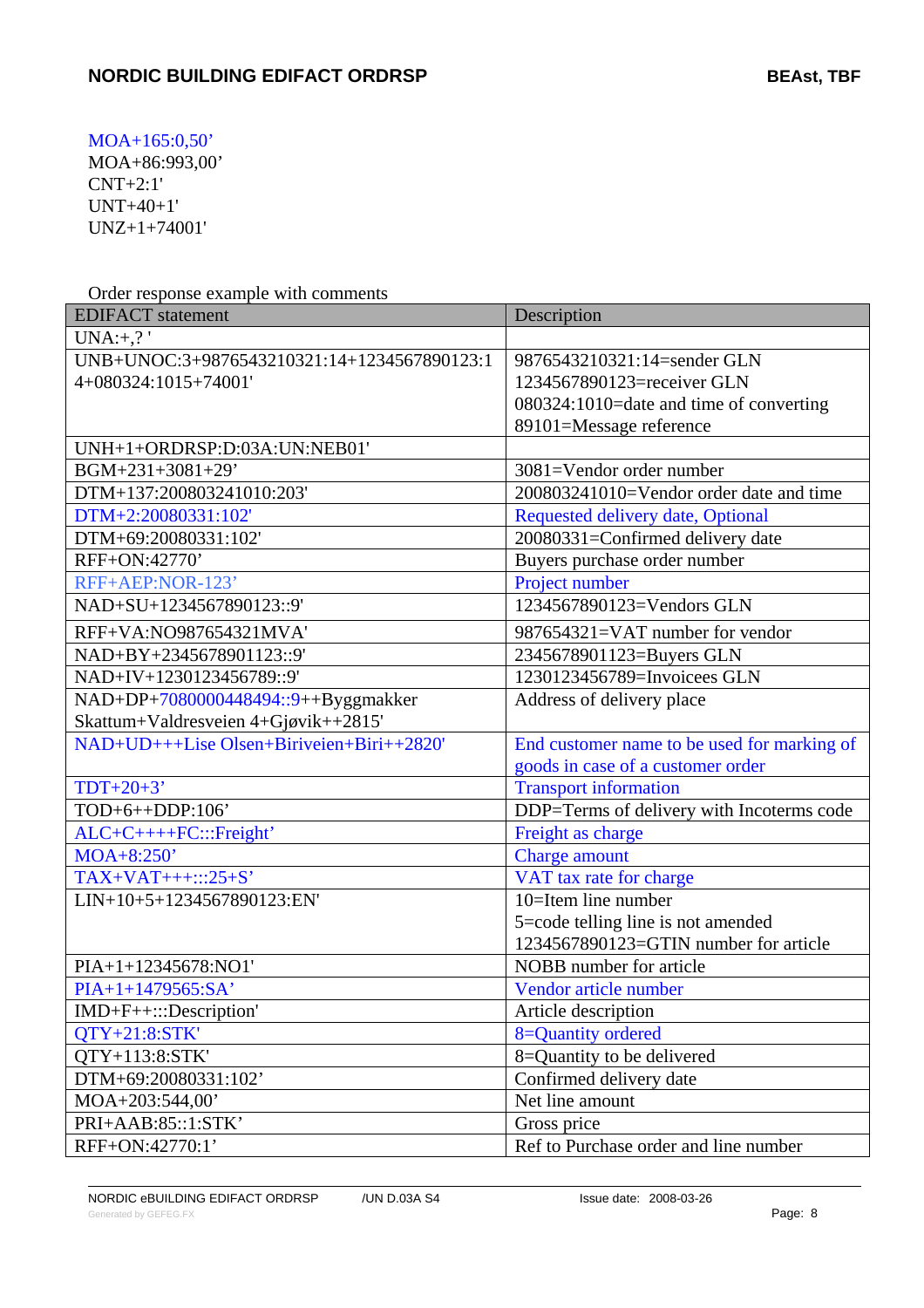| $TAX+VAT++:::25+S'$               | VAT tax rate for article                 |
|-----------------------------------|------------------------------------------|
| $ALC+A++1+PAR::Partner discount'$ | Discount with code and text              |
| $PCD+3:20'$                       | Discount percentage                      |
| $UNS + S'$                        | Section delimiter                        |
| $CNT+2:1'$                        | 1=Number of item lines                   |
| $UNT+40+1'$                       | 40=Number of segments                    |
|                                   | 1=Reference in UNH                       |
| $UNZ+1+74001'$                    | 1=One message in this envelope           |
|                                   | 74001=Message reference (same as in UNB) |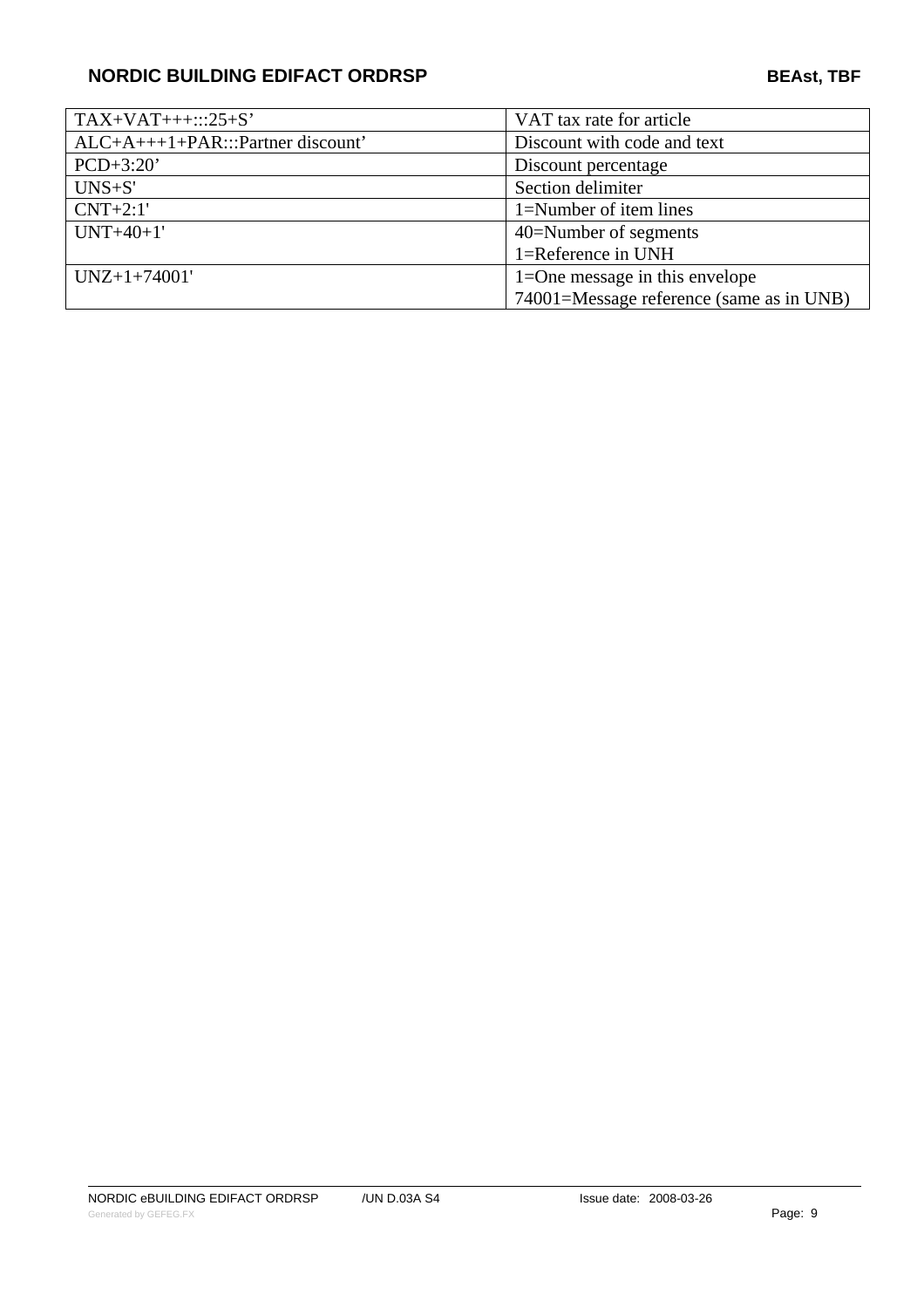## <span id="page-9-1"></span><span id="page-9-0"></span>**5. SEGMENT STRUCTURE**

| <b>Counte</b> | <b>No</b> | <b>Tag</b>      | St | <b>MaxOcc</b> | Level          | <b>Content</b>                                                                      |
|---------------|-----------|-----------------|----|---------------|----------------|-------------------------------------------------------------------------------------|
| 0000          | 1         | <b>UNA</b>      | O  | 1             | 0              | Service string advice                                                               |
| 0000          | 2         | <b>UNB</b>      | R  | 1             | 0              | Interchange header                                                                  |
| 0010          | 3         | <b>UNH</b>      | R  | 1             | 0              | Message header                                                                      |
| 0020          | 4         | <b>BGM</b>      | R  | 1             | 0              | Beginning of message                                                                |
| 0030          | 5         | <b>DTM</b>      | R  | 1             | 1              | Document Message date/time                                                          |
| 0070          | 6         | <b>FTX</b>      | O  | 6             | 1              | Free text                                                                           |
| 0090          |           | SG <sub>1</sub> | R  | 20            | 1              | RFF-DTM                                                                             |
| 0100          | 7         | <b>RFF</b>      | R  | 1             | 1              | Reference                                                                           |
| 0110          | 8         | <b>DTM</b>      | O  | 1             | 2              | Date/time/period                                                                    |
| 0150          |           | SG <sub>3</sub> | R  | 8             | 1              | NAD-LOC-SG4-SG6                                                                     |
| 0160          | 9         | <b>NAD</b>      | R  | 1             | 1              | Name and address                                                                    |
| 0170          | 10        | <b>LOC</b>      | O  | 1             | 2              | Place/location identification                                                       |
| 0190          |           | SG4             | O  | 2             | $\overline{2}$ | <b>RFF</b>                                                                          |
| 0200          | 11        | <b>RFF</b>      | R  | 1             | 2              | Reference                                                                           |
| 0250          |           | SG <sub>6</sub> | O  | 1             | 2              | CTA-COM                                                                             |
| 0260          | 12        | <b>CTA</b>      | R  | 1             | 2              | Contact information                                                                 |
| 0270          | 13        | <b>COM</b>      | O  | 3             | 3              | Communication contact                                                               |
| 0320          |           | SG8             | O  | 1             | 1              | <b>CUX</b>                                                                          |
| 0330          | 14        | <b>CUX</b>      | R  | 1             | 1              | Currencies                                                                          |
| 0360          |           | SG9             | O  | 1             | 1              | Payment instructions                                                                |
| 0370          | 15        | <b>PYT</b>      | R  | 1             | 1              | Payment terms                                                                       |
| 0410          |           | <b>SG10</b>     | O  | 1             | 1              | TDT                                                                                 |
| 0420          | 16        | <b>TDT</b>      | R  | 1             | 1              | Transport information                                                               |
| 0460          |           | <b>SG12</b>     | O  | 1             | 1              | TOD-LOC                                                                             |
| 0470          | 17        | <b>TOD</b>      | R  | 1             | 1              | Terms of delivery or transport                                                      |
| 0480          | 18        | <b>LOC</b>      | O  | 1             | 2              | Place/location identification                                                       |
| 0490          |           | <b>SG13</b>     | O  | 1             | 1              | Package, Not to be used in Norway                                                   |
| 0500          | 19        | <b>PAC</b>      | R  | 1             | 1              | Package, Not to be used in Norway                                                   |
| 0520          |           | <b>SG14</b>     | O  | 1             | 2              | Package identification. Not to be used in Norway                                    |
| 0530          | 20        | <b>PCI</b>      | R  | 1             | $\overline{2}$ | Package identification. Not to be used in Norway                                    |
| 0730          |           | <b>SG19</b>     | O  | 9             | 1              | ALC-SG21-SG22, Not to be used in Norway                                             |
| 0740          | 21        | <b>ALC</b>      | R  | 1             | 1              | Allowance or charge, Not to be used in Norway                                       |
| 0800          |           | <b>SG21</b>     | O  | 1             | $\overline{2}$ | PCD, Not to be used in Norway                                                       |
| 0810          |           | 22 PCD          | R  | 1             | $\overline{2}$ | Percentage details, Not to be used in Norway                                        |
| 0830          |           | <b>SG22</b>     | O  | 1             | $\overline{2}$ | MOA, Not to be used in Norway                                                       |
| 0840          | 23        | <b>MOA</b>      | R  | 1             | $\overline{2}$ | Monetary amount, Not to be used in Norway                                           |
| 0970          |           | <b>SG26</b>     | R  | 99999         | 1              | LIN-PIA-IMD-MEA-QTY-DTM-MOA-GIN-QVR-FTX-SG30-SG31-SG32-<br>SG35-SG36-SG41-SG47-SG51 |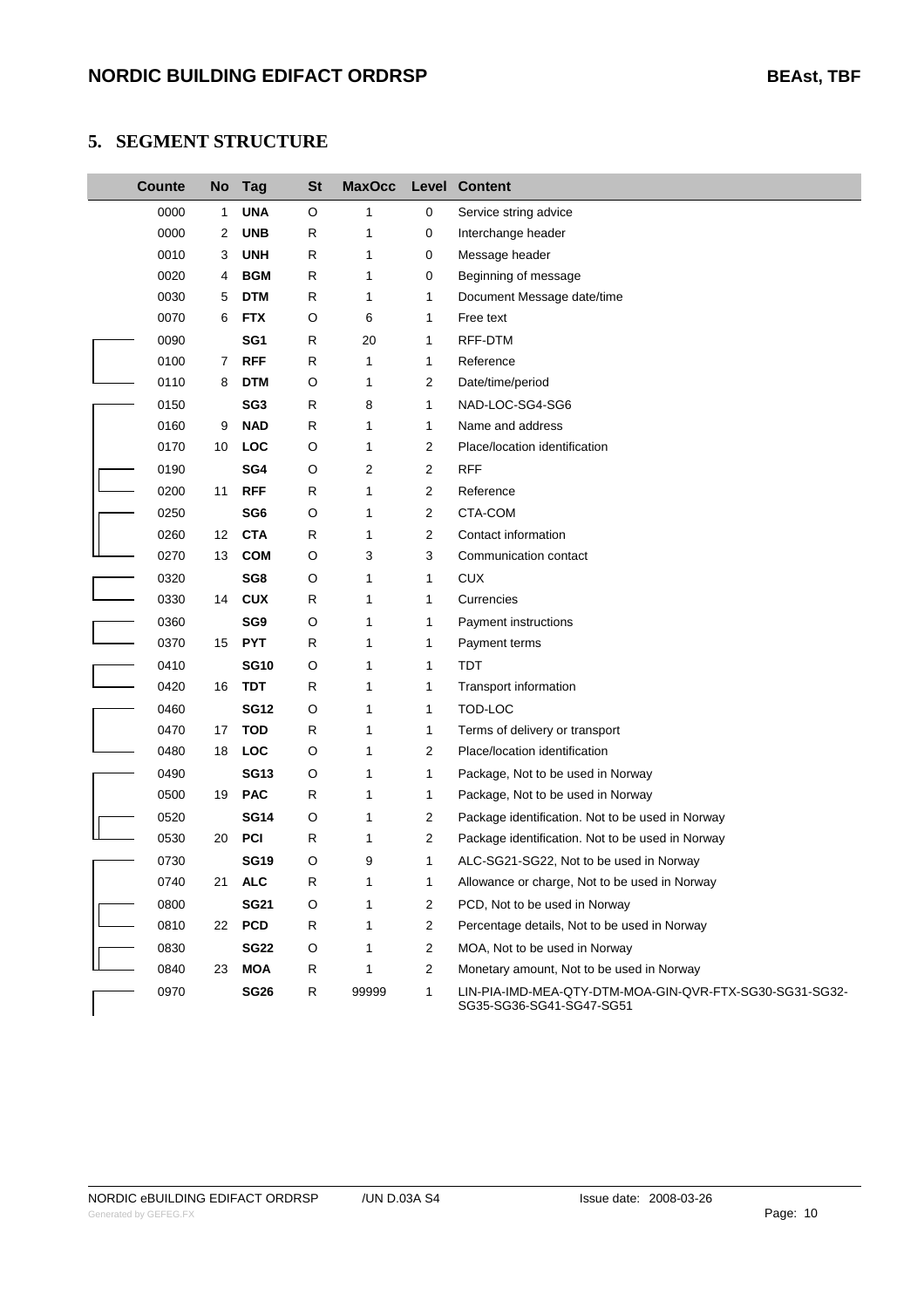| Counte | <b>No</b> | Tag         | <b>St</b>   | <b>MaxOcc</b> |                         | <b>Level Content</b>                                           |
|--------|-----------|-------------|-------------|---------------|-------------------------|----------------------------------------------------------------|
| 0980   | 24        | <b>LIN</b>  | R           | 1             | 1                       | Line item                                                      |
| 0990   | 25        | <b>PIA</b>  | O           | 1             | $\overline{a}$          | Additional article identifier(s) 1                             |
| 1000   | 26        | <b>IMD</b>  | O           | 1             | $\overline{\mathbf{c}}$ | Description of article or service                              |
| 1010   | 27        | <b>MEA</b>  | D           | 1             | $\overline{a}$          | Article net weight                                             |
| 1020   | 28        | QTY         | R           | 2             | $\overline{2}$          | Quantity                                                       |
| 1050   | 29        | <b>DTM</b>  | O           | 5             | $\overline{2}$          | Date/time/period                                               |
| 1060   | 30        | <b>MOA</b>  | O           | 1             | 2                       | Line item amount                                               |
| 1080   | 31        | GIN         | O           | 1             | $\overline{2}$          | Goods identity number                                          |
| 1100   | 32        | <b>QVR</b>  | O           | 1             | $\overline{c}$          | Quantity variances                                             |
| 1140   | 33        | <b>FTX</b>  | O           | 10            | 2                       | Free text                                                      |
| 1270   |           | <b>SG30</b> | O           | 2             | 2                       | <b>PRI Price details</b>                                       |
| 1280   | 34        | PRI         | R           | 1             | $\overline{2}$          | Price details                                                  |
| 1330   |           | <b>SG31</b> | O           | 1             | 2                       | Buyers order number                                            |
| 1340   | 35        | <b>RFF</b>  | R           | 1             | 2                       | Reference                                                      |
| 1350   | 36        | <b>DTM</b>  | O           | 1             | 3                       | Date/time/period                                               |
| 1360   |           | <b>SG32</b> | O           | 1             | 2                       | Package Not to be used in Norway                               |
| 1370   | 37        | <b>PAC</b>  | R.          | 1             | 2                       | Package Not to be used in Norway                               |
| 1440   |           | <b>SG34</b> | O           | 2             | 3                       | PCI-GIN                                                        |
| 1450   | 38        | <b>PCI</b>  | R           | 1             | 3                       | Package identification. Not to be used in Norway               |
| 1480   | 39        | <b>GIN</b>  | O           | 2             | 4                       | Goods identity number. Not to be used in Norway                |
| 1490   |           | <b>SG35</b> | O           | 1             | $\overline{2}$          | LOC                                                            |
| 1500   | 40        | <b>LOC</b>  | R           | 1             | $\overline{2}$          | Place/location identification. Only to be used after agreement |
| 1540   |           | <b>SG36</b> | O           | 3             | $\overline{2}$          | <b>TAX</b>                                                     |
| 1550   | 41        | <b>TAX</b>  | R           | 1             | $\overline{c}$          | Duty/tax/fee details                                           |
| 1710   |           | <b>SG41</b> | O           | 5             | 2                       | ALC-SG43-SG44-SG45                                             |
| 1720   | 42        | <b>ALC</b>  | R           | 1             | 2                       | Allowance or charge. Not to be used in Norway                  |
| 1780   |           | <b>SG43</b> | O           | 1             | 3                       | <b>PCD</b>                                                     |
| 1790   | 43        | <b>PCD</b>  | R           | 1             | 3                       | Percentage details. Not to be used in Norway                   |
| 1810   |           | <b>SG44</b> | O           | 1             | 3                       | <b>MOA</b>                                                     |
| 1820   | 44        | <b>MOA</b>  | R           | 1             | 3                       | Monetary amount. Not to be used in Norway                      |
| 1840   |           | <b>SG45</b> | O           | 1             | 3                       | <b>RTE</b>                                                     |
| 1850   | 45        | <b>RTE</b>  | R           | 1             | 3                       | Allowance / charge rate per unit, Not to be used in Norway     |
| 1900   |           | <b>SG47</b> | O           | 1             | $\overline{c}$          | <b>TDT</b>                                                     |
| 1910   | 46        | <b>TDT</b>  | R           | 1             | $\overline{c}$          | Transport information                                          |
| 2030   |           | <b>SG51</b> | O           | 1             | $\overline{2}$          | SCC-SG52                                                       |
| 2040   | 47        | SCC         | R           | 1             | $\overline{c}$          | Scheduling conditions                                          |
| 2070   |           | <b>SG52</b> | O           | 1             | 3                       | QTY-DTM                                                        |
| 2080   | 48        | QTY         | $\mathsf R$ | 1             | 3                       | Quantity                                                       |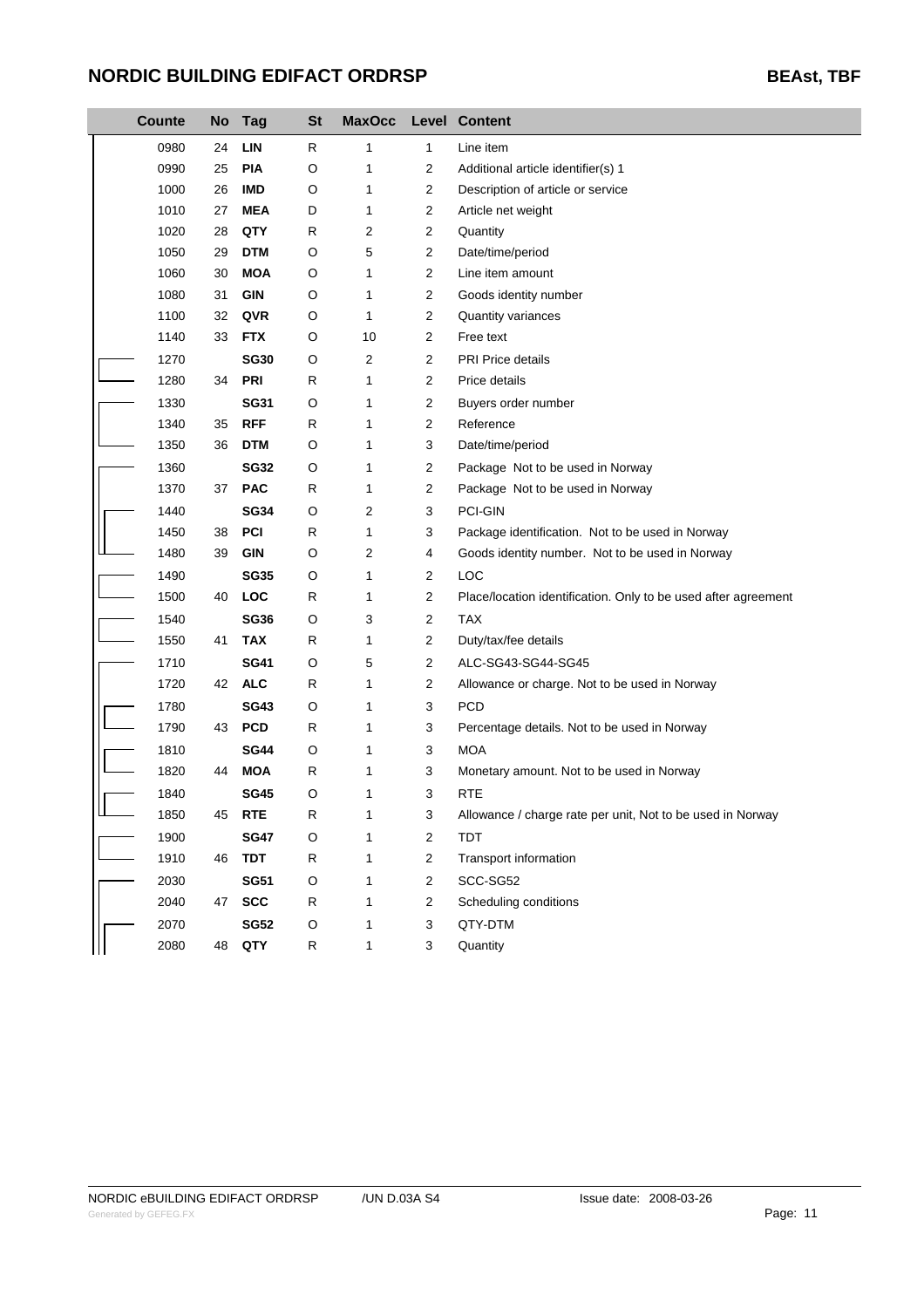|   | Counte |    | No Tag     | <b>St</b> | <b>MaxOcc</b> Level Content |   |                     |
|---|--------|----|------------|-----------|-----------------------------|---|---------------------|
| Ш | 2090   | 49 | <b>DTM</b> | $\circ$   |                             | 4 | Date/time/period    |
|   | 2200   | 50 | <b>UNS</b> | R         |                             | 0 | Section control     |
|   | 2210   | 51 | MOA        | O         | 6                           |   | Monetary amount     |
|   | 2220   |    | 52 CNT     | O         | 2                           |   | Control total       |
|   | 2270   | 53 | UNT        | R         |                             | 0 | Message trailer     |
|   | 0000   | 54 | UNZ        | R         |                             | 0 | Interchange trailer |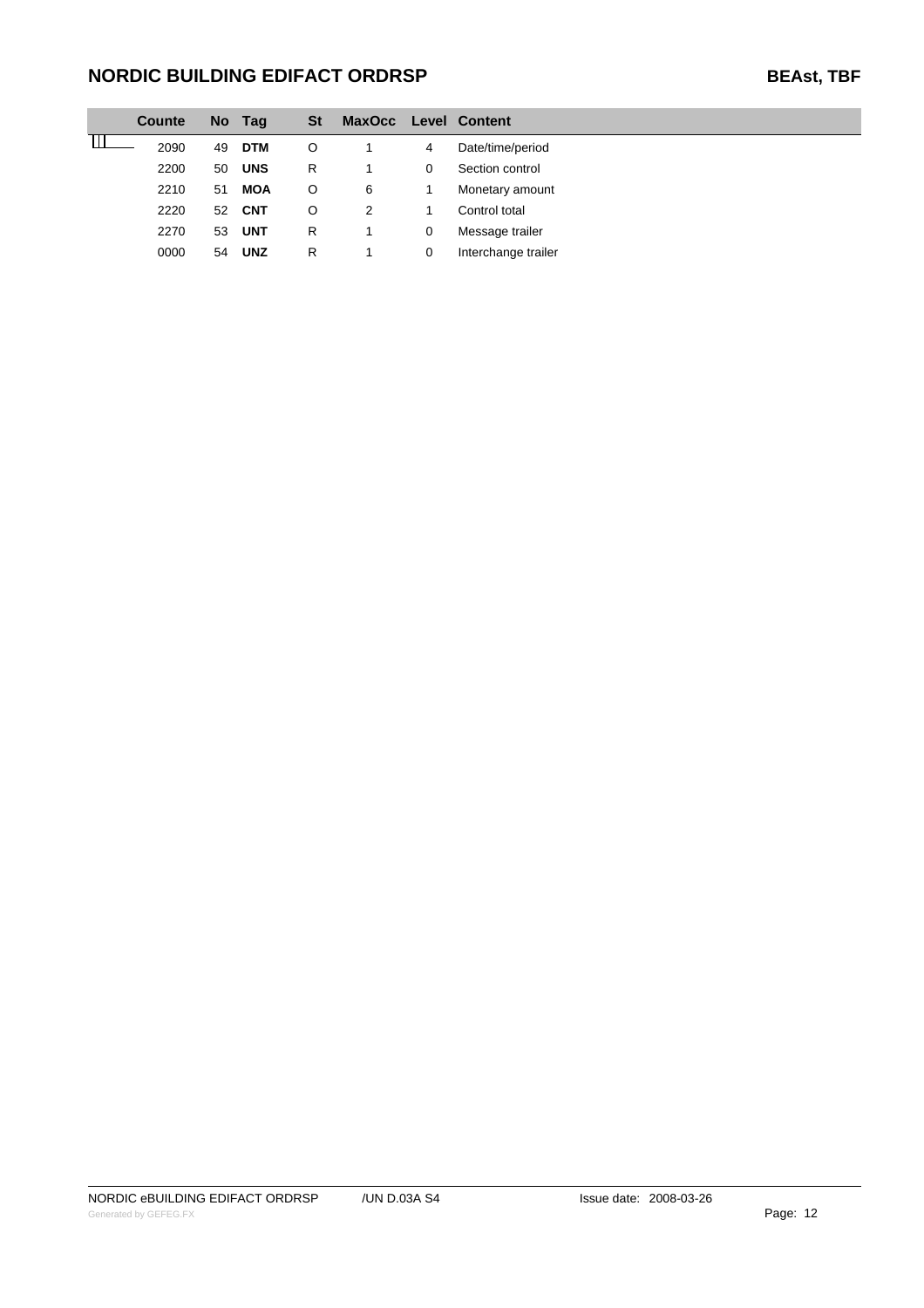#### **6. SEGMENT DIAGRAM**

<span id="page-12-1"></span><span id="page-12-0"></span>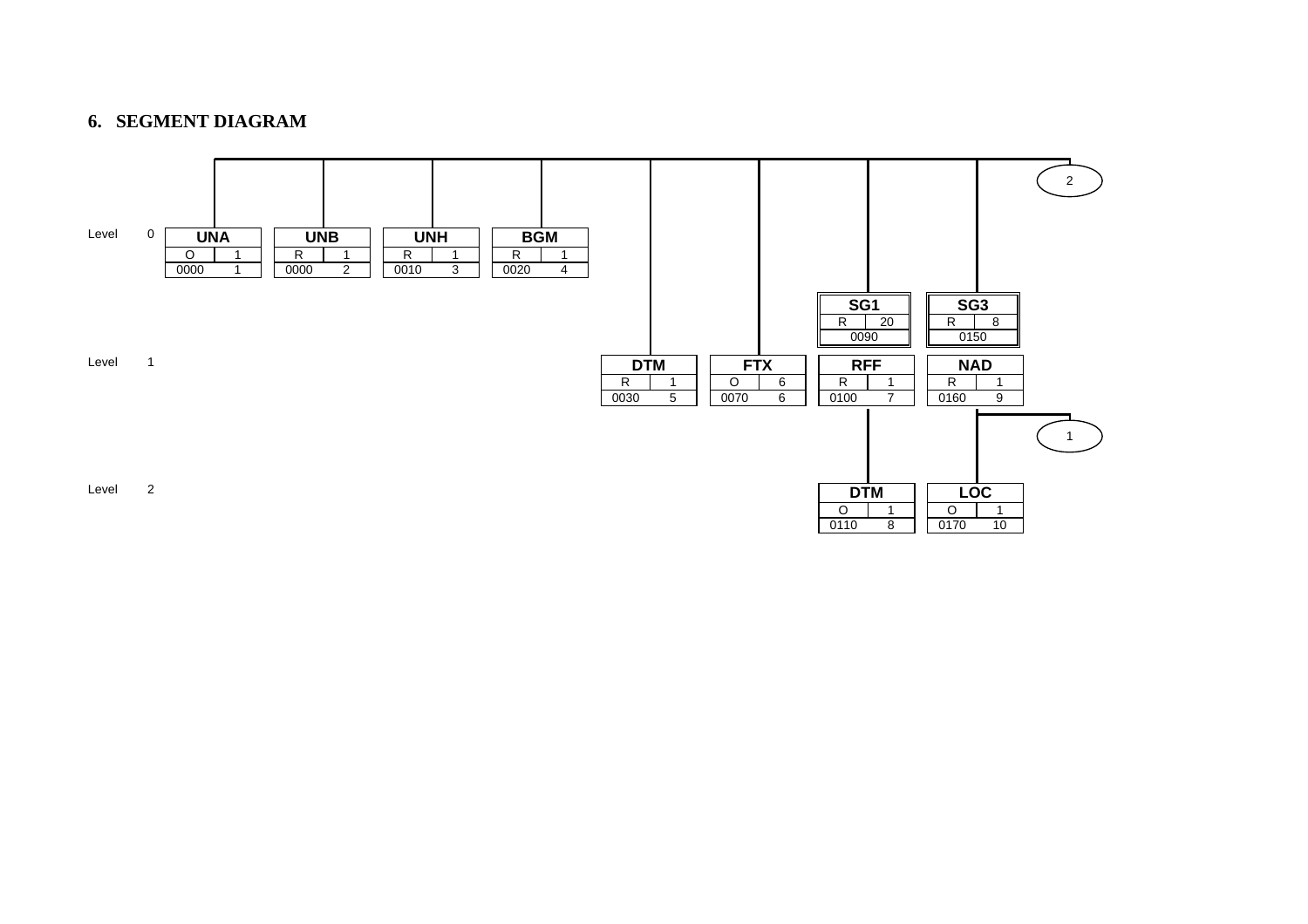**BEAst, TBF**



NORDIC eBUILDING EDIFACT ORDRSP /UN D.03A S4 / Issue date: 2008-03-26

Generated by GEFEG.FX **Page: 14**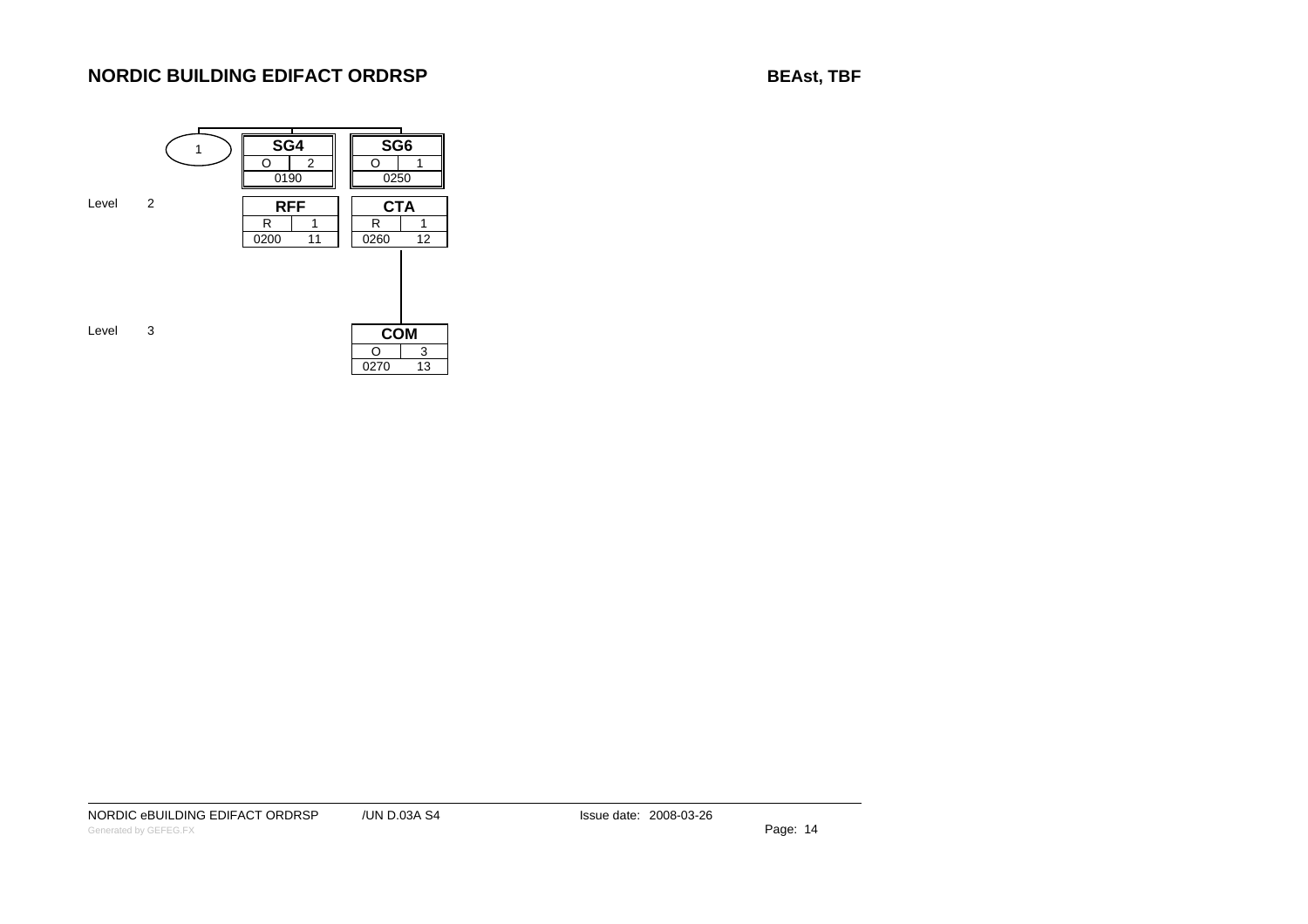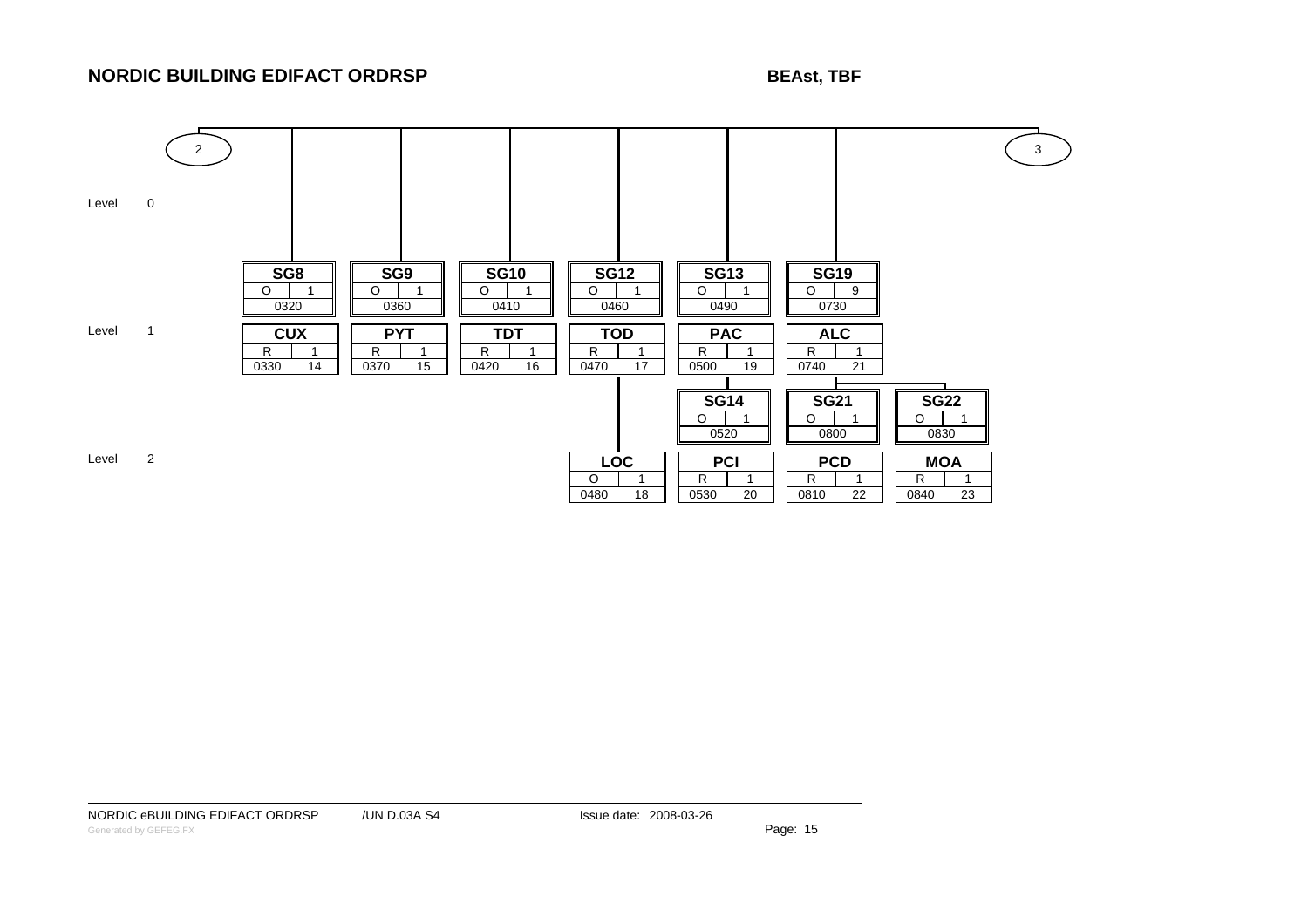

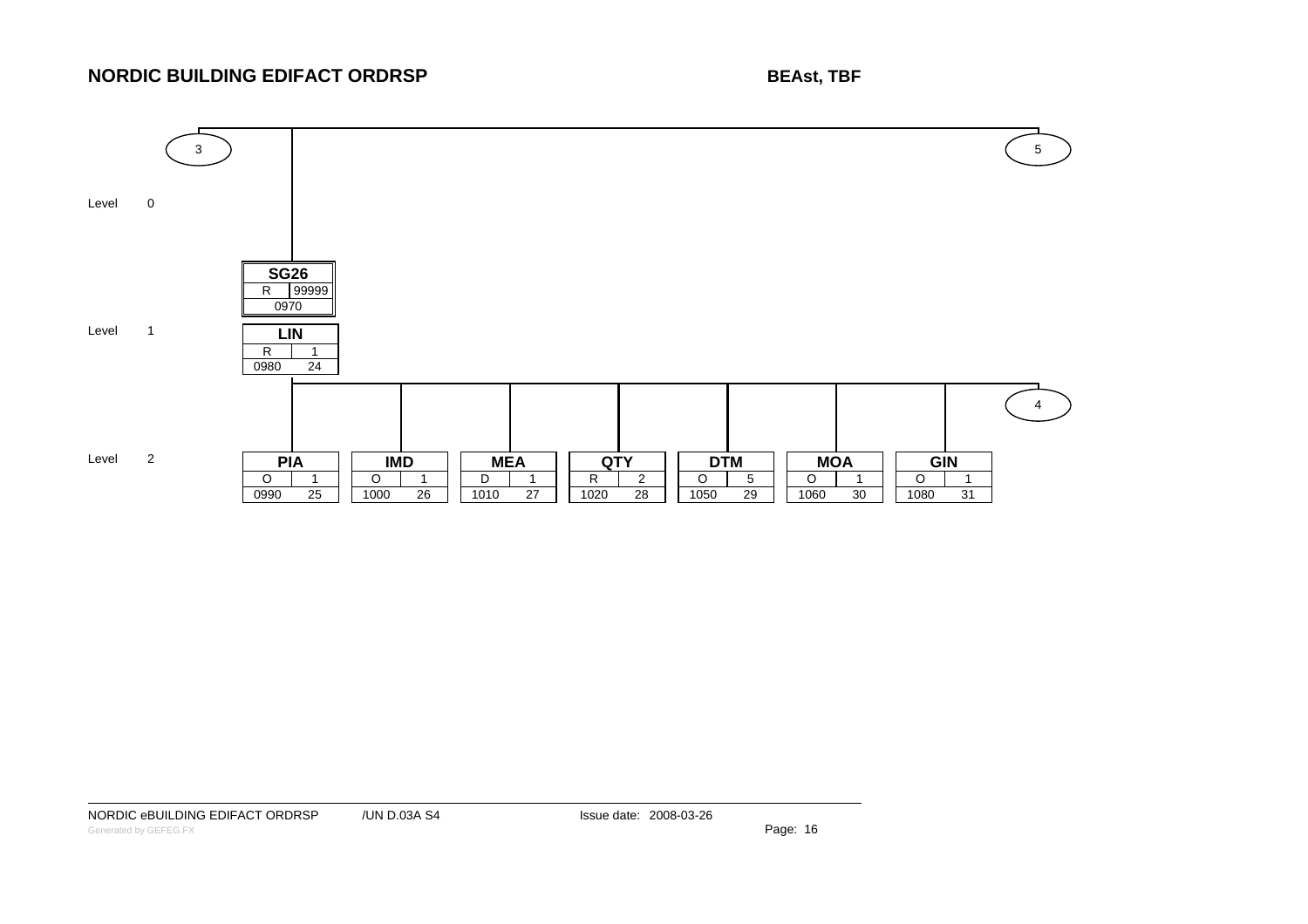**BEAst, TBF**

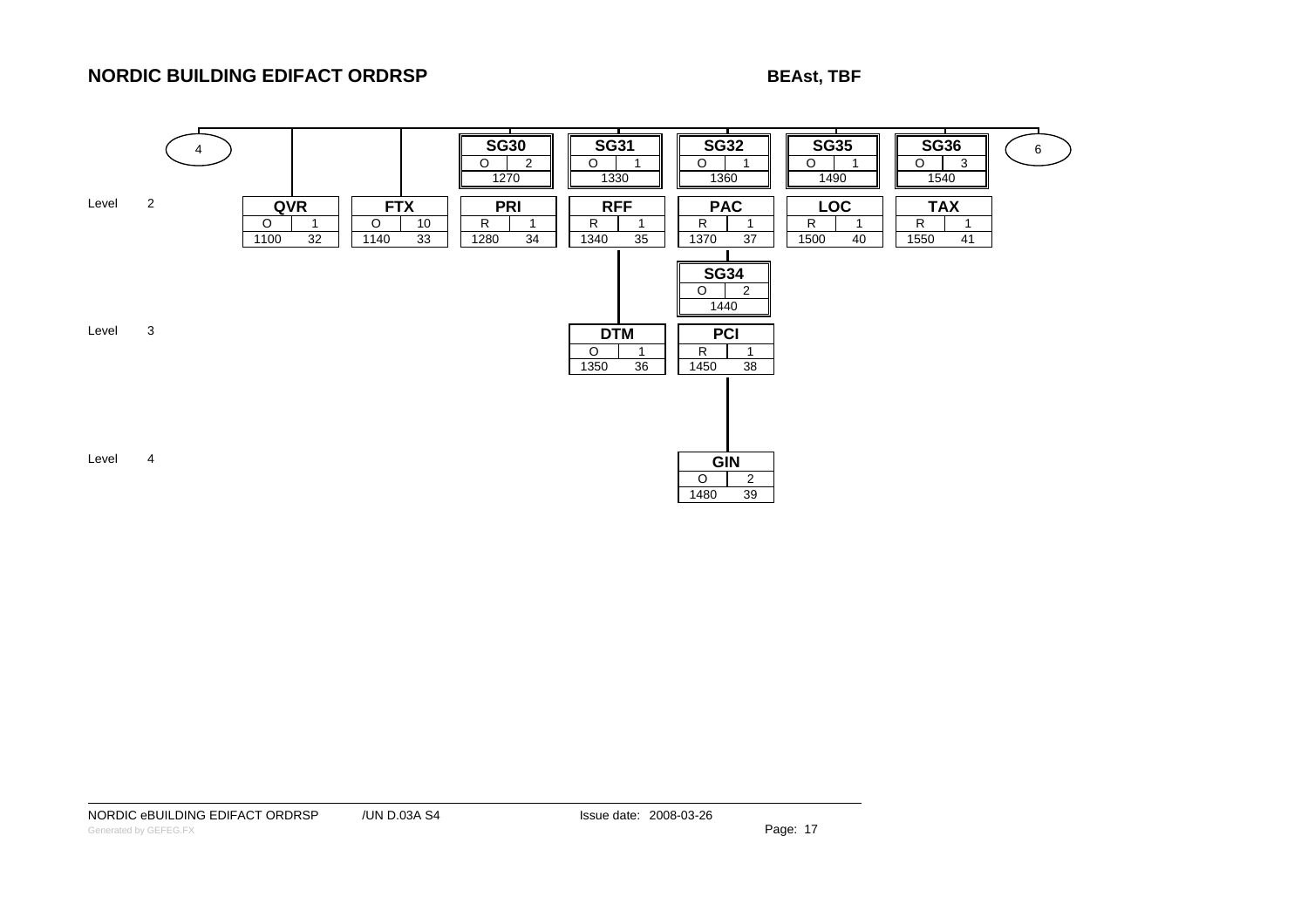#### **BEAst, TBF**

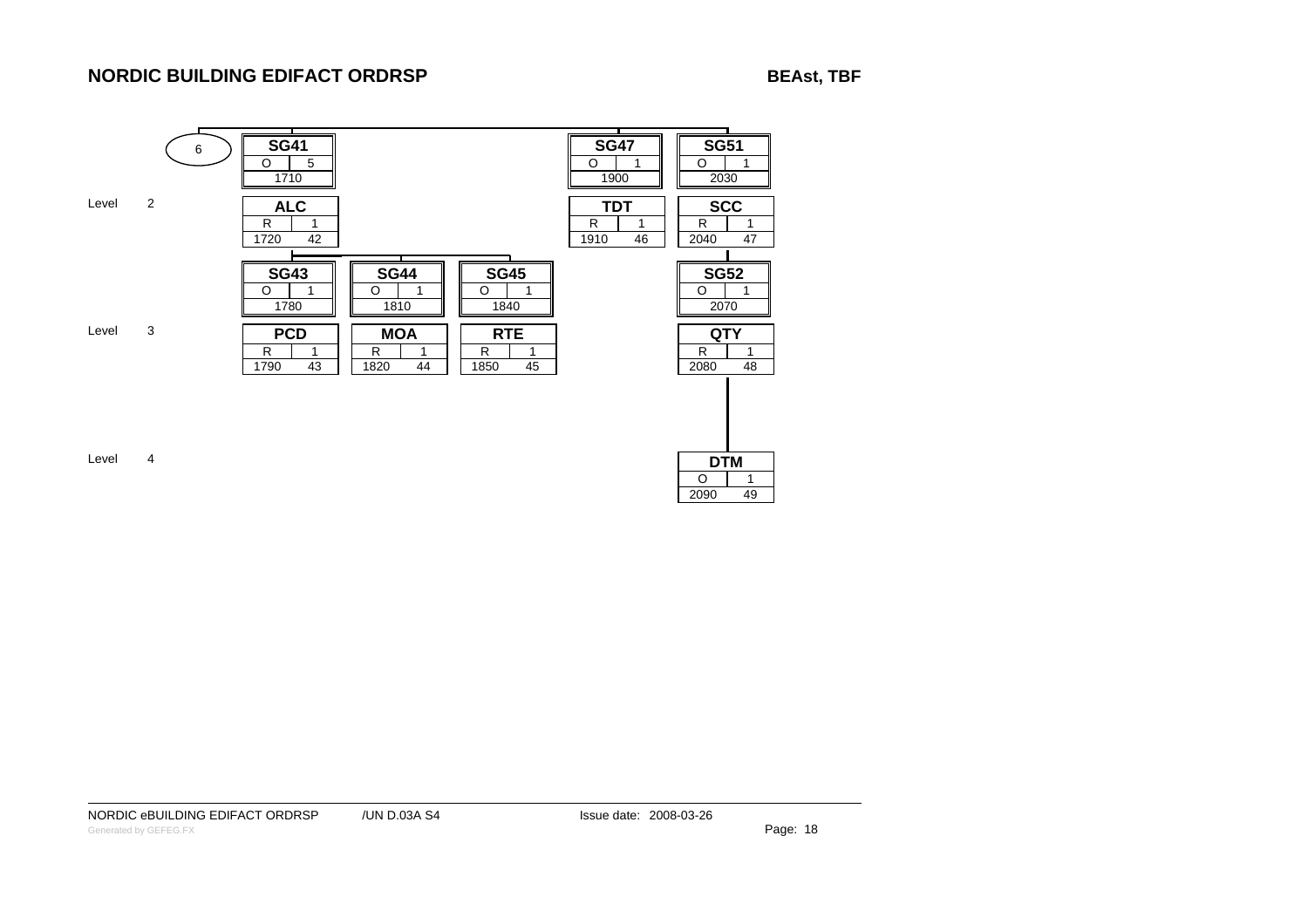**BEAst, TBF**

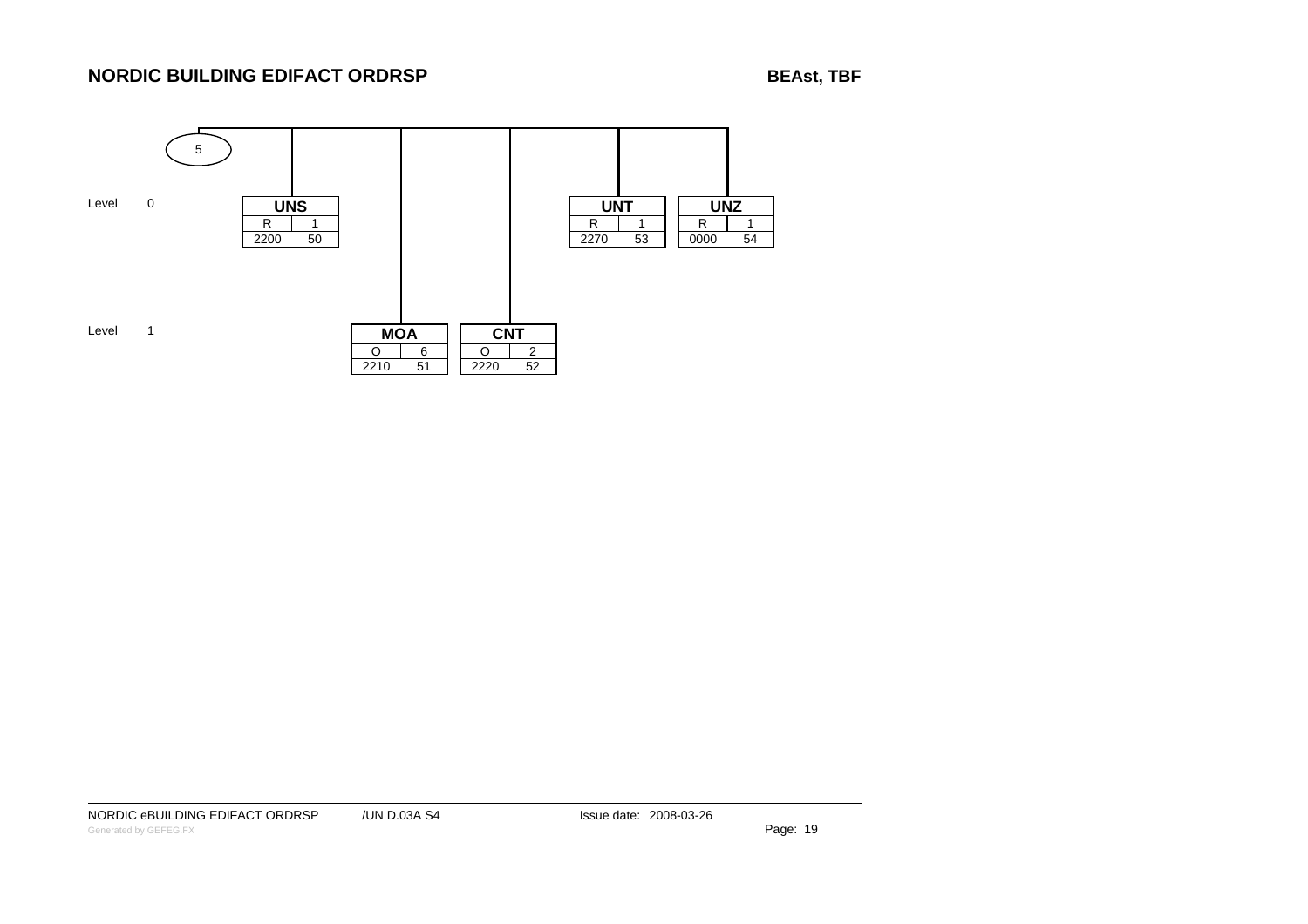**BEAst, TBF**

NORDIC eBUILDING EDIFACT ORDRSP / / UN D.03A S4

Generated by GEFEG.FX **Page: 20** 

Issue date: 2008-03-26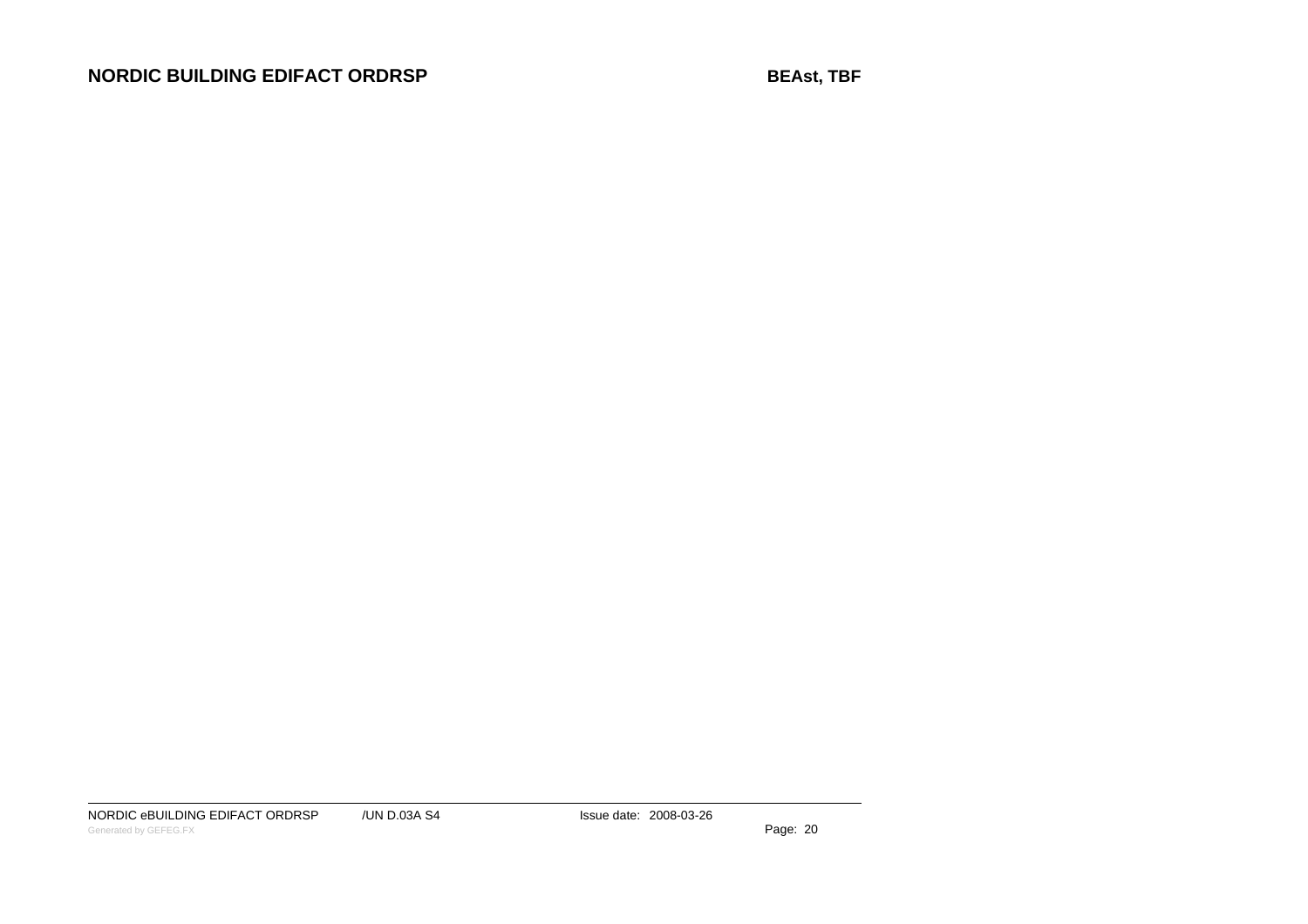#### <span id="page-20-1"></span><span id="page-20-0"></span>**7. DESCRIPTION OF SEGMENTS IN DETAIL**

This chapter describes all segments and segment groups contained in the ORDRSP message. Each segment is described with all data elements contained. Not all segments are marked as part of this user guide. Some data elements are described as not used and some are required. See codes for usage in the bottom line.

The content of this chapter should be sufficient in order to determine which data elements is required in an order response message. The example in chapter 4 also helps to describe the content of the message.

Always discuss with your business partner content of the message before you start to exchange electronical documents..

For some data elements where several codes are available, the codes are devided in two parts, primary codes and secondary codes.

Secondary codes are only to be used after agreement with the trading perty.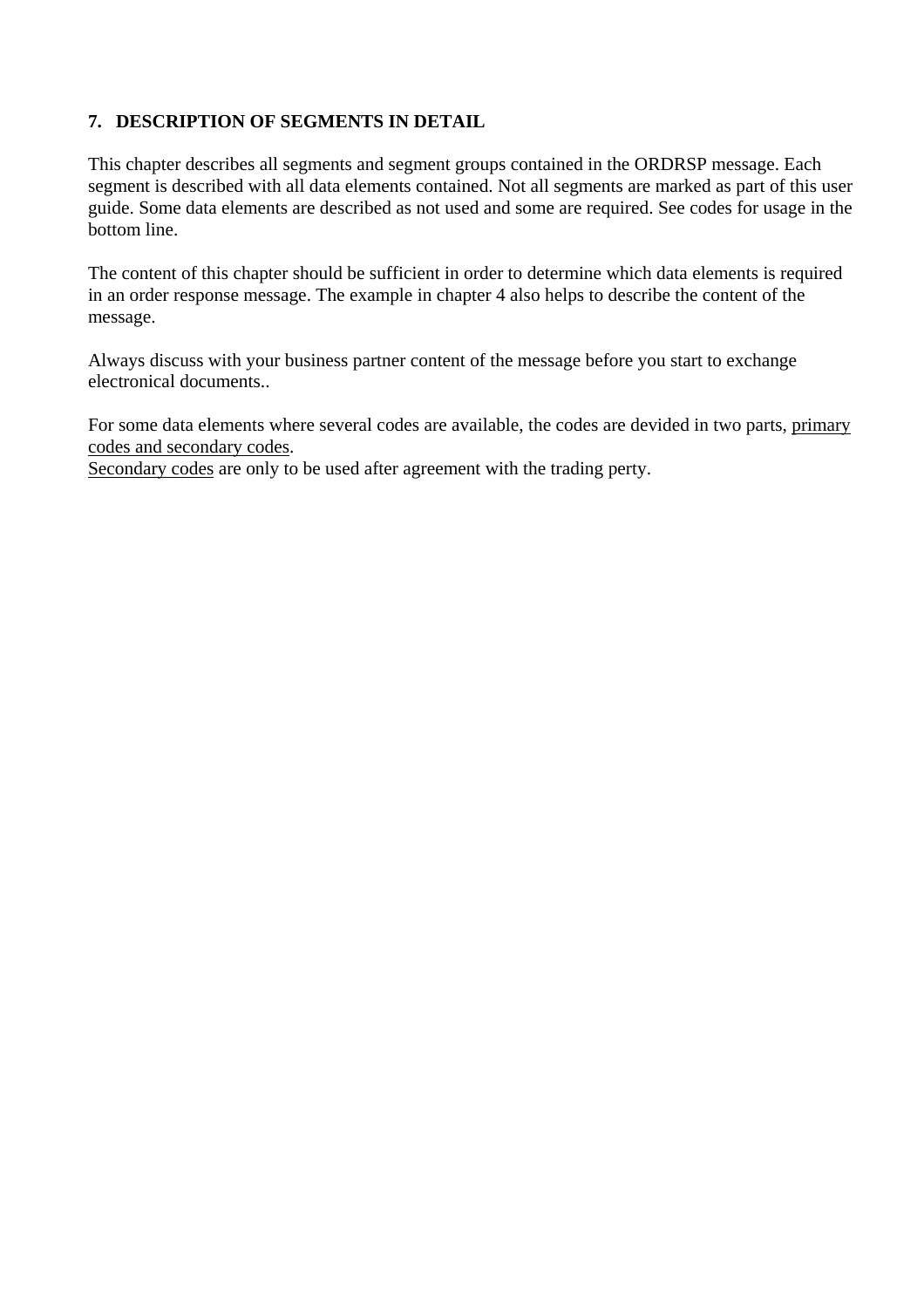#### **Segments**

| <b>Counter</b> | <b>No</b> | Tag        | St | MaxOcc Level | <b>Name</b>           |
|----------------|-----------|------------|----|--------------|-----------------------|
| 0000           |           | <b>UNA</b> |    |              | Service string advice |

|            |                                     | <b>Standard</b> | Implementation   |                |
|------------|-------------------------------------|-----------------|------------------|----------------|
| l Tag      | Name                                | St Format       | <b>St Format</b> | Usage / Remark |
| <b>UNA</b> |                                     |                 |                  |                |
| UNA1       | Component data element<br>separator | M an1           | M an1            |                |
| UNA2       | Data element separator              | M an1           | M an1            |                |
| UNA3       | Decimal mark                        | M an1           | M an1            |                |
| UNA4       | Release character                   | M an1           | M an1            |                |
| UNA5       | <b>Repetition separator</b>         | M an1           | M an1            |                |
| UNA6       | Segment terminator                  | M an1           | M an1            |                |

**Remark:**

**Example:**

UNA:+.? '

 $MaxOcc = Maximum$  occurrence of the segment/group Counter = Counter of segment/group within the standard

No = Consecutive segment number<br>
MaxOcc = Maximum occurrence of the segment/group<br>
EDIFACT: M=Mandatory, C=Conditional User specific: R=Required, O=Optional, D=Dependent,<br>A=Advised, N=Not used

ORDRSP; 0.1 doc Generated by GEFEG.FX **Page:** 22 and the control of the control of the control of the control of the control of the control of the control of the control of the control of the control of the control of the control of the c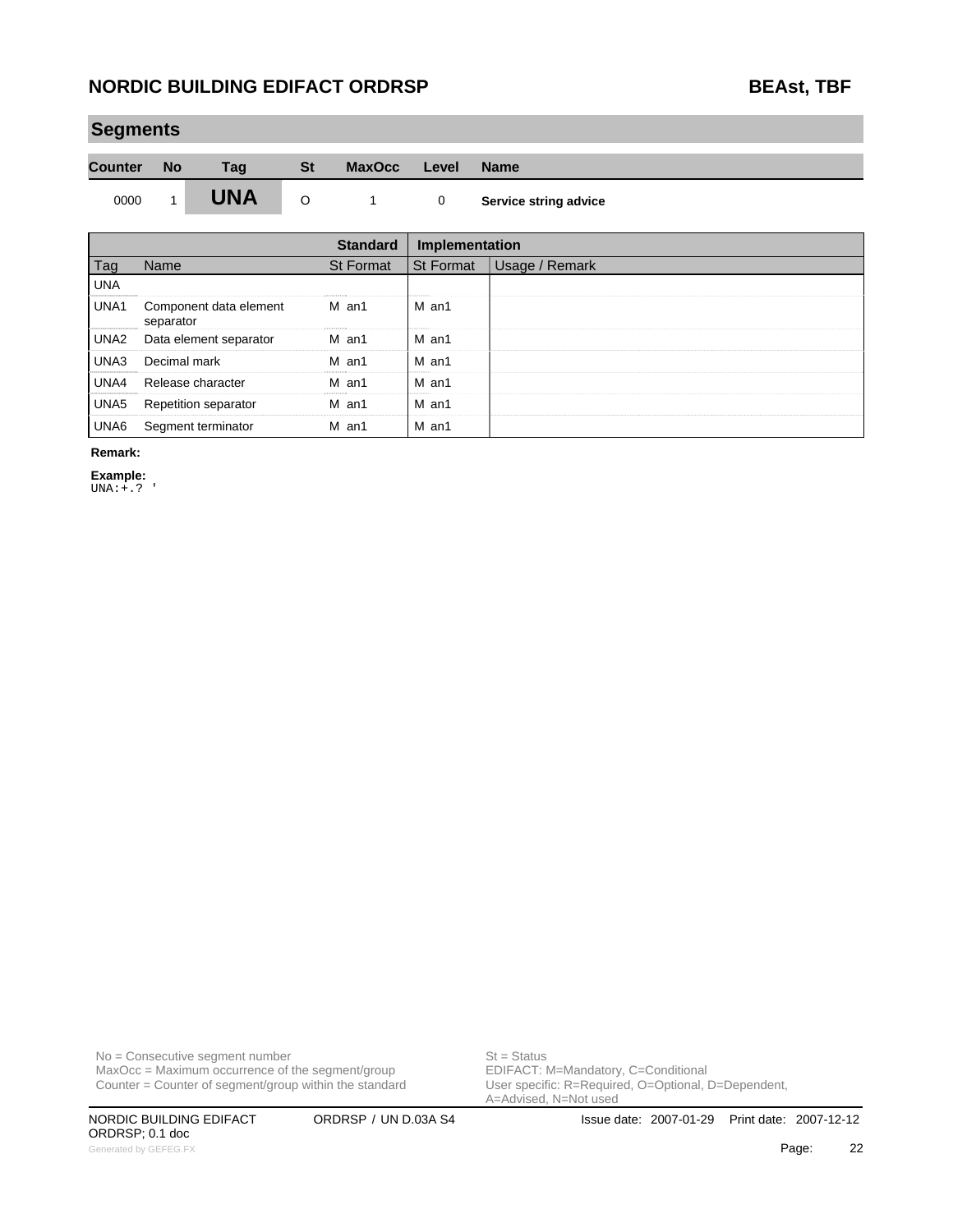| <b>Segments</b> |                |                                                      |           |                  |                 |                    |
|-----------------|----------------|------------------------------------------------------|-----------|------------------|-----------------|--------------------|
| <b>Counter</b>  | <b>No</b>      | Tag                                                  | <b>St</b> | <b>MaxOcc</b>    | Level           | <b>Name</b>        |
| 0000            | 2              | <b>UNB</b>                                           | R         | 1                | 0               | Interchange header |
|                 |                |                                                      |           | <b>Standard</b>  | Implementation  |                    |
| Tag             | Name           |                                                      |           | <b>St Format</b> | St Format       | Usage / Remark     |
| <b>UNB</b>      |                |                                                      |           |                  |                 |                    |
| S001            |                | Syntax identifier                                    |           | M                | R               |                    |
| 0001            |                | Syntax identifier                                    |           | $M$ a4           | $M$ a4          |                    |
| 0002            |                | Syntax version number                                |           | M an1            | M an1           |                    |
| 0080            |                | Service code list directory<br>version number        |           | $C$ an $6$       | $C$ an $6$      |                    |
| 0133            |                | Character encoding, coded                            |           | $C$ an3          | $C$ an3         |                    |
| 0076            |                | Syntax release number                                |           | $C$ an $2$       | $C$ an $2$      |                    |
| S002            |                | Interchange sender                                   |           | М                | R               |                    |
| 0004            | identification | Interchange sender                                   |           | M an35           | M an35          |                    |
| 0007            |                | Identification code qualifier                        |           | $C$ an4          | $C$ an4         |                    |
| 0008            | identification | Interchange sender internal                          |           | $C$ an. 35       | C an35          |                    |
| 0042            |                | Interchange sender internal<br>sub-identification    |           | $C$ an. 35       | C an35          |                    |
| S003            |                | Interchange recipient                                |           | M                | $\mathsf{R}$    |                    |
| 0010            | identification | Interchange recipient                                |           | M an35           | M an35          |                    |
| 0007            |                | Identification code qualifier                        |           | $C$ an $4$       | $C$ an4         |                    |
| 0014            | identification | Interchange recipient internal                       |           | $C$ an. 35       | C an35          |                    |
| 0046            |                | Interchange recipient internal<br>sub-identification |           | $C$ an. 35       | C an35          |                    |
| S004            |                | Date and time of preparation                         |           | M                | R               |                    |
| 0017            | Date           |                                                      |           | $M$ n $8$        | M <sub>n8</sub> |                    |
| 0019            | Time           |                                                      |           | $M$ n4           | M <sub>n4</sub> |                    |
| 0020            |                | Interchange control reference                        |           | M an14           | M an14          |                    |
| S005            | details        | Recipient reference/password                         |           | С                | R.              |                    |
| 0022            |                | Recipient reference/password                         |           | M an14           | M an14          |                    |
| 0025            | qualifier      | Recipient reference/password                         |           | C an2            | C an2           |                    |
| 0026            |                | Application reference                                |           | C an14           | C an14          |                    |
| 0029            |                | Processing priority code                             |           | $C$ a1           | $C$ a1          |                    |
| 0031            |                | Acknowledgement request                              |           | C <sub>n1</sub>  | C <sub>n1</sub> |                    |
| 0032            | identifier     | Interchange agreement                                |           | C an35           | C an35          |                    |
| 0035            | Test indicator |                                                      |           | $C$ $n1$         | C <sub>n1</sub> |                    |

 $MaxOcc = Maximum occurrence of the segment/group$ 

Counter = Counter of segment/group within the standard

ORDRSP; 0.1 doc

No = Consecutive segment number<br>
MaxOcc = Maximum occurrence of the segment/group<br>
EDIFACT: M=Mandatory, C=Conditional User specific: R=Required, O=Optional, D=Dependent,<br>A=Advised, N=Not used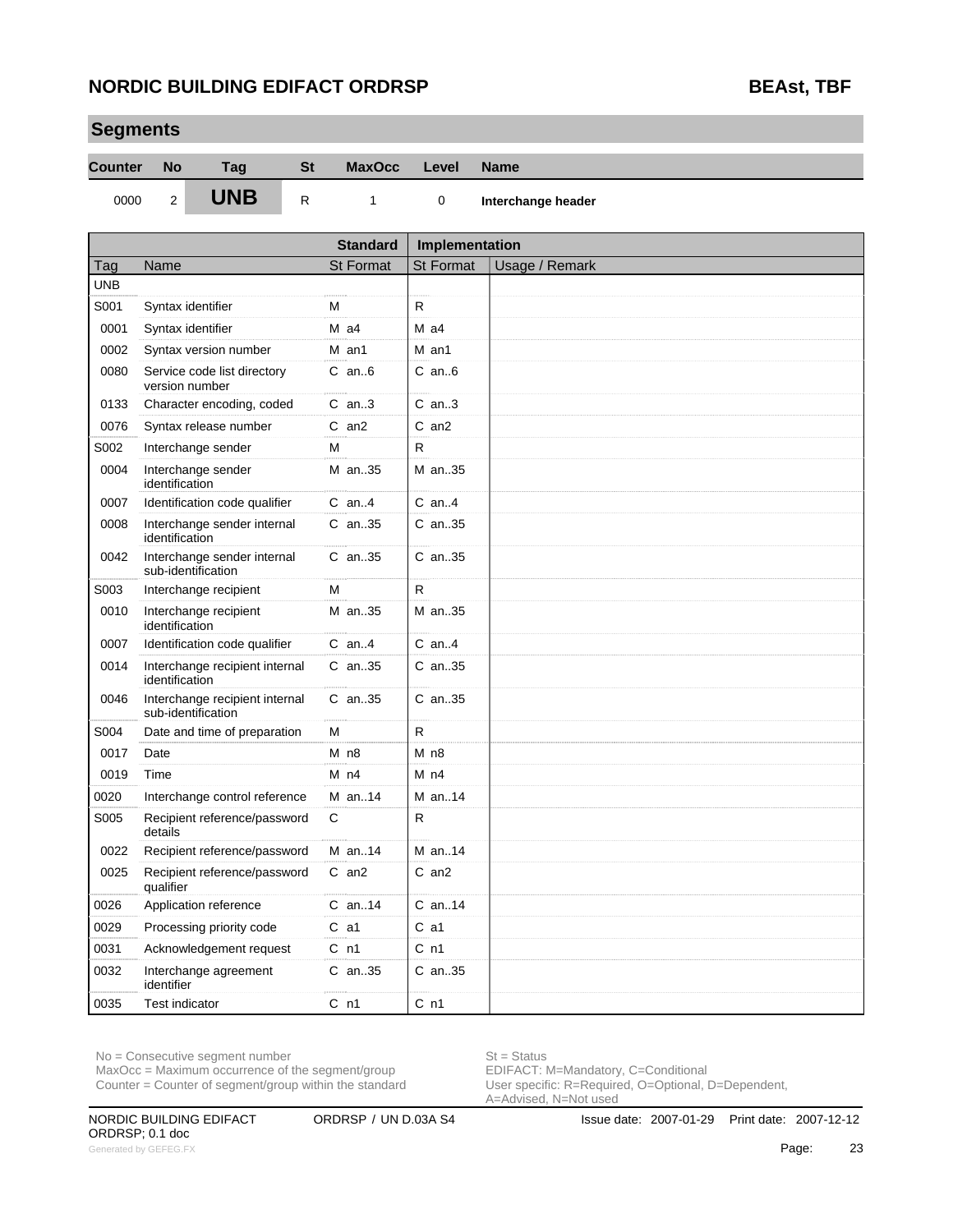#### **Segments**

#### **Remark:**

#### **Example:**

UNB+UNOC:3:X:1:XX+X:1:X:X+X:1:X:X+20070129:2039+X+X:AA+X+A+1+X+1'

No = Consecutive segment number<br>
MaxOcc = Maximum occurrence of the segment/group<br>
EDIFACT: M=Mandatory, C=Conditional  $MaxOcc = Maximum$  occurrence of the segment/group Counter = Counter of segment/group within the standard

ORDRSP; 0.1 doc Generated by GEFEG.FX **Page:** 24

User specific: R=Required, O=Optional, D=Dependent,<br>A=Advised, N=Not used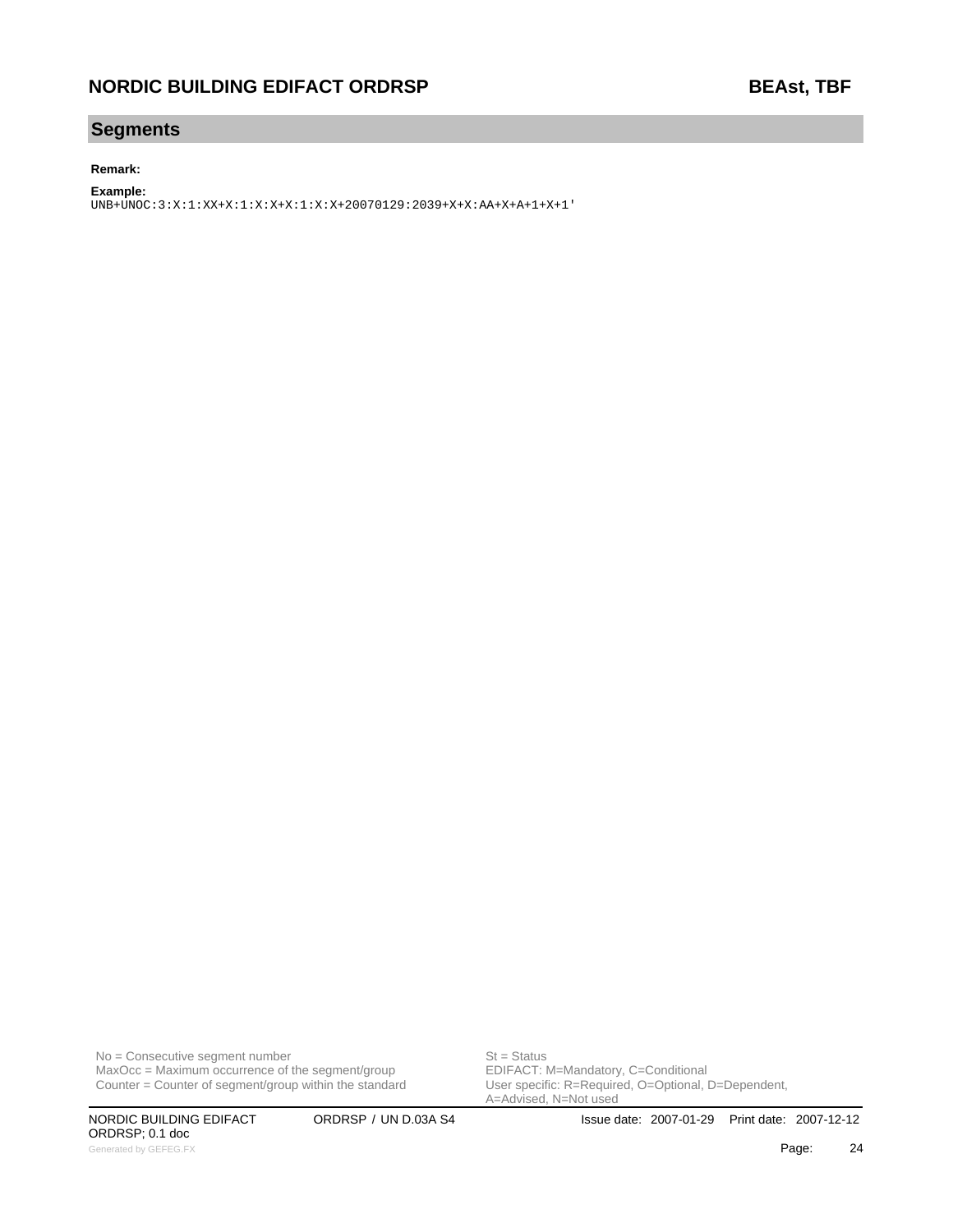**Segments**

| <b>Counter</b> | No             | <b>Tag</b>                                         | <b>St</b> | <b>MaxOcc</b>    | Level          | <b>Name</b>                                                                                                                                  |  |
|----------------|----------------|----------------------------------------------------|-----------|------------------|----------------|----------------------------------------------------------------------------------------------------------------------------------------------|--|
| 0010           | 3              | <b>UNH</b>                                         | R.        | 1                | 0              | Message header                                                                                                                               |  |
|                |                |                                                    |           | <b>Standard</b>  | Implementation |                                                                                                                                              |  |
| Tag            | Name           |                                                    |           | <b>St Format</b> | St Format      | Usage / Remark                                                                                                                               |  |
| <b>UNH</b>     |                |                                                    |           |                  |                |                                                                                                                                              |  |
| 0062           |                | Message reference number                           |           | M an14           | R an14         | Message reference number - unique number to identify the<br>message within the interchange, usually a consecutive<br>number starting with 1. |  |
| S009           |                | Message identifier                                 |           | M                | R              |                                                                                                                                              |  |
| 0065           | Message type   |                                                    |           | $M$ an6          | $R$ an $6$     | ORDRSP Purchase order response message                                                                                                       |  |
| 0052           |                | Message version number                             |           | $M$ an3          | $R$ an3        | D Draft version/UN/EDIFACT Directory                                                                                                         |  |
| 0054           |                | Message release number                             |           | $M$ an3          | $M$ an3        | 03A Release 2003 - A                                                                                                                         |  |
| 0051           |                | Controlling agency, coded                          |           | $M$ an3          | $R$ an3        | UN UN/CEFACT<br><b>NB</b> Nordic Building                                                                                                    |  |
| 0057           |                | Association assigned code                          |           | $C$ an $6$       | $R$ an $6$     | NB0501 Nordic Building                                                                                                                       |  |
| 0110           | number         | Code list directory version                        |           | $C$ an $6$       | N              | Not used                                                                                                                                     |  |
| 0113           | identification | Message type sub-function                          |           | $C$ an $6$       | N              | Not used                                                                                                                                     |  |
| 0068           |                | Common access reference                            |           | $C$ an. 35       | N              | Not used                                                                                                                                     |  |
| S010           |                | Status of the transfer                             |           | C                | N              |                                                                                                                                              |  |
| 0070           |                | Sequence of transfers                              |           | $M$ n2           | N              | Not used                                                                                                                                     |  |
| 0073           |                | First and last transfer                            |           | $C$ a1           | N              | Not used                                                                                                                                     |  |
| S016           |                | Message subset identification                      |           | C                | N              |                                                                                                                                              |  |
| 0115           |                | Message subset identification                      |           | M an14           | N              | Not used                                                                                                                                     |  |
| 0116           | number         | Message subset version                             |           | $C$ an3          | N              | Not used                                                                                                                                     |  |
| 0118           | number         | Message subset release                             |           | $C$ an3          | N              | Not used                                                                                                                                     |  |
| 0051           |                | Controlling agency, coded                          |           | $C$ an3          | N              | Not used                                                                                                                                     |  |
| S017           |                | Message implementation<br>quideline identification |           | C                | N              |                                                                                                                                              |  |
| 0121           |                | Message implementation<br>quideline identification |           | M an14           | N              | Not used                                                                                                                                     |  |
| 0122           |                | Message implementation<br>guideline version number |           | $C$ an3          | ${\sf N}$      | Not used                                                                                                                                     |  |
| 0124           |                | Message implementation<br>guideline release number |           | $C$ an3          | ${\sf N}$      | Not used                                                                                                                                     |  |
| 0051           |                | Controlling agency, coded                          |           | $C$ an3          | ${\sf N}$      | Not used                                                                                                                                     |  |
| S018           |                | Scenario identification                            |           | $\mathsf{C}$     | N              |                                                                                                                                              |  |
| 0127           |                | Scenario identification                            |           | M an14           | N              | Not used                                                                                                                                     |  |
| 0128           |                | Scenario version number                            |           | $C$ an3          | N              | Not used                                                                                                                                     |  |
| 0130           |                | Scenario release number                            |           | $C$ an3          | ${\sf N}$      | Not used                                                                                                                                     |  |

No = Consecutive segment number<br>
MaxOcc = Maximum occurrence of the segment/group<br>
EDIFACT: M=Mandatory, C=Conditional  $MaxOcc = Maximum occurrence of the segment/group$ 

Counter = Counter of segment/group within the standard

User specific: R=Required, O=Optional, D=Dependent,<br>A=Advised, N=Not used

ORDRSP; 0.1 doc Generated by GEFEG.FX **25**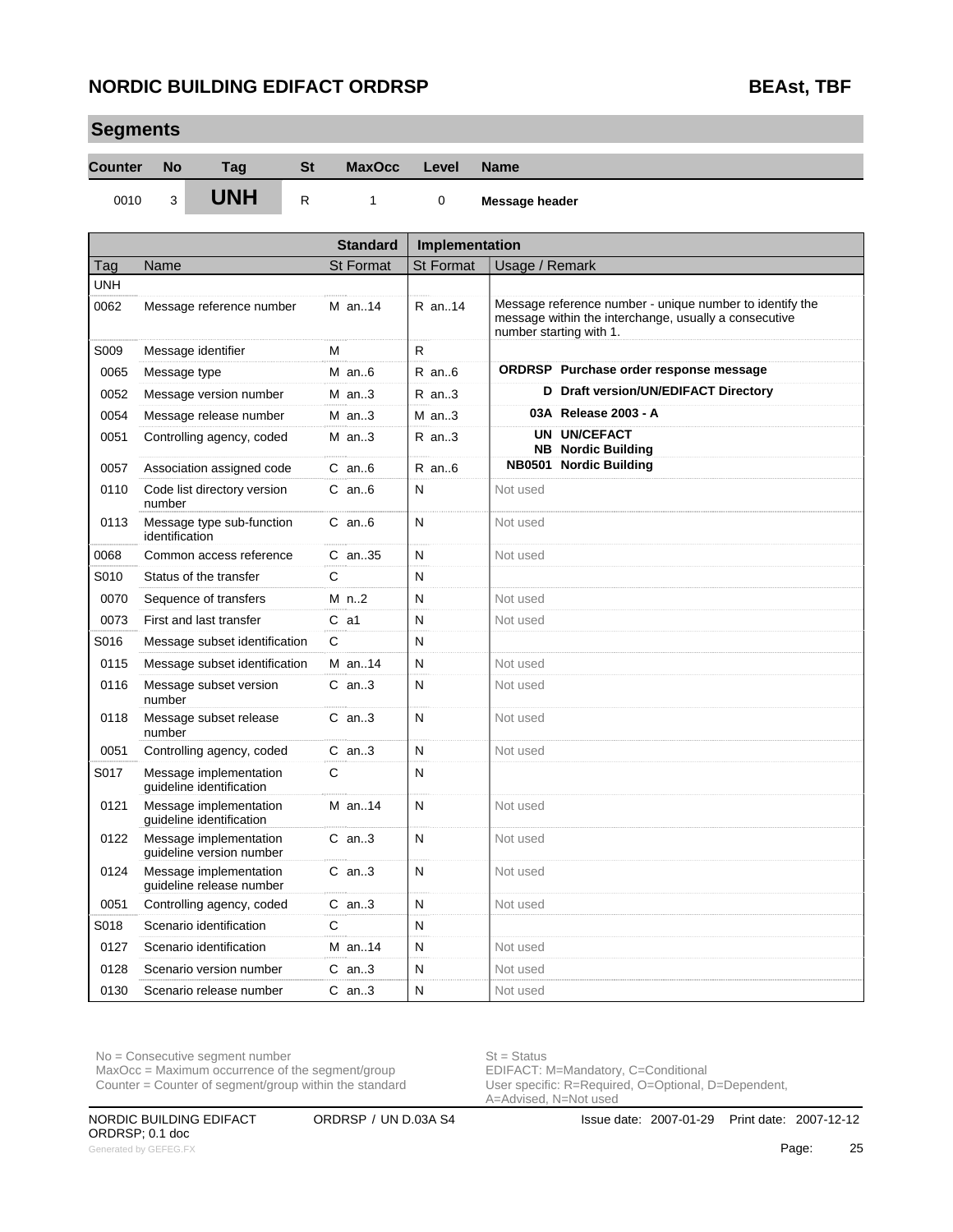#### **Segments**

|      |                           | <b>Standard</b>  | Implementation |                |  |
|------|---------------------------|------------------|----------------|----------------|--|
| Tag  | Name                      | <b>St Format</b> | St Format      | Usage / Remark |  |
| 0051 | Controlling agency, coded | $C$ an3          | N              | Not used       |  |

#### **Remark:**

#### **Example:**

UNH+X+ORDRSP:D:03A:UN:NB0501'

No = Consecutive segment number<br>
MaxOcc = Maximum occurrence of the segment/group<br>
EDIFACT: M=Mandatory, C=Conditional  $MaxOcc = Maximum$  occurrence of the segment/group Counter = Counter of segment/group within the standard

ORDRSP; 0.1 doc Generated by GEFEG.FX **Page:** 26

User specific: R=Required, O=Optional, D=Dependent,<br>A=Advised, N=Not used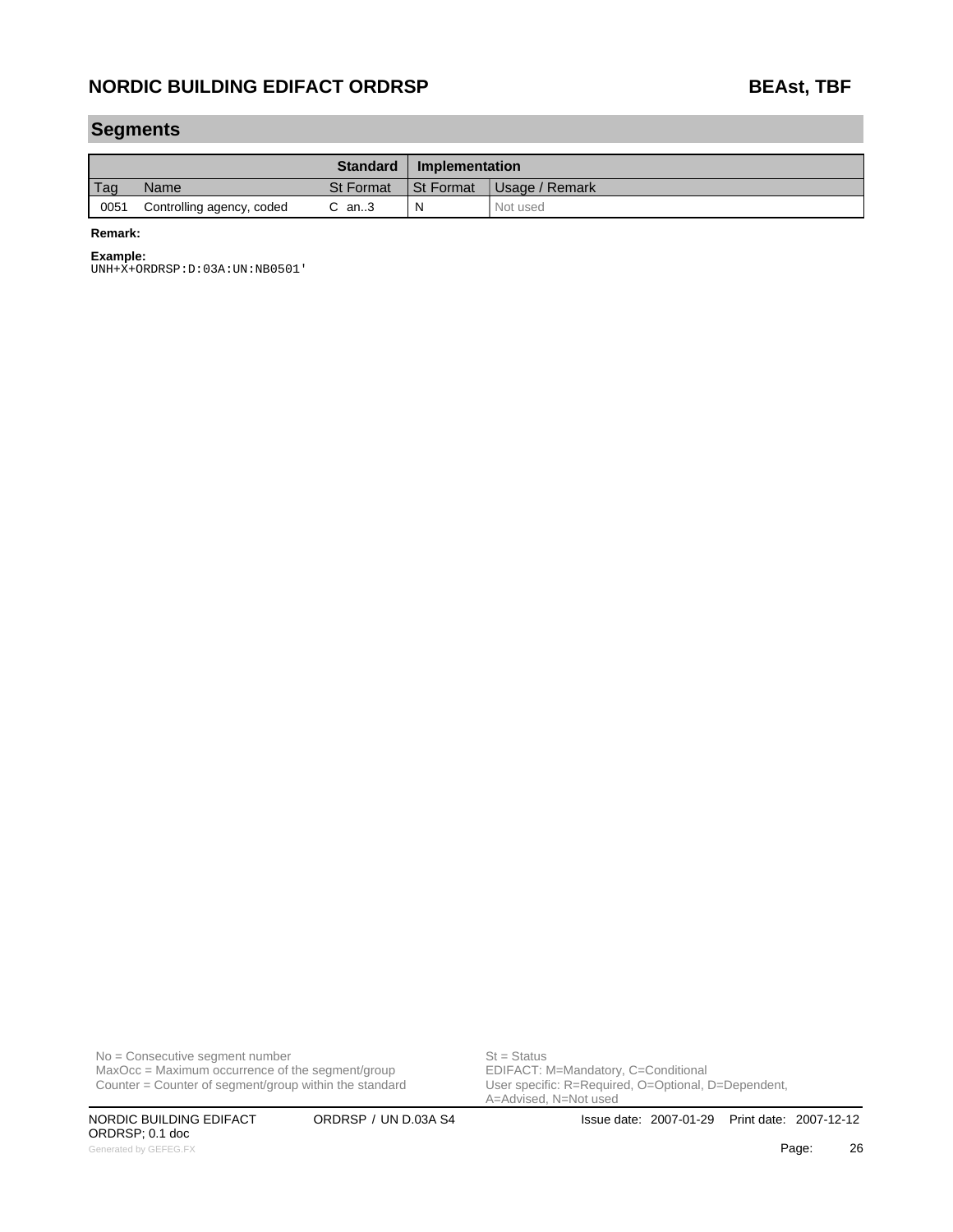| oegilienis     |                |                               |              |                  |                  |                                                                                                                                                                      |
|----------------|----------------|-------------------------------|--------------|------------------|------------------|----------------------------------------------------------------------------------------------------------------------------------------------------------------------|
| <b>Counter</b> | <b>No</b>      | Tag                           | <b>St</b>    | <b>MaxOcc</b>    | Level            | <b>Name</b>                                                                                                                                                          |
| 0020           | $\overline{4}$ | <b>BGM</b>                    | $\mathsf{R}$ | 1                | $\mathbf 0$      | <b>Beginning of message</b>                                                                                                                                          |
|                |                |                               |              | <b>Standard</b>  | Implementation   |                                                                                                                                                                      |
| Tag            | Name           |                               |              | <b>St Format</b> | <b>St Format</b> | Usage / Remark                                                                                                                                                       |
| <b>BGM</b>     |                |                               |              |                  |                  |                                                                                                                                                                      |
| C002           |                | Document/message name         |              | C                | R                |                                                                                                                                                                      |
| 1001           |                | Document name code            |              | $C$ an. $3$      | $R$ an. $3$      | 231 Purchase order response<br>320 Acknowledgement of order                                                                                                          |
| 1131           |                | Code list identification code |              | $C$ an. 17       | N                | Not used                                                                                                                                                             |
| 3055           | code           | Code list responsible agency  |              | $C$ an3          | N                | Not used                                                                                                                                                             |
| 1000           |                | Document name                 |              | $C$ an. 35       | N                | Not used                                                                                                                                                             |
| C106           | identification | Document/message              |              | C                | R                |                                                                                                                                                                      |
| 1004           |                | Document identifier           |              | C an35           | R an35           | Order number<br>Sellers order responce number                                                                                                                        |
| 1056           |                | Version identifier            |              | $C$ an9          | N                | Not used                                                                                                                                                             |
| 1060           |                | <b>Revision identifier</b>    |              | $C$ an $6$       | N                | Not used                                                                                                                                                             |
| 1225           |                | Message function code         |              | $C$ an3          | $R$ an3          | 4 Change<br>Not processed<br>12 <sup>°</sup><br>Not accepted<br>27<br>Accepted without amendment<br>34 Accepted with amendment<br>42 Confirmation via specific means |
| 4343           |                | Response type code            |              | $C$ an3          | N                | Not used                                                                                                                                                             |

## **Segments**

**Remark:**

#### **Example:**

BGM+320+X+4'

 $MaxOcc = Maximum$  occurrence of the segment/group Counter = Counter of segment/group within the standard

No = Consecutive segment number<br>
MaxOcc = Maximum occurrence of the segment/group<br>
EDIFACT: M=Mandatory, C=Conditional

ORDRSP; 0.1 doc Generated by GEFEG.FX **Page:** 27

User specific: R=Required, O=Optional, D=Dependent,<br>A=Advised, N=Not used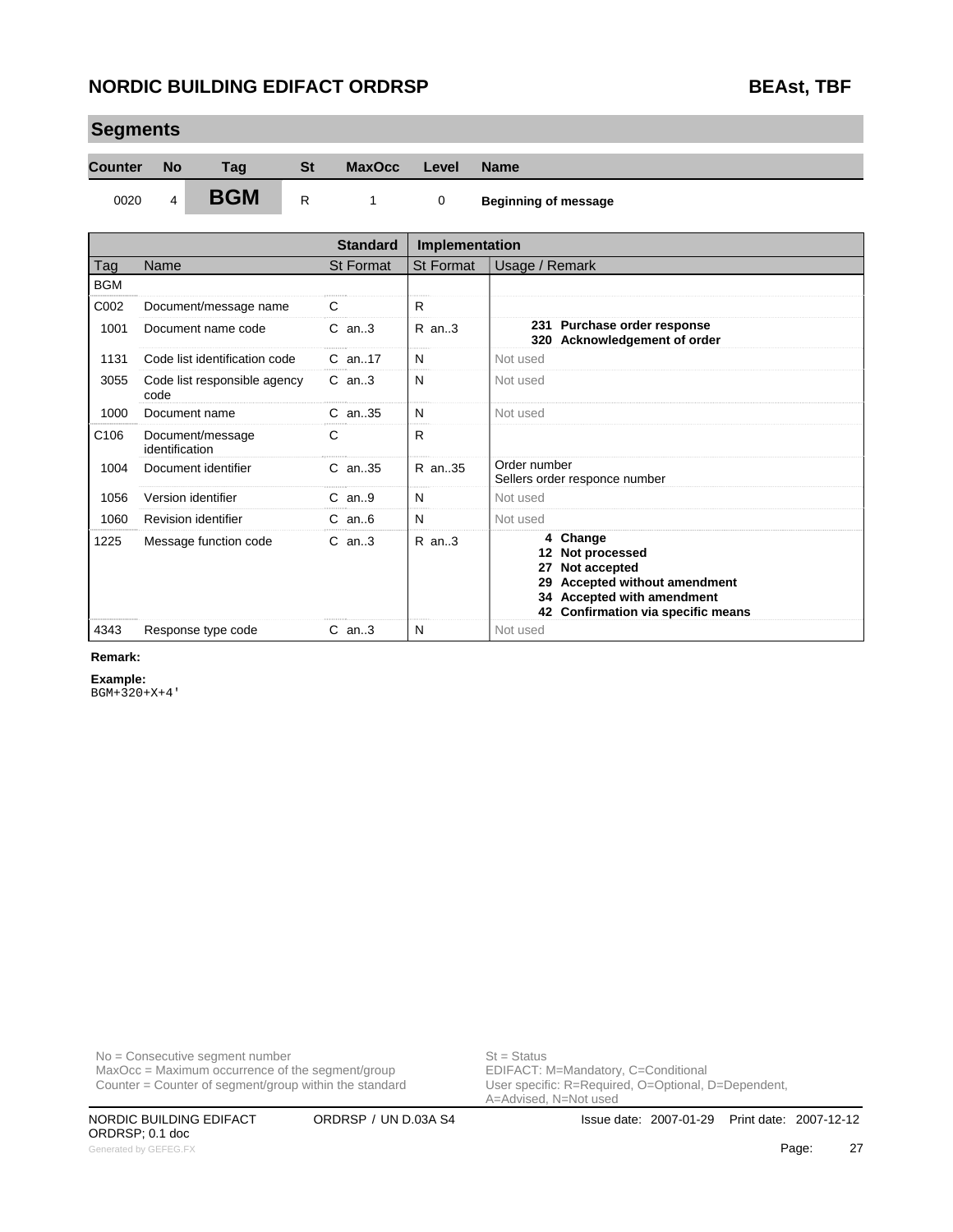| <b>Segments</b> |                                                                       |                               |           |                  |                  |                                                                                                                                                                                                                                                                                                                                                                                                |
|-----------------|-----------------------------------------------------------------------|-------------------------------|-----------|------------------|------------------|------------------------------------------------------------------------------------------------------------------------------------------------------------------------------------------------------------------------------------------------------------------------------------------------------------------------------------------------------------------------------------------------|
| <b>Counter</b>  | <b>No</b>                                                             | Tag                           | <b>St</b> | <b>MaxOcc</b>    | Level            | <b>Name</b>                                                                                                                                                                                                                                                                                                                                                                                    |
| 0030            | 5                                                                     | <b>DTM</b>                    | R         | 1                | $\mathbf{1}$     | Document Message date/time                                                                                                                                                                                                                                                                                                                                                                     |
|                 |                                                                       |                               |           | <b>Standard</b>  | Implementation   |                                                                                                                                                                                                                                                                                                                                                                                                |
| <b>Tag</b>      | Name                                                                  |                               |           | <b>St Format</b> | <b>St Format</b> | Usage / Remark                                                                                                                                                                                                                                                                                                                                                                                 |
| <b>DTM</b>      |                                                                       |                               |           |                  |                  |                                                                                                                                                                                                                                                                                                                                                                                                |
| C507            |                                                                       |                               |           | М                | $\mathsf{R}$     |                                                                                                                                                                                                                                                                                                                                                                                                |
| 2005            | Date/time/period<br>Date or time or period function<br>code qualifier |                               |           | $M$ an3          | $R$ an. $3$      | 137 Document/message date/time<br>2 Delivery date/time, requested<br>Shipment date/time, requested<br>10<br>Despatch date and or time<br>11<br>Delivery date/time, promised for<br>69<br>Delivery date/time, scheduled for<br>76<br>Delivery date/time, latest<br>63<br>Delivery date/time, earliest<br>64<br>Pick-up/collection date/time of cargo<br>200<br>58E<br>Back order, delivery time |
| 2380            |                                                                       | Date or time or period text   |           | $C$ an. 35       | R N.12           | Document date                                                                                                                                                                                                                                                                                                                                                                                  |
| 2379            | code                                                                  | Date or time or period format |           | $C$ an3          | $R$ an3          | 102 CCYYMMDD<br><b>CCYYMMDDHHMM</b><br>203<br>616 CCYYWW                                                                                                                                                                                                                                                                                                                                       |

#### **Remark:**

**Example:**

DTM+137:20070410:102'

No = Consecutive segment number<br>
MaxOcc = Maximum occurrence of the segment/group<br>
EDIFACT: M=Mandatory, C=Conditional  $MaxOcc = Maximum$  occurrence of the segment/group Counter = Counter of segment/group within the standard

User specific: R=Required, O=Optional, D=Dependent,<br>A=Advised, N=Not used

ORDRSP; 0.1 doc Generated by GEFEG.FX **28**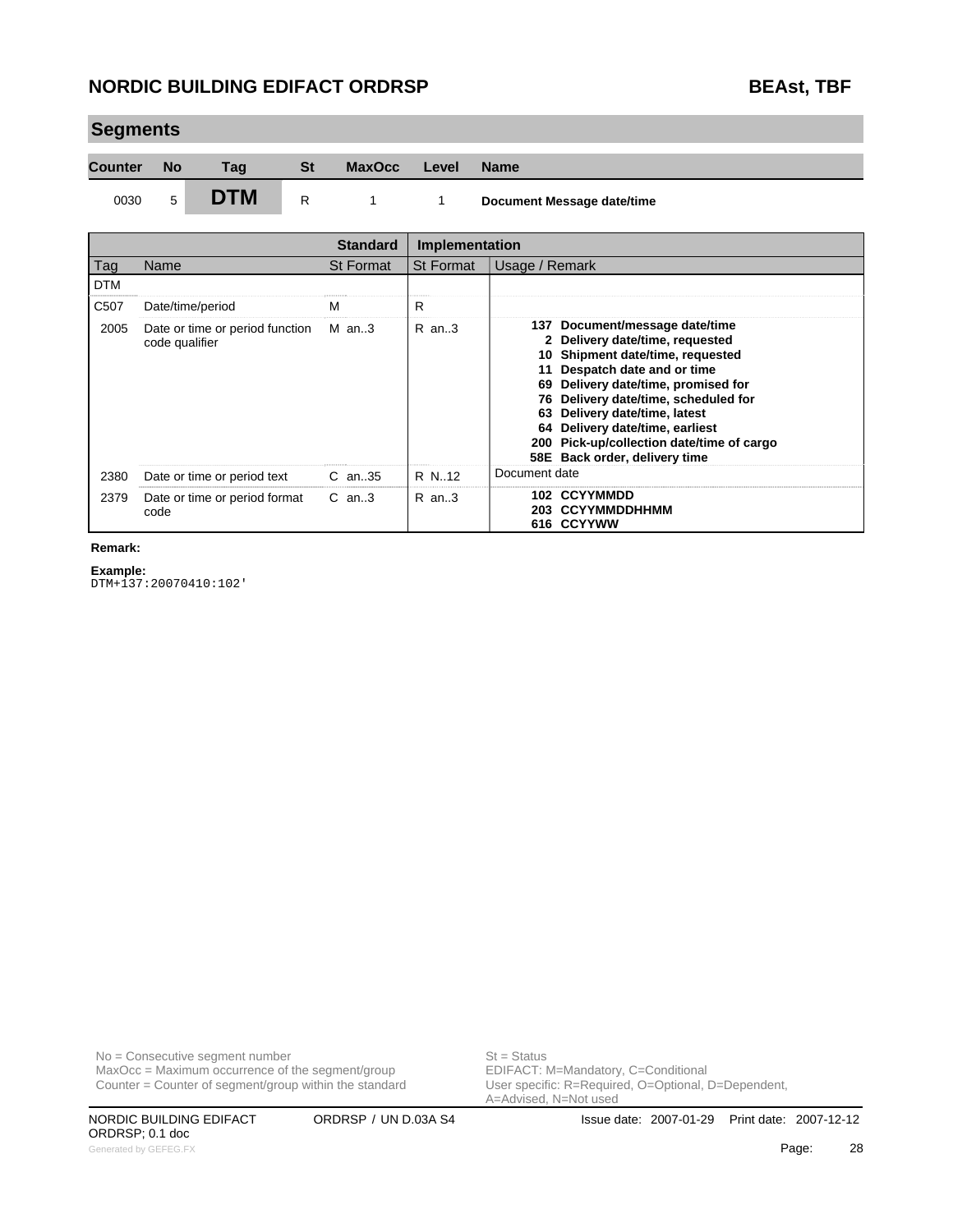| <b>Counter</b>   | <b>No</b>    | Tag                           | <b>St</b> | <b>MaxOcc</b>    | Level                 | <b>Name</b>                                                                                                                                                                                     |
|------------------|--------------|-------------------------------|-----------|------------------|-----------------------|-------------------------------------------------------------------------------------------------------------------------------------------------------------------------------------------------|
| 0070             | 6            | <b>FTX</b>                    | $\circ$   | 6                | 1                     | <b>Free text</b>                                                                                                                                                                                |
|                  |              |                               |           | <b>Standard</b>  | <b>Implementation</b> |                                                                                                                                                                                                 |
| Tag              | Name         |                               |           | <b>St Format</b> | <b>St Format</b>      | Usage / Remark                                                                                                                                                                                  |
| <b>FTX</b>       |              |                               |           |                  |                       |                                                                                                                                                                                                 |
| 4451             |              | Text subject code qualifier   |           | $M$ an3          | $R$ an3               | <b>Delivery instructions</b><br>DIN<br><b>TRA</b> Transportation information<br><b>Entire transaction set</b><br><b>GEN</b><br><b>PUR</b> Purchasing information<br><b>SUR</b> Supplier remarks |
| 4453             |              | Free text function code       |           | $C$ an3          | $O$ an3               | Text for subsequent use<br>1                                                                                                                                                                    |
| C <sub>107</sub> |              | Text reference                |           | C                | N                     |                                                                                                                                                                                                 |
| 4441             |              | Free text description code    |           | M an17           | R an17                |                                                                                                                                                                                                 |
| 1131             |              | Code list identification code |           | C an17           | N                     | Not used                                                                                                                                                                                        |
| 3055             | code         | Code list responsible agency  |           | $C$ an3          | N                     | Not used                                                                                                                                                                                        |
| C <sub>108</sub> | Text literal |                               |           | С                | R                     |                                                                                                                                                                                                 |

3453 Language name code C an..3 O an..3 Any language code according to ISO 639-1988 is applicable.

#### **Segments**

**Remark:**

| Example:                                          |  |  |
|---------------------------------------------------|--|--|
| FTX+GEN+1++Samleverans med order 1234:X:X:X:X+SV' |  |  |

4440 Free text M an..512 R an..512 Free text 4440 Free text C an..512 O an..512 se 4440 #1 4440 Free text C an..512 O an..512 Se 4440 #1 4440 Free text C an..512 O an..512 se 4440 #1 4440 Free text C an..512 O an..512 se 4440 #1

4447 Free text format code C an..3 N

No = Consecutive segment number<br>
MaxOcc = Maximum occurrence of the segment/group<br>
EDIFACT: M=Mandatory, C=Conditional Counter = Counter of segment/group within the standard

MaxOcc = Maximum occurrence of the segment/group <br>
Counter = Counter of segment/group within the standard User specific: R=Required, O=Optional, D=Dependent, A=Advised, N=Not used

ORDRSP; 0.1 doc Generated by GEFEG.FX **Page:** 29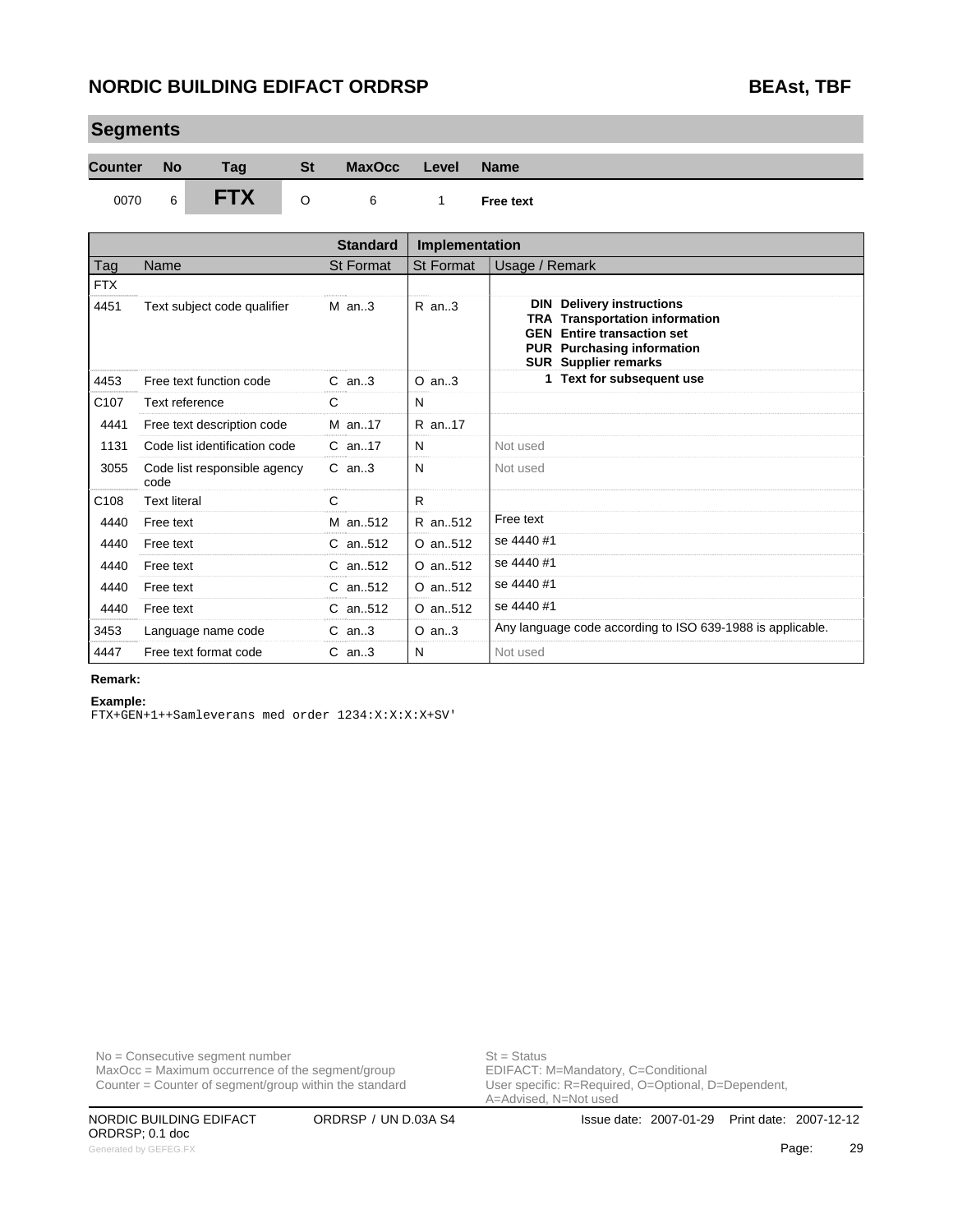|                | <b>Segments</b> |                 |           |               |       |                |  |  |  |  |
|----------------|-----------------|-----------------|-----------|---------------|-------|----------------|--|--|--|--|
| <b>Counter</b> | <b>No</b>       | Tag             | <b>St</b> | <b>MaxOcc</b> | Level | <b>Name</b>    |  |  |  |  |
| 0090           |                 | SG <sub>1</sub> | R         | 20            | 1     | <b>RFF-DTM</b> |  |  |  |  |
| 0100           | 7               | <b>RFF</b>      | R         |               | 1     | Reference      |  |  |  |  |

|            |                              | <b>Standard</b>  | Implementation |                                                                                                                                                                                                                                                                                                                                                                                                                                                                                                                                                                                           |
|------------|------------------------------|------------------|----------------|-------------------------------------------------------------------------------------------------------------------------------------------------------------------------------------------------------------------------------------------------------------------------------------------------------------------------------------------------------------------------------------------------------------------------------------------------------------------------------------------------------------------------------------------------------------------------------------------|
| Tag        | Name                         | <b>St Format</b> | St Format      | Usage / Remark                                                                                                                                                                                                                                                                                                                                                                                                                                                                                                                                                                            |
| <b>RFF</b> |                              |                  |                |                                                                                                                                                                                                                                                                                                                                                                                                                                                                                                                                                                                           |
| C506       | Reference                    | М                | R              |                                                                                                                                                                                                                                                                                                                                                                                                                                                                                                                                                                                           |
| 1153       | Reference code qualifier     | $M$ an3          | $R$ an. $3$    | <b>ON</b> Buyers order number<br>VN Order number (vendor)<br>AAG Offer number<br>PL Price list number<br><b>PD</b> Promotion deal number<br><b>AEP</b> Project number<br><b>AFZ</b> Situation number<br><b>AER</b> Project specification number<br><b>ADE</b> Account number<br><b>ADT</b> Group accounting<br>AOU Cost account<br><b>CR</b> Customer reference number<br><b>CT</b> Contract number<br>UO Ultimate customer's order number<br><b>AAL</b> Drawing number<br><b>UC</b> Building place reference<br><b>COF</b> Subordrer number<br>El branschen i Norge<br>MS Message sender |
| 1154       | Reference identifier         | C an70           | R an70         | Referens text                                                                                                                                                                                                                                                                                                                                                                                                                                                                                                                                                                             |
| 1156       | Document line identifier     | $C$ an $6$       | $O$ an $6$     | Line number                                                                                                                                                                                                                                                                                                                                                                                                                                                                                                                                                                               |
| 4000       | Reference version identifier | $C$ an. 35       | N              | Not used                                                                                                                                                                                                                                                                                                                                                                                                                                                                                                                                                                                  |
| 1060       | <b>Revision identifier</b>   | $C$ an $6$       | N              | Not used                                                                                                                                                                                                                                                                                                                                                                                                                                                                                                                                                                                  |

**Remark:**

#### **Example:**

RFF+ON:1234567:125'

No = Consecutive segment number<br>
MaxOcc = Maximum occurrence of the segment/group<br>
EDIFACT: M=Mandatory, C=Conditional  $MaxOcc = Maximum$  occurrence of the segment/group Counter = Counter of segment/group within the standard

User specific: R=Required, O=Optional, D=Dependent,<br>A=Advised, N=Not used

ORDRSP; 0.1 doc Generated by GEFEG.FX **Page:** 30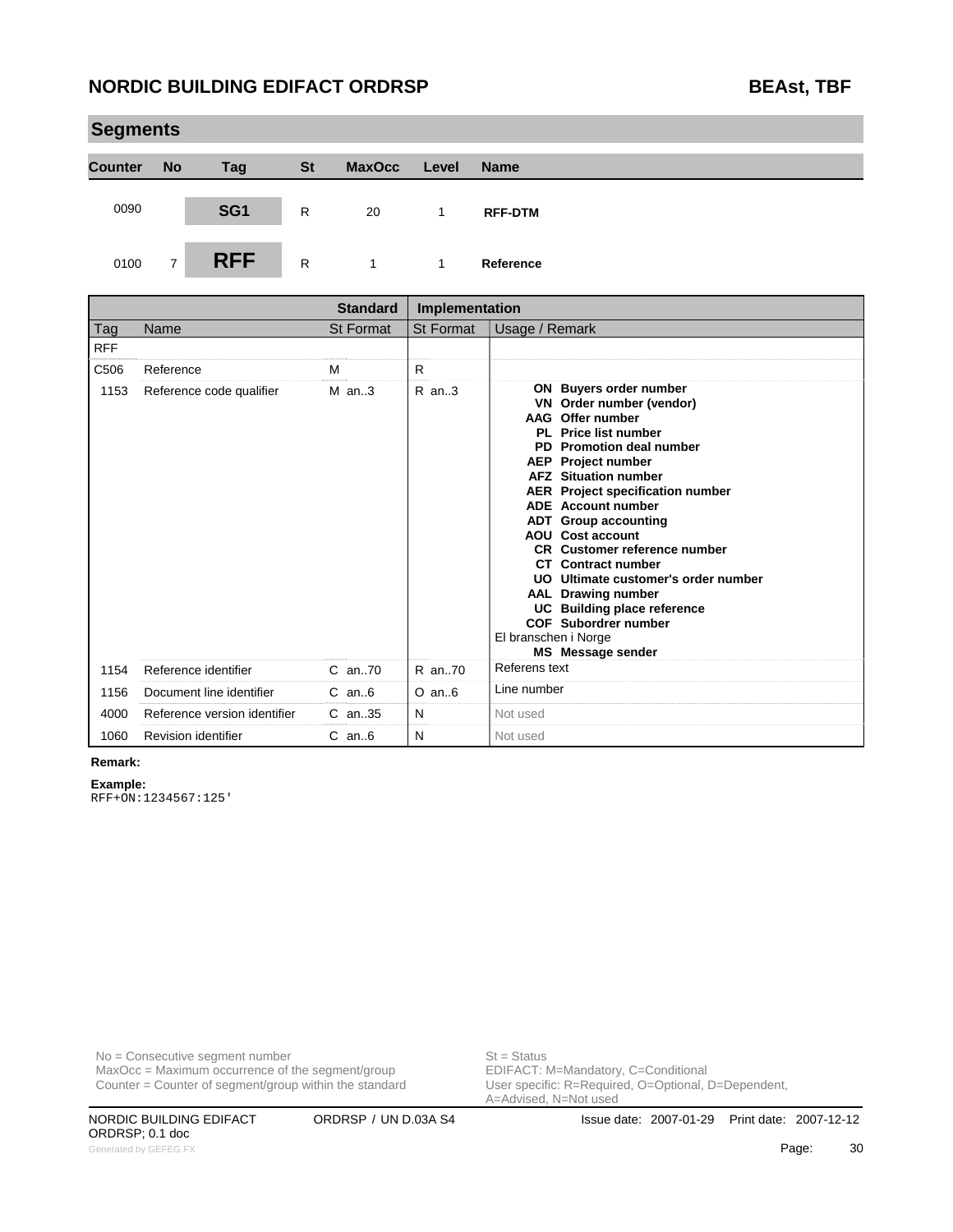## **Segments Counter No Tag St MaxOcc Level Name** 0090 **SG1** R 20 1 **RFF-DTM** 0110 8 **DTM** 0 1 2 Date/time/period

|                   |                                                         | Standard         | Implementation   |                         |
|-------------------|---------------------------------------------------------|------------------|------------------|-------------------------|
|                   | Name                                                    | <b>St Format</b> | <b>St Format</b> | Usage / Remark          |
| <b>DTM</b>        |                                                         |                  |                  |                         |
| C <sub>50</sub> 7 | Date/time/period                                        |                  |                  |                         |
| 2005              | Date or time or period function M an3<br>code qualifier |                  | $R$ an. 3        | 171 Reference date/time |
| 2380              | Date or time or period text                             | C an35           | R N.12           | Referens date/time      |
| 2379              | Date or time or period format C an3<br>code             |                  | $R$ an. 3        | 102 CCYYMMDD            |

#### **Remark:**

**Example:**

DTM+171:20070410:102'

 $MaxOcc = Maximum occurrence of the segment/group$ Counter = Counter of segment/group within the standard

No = Consecutive segment number<br>
MaxOcc = Maximum occurrence of the segment/group<br>
EDIFACT: M=Mandatory, C=Conditional User specific: R=Required, O=Optional, D=Dependent,<br>A=Advised, N=Not used

ORDRSP; 0.1 doc Generated by GEFEG.FX **Page:** 31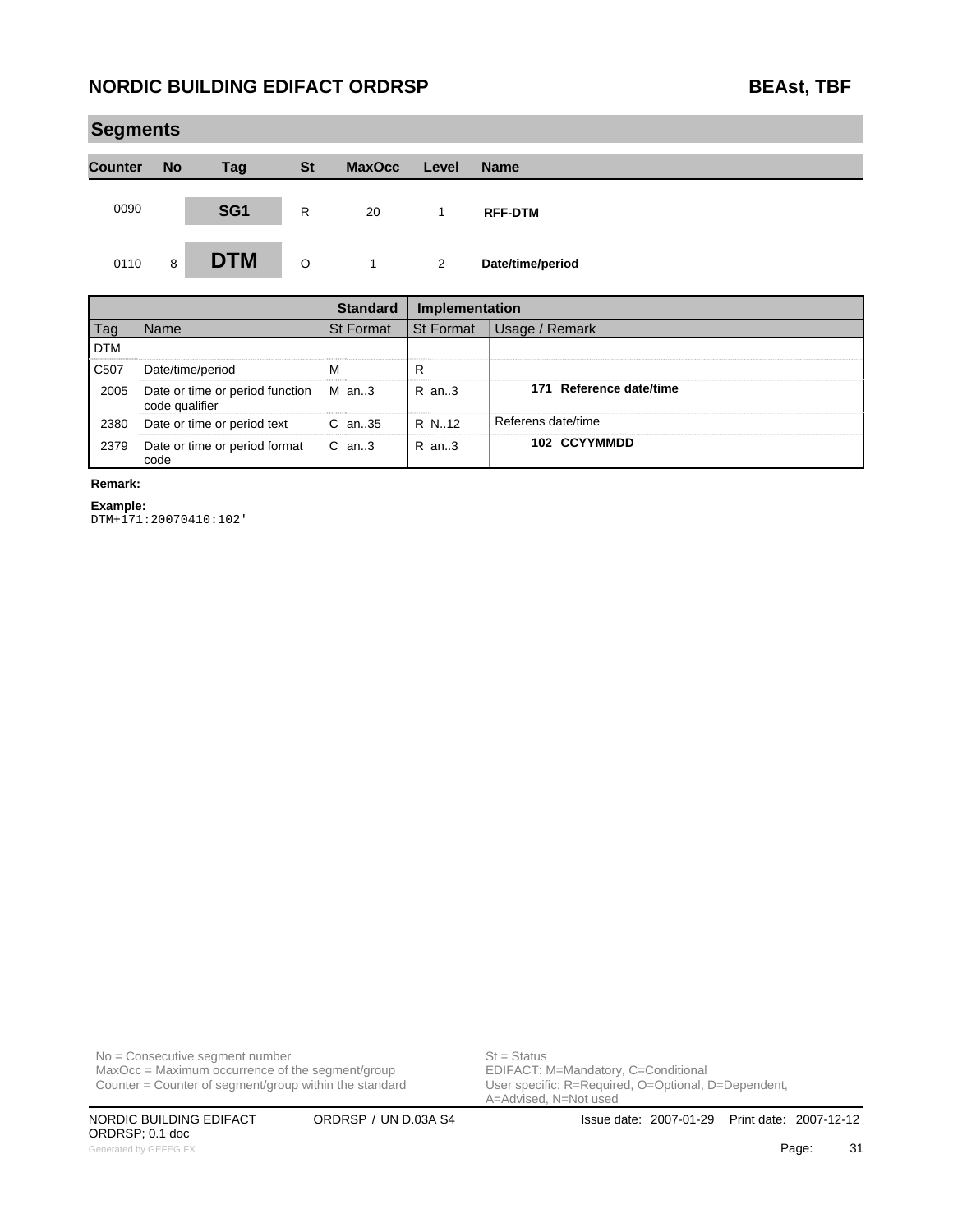|                | <b>Segments</b> |                 |           |               |       |                  |  |  |  |  |  |
|----------------|-----------------|-----------------|-----------|---------------|-------|------------------|--|--|--|--|--|
| <b>Counter</b> | <b>No</b>       | <b>Tag</b>      | <b>St</b> | <b>MaxOcc</b> | Level | <b>Name</b>      |  |  |  |  |  |
| 0150           |                 | SG <sub>3</sub> | R         | 8             | 1     | NAD-LOC-SG4-SG6  |  |  |  |  |  |
| 0160           | 9               | <b>NAD</b>      | R         | 1             | 1     | Name and address |  |  |  |  |  |

|            |                                                    | <b>Standard</b>  | Implementation |                                                                                                                                                                                                                                                                                                                                                                                                                                                                                     |
|------------|----------------------------------------------------|------------------|----------------|-------------------------------------------------------------------------------------------------------------------------------------------------------------------------------------------------------------------------------------------------------------------------------------------------------------------------------------------------------------------------------------------------------------------------------------------------------------------------------------|
| Tag        | Name                                               | <b>St Format</b> | St Format      | Usage / Remark                                                                                                                                                                                                                                                                                                                                                                                                                                                                      |
| <b>NAD</b> |                                                    |                  |                |                                                                                                                                                                                                                                                                                                                                                                                                                                                                                     |
| 3035       | Party function code qualifier                      | $M$ an3          | $R$ an3        | <b>BY Buyer</b><br><b>SU Supplier</b><br><b>SE Seller</b><br>The usage of SE is recommended. For compatibility reasons<br>also SU is supported. Both codes are considered to express<br>the same semantic content.<br>SE - party selling merchandise to a buyer.<br>SU - party which manufacturers or otherwise has possession<br>of goods, and consigns or makes them available in trade.<br>DP Delivery party<br><b>CA Carrier</b><br>SF Ship from<br><b>UD</b> Ultimate customer |
| C082       | Party identification details                       | C                | ${\sf R}$      |                                                                                                                                                                                                                                                                                                                                                                                                                                                                                     |
| 3039       | Party identifier                                   | M an35           | R an35         | GLN no<br>Överenskommen id.kod för part                                                                                                                                                                                                                                                                                                                                                                                                                                             |
| 1131       | Code list identification code                      | $C$ an. 17       | N              | Not used                                                                                                                                                                                                                                                                                                                                                                                                                                                                            |
| 3055       | Code list responsible agency<br>code               | $C$ an3          | $R$ an3        | 9 EAN International<br>91 Assigned by seller or seller's agent<br>92 Assigned by buyer or buyer's agent                                                                                                                                                                                                                                                                                                                                                                             |
| C058       | Name and address                                   | $\mathsf{C}$     | N              |                                                                                                                                                                                                                                                                                                                                                                                                                                                                                     |
| 3124       | Name and address description                       | M an.35          | N              | Not used                                                                                                                                                                                                                                                                                                                                                                                                                                                                            |
| 3124       | Name and address description                       | $C$ an. 35       | N              | Not used                                                                                                                                                                                                                                                                                                                                                                                                                                                                            |
| 3124       | Name and address description                       | C an35           | N              | Not used                                                                                                                                                                                                                                                                                                                                                                                                                                                                            |
| 3124       | Name and address description                       | C an35           | N              | Not used                                                                                                                                                                                                                                                                                                                                                                                                                                                                            |
| 3124       | Name and address description                       | C an35           | N              | Not used                                                                                                                                                                                                                                                                                                                                                                                                                                                                            |
| C080       | Party name                                         | $\mathsf{C}$     | O              |                                                                                                                                                                                                                                                                                                                                                                                                                                                                                     |
| 3036       | Party name                                         | M an35           | R an35         |                                                                                                                                                                                                                                                                                                                                                                                                                                                                                     |
| 3036       | Party name                                         | C an35           | $O$ an. $.35$  |                                                                                                                                                                                                                                                                                                                                                                                                                                                                                     |
| 3036       | Party name                                         | $C$ an. 35       | $O$ an. $.35$  |                                                                                                                                                                                                                                                                                                                                                                                                                                                                                     |
| 3036       | Party name                                         | C an35           | N              | Not used                                                                                                                                                                                                                                                                                                                                                                                                                                                                            |
| 3036       | Party name                                         | C an35           | N              | Not used                                                                                                                                                                                                                                                                                                                                                                                                                                                                            |
| 3045       | Party name format code                             | $C$ an3          | N              | Not used                                                                                                                                                                                                                                                                                                                                                                                                                                                                            |
| C059       | <b>Street</b>                                      | C                | O              |                                                                                                                                                                                                                                                                                                                                                                                                                                                                                     |
| 3042       | Street and number or post<br>office box identifier | M an35           | R an35         |                                                                                                                                                                                                                                                                                                                                                                                                                                                                                     |

No = Consecutive segment number<br>
MaxOcc = Maximum occurrence of the segment/group<br>
EDIFACT: M=Mandatory, C=Conditional  $MaxOcc = Maximum occurrence of the segment/group$ 

Counter = Counter of segment/group within the standard

User specific: R=Required, O=Optional, D=Dependent,<br>A=Advised, N=Not used

ORDRSP; 0.1 doc Generated by GEFEG.FX **32 Page:** 32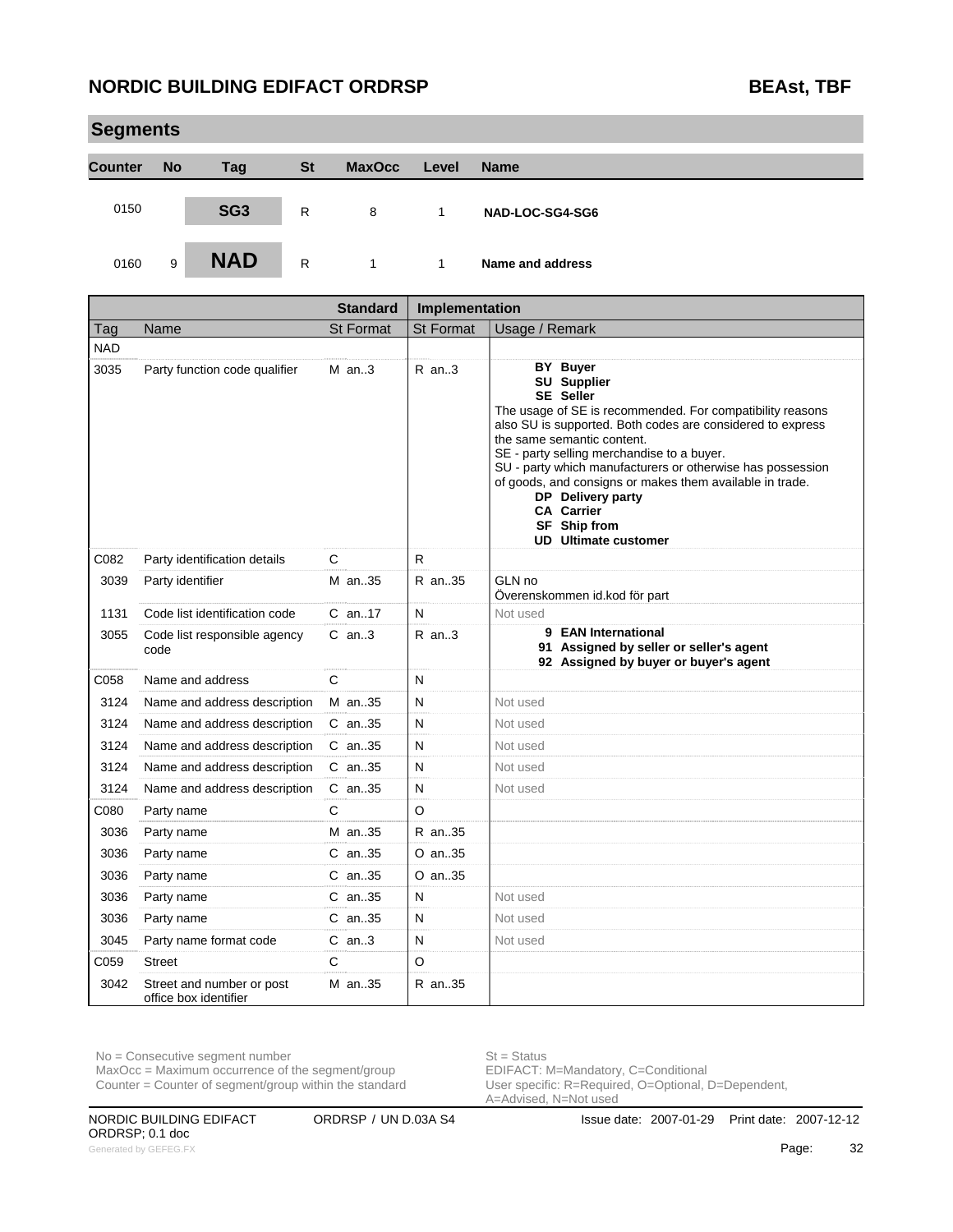#### **Segments**

|      |                                                    | <b>Standard</b>  | <b>Implementation</b> |                |
|------|----------------------------------------------------|------------------|-----------------------|----------------|
| Tag  | Name                                               | <b>St Format</b> | <b>St Format</b>      | Usage / Remark |
| 3042 | Street and number or post<br>office box identifier | $C$ an. 35       | O an35                |                |
| 3042 | Street and number or post<br>office box identifier | $C$ an $.35$     | N                     | Not used       |
| 3042 | Street and number or post<br>office box identifier | $C$ an. 35       | N                     | Not used       |
| 3164 | City name                                          | $C$ an. 35       | $O$ an. 35            |                |
| C819 | Country sub-entity details                         | C                | N                     |                |
| 3229 | Country sub-entity name code                       | $C$ an9          | N                     | Not used       |
| 1131 | Code list identification code                      | $C$ an. 17       | N                     | Not used       |
| 3055 | Code list responsible agency<br>code               | $C$ an3          | N                     | Not used       |
| 3228 | Country sub-entity name                            | C an70           | N                     | Not used       |
| 3251 | Postal identification code                         | $C$ an. 17       | O an17                |                |
| 3207 | Country name code                                  | $C$ an3          | $O$ an3               | ISO 3166       |

#### **Remark:**

**Example:**

NAD+BY+7381030000028::9++Skoogs AB::A+Tallvägen 45:A+Xstad++12359+SE'

No = Consecutive segment number<br>
MaxOcc = Maximum occurrence of the segment/group<br>
EDIFACT: M=Mandatory, C=Conditional  $MaxOcc = Maximum$  occurrence of the segment/group Counter = Counter of segment/group within the standard

User specific: R=Required, O=Optional, D=Dependent,<br>A=Advised, N=Not used

ORDRSP; 0.1 doc Generated by GEFEG.FX **23 Page:** 23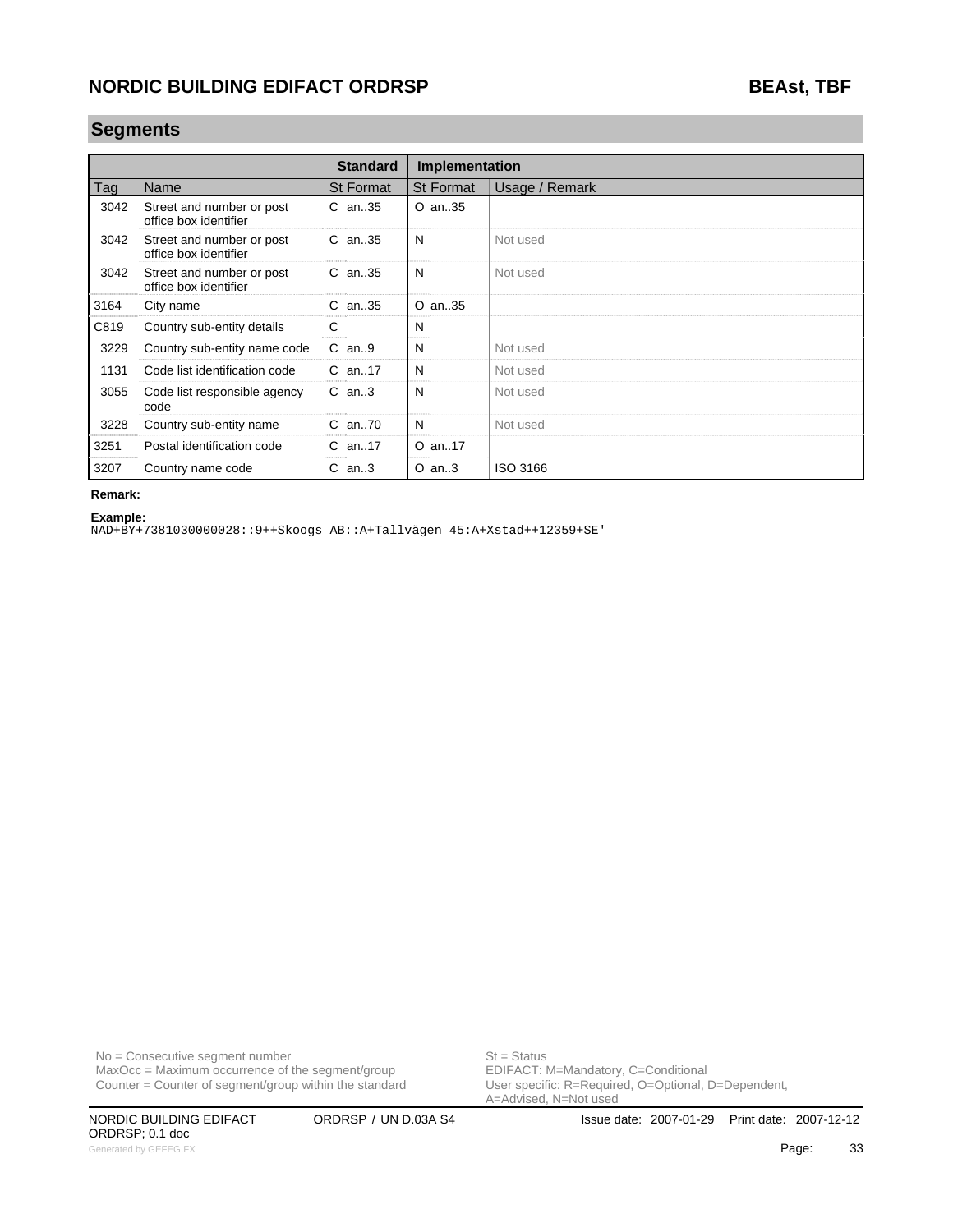|                | <b>Segments</b> |                 |           |               |       |                                      |  |  |  |  |  |
|----------------|-----------------|-----------------|-----------|---------------|-------|--------------------------------------|--|--|--|--|--|
| <b>Counter</b> | <b>No</b>       | <b>Tag</b>      | <b>St</b> | <b>MaxOcc</b> | Level | <b>Name</b>                          |  |  |  |  |  |
| 0150           |                 | SG <sub>3</sub> | R         | 8             | 1     | <b>NAD-LOC-SG4-SG6</b>               |  |  |  |  |  |
| 0170           | 10 <sup>1</sup> | <b>LOC</b>      | O         | 1             | 2     | <b>Place/location identification</b> |  |  |  |  |  |

|            |                                        | <b>Standard</b>  | Implementation   |                            |
|------------|----------------------------------------|------------------|------------------|----------------------------|
| Tag        | Name                                   | <b>St Format</b> | <b>St Format</b> | Usage / Remark             |
| <b>LOC</b> |                                        |                  |                  |                            |
| 3227       | Location function code qualifier       | $M$ an3          | $R$ an3          | 7 Place of delivery        |
| C517       | Location identification                | C                | $\circ$          |                            |
| 3225       | Location name code                     | C an. 35         | A an. 35         | <b>GLN</b>                 |
| 1131       | Code list identification code          | C an17           | N                | Not used                   |
| 3055       | Code list responsible agency<br>code   | $C$ an3          | N                | Not used                   |
| 3224       | Location name                          | $C$ an. 256      | A an.,256        | Location name in free text |
| C519       | Related location one<br>identification | C                | N                |                            |
| 3223       | First related location name<br>code    | $C$ an. 25       | N                | Not used                   |
| 1131       | Code list identification code          | $C$ an. 17       | N                | Not used                   |
| 3055       | Code list responsible agency<br>code   | $C$ an3          | N                | Not used                   |
| 3222       | First related location name            | $C$ an. $70$     | N                | Not used                   |
| C553       | Related location two<br>identification | C                | N                |                            |
| 3233       | Second related location name<br>code   | $C$ an. 25       | N                | Not used                   |
| 1131       | Code list identification code          | $C$ an. 17       | N                | Not used                   |
| 3055       | Code list responsible agency<br>code   | $C$ an3          | N                | Not used                   |
| 3232       | Second related location name           | $C$ an70         | N                | Not used                   |
| 5479       | <b>Relation code</b>                   | $C$ an3          | N                | Not used                   |

## **Remark:**

**Example:** LOC+7+X:::Grönegatan 14'

No = Consecutive segment number<br>
MaxOcc = Maximum occurrence of the segment/group<br>
EDIFACT: M=Mandatory, C=Conditional  $MaxOcc = Maximum$  occurrence of the segment/group Counter = Counter of segment/group within the standard

User specific: R=Required, O=Optional, D=Dependent,<br>A=Advised, N=Not used

ORDRSP; 0.1 doc Generated by GEFEG.FX **Page:** 34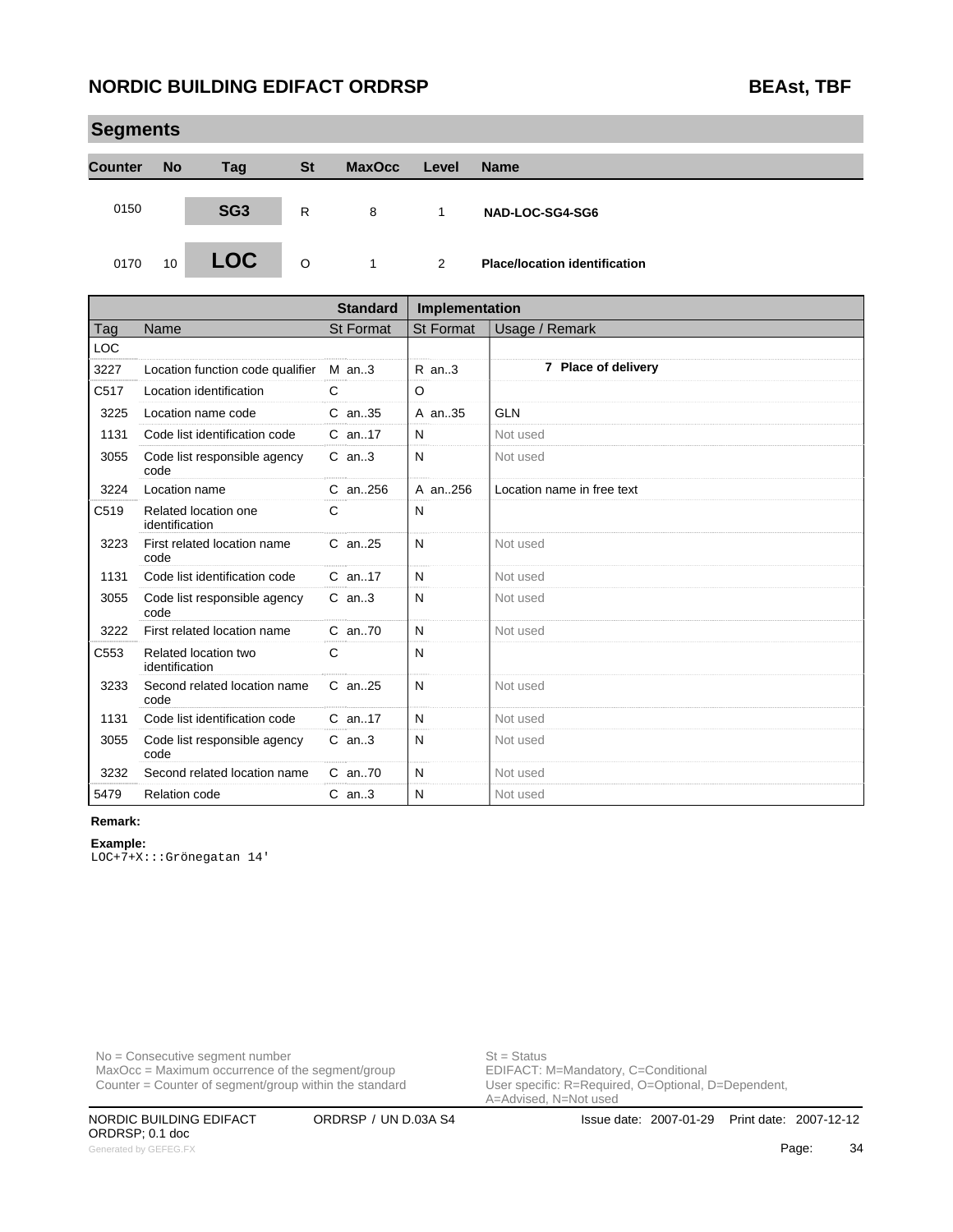| <b>Segments</b> |           |            |           |                |       |             |  |
|-----------------|-----------|------------|-----------|----------------|-------|-------------|--|
| <b>Counter</b>  | <b>No</b> | <b>Tag</b> | <b>St</b> | <b>MaxOcc</b>  | Level | <b>Name</b> |  |
| 0190            |           | SG4        | O         | 2              | 2     | <b>RFF</b>  |  |
| 0200            | 11        | <b>RFF</b> | R         | $\overline{1}$ | 2     | Reference   |  |

|            | <b>Standard</b>              |                  | <b>Implementation</b> |                                                                     |
|------------|------------------------------|------------------|-----------------------|---------------------------------------------------------------------|
| Tag        | <b>Name</b>                  | <b>St Format</b> | l St Format           | Usage / Remark                                                      |
| <b>RFF</b> |                              |                  |                       |                                                                     |
| C506       | Reference                    | м                | R                     |                                                                     |
| 1153       | Reference code qualifier     | $M$ an3          | $M$ an3               | VA VAT registration number<br><b>GN</b> Government reference number |
| 1154       | Reference identifier         | $C$ an. $70$     | R an70                |                                                                     |
| 1156       | Document line identifier     | $C$ an $6$       | N                     | Not used                                                            |
| 4000       | Reference version identifier | $C$ an. 35       | N                     | Not used                                                            |
| 1060       | Revision identifier          | $C$ an6          | N                     | Not used                                                            |

#### **Remark:**

**Segments**

**Example:** RFF+VA:SE556048581801'

 $MaxOcc = Maximum$  occurrence of the segment/group Counter = Counter of segment/group within the standard

No = Consecutive segment number<br>
MaxOcc = Maximum occurrence of the segment/group<br>
EDIFACT: M=Mandatory, C=Conditional User specific: R=Required, O=Optional, D=Dependent,<br>A=Advised, N=Not used

ORDRSP; 0.1 doc Generated by GEFEG.FX **Page:** 35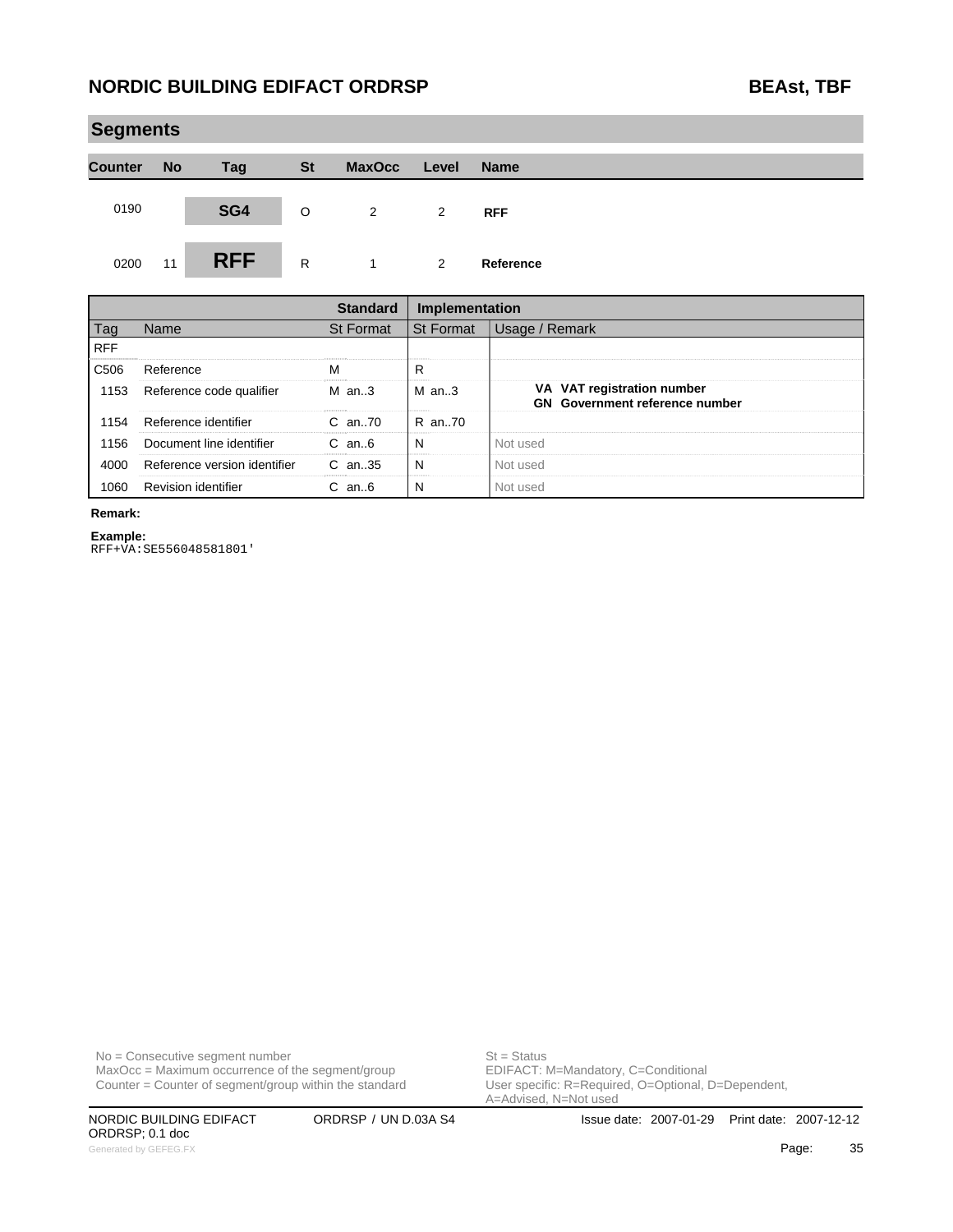| <b>Segments</b> |           |                 |           |               |       |                            |
|-----------------|-----------|-----------------|-----------|---------------|-------|----------------------------|
| <b>Counter</b>  | <b>No</b> | <b>Tag</b>      | <b>St</b> | <b>MaxOcc</b> | Level | <b>Name</b>                |
| 0250            |           | SG <sub>6</sub> | $\circ$   | 1             | 2     | <b>CTA-COM</b>             |
| 0260            | 12        | <b>CTA</b>      | R         | 1             | 2     | <b>Contact information</b> |

|                 | Standard                                   |                  | Implementation   |                               |
|-----------------|--------------------------------------------|------------------|------------------|-------------------------------|
| 1a <sub>c</sub> | Name                                       | <b>St Format</b> | <b>St Format</b> | Usage / Remark                |
| <b>CTA</b>      |                                            |                  |                  |                               |
| 3139            | Contact function code                      | $C$ an3          | $O$ an3          | <b>IC</b> Information contact |
| C056            | Department or employee<br>details          |                  |                  |                               |
| 3413            | Department or employee name C an17<br>code |                  | N                | Not used                      |
|                 | Department or employee name C an35         |                  | O an35           |                               |

#### **Remark:**

**Example:**

CTA+IC+:Karl Svensson'

 $MaxOcc = Maximum$  occurrence of the segment/group Counter = Counter of segment/group within the standard

No = Consecutive segment number<br>
MaxOcc = Maximum occurrence of the segment/group<br>
EDIFACT: M=Mandatory, C=Conditional User specific: R=Required, O=Optional, D=Dependent,<br>A=Advised, N=Not used

ORDRSP; 0.1 doc Generated by GEFEG.FX **Page:** 36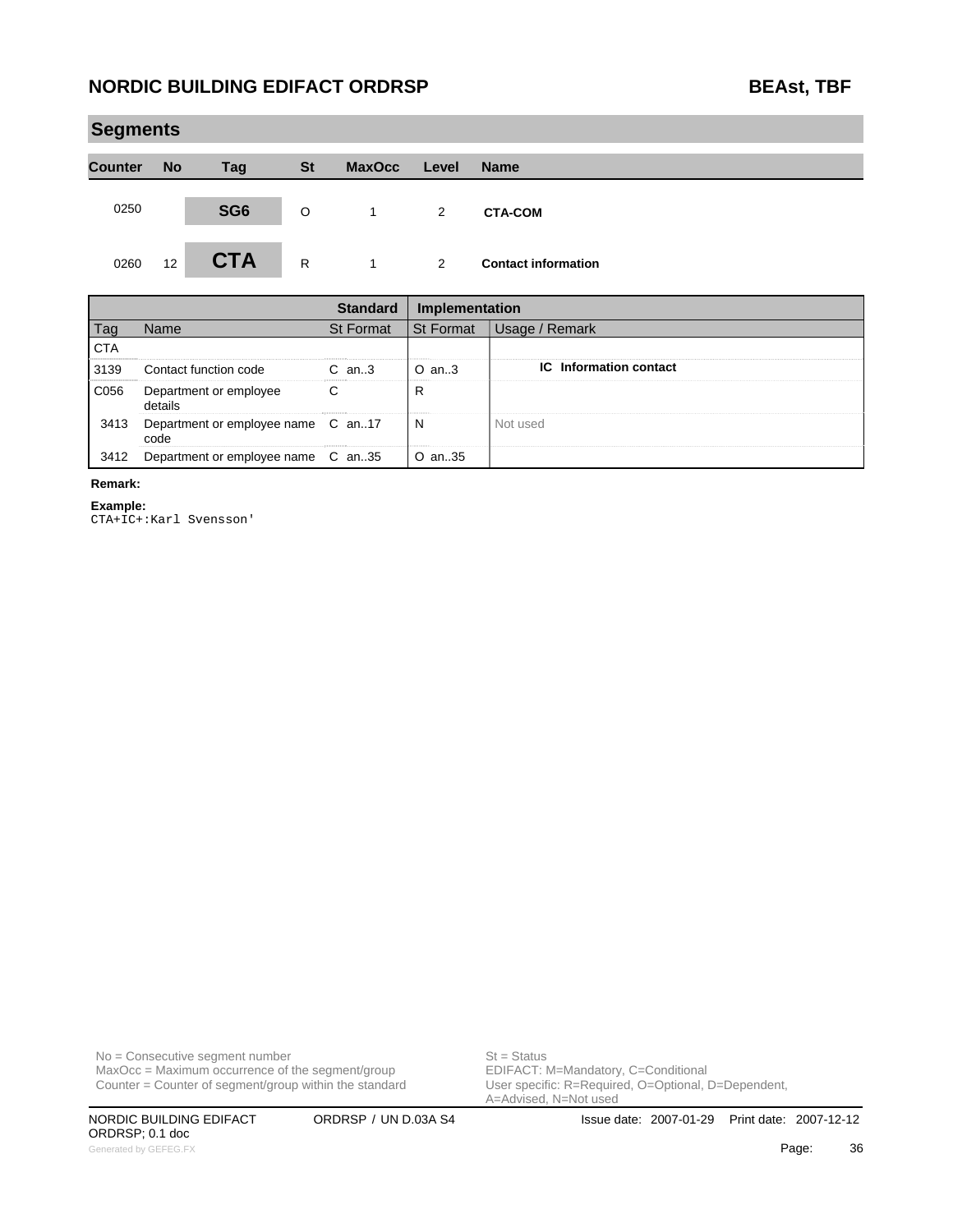|                | <b>Segments</b> |                 |           |               |                |                              |  |  |  |  |  |
|----------------|-----------------|-----------------|-----------|---------------|----------------|------------------------------|--|--|--|--|--|
| <b>Counter</b> | <b>No</b>       | <b>Tag</b>      | <b>St</b> | <b>MaxOcc</b> | Level          | <b>Name</b>                  |  |  |  |  |  |
| 0250           |                 | SG <sub>6</sub> | O         | 1             | $\overline{2}$ | <b>CTA-COM</b>               |  |  |  |  |  |
| 0270           | 13              | <b>COM</b>      | O         | 3             | 3              | <b>Communication contact</b> |  |  |  |  |  |

|      |                                               |                  | <b>Implementation</b> |                                                  |
|------|-----------------------------------------------|------------------|-----------------------|--------------------------------------------------|
|      | Jame                                          | <b>St Format</b> | . St Format           | Remark                                           |
| COM  |                                               |                  |                       |                                                  |
| C076 | Communication contact                         |                  |                       |                                                  |
| 3148 | Communication address<br>identifier           | M an512 R an512  |                       | Communication number                             |
| 3155 | Communication address code M an3<br>qualifier |                  | $R$ an3               | <b>EM</b> Electronic mail<br><b>TE Telephone</b> |

## **Remark:**

**Example:**

COM+karl.svensson@beast.se:EM'

No = Consecutive segment number<br>
MaxOcc = Maximum occurrence of the segment/group<br>
EDIFACT: M=Mandatory, C=Conditional  $MaxOcc = Maximum$  occurrence of the segment/group Counter = Counter of segment/group within the standard

User specific: R=Required, O=Optional, D=Dependent,<br>A=Advised, N=Not used

ORDRSP; 0.1 doc Generated by GEFEG.FX **Page:** 37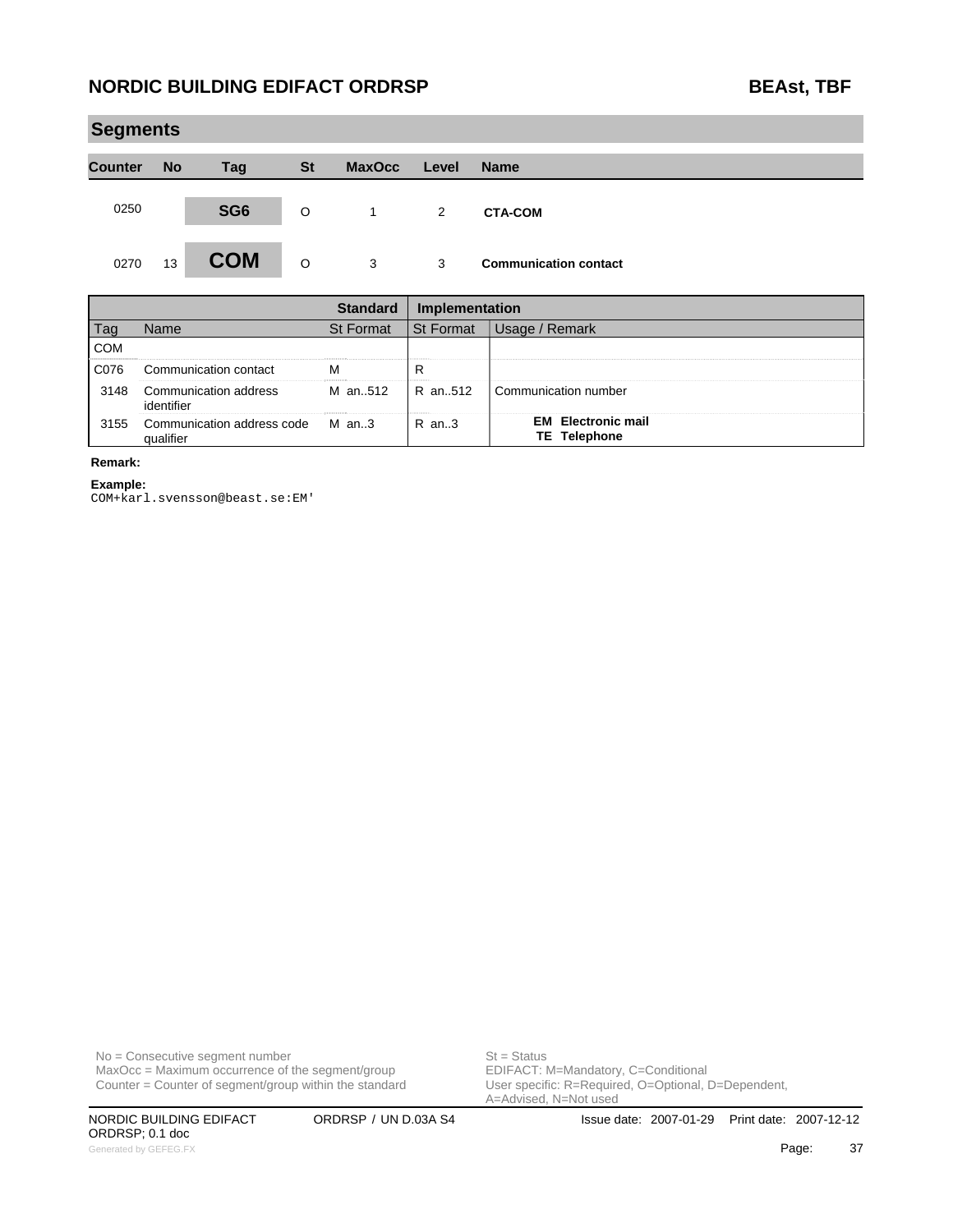| <b>Segments</b> |           |            |           |               |              |                   |  |  |  |
|-----------------|-----------|------------|-----------|---------------|--------------|-------------------|--|--|--|
| <b>Counter</b>  | <b>No</b> | <b>Tag</b> | <b>St</b> | <b>MaxOcc</b> | Level        | <b>Name</b>       |  |  |  |
| 0320            |           | SG8        | O         | $\mathbf{1}$  | $\mathbf{1}$ | <b>CUX</b>        |  |  |  |
| 0330            | 14        | <b>CUX</b> | R         | $\mathbf{1}$  | $\mathbf{1}$ | <b>Currencies</b> |  |  |  |

|            |                                                   | <b>Standard</b>  | <b>Implementation</b> |                             |
|------------|---------------------------------------------------|------------------|-----------------------|-----------------------------|
| Tag        | Name                                              | <b>St Format</b> | <b>St Format</b>      | Usage / Remark              |
| <b>CUX</b> |                                                   |                  |                       |                             |
| C504       | Currency details                                  | C                | R.                    |                             |
| 6347       | Currency usage code qualifier                     | $M$ an3          | $R$ an3               | 2 Reference currency        |
| 6345       | Currency identification code                      | $C$ an. $3$      | R an3                 | Invoicing currency ISO 4217 |
| 6343       | Currency type code qualifier                      | $C$ an. $3$      | $R$ an3               | 4 Invoicing currency        |
| 6348       | Currency rate                                     | $C_n$ .4         | <sub>N</sub>          | Not used                    |
| C504       | Currency details                                  | C                | N                     |                             |
| 6347       | Currency usage code qualifier                     | $M$ an3          | N                     | Not used                    |
| 6345       | Currency identification code                      | $C$ an3          | N                     | Not used                    |
| 6343       | Currency type code qualifier                      | $C$ an3          | N                     | Not used                    |
| 6348       | Currency rate                                     | $C_n$ .4         | N                     | Not used                    |
| 5402       | Currency exchange rate                            | $C_n$ .12        | N                     | Not used                    |
| 6341       | Exchange rate currency market C an3<br>identifier |                  | N                     | Not used                    |

#### **Remark:**

To be used for trade when the Customer/Seller/Supplier is in other countries

#### **Example:**

CUX+2:AED:4'

No = Consecutive segment number<br>
MaxOcc = Maximum occurrence of the segment/group<br>
EDIFACT: M=Mandatory, C=Conditional  $MaxOcc = Maximum occurrence of the segment/group$ Counter = Counter of segment/group within the standard

NORDIC BUILDING EDIFACT ORDRSP / UN D.03A S4 Issue date: 2007-01-29 Print date: 2007-12-12

User specific: R=Required, O=Optional, D=Dependent,<br>A=Advised, N=Not used

ORDRSP; 0.1 doc Generated by GEFEG.FX **Page:** 38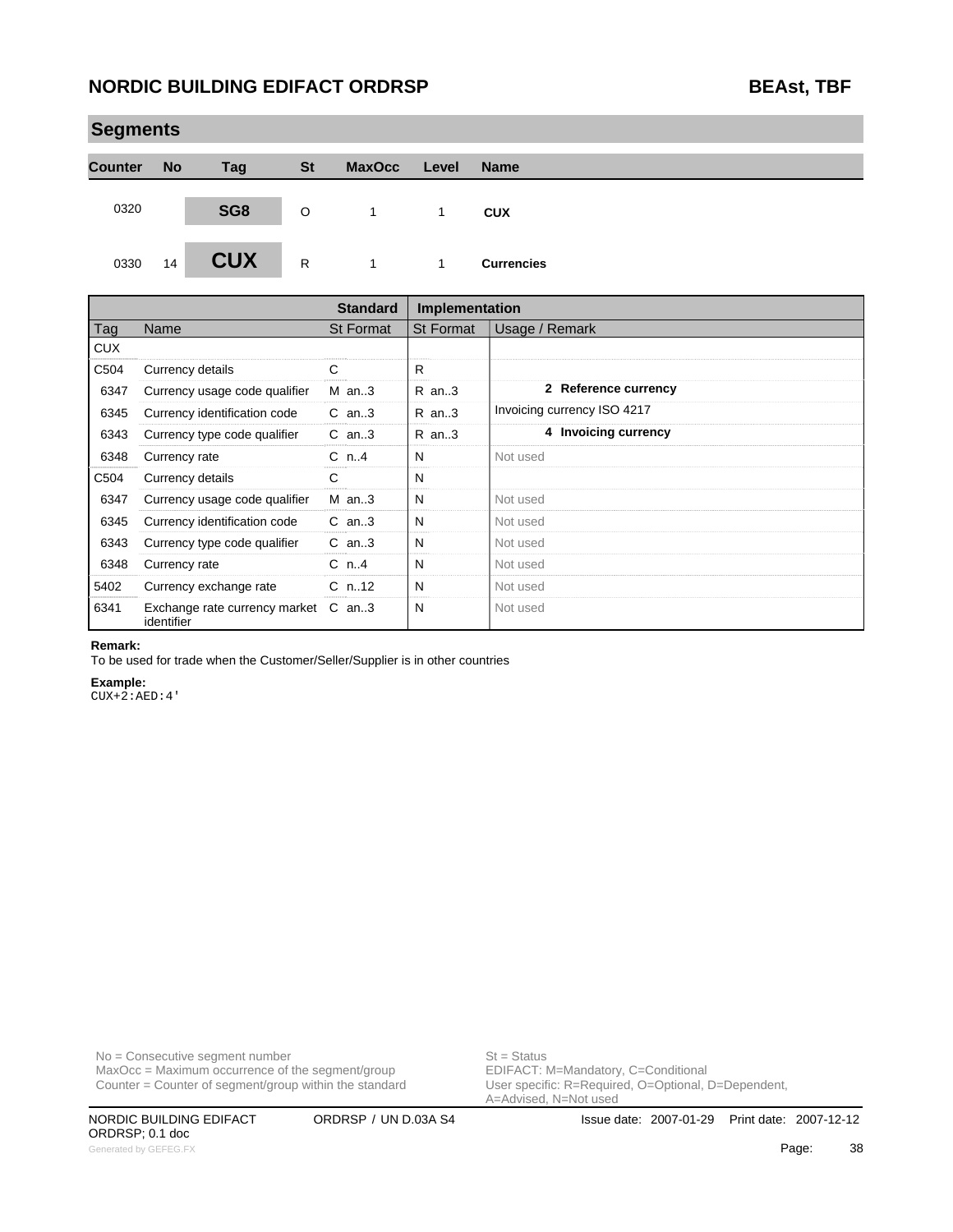|                | <b>Segments</b> |            |           |                |       |                             |  |  |  |  |  |  |
|----------------|-----------------|------------|-----------|----------------|-------|-----------------------------|--|--|--|--|--|--|
| <b>Counter</b> | <b>No</b>       | Tag        | <b>St</b> | <b>MaxOcc</b>  | Level | <b>Name</b>                 |  |  |  |  |  |  |
| 0360           |                 | SG9        | O         | $\overline{1}$ | 1     | <b>Payment instructions</b> |  |  |  |  |  |  |
| 0370           | 15              | <b>PYT</b> | R         | 1              | 1     | <b>Payment terms</b>        |  |  |  |  |  |  |

|            |                                         | <b>Standard</b>  | Implementation   |                                      |
|------------|-----------------------------------------|------------------|------------------|--------------------------------------|
| Tag        | Name                                    | <b>St Format</b> | <b>St Format</b> | Usage / Remark                       |
| <b>PYT</b> |                                         |                  |                  |                                      |
| 4279       | Payment terms type code<br>qualifier    | $M$ an3          | R an3            | 1 Basic<br>18 Previously agreed upon |
| C019       | Payment terms                           | C                | R                |                                      |
| 4277       | Payment terms description<br>identifier | $C$ an. 17       | N                | Not used                             |
| 1131       | Code list identification code           | $C$ an. 17       | N                | Not used                             |
| 3055       | Code list responsible agency<br>code    | $C$ an. $3$      | N                | Not used                             |
| 4276       | Payment terms description               | $C$ an. 35       | R an35           | Text                                 |
| 2475       | Time reference code                     | $C$ an3          | N                | Not used                             |
| 2009       | Terms time relation code                | $C$ an. $3$      | N                | Not used                             |
| 2151       | Period type code                        | $C$ an. $3$      | N                | Not used                             |
| 2152       | Period count quantity                   | $C$ n.3          | N                | Not used                             |

#### **Remark:**

i.

**Example:**

 $PYT+1+:::X'$ 

 $MaxOcc = Maximum$  occurrence of the segment/group Counter = Counter of segment/group within the standard

No = Consecutive segment number<br>
MaxOcc = Maximum occurrence of the segment/group<br>
EDIFACT: M=Mandatory, C=Conditional User specific: R=Required, O=Optional, D=Dependent,<br>A=Advised, N=Not used

ORDRSP; 0.1 doc Generated by GEFEG.FX **Page:** 29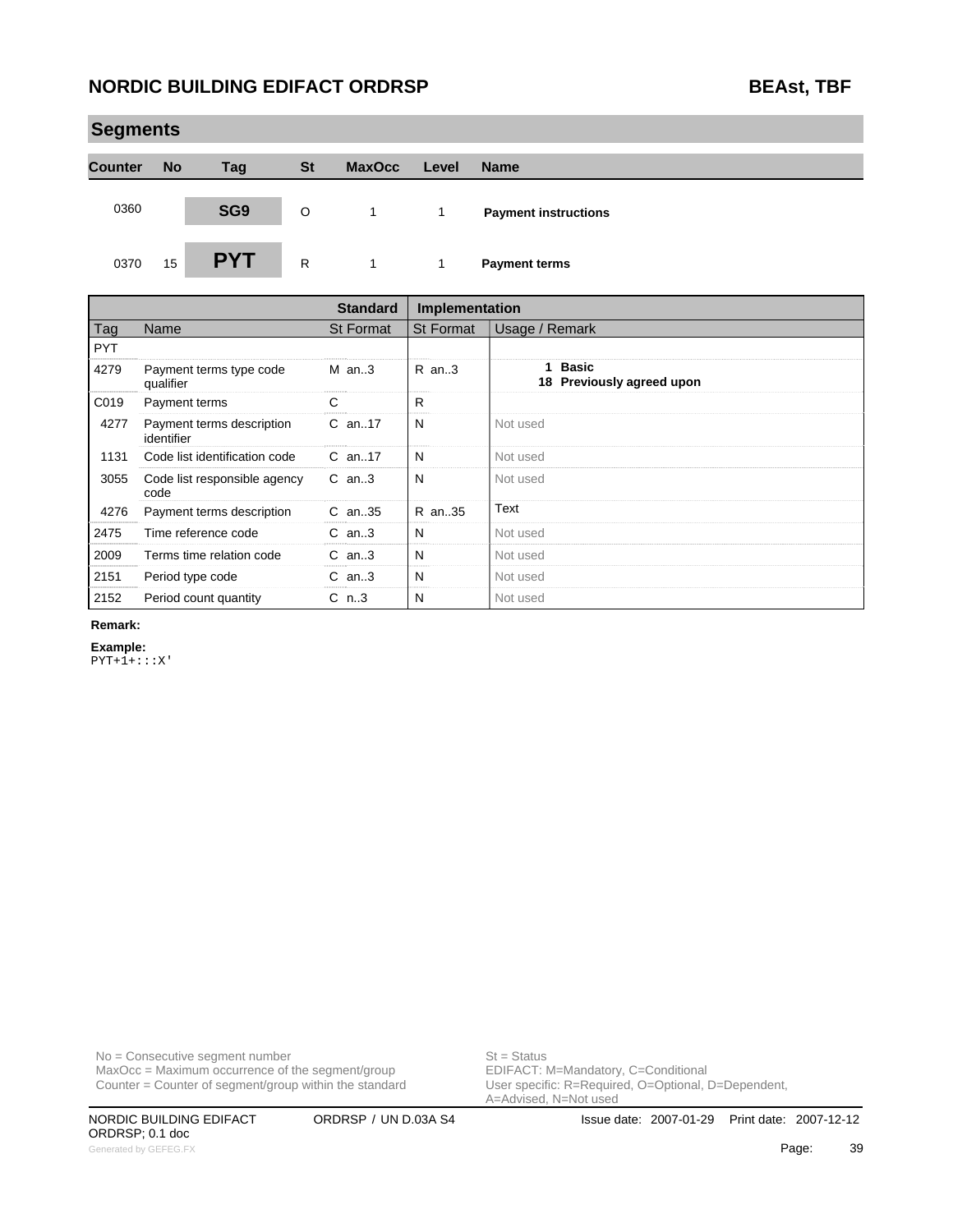|                | <b>Segments</b> |             |           |               |       |                              |  |  |  |  |  |  |
|----------------|-----------------|-------------|-----------|---------------|-------|------------------------------|--|--|--|--|--|--|
| <b>Counter</b> | <b>No</b>       | <b>Tag</b>  | <b>St</b> | <b>MaxOcc</b> | Level | <b>Name</b>                  |  |  |  |  |  |  |
| 0410           |                 | <b>SG10</b> | $\circ$   | -1            | 1     | <b>TDT</b>                   |  |  |  |  |  |  |
| 0420           | 16              | <b>TDT</b>  | R         | 1             | 1     | <b>Transport information</b> |  |  |  |  |  |  |

|      |                                                      | <b>Standard</b>  | Implementation   |                                                                                     |
|------|------------------------------------------------------|------------------|------------------|-------------------------------------------------------------------------------------|
| Tag  | Name                                                 | <b>St Format</b> | <b>St Format</b> | Usage / Remark                                                                      |
| TDT  |                                                      |                  |                  |                                                                                     |
| 8051 | Transport stage code qualifier                       | $M$ an3          | $R$ an3          | 1 Inland transport<br>13 At destination<br>20 Main-carriage transport               |
| 8028 | Means of transport journey<br>identifier             | $C$ an17         | N                | Not used                                                                            |
| C220 | Mode of transport                                    | C                | $\circ$          |                                                                                     |
| 8067 | Transport mode name code                             | $C$ an3          | $O$ an3          | 10 Maritime transport<br>20 Rail transport<br>30 Road transport<br>40 Air transport |
| 8066 | Transport mode name                                  | $C$ an17         | $O$ an17         | Text                                                                                |
| C001 | <b>Transport means</b>                               | $\mathsf{C}$     | A                |                                                                                     |
| 8179 | Transport means description<br>code                  | $C$ an $8$       | $A$ an $8$       | Agree bethwen parners                                                               |
| 1131 | Code list identification code                        | $C$ an. 17       | N                | Not used                                                                            |
| 3055 | Code list responsible agency<br>code                 | $C$ an. $3$      | N                | Not used                                                                            |
| 8178 | Transport means description                          | $C$ an. 17       | A an17           | Free text                                                                           |
| C040 | Carrier                                              | C                | N                |                                                                                     |
| 3127 | Carrier identifier                                   | $C$ an17         | N                | Not used                                                                            |
| 1131 | Code list identification code                        | $C$ an17         | N                | Not used                                                                            |
| 3055 | Code list responsible agency<br>code                 | $C$ an3          | N                | Not used                                                                            |
| 3128 | Carrier name                                         | $C$ an. 35       | N                | Not used                                                                            |
| 8101 | Transit direction indicator code                     | $C$ an3          | N                | Not used                                                                            |
| C401 | Excess transportation<br>information                 | $\mathsf C$      | N                |                                                                                     |
| 8457 | Excess transportation reason<br>code                 | $M$ an3          | N                | Not used                                                                            |
| 8459 | <b>Excess transportation</b><br>responsibility code  | $M$ an3          | N                | Not used                                                                            |
| 7130 | <b>Customer shipment</b><br>authorisation identifier | $C$ an17         | N                | Not used                                                                            |
| C222 | Transport identification                             | $\mathsf{C}$     | N                |                                                                                     |
| 8213 | Transport means identification<br>name identifier    | $C$ an. 9        | N                | Not used                                                                            |

No = Consecutive segment number<br>
MaxOcc = Maximum occurrence of the segment/group<br>
EDIFACT: M=Mandatory, C=Conditional  $MaxOcc = Maximum occurrence of the segment/group$ 

Counter = Counter of segment/group within the standard

User specific: R=Required, O=Optional, D=Dependent,<br>A=Advised, N=Not used

ORDRSP; 0.1 doc Generated by GEFEG.FX **ADVERSION CONTROL** CONTROLLER CONTROLLER CONTROLLER CONTROLLER CONTROLLER CONTROLLER CONTROLLER CONTROLLER CONTROLLER CONTROLLER CONTROLLER CONTROLLER CONTROLLER CONTROLLER CONTROLLER CONTROLLER CONT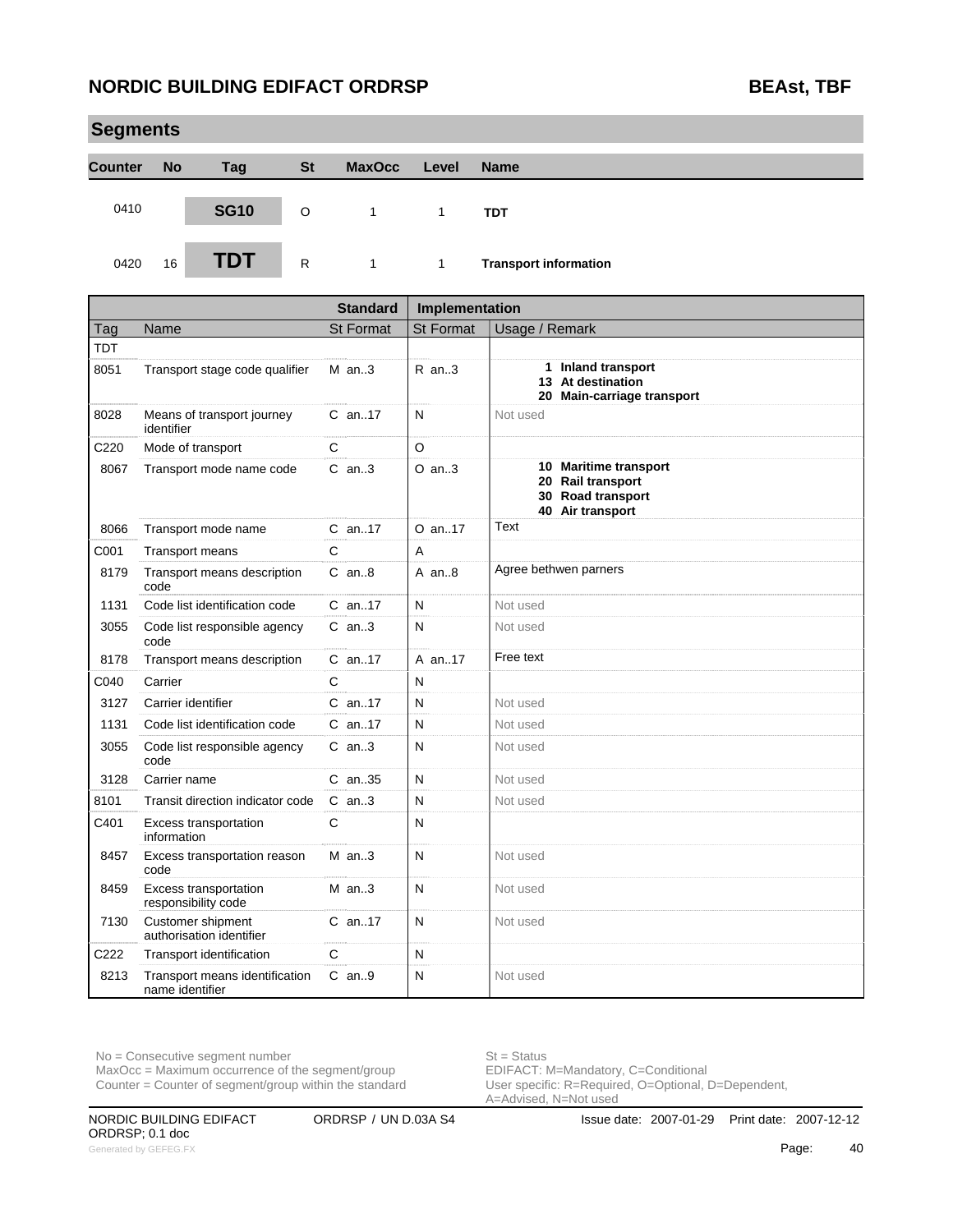#### **Segments**

|      |                                               | <b>Standard</b>  | Implementation |                |
|------|-----------------------------------------------|------------------|----------------|----------------|
| l ag | Name                                          | <b>St Format</b> | St Format      | Usage / Remark |
| 1131 | Code list identification code                 | C an17           | N              | Not used       |
| 3055 | Code list responsible agency<br>code          | $C$ an3          | N              | Not used       |
| 8212 | Transport means identification C an35<br>name |                  | N              | Not used       |
| 8453 | Transport means nationality<br>code           | C an3            | N              | Not used       |
| 8281 | Transport means ownership<br>indicator code   | C an3            | N              | Not used       |

# **Remark:**

**Example:** TDT+1++30:Back lift+1:::X'

No = Consecutive segment number<br>
MaxOcc = Maximum occurrence of the segment/group<br>
EDIFACT: M=Mandatory, C=Conditional  $MaxOcc = Maximum$  occurrence of the segment/group Counter = Counter of segment/group within the standard

User specific: R=Required, O=Optional, D=Dependent,<br>A=Advised, N=Not used

ORDRSP; 0.1 doc Generated by GEFEG.FX **And Alternative Control of the Case of the Case of the Case of the Case of the Case of the Case of the Case of the Case of the Case of the Case of the Case of the Case of the Case of the Case of the**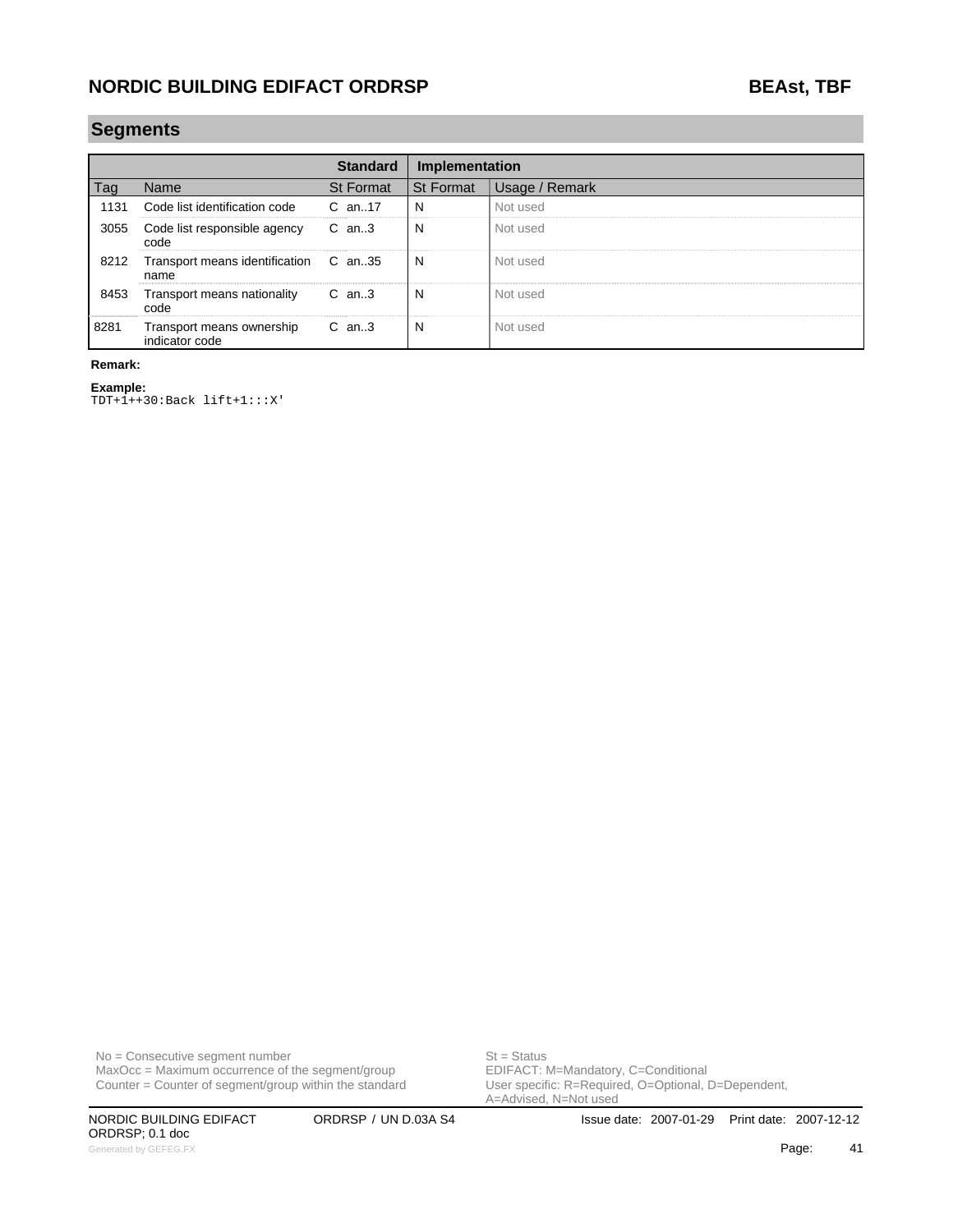|                | <b>Segments</b> |             |           |               |       |                                |  |  |  |  |  |
|----------------|-----------------|-------------|-----------|---------------|-------|--------------------------------|--|--|--|--|--|
| <b>Counter</b> | <b>No</b>       | Tag         | <b>St</b> | <b>MaxOcc</b> | Level | <b>Name</b>                    |  |  |  |  |  |
| 0460           |                 | <b>SG12</b> | $\circ$   | 1             | 1     | <b>TOD-LOC</b>                 |  |  |  |  |  |
| 0470           | 17              | <b>TOD</b>  | R         | 1             |       | Terms of delivery or transport |  |  |  |  |  |

|                  |                                                 | <b>Standard</b>  | <b>Implementation</b> |                                                                                                                                                                                                                                                                                                                                                                                                                                                                                                                                                                                                                                                                                                   |
|------------------|-------------------------------------------------|------------------|-----------------------|---------------------------------------------------------------------------------------------------------------------------------------------------------------------------------------------------------------------------------------------------------------------------------------------------------------------------------------------------------------------------------------------------------------------------------------------------------------------------------------------------------------------------------------------------------------------------------------------------------------------------------------------------------------------------------------------------|
| Tag              | Name                                            | <b>St Format</b> | <b>St Format</b>      | Usage / Remark                                                                                                                                                                                                                                                                                                                                                                                                                                                                                                                                                                                                                                                                                    |
| <b>TOD</b>       |                                                 |                  |                       |                                                                                                                                                                                                                                                                                                                                                                                                                                                                                                                                                                                                                                                                                                   |
| 4055             | Delivery or transport terms<br>function code    | $C$ an3          | $R$ an3               | 6 Delivery condition<br>4 Collected by customer                                                                                                                                                                                                                                                                                                                                                                                                                                                                                                                                                                                                                                                   |
| 4215             | Transport charges payment<br>method code        | $C$ an3          | N                     | Not used                                                                                                                                                                                                                                                                                                                                                                                                                                                                                                                                                                                                                                                                                          |
| C <sub>100</sub> | Terms of delivery or transport                  | C                | R                     |                                                                                                                                                                                                                                                                                                                                                                                                                                                                                                                                                                                                                                                                                                   |
| 4053             | Delivery or transport terms<br>description code | $C$ an3          | R an3                 | EXW Ex Works ( named place)<br>FCA Free Carrier ( named place)<br>FAS Free Along Ship ( named port of shipment)<br>FOB Free On Board ( named port of shipment)<br><b>CFR</b> Cost and Freight<br>CIF Cost, Insurance, Freight ( named port of<br>destination)<br>CPT Carriage Paid To ( named place of<br>destination)<br>CIP Carriage and Insurance Paid to ( named<br>place of destination)<br>DAF Delivered At frontier ( named place)<br>DES Delivered Ex Ship ( named port of<br>destination)<br>DEQ Delivered Ex Quay (Duty paid) ( named port<br>of destination)<br>DDU Delivered Duty Unpaid ( named place of<br>destination)<br>DDP Delivered Duty Paid ( named place of<br>destination) |
| 1131             | Code list identification code                   | $C$ an. 17       | R an17                | Value omitted: implies Incoterms 2000. ?<br>182 Combiterms 1990<br><b>ZCT</b> Combiterms 2000                                                                                                                                                                                                                                                                                                                                                                                                                                                                                                                                                                                                     |
| 3055             | Code list responsible agency<br>code            | $C$ an3          | N                     | Not used                                                                                                                                                                                                                                                                                                                                                                                                                                                                                                                                                                                                                                                                                          |
| 4052             | Delivery or transport terms<br>description      | $C$ an70         | R an70                | Agree                                                                                                                                                                                                                                                                                                                                                                                                                                                                                                                                                                                                                                                                                             |
| 4052             | Delivery or transport terms<br>description      | C an70           | N                     | Not used                                                                                                                                                                                                                                                                                                                                                                                                                                                                                                                                                                                                                                                                                          |

#### **Remark:**

**Example:**

TOD+6++EXW:ZCT::X'

No = Consecutive segment number<br>
MaxOcc = Maximum occurrence of the segment/group<br>
EDIFACT: M=Mandatory, C=Conditional  $MaxOcc = Maximum$  occurrence of the segment/group Counter = Counter of segment/group within the standard

User specific: R=Required, O=Optional, D=Dependent,<br>A=Advised, N=Not used

ORDRSP; 0.1 doc Generated by GEFEG.FX **And Alternative Control of the Case of Alternative Control of Alternative Control of Alternative Control of Alternative Control of Alternative Control of Alternative Control of Alternative Control of**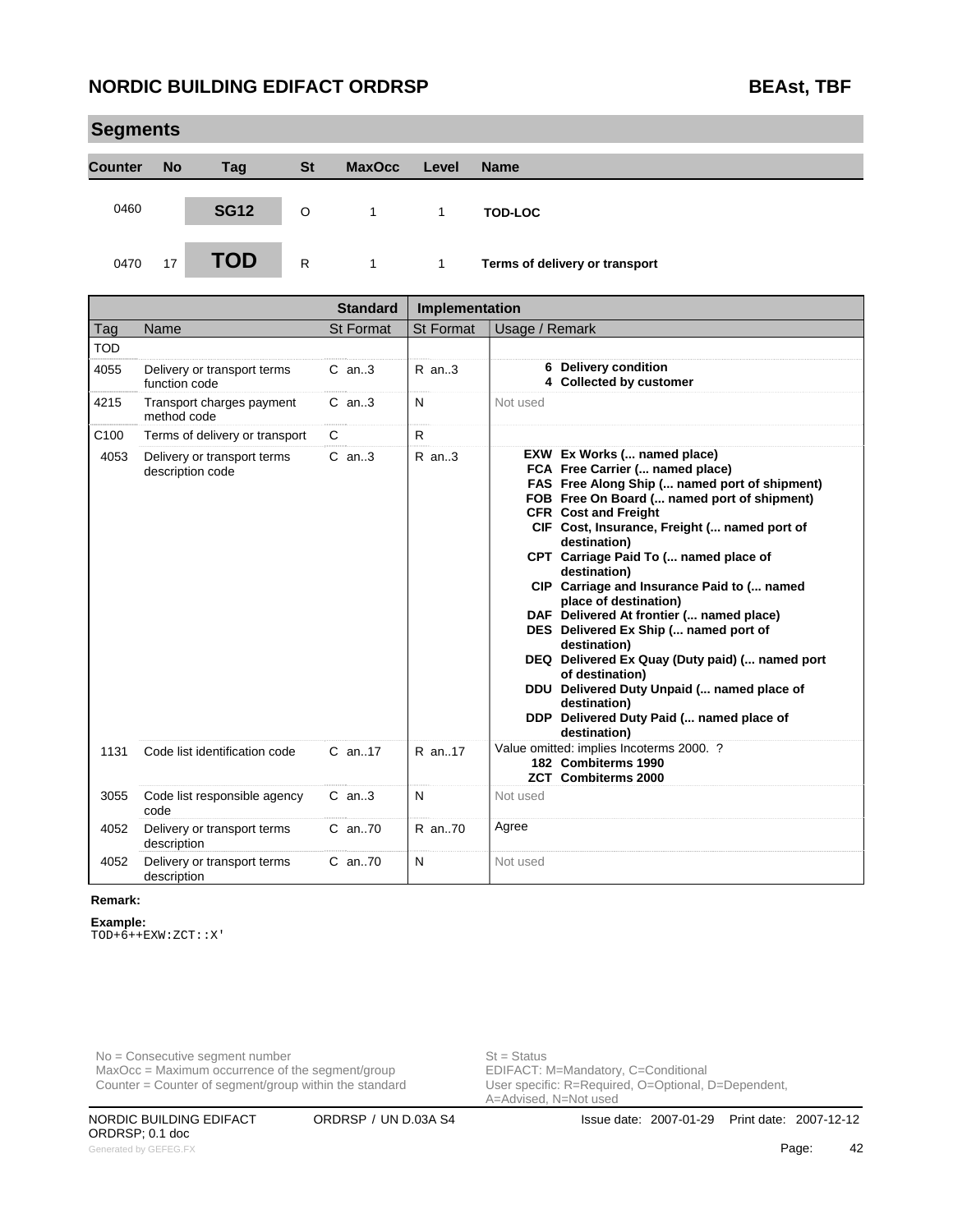|                | <b>Segments</b> |             |           |               |              |                                      |  |  |  |  |  |
|----------------|-----------------|-------------|-----------|---------------|--------------|--------------------------------------|--|--|--|--|--|
| <b>Counter</b> | <b>No</b>       | <b>Tag</b>  | <b>St</b> | <b>MaxOcc</b> | Level        | <b>Name</b>                          |  |  |  |  |  |
| 0460           |                 | <b>SG12</b> | $\circ$   | 1             | $\mathbf{1}$ | <b>TOD-LOC</b>                       |  |  |  |  |  |
| 0480           | 18              | <b>LOC</b>  | $\circ$   | 1             | 2            | <b>Place/location identification</b> |  |  |  |  |  |

|            |                                        | <b>Standard</b>  | <b>Implementation</b> |                                                                      |
|------------|----------------------------------------|------------------|-----------------------|----------------------------------------------------------------------|
| Tag        | Name                                   | <b>St Format</b> | <b>St Format</b>      | Usage / Remark                                                       |
| <b>LOC</b> |                                        |                  |                       |                                                                      |
| 3227       | Location function code qualifier       | $M$ an. 3        | $R$ an. $3$           | 1 Place of terms of delivery                                         |
| C517       | Location identification                | C                | O                     |                                                                      |
| 3225       | Location name code                     | C an35           | R an35                | UN/LOCODE (default)                                                  |
| 1131       | Code list identification code          | C an17           | N                     | Value omitted: implies code is UN/LOCODE<br>Not used                 |
| 3055       | Code list responsible agency<br>code   | $C$ an3          | $O$ an3               | 6 UN/ECE (United Nations - Economic<br><b>Commission for Europe)</b> |
| 3224       | Location name                          | $C$ an. 256      | O an70                | If not available in UN/LOCODE 3225, Free text                        |
| C519       | Related location one<br>identification | C                | N                     |                                                                      |
| 3223       | First related location name<br>code    | $C$ an. 25       | N                     | Not used                                                             |
| 1131       | Code list identification code          | $C$ an. 17       | N                     | Not used                                                             |
| 3055       | Code list responsible agency<br>code   | $C$ an3          | N                     | Not used                                                             |
| 3222       | First related location name            | $C$ an. $70$     | N                     | Not used                                                             |
| C553       | Related location two<br>identification | C                | N                     |                                                                      |
| 3233       | Second related location name<br>code   | $C$ an25         | N                     | Not used                                                             |
| 1131       | Code list identification code          | $C$ an. 17       | N                     | Not used                                                             |
| 3055       | Code list responsible agency<br>code   | $C$ an. $3$      | N                     | Not used                                                             |
| 3232       | Second related location name           | $C$ an70         | N                     | Not used                                                             |
| 5479       | <b>Relation code</b>                   | $C$ an3          | N                     | Not used                                                             |

#### **Remark:**

#### **Example:**

LOC+1+X::6:Byggplatsen Krangatan'

No = Consecutive segment number<br>
MaxOcc = Maximum occurrence of the segment/group<br>
EDIFACT: M=Mandatory, C=Conditional  $MaxOcc = Maximum$  occurrence of the segment/group Counter = Counter of segment/group within the standard

User specific: R=Required, O=Optional, D=Dependent,<br>A=Advised, N=Not used

ORDRSP; 0.1 doc Generated by GEFEG.FX **43**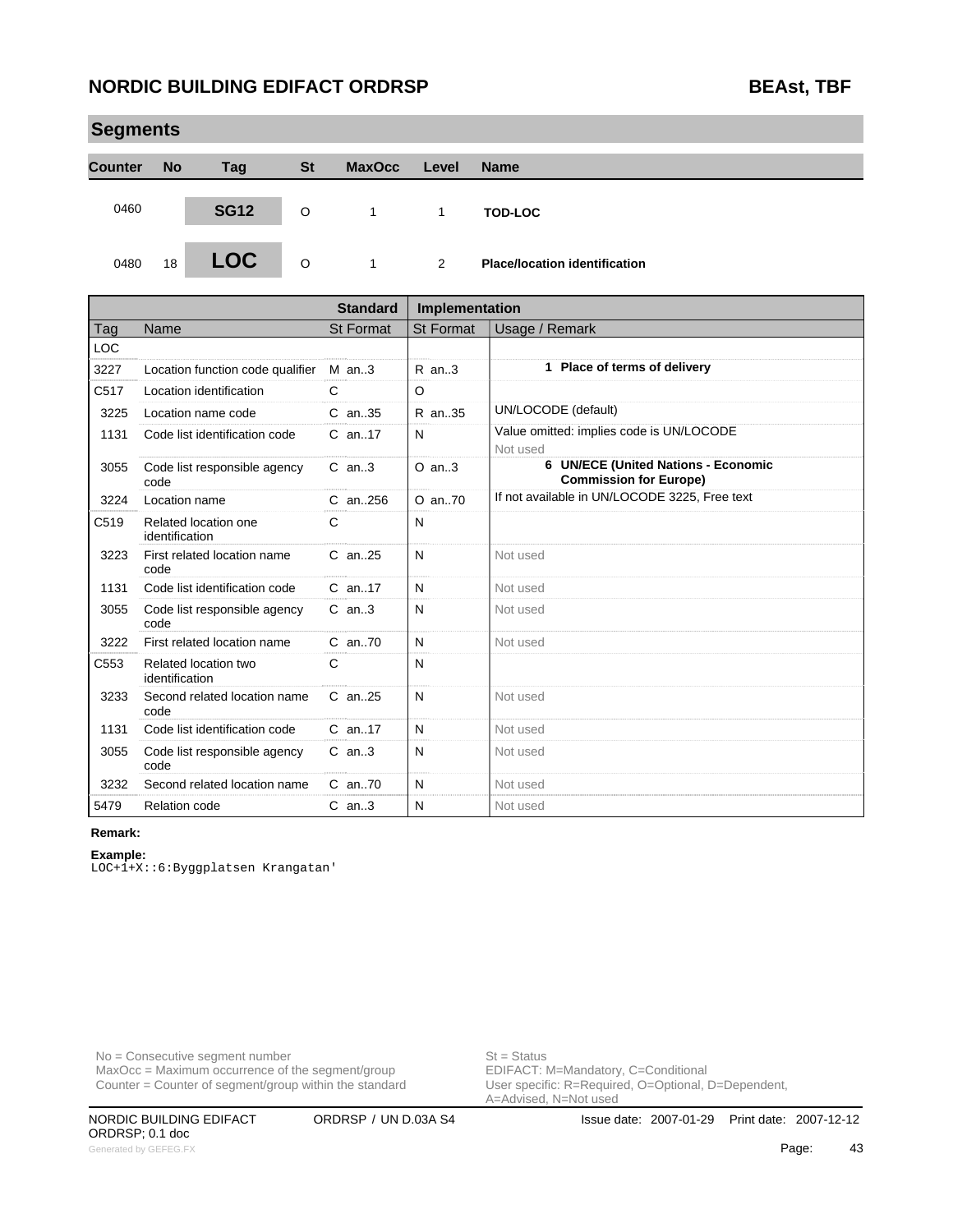| <b>Segments</b> |               |                                                           |             |                  |                  |                                   |
|-----------------|---------------|-----------------------------------------------------------|-------------|------------------|------------------|-----------------------------------|
| <b>Counter</b>  | <b>No</b>     | Tag                                                       | <b>St</b>   | <b>MaxOcc</b>    | Level            | <b>Name</b>                       |
| 0490            |               | <b>SG13</b><br>Not to be used in Norway                   | O           | $\mathbf{1}$     | $\mathbf{1}$     | Package, Not to be used in Norway |
| 0500            | 19            | <b>PAC</b>                                                | $\mathsf R$ | $\mathbf{1}$     | $\mathbf{1}$     | Package, Not to be used in Norway |
|                 |               |                                                           |             | <b>Standard</b>  | Implementation   |                                   |
| Tag             | Name          |                                                           |             | <b>St Format</b> | <b>St Format</b> | Usage / Remark                    |
| PAC             |               |                                                           |             |                  |                  |                                   |
| 7224            |               | Package quantity                                          |             | $C_n.8$          | R n8             | Number of kolli                   |
| C531            |               | Packaging details                                         |             | C                | N                |                                   |
| 7075            |               | Packaging level code                                      |             | $C$ an3          | N                | Not used                          |
| 7233            | code          | Packaging related description                             |             | $C$ an3          | N                | Not used                          |
| 7073            |               | Packaging terms and<br>conditions code                    |             | $C$ an3          | N                | Not used                          |
| C202            | Package type  |                                                           |             | $\mathsf{C}$     | O                |                                   |
| 7065            |               | Package type description code                             |             | C an17           | N                | Not used                          |
| 1131            |               | Code list identification code                             |             | $C$ an17         | N                | Not used                          |
| 3055            | code          | Code list responsible agency                              |             | $C$ an3          | N                | Not used                          |
| 7064            |               | Type of packages                                          |             | C an35           | R an35           | Free text                         |
| C402            |               | Package type identification                               |             | C                | N                |                                   |
| 7077            |               | Description format code                                   |             | $M$ an3          | N                | Not used                          |
| 7064            |               | Type of packages                                          |             | M an35           | N                | Not used                          |
| 7143            |               | Item type identification code                             |             | $C$ an3          | N                | Not used                          |
| 7064            |               | Type of packages                                          |             | $C$ an. 35       | N                | Not used                          |
| 7143            |               | Item type identification code                             |             | $C$ an3          | N                | Not used                          |
| C532            |               | Returnable package details                                |             | C                | N                |                                   |
| 8395            |               | Returnable package freight<br>payment responsibility code |             | $C$ an. $3$      | Ν                | Not used                          |
| 8393            | contents code | Returnable package load                                   |             | $C$ an3          | N                | Not used                          |

#### **Remark:**

Not to be used in Norway

#### **Example:**

PAC+4++:::Kartong'

No = Consecutive segment number<br>
MaxOcc = Maximum occurrence of the segment/group<br>
EDIFACT: M=Mandatory, C=Conditional  $MaxOcc = Maximum$  occurrence of the segment/group Counter = Counter of segment/group within the standard

User specific: R=Required, O=Optional, D=Dependent,<br>A=Advised, N=Not used

ORDRSP; 0.1 doc Generated by GEFEG.FX **Advertised by Accord Accord Accord Page:** Advertised by GEFEG.FX **Advertised by GEFEG.FX**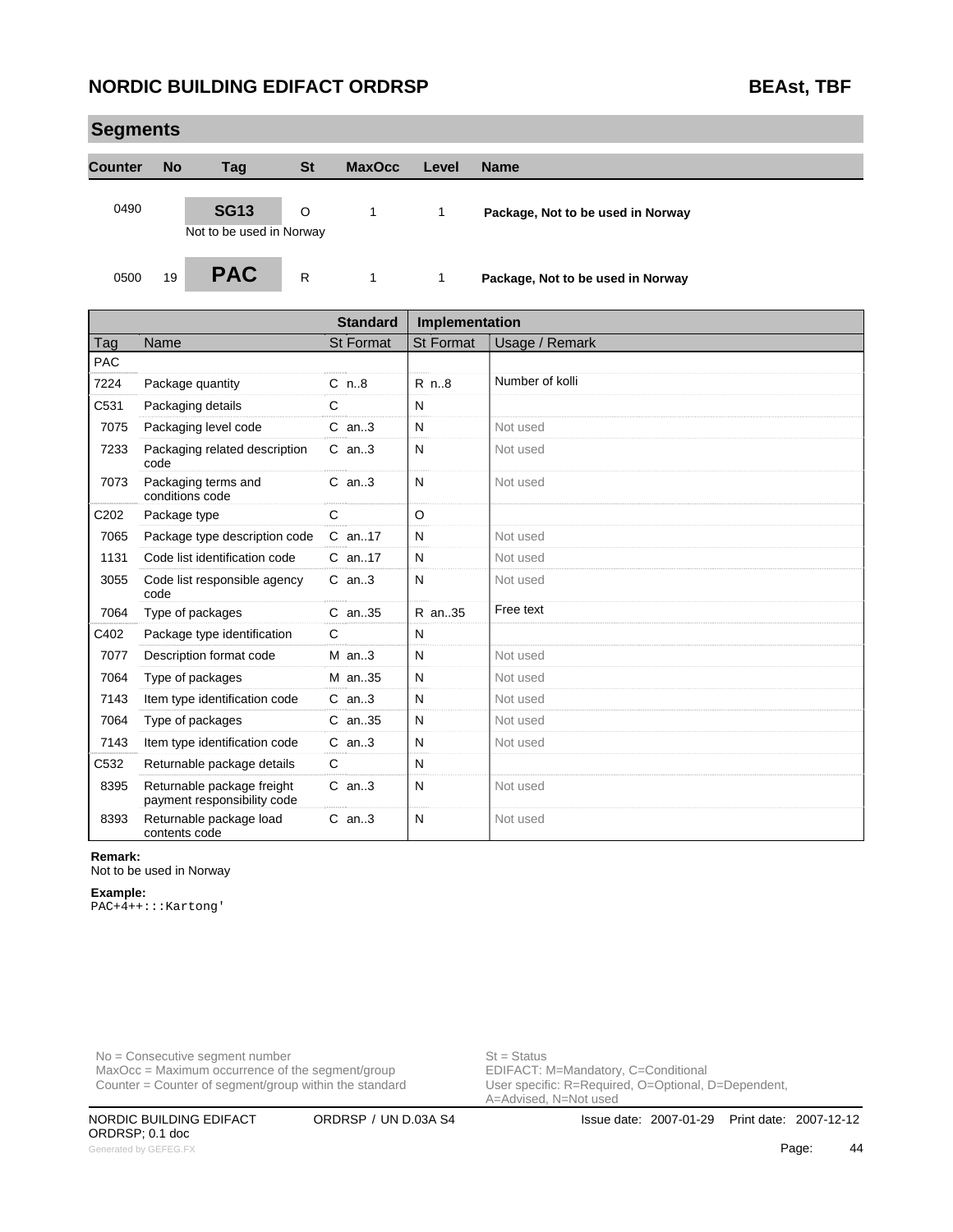| <b>Segments</b>                                      |                |                               |              |                  |                                                  |                                                  |
|------------------------------------------------------|----------------|-------------------------------|--------------|------------------|--------------------------------------------------|--------------------------------------------------|
| <b>Counter</b>                                       | <b>No</b>      | Tag                           | <b>St</b>    | <b>MaxOcc</b>    | Level                                            | <b>Name</b>                                      |
| 0520<br><b>SG14</b><br>O<br>Not to be used in Norway |                |                               | 1            | $\overline{2}$   | Package identification. Not to be used in Norway |                                                  |
| 0530                                                 | 20             | <b>PCI</b>                    | $\mathsf{R}$ | $\mathbf{1}$     | $\overline{2}$                                   | Package identification. Not to be used in Norway |
|                                                      |                |                               |              | <b>Standard</b>  | Implementation                                   |                                                  |
| Tag                                                  | Name           |                               |              | <b>St Format</b> | St Format                                        | Usage / Remark                                   |
| PCI                                                  |                |                               |              |                  |                                                  |                                                  |
| 4233                                                 |                | Marking instructions code     |              | $C$ an3          | $O$ an3                                          | 16 Buyer's instructions<br>33E EAN SSCC          |
| C210                                                 |                | Marks & labels                |              | $\mathsf{C}$     | $\Omega$                                         |                                                  |
| 7102                                                 |                | Shipping marks description    |              | M an35           | R an35                                           | <b>Marks</b>                                     |
| 7102                                                 |                | Shipping marks description    |              | $C$ an. 35       | O an35                                           | Marks                                            |
| 7102                                                 |                | Shipping marks description    |              | C an35           | O an35                                           | <b>Marks</b>                                     |
| 7102                                                 |                | Shipping marks description    |              | $C$ an. 35       | O an35                                           | Marks                                            |
| 7102                                                 |                | Shipping marks description    |              | C an35           | N                                                | Not used                                         |
| 7102                                                 |                | Shipping marks description    |              | C an35           | N                                                | Not used                                         |
| 7102                                                 |                | Shipping marks description    |              | C an35           | N                                                | Not used                                         |
| 7102                                                 |                | Shipping marks description    |              | C an35           | N                                                | Not used                                         |
| 7102                                                 |                | Shipping marks description    |              | C an35           | N                                                | Not used                                         |
| 7102                                                 |                | Shipping marks description    |              | C an35           | N                                                | Not used                                         |
| 8275                                                 | indicator code | Container or package contents |              | $C$ an3          | N                                                | Not used                                         |
| C827                                                 |                | Type of marking               |              | $\mathsf{C}$     | N                                                |                                                  |
| 7511                                                 |                | Marking type code             |              | $M$ an3          | N                                                | Not used                                         |
| 1131                                                 |                | Code list identification code |              | $C$ an. 17       | N                                                | Not used                                         |
| 3055                                                 | code           | Code list responsible agency  |              | $C$ an3          | N                                                | Not used                                         |

#### **Remark:**

#### **Example:**

PCI+16+Isolering Blåsippan:Text:Text:Text'

No = Consecutive segment number<br>
MaxOcc = Maximum occurrence of the segment/group<br>
EDIFACT: M=Mandatory, C=Conditional  $MaxOcc = Maximum occurrence of the segment/group$ Counter = Counter of segment/group within the standard

User specific: R=Required, O=Optional, D=Dependent,<br>A=Advised, N=Not used

ORDRSP; 0.1 doc Generated by GEFEG.FX **Absolute Absolute Absolute Absolute Absolute Absolute Absolute Absolute Absolute Absolute Absolute Absolute Absolute Absolute Absolute Absolute Absolute Absolute Absolute Absolute Absolute Absolute A**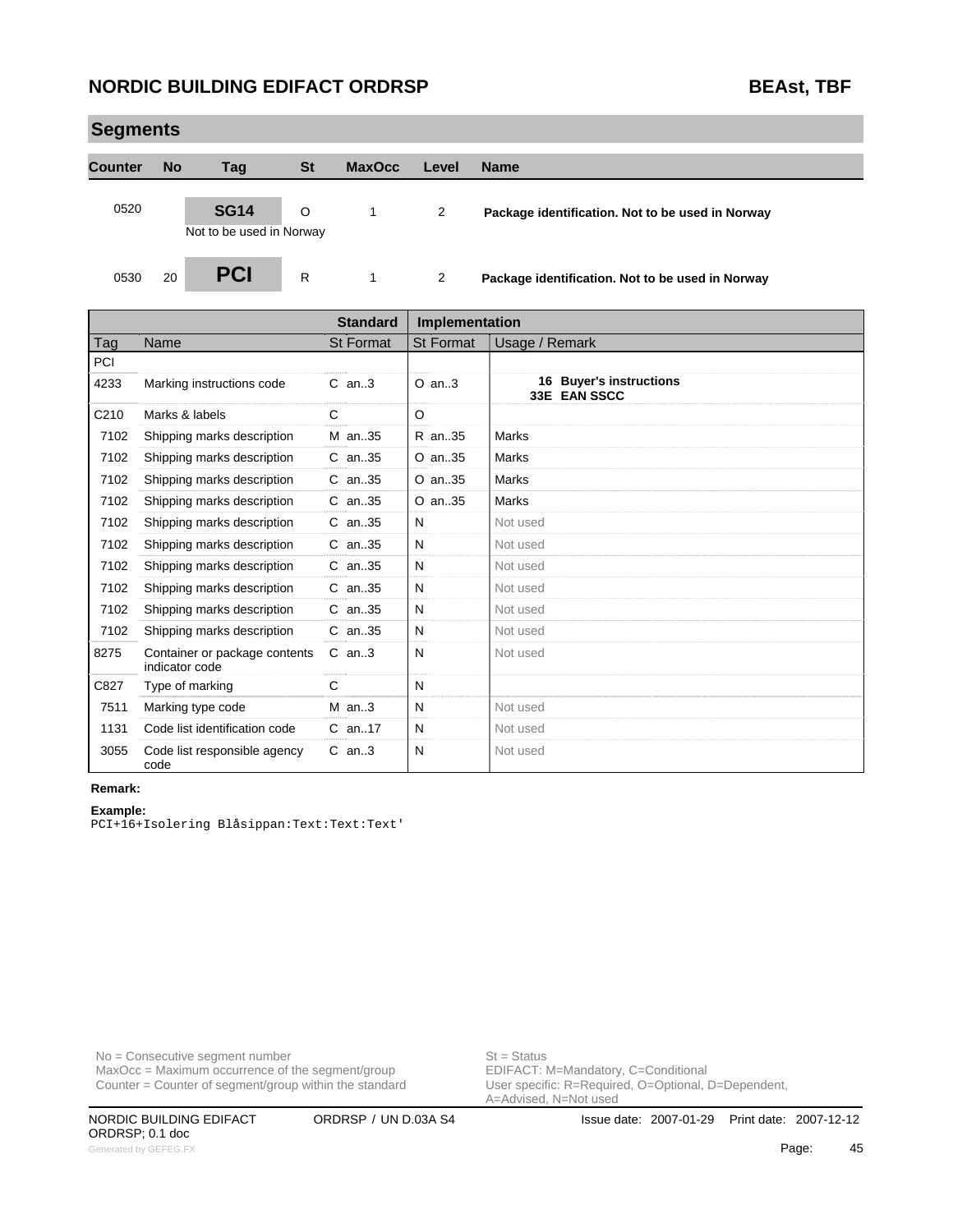| <b>Segments</b>  |           |                                            |              |                  |                  |                                                                                                                                                            |
|------------------|-----------|--------------------------------------------|--------------|------------------|------------------|------------------------------------------------------------------------------------------------------------------------------------------------------------|
| <b>Counter</b>   | <b>No</b> | <b>Tag</b>                                 | <b>St</b>    | <b>MaxOcc</b>    | Level            | <b>Name</b>                                                                                                                                                |
| 0730             |           | <b>SG19</b><br>Not to be used in Norway    | O            | 9                | $\mathbf{1}$     | ALC-SG21-SG22, Not to be used in Norway                                                                                                                    |
| 0740             | 21        | <b>ALC</b>                                 | $\mathsf{R}$ | $\mathbf{1}$     | 1                | Allowance or charge, Not to be used in Norway                                                                                                              |
|                  |           |                                            |              | <b>Standard</b>  | Implementation   |                                                                                                                                                            |
| Tag              | Name      |                                            |              | <b>St Format</b> | <b>St Format</b> | Usage / Remark                                                                                                                                             |
| <b>ALC</b>       |           |                                            |              |                  |                  |                                                                                                                                                            |
| 5463             | qualifier | Allowance or charge code                   |              | $M$ an3          | $R$ an3          | C Charge<br>A Allowance                                                                                                                                    |
| C <sub>552</sub> |           | Allowance/charge information               |              | $\mathsf{C}$     | $\circ$          |                                                                                                                                                            |
| 1230             |           | Allowance or charge identifier             |              | $C$ an. 35       | O an35           |                                                                                                                                                            |
| 5189             |           | Allowance or charge<br>identification code |              | $C$ an3          | N                | Not used                                                                                                                                                   |
| 4471             |           | Settlement means code                      |              | $C$ an. $3$      | N                | Not used                                                                                                                                                   |
| 1227             |           | Calculation sequence code                  |              | $C$ an3          | $R$ an3          | First step of calculation<br>1<br>2 Second step of calculation<br>Third step of calculation<br>4 Fourth step of calculation<br>5 Fifth step of calculation |
| C <sub>214</sub> |           | Special services identification            |              | C                | O                |                                                                                                                                                            |

No = Consecutive segment number<br>
MaxOcc = Maximum occurrence of the segment/group<br>
EDIFACT: M=Mandatory, C=Conditional  $MaxOcc = Maximum occurrence of the segment/group$ Counter = Counter of segment/group within the standard

User specific: R=Required, O=Optional, D=Dependent,<br>A=Advised, N=Not used

ORDRSP; 0.1 doc Generated by GEFEG.FX **Additional Page:** Additional Page: 46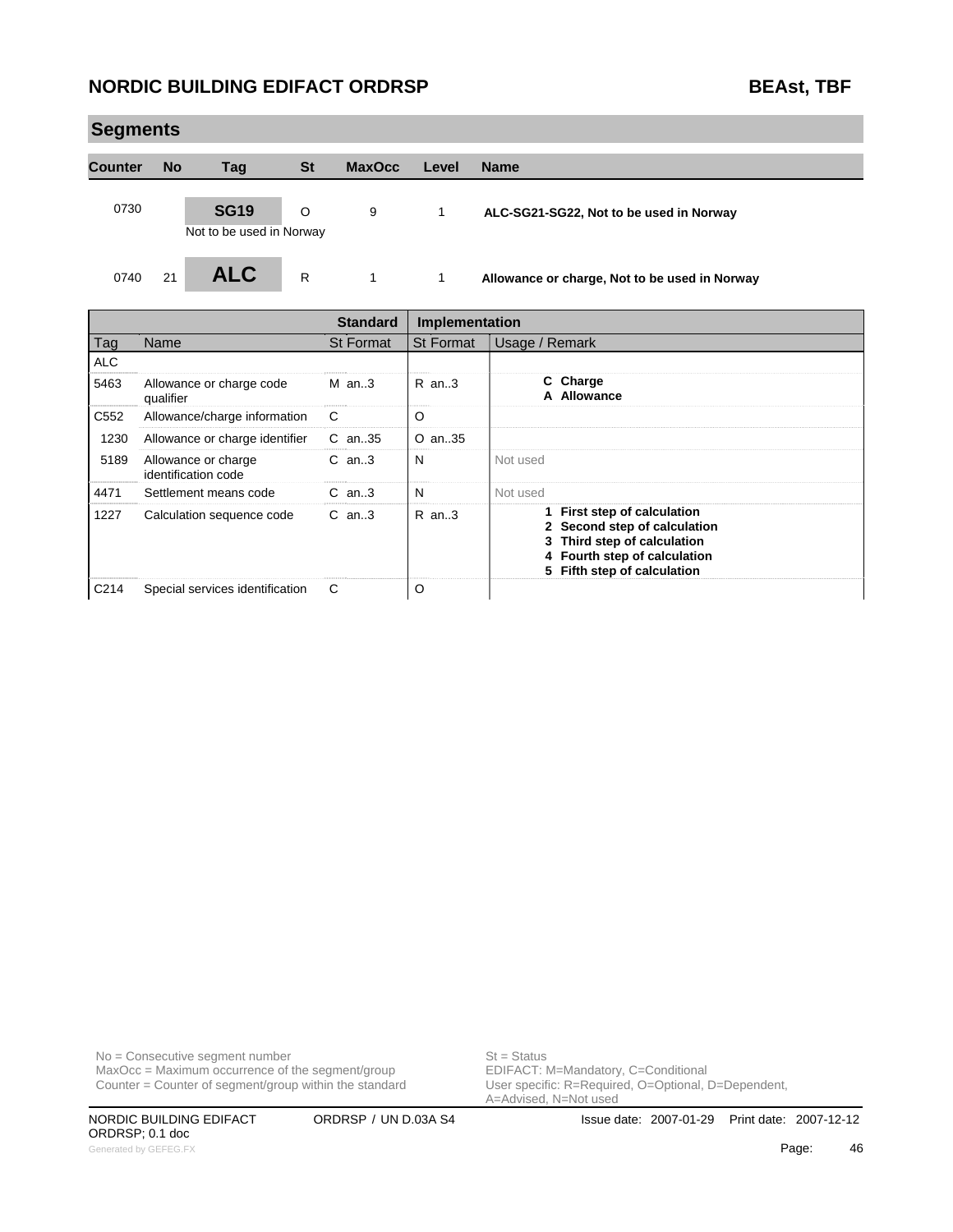| 7161 | Special service description<br>code  | $C$ an3    | $R$ an3 | Primary codes<br>Charges<br><b>AEV</b> Environment charge<br>BPE Broken package charge<br>FC Freight<br><b>GAC</b> Warranty charge<br>HD Treatment charge<br>IN Insurance charge<br>IS Invoice charge<br>PC Packing charge<br>PN Pallet charge<br>PO Per order charge<br>RCH Charge for return of goods<br>Discounts<br>DAE Discount between vendor and wholeseller<br><b>DI Discount</b><br><b>LCA</b> Pallet layer discount<br>OTE Allowance in general<br><b>PAD</b> Promotion discount<br><b>PAR</b> Partner or customer discount<br><b>PDE</b> Pallet discount<br>PI Pick up compensation<br><b>QD</b> Quantity or volume discount<br>VAB Value or amount discount<br>WHE Wholeseller discount to chain or store<br><b>CL</b> Contract allowance<br>Secondary codes<br><b>PAE</b> Promotional discount<br><b>ABK Miscellaneous</b><br>ACC Miscellaneous setting costs (tooling)<br><b>ACK Polishing</b><br><b>ACS Fitting</b><br><b>ZDG</b> Discount group<br>TV Transportation by vendor<br>RAA Rebate<br><b>RAD</b> Returnable container<br>ZZ Service charge |
|------|--------------------------------------|------------|---------|----------------------------------------------------------------------------------------------------------------------------------------------------------------------------------------------------------------------------------------------------------------------------------------------------------------------------------------------------------------------------------------------------------------------------------------------------------------------------------------------------------------------------------------------------------------------------------------------------------------------------------------------------------------------------------------------------------------------------------------------------------------------------------------------------------------------------------------------------------------------------------------------------------------------------------------------------------------------------------------------------------------------------------------------------------------------|
| 1131 | Code list identification code        | $C$ an. 17 | N       | Not used                                                                                                                                                                                                                                                                                                                                                                                                                                                                                                                                                                                                                                                                                                                                                                                                                                                                                                                                                                                                                                                             |
| 3055 | Code list responsible agency<br>code | $C$ an3    | N       | Not used                                                                                                                                                                                                                                                                                                                                                                                                                                                                                                                                                                                                                                                                                                                                                                                                                                                                                                                                                                                                                                                             |
| 7160 | Special service description          | C an35     | O an35  | Description of special service                                                                                                                                                                                                                                                                                                                                                                                                                                                                                                                                                                                                                                                                                                                                                                                                                                                                                                                                                                                                                                       |
| 7160 | Special service description          | C an35     | N       | Not used                                                                                                                                                                                                                                                                                                                                                                                                                                                                                                                                                                                                                                                                                                                                                                                                                                                                                                                                                                                                                                                             |

#### **Segments**

#### **Remark:**

#### **Example:**

ALC+C+Slipas++1+PO:::X'

No = Consecutive segment number<br>
MaxOcc = Maximum occurrence of the segment/group<br>
EDIFACT: M=Mandatory, C=Conditional  $MaxOcc = Maximum$  occurrence of the segment/group Counter = Counter of segment/group within the standard

User specific: R=Required, O=Optional, D=Dependent,<br>A=Advised, N=Not used

ORDRSP; 0.1 doc Generated by GEFEG.FX **And Account and Account and Account and Account and Account and Account and Account and Account and Account and Account and Account and Account and Account and Account and Account and Account and Acc**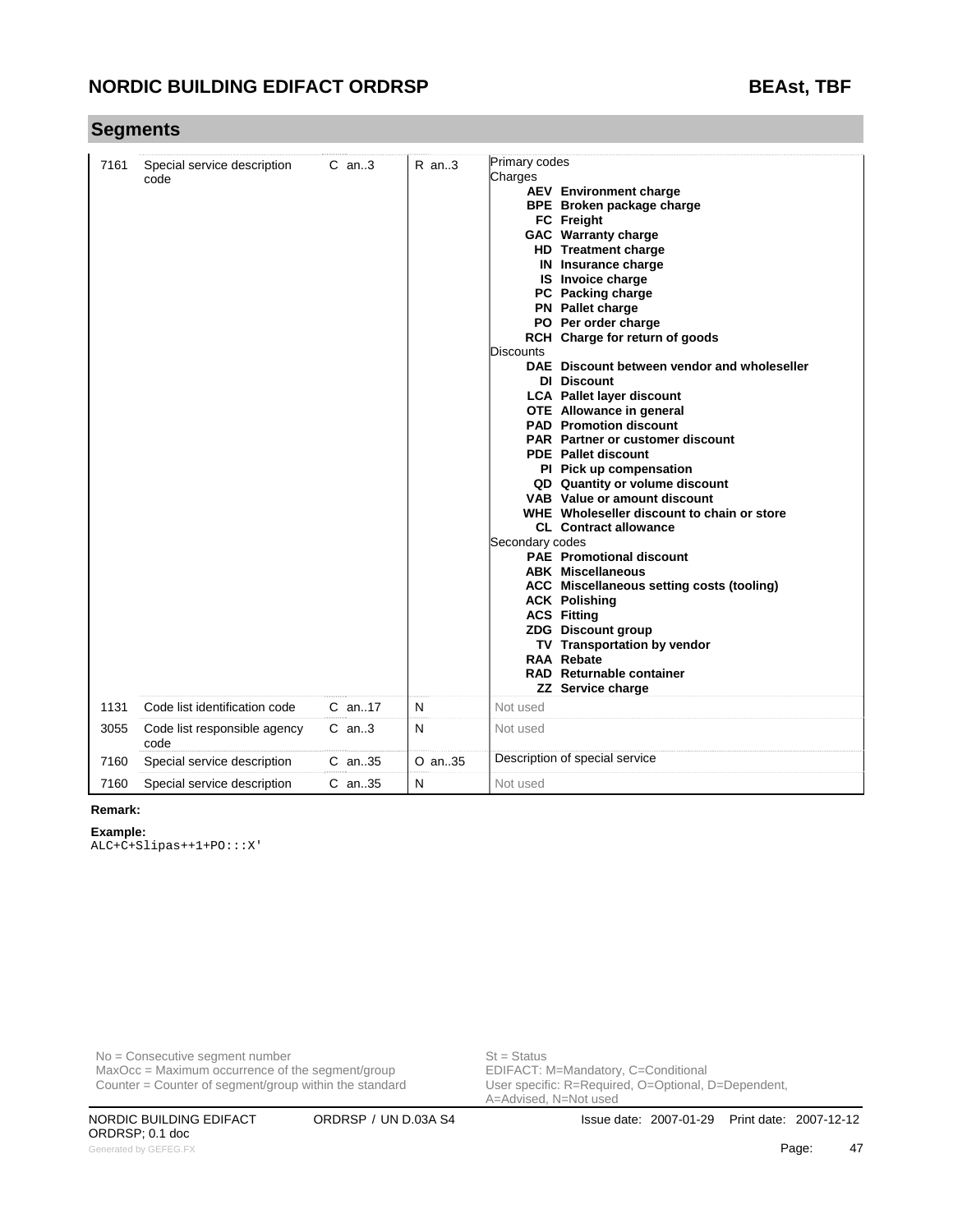## **Segments Counter No Tag St MaxOcc Level Name** 0800 **SG21** O 1 2 **PCD, Not to be used in Norway** Not to be used in Norway 0810 22 **PCD** R 1 2 **Percentage details, Not to be used in Norway Standard Implementation** Tag Name St Format St Format Usage / Remark PCD C501 Percentage details M M R 5245 Percentage type code qualifier M an..3 R an..3 **3** Allowance or charge 5482 Percentage C n..10 R n..10 % 5249 Percentage basis identification code C an..3 N Not used 1131 Code list identification code C an..17 N Not used

 $C$  an...3  $\vert N \vert$  Not used

**Remark:**

Not to be used in Norway

code

3055 Code list responsible agency

4405 Status description code C an..3 N Not used

**Example:**

 $PCD+3:9'$ 

 $No = Consecutive segment number$   $St = Status$ Counter = Counter of segment/group within the standard

MaxOcc = Maximum occurrence of the segment/group <br>
Counter = Counter of segment/group within the standard User specific: R=Required, O=Optional, D=Dependent, A=Advised, N=Not used

ORDRSP; 0.1 doc Generated by GEFEG.FX **ABG** Page: A strated by GEFEG.FX **ABG** Page: A strated by GEFEG.FX **Page:** 48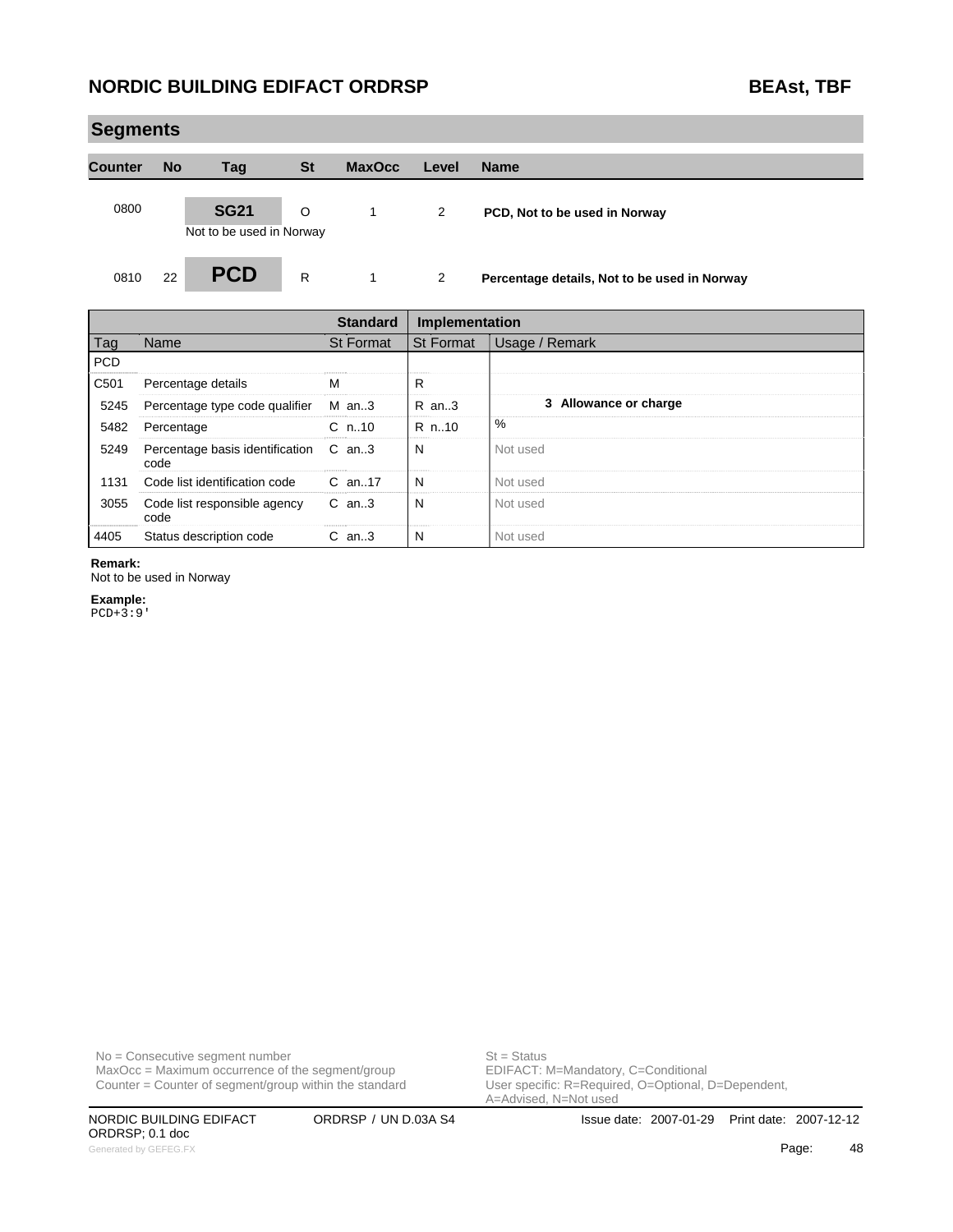## **Segments Counter No Tag St MaxOcc Level Name** 0830 **SG22** O 1 2 **MOA, Not to be used in Norway** Not to be used in Norway 0840 23 **MOA** R 1 2 **Monetary amount, Not to be used in Norway Standard Implementation** Tag Name St Format St Format Usage / Remark **MOA** C516 Monetary amount M M R 5025 Monetary amount type code qualifier M an..3 R an..3 **8 Allowance or charge amount** 5004 Monetary amount C n..35 R n..35 Amount 6345 Currency identification code C an..3 R an..3 | ISO 4217 6343 Currency type code qualifier C an..3 N Not used 4405 Status description code C an..3 N

**Remark:**

**Example:** MOA+8:9:AED'

 $No = Consecutive segment number$   $St = Status$  $Counter = Counter of segment/group within the standard$ 

MaxOcc = Maximum occurrence of the segment/group <br>
Counter = Counter of segment/group within the standard User specific: R=Required, O=Optional, D=Dependent, A=Advised, N=Not used

ORDRSP; 0.1 doc Generated by GEFEG.FX **Age:** An according to the control of the control of the control of the control of the control of the control of the control of the control of the control of the control of the control of the control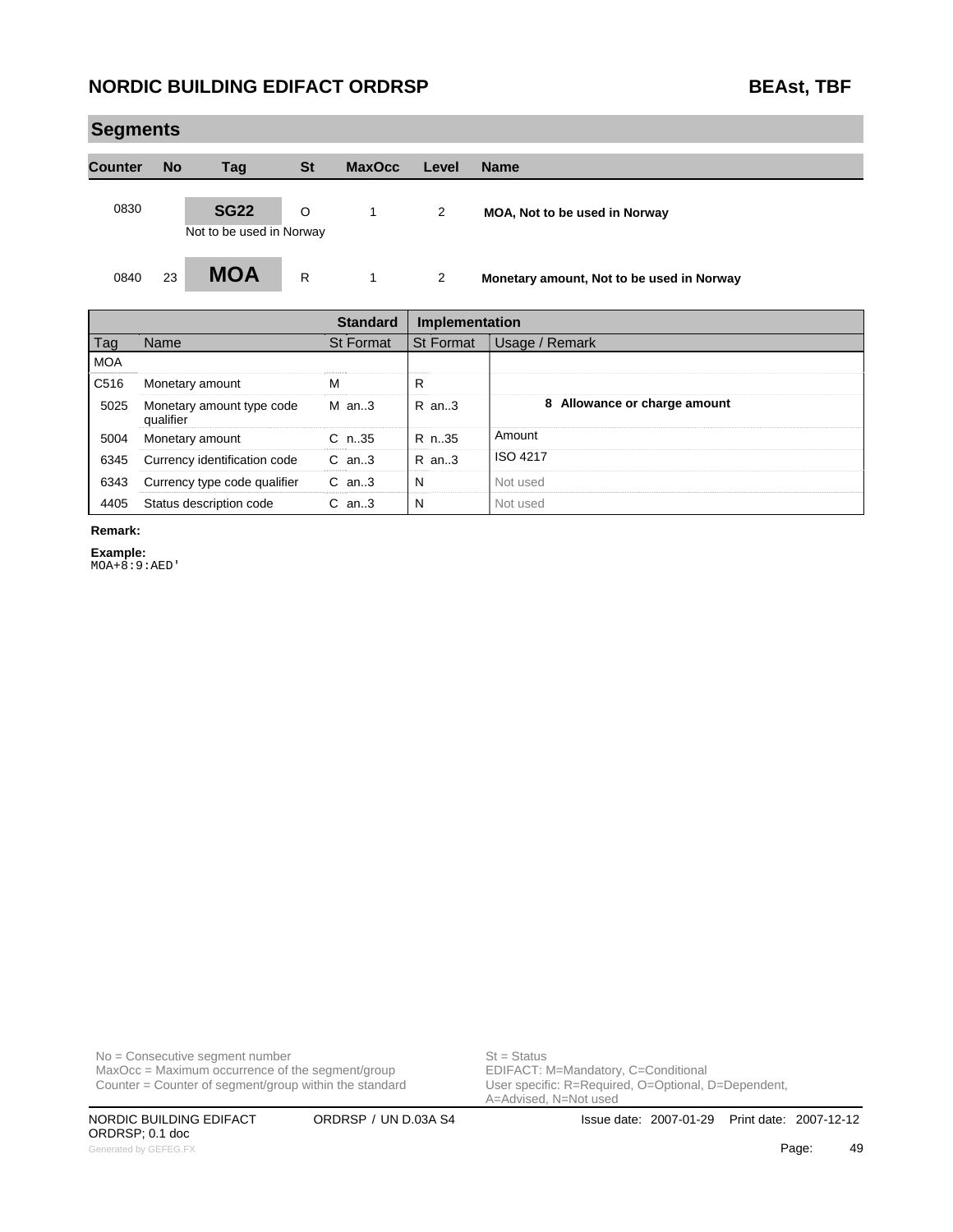| <b>Segments</b>  |                                      |                                                 |              |                  |                  |                                                                                               |
|------------------|--------------------------------------|-------------------------------------------------|--------------|------------------|------------------|-----------------------------------------------------------------------------------------------|
| <b>Counter</b>   | <b>No</b>                            | Tag                                             | <b>St</b>    | <b>MaxOcc</b>    | Level            | <b>Name</b>                                                                                   |
| 0970             |                                      | <b>SG26</b>                                     | $\mathsf{R}$ | 99999            | 1                | LIN-PIA-IMD-MEA-QTY-DTM-MOA-GIN-QVR-FTX-SG30-<br>SG31-SG32-SG35-SG36-SG41-SG47-SG51           |
| 0980             | 24                                   | <b>LIN</b>                                      | R            | $\mathbf{1}$     | $\mathbf{1}$     | Line item                                                                                     |
|                  |                                      |                                                 |              | <b>Standard</b>  | Implementation   |                                                                                               |
| Tag              | Name                                 |                                                 |              | <b>St Format</b> | <b>St Format</b> | Usage / Remark                                                                                |
| LIN              |                                      |                                                 |              |                  |                  |                                                                                               |
| 1082             |                                      | Line item identifier                            |              | $C$ an. $6$      | $R$ an. 6        | Line number in message                                                                        |
| 1229             |                                      | Action request/notification<br>description code |              | $C$ an3          | $O$ an. $3$      | 1 Added<br>Changed<br>3<br>4 No action<br><b>Accepted without amendment</b><br>7 Not accepted |
| C <sub>212</sub> |                                      | Item number identification                      |              | C                | R                |                                                                                               |
| 7140             | Item identifier                      |                                                 |              | C an35           | R an35           | <b>GTIN</b>                                                                                   |
| 7143             |                                      | Item type identification code                   |              | $C$ an3          | R an3            | <b>EN</b> International Article Numbering Association<br>(EAN)                                |
| 1131             |                                      | Code list identification code                   |              | $C$ an. 17       | N                | Not used                                                                                      |
| 3055             | Code list responsible agency<br>code |                                                 |              | $C$ an3          | N                | Not used                                                                                      |
| C829             |                                      | Sub-line information                            |              | C                | N                |                                                                                               |
| 5495             |                                      | Sub-line indicator code                         |              | $C$ an3          | N                | Not used                                                                                      |
| 1082             |                                      | Line item identifier                            |              | $C$ an $6$       | N                | Not used                                                                                      |

**Remark:**

#### **Example:**

LIN+1+5+7310865000156:EN'

No = Consecutive segment number<br>
MaxOcc = Maximum occurrence of the segment/group<br>
EDIFACT: M=Mandatory, C=Conditional  $MaxOcc = Maximum occurrence of the segment/group$ Counter = Counter of segment/group within the standard

User specific: R=Required, O=Optional, D=Dependent,<br>A=Advised, N=Not used

ORDRSP; 0.1 doc Generated by GEFEG.FX **Page:** 50

1222 Configuration level number C n..2 | N 7083 Configuration operation code C an..3 | N<br>Not used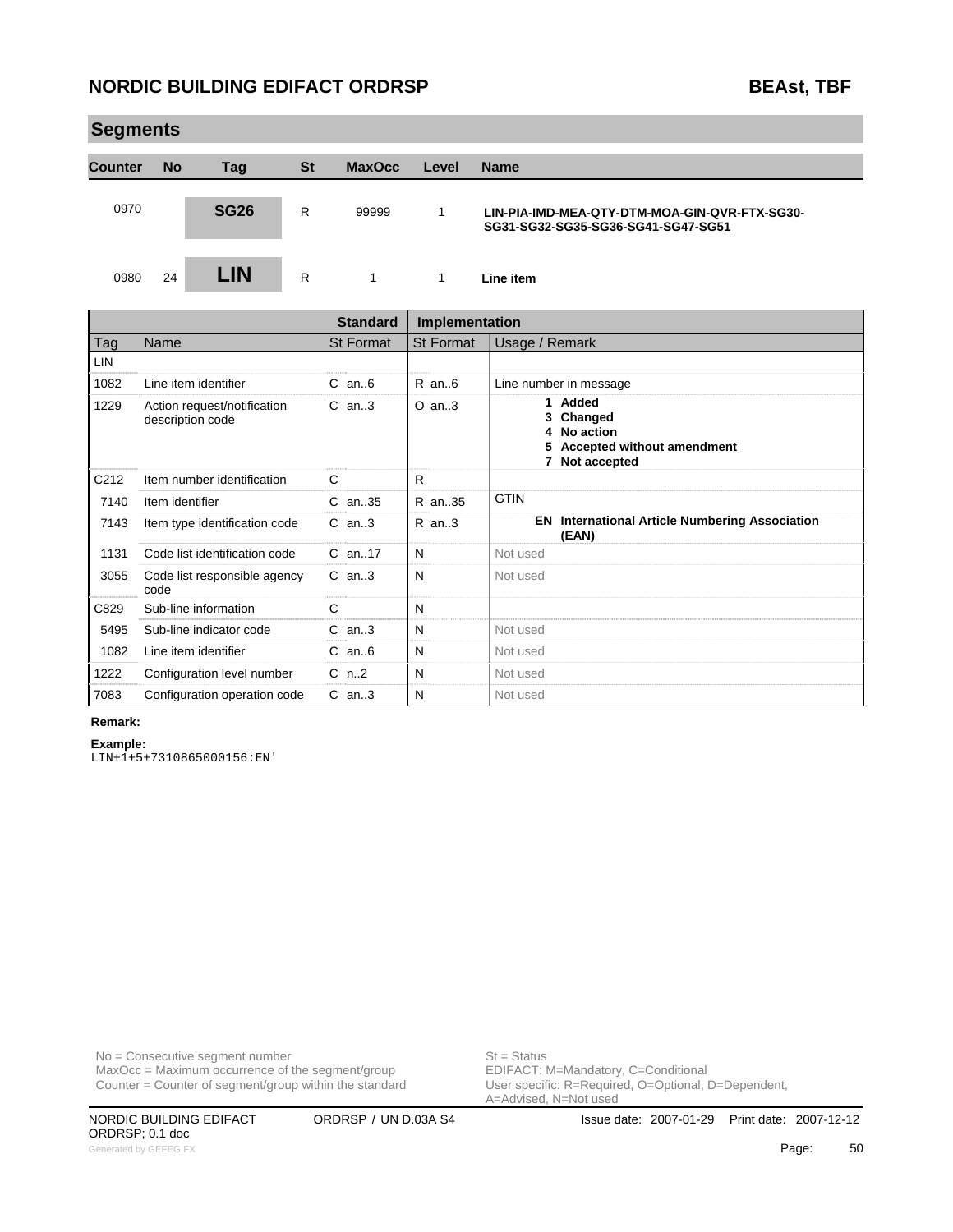|                | <b>Segments</b> |             |           |               |       |                                                                                     |  |  |  |  |  |  |
|----------------|-----------------|-------------|-----------|---------------|-------|-------------------------------------------------------------------------------------|--|--|--|--|--|--|
| <b>Counter</b> | <b>No</b>       | Tag         | <b>St</b> | <b>MaxOcc</b> | Level | <b>Name</b>                                                                         |  |  |  |  |  |  |
| 0970           |                 | <b>SG26</b> | R         | 99999         |       | LIN-PIA-IMD-MEA-QTY-DTM-MOA-GIN-QVR-FTX-SG30-<br>SG31-SG32-SG35-SG36-SG41-SG47-SG51 |  |  |  |  |  |  |
| 0990           | 25              | <b>PIA</b>  | $\circ$   |               | 2     | Additional article identifier(s) 1                                                  |  |  |  |  |  |  |

|      |                                      | <b>Standard</b>  | Implementation   |                                                                                                                                                                                                                                                                                                                                                                                                                                                                                                                                                                                                                                                                    |
|------|--------------------------------------|------------------|------------------|--------------------------------------------------------------------------------------------------------------------------------------------------------------------------------------------------------------------------------------------------------------------------------------------------------------------------------------------------------------------------------------------------------------------------------------------------------------------------------------------------------------------------------------------------------------------------------------------------------------------------------------------------------------------|
| Tag  | Name                                 | <b>St Format</b> | <b>St Format</b> | Usage / Remark                                                                                                                                                                                                                                                                                                                                                                                                                                                                                                                                                                                                                                                     |
| PIA  |                                      |                  |                  |                                                                                                                                                                                                                                                                                                                                                                                                                                                                                                                                                                                                                                                                    |
| 4347 | Product identifier code qualifier    | $M$ an3          | $R$ an3          | 1 Additional identification                                                                                                                                                                                                                                                                                                                                                                                                                                                                                                                                                                                                                                        |
| C212 | Item number identification           | M                | R.               |                                                                                                                                                                                                                                                                                                                                                                                                                                                                                                                                                                                                                                                                    |
| 7140 | Item identifier                      | $C$ an. 35       | R an35           | Additional Article Number 1                                                                                                                                                                                                                                                                                                                                                                                                                                                                                                                                                                                                                                        |
| 7143 | Item type identification code        | $C$ an. $3$      | $R$ an3          | Nordic Building<br>BP Buyer's part number<br>SA Supplier's article number<br><b>SRS</b> RSK number<br>SG Standard group of products (mixed<br>assortment)<br><b>SN</b> Serial number<br>MF Manufacturer's (producer's) article number<br><b>DW</b> Drawing<br>MP Product/service identification number<br>Code MP uses for TUN Number in Denmark<br>NO1 Nobb number TBF Norway<br>NRF Norsk rörgrossist varunr<br>EFO Elektronikbransjensnummer i Norge<br><b>ZBF VILMA/Finfonr Sweden</b><br>ZES E-nummer Svenska elgrossist<br><b>EB</b> Enbart bearbetning<br>ZMV Katalognr för modul/variant<br>GU Söljarens grupperande kod<br>ZZ Individnr vid t.ex.datorköp |
| 1131 | Code list identification code        | $C$ an17         | N                | Not used                                                                                                                                                                                                                                                                                                                                                                                                                                                                                                                                                                                                                                                           |
| 3055 | Code list responsible agency<br>code | $C$ an3          | $O$ an3          | 91 Assigned by seller or seller's agent<br>92 Assigned by buyer or buyer's agent                                                                                                                                                                                                                                                                                                                                                                                                                                                                                                                                                                                   |
| C212 | Item number identification           | $\mathsf{C}$     | R.               | See group C212 #1                                                                                                                                                                                                                                                                                                                                                                                                                                                                                                                                                                                                                                                  |
| 7140 | Item identifier                      | $C$ an. 35       | R an35           |                                                                                                                                                                                                                                                                                                                                                                                                                                                                                                                                                                                                                                                                    |
| 7143 | Item type identification code        | $C$ an. $3$      | $R$ an3          |                                                                                                                                                                                                                                                                                                                                                                                                                                                                                                                                                                                                                                                                    |
| 1131 | Code list identification code        | $C$ an17         | N                | Not used                                                                                                                                                                                                                                                                                                                                                                                                                                                                                                                                                                                                                                                           |
| 3055 | Code list responsible agency<br>code | $C$ an. $3$      | $O$ an3          |                                                                                                                                                                                                                                                                                                                                                                                                                                                                                                                                                                                                                                                                    |
| C212 | Item number identification           | C                | R.               | See group C212 #1                                                                                                                                                                                                                                                                                                                                                                                                                                                                                                                                                                                                                                                  |
| 7140 | Item identifier                      | $C$ an. 35       | R an35           |                                                                                                                                                                                                                                                                                                                                                                                                                                                                                                                                                                                                                                                                    |
| 7143 | Item type identification code        | $C$ an3          | R an3            |                                                                                                                                                                                                                                                                                                                                                                                                                                                                                                                                                                                                                                                                    |
| 1131 | Code list identification code        | $C$ an17         | N                | Not used                                                                                                                                                                                                                                                                                                                                                                                                                                                                                                                                                                                                                                                           |
|      | Code list responsible agency         | $C$ an3          |                  |                                                                                                                                                                                                                                                                                                                                                                                                                                                                                                                                                                                                                                                                    |

No = Consecutive segment number<br>
MaxOcc = Maximum occurrence of the segment/group<br>
EDIFACT: M=Mandatory, C=Conditional  $MaxOcc = Maximum occurrence of the segment/group$ Counter = Counter of segment/group within the standard

User specific: R=Required, O=Optional, D=Dependent,<br>A=Advised, N=Not used

ORDRSP; 0.1 doc Generated by GEFEG.FX **Fage:** 51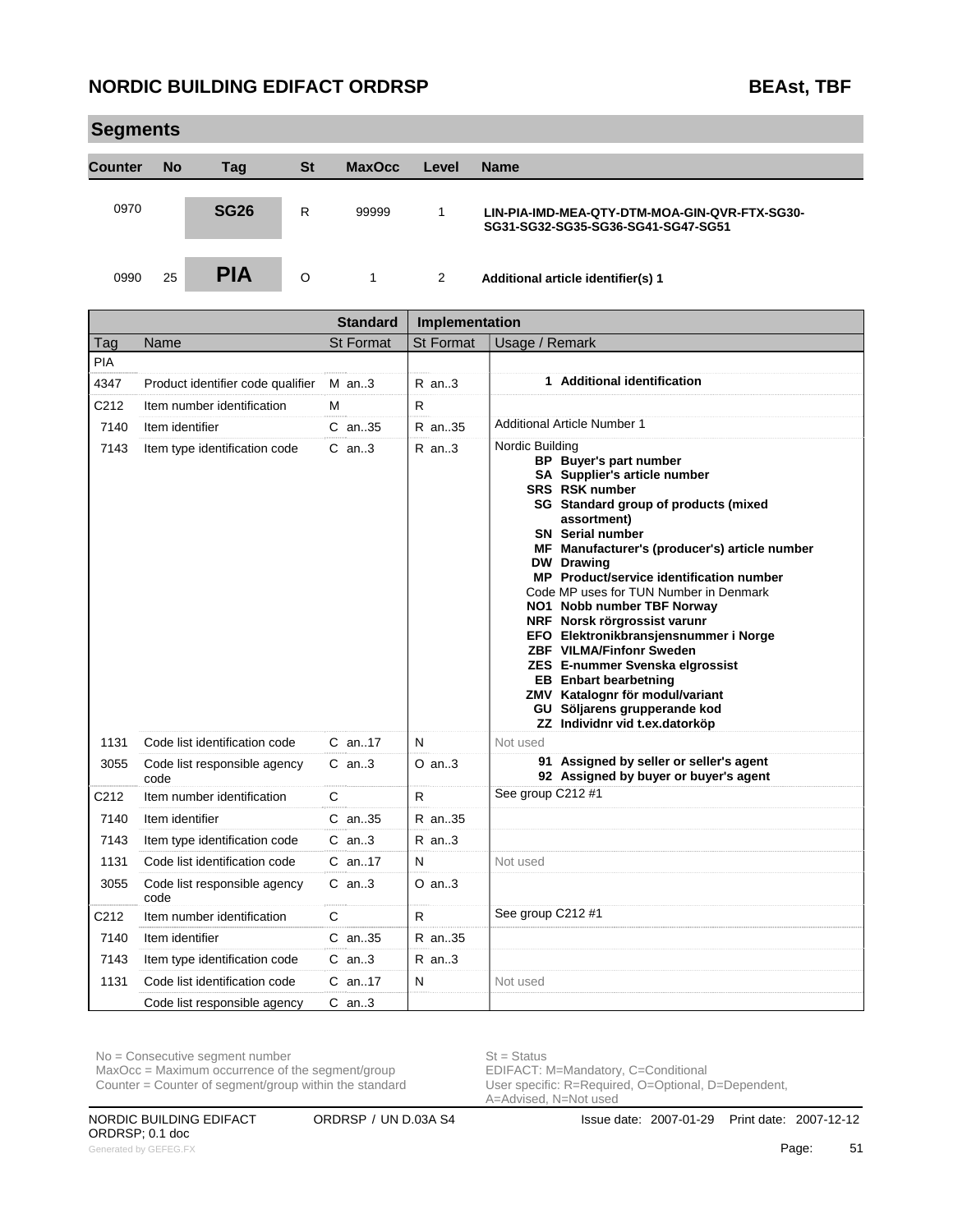## **Segments**

|                   |                                      | <b>Standard</b>  | Implementation   |                   |
|-------------------|--------------------------------------|------------------|------------------|-------------------|
| <b>Tag</b>        | Name                                 | <b>St Format</b> | <b>St Format</b> | Usage / Remark    |
| 3055              | code                                 |                  | $O$ an3          |                   |
| C <sub>2</sub> 12 | Item number identification           | C                | R                | See group C212 #1 |
| 7140              | Item identifier                      | $C$ an. 35       | R an35           |                   |
| 7143              | Item type identification code        | $C$ an3          | $R$ an3          |                   |
| 1131              | Code list identification code        | $C$ an. 17       | N                | Not used          |
| 3055              | Code list responsible agency<br>code | $C$ an3          | $O$ an. $3$      |                   |
| C <sub>212</sub>  | Item number identification           | C                | R                | See group C212 #1 |
| 7140              | Item identifier                      | $C$ an. 35       | R an35           |                   |
| 7143              | Item type identification code        | $C$ an. $3$      | $R$ an. $3$      |                   |
| 1131              | Code list identification code        | $C$ an. 17       | N.               | Not used          |
| 3055              | Code list responsible agency<br>code | $C$ an3          | $O$ an3          |                   |

#### **Remark:**

Any occurence of CDE C212 may be qualified with one of the listed codes.

#### **Example:**

PIA+1+04210:SA::91+X:AA::91+X:AA::91+X:AA::91+X:AA::91'

No = Consecutive segment number<br>
MaxOcc = Maximum occurrence of the segment/group<br>
EDIFACT: M=Mandatory, C=Conditional  $MaxOcc = Maximum occurrence of the segment/group$ Counter = Counter of segment/group within the standard

User specific: R=Required, O=Optional, D=Dependent,<br>A=Advised, N=Not used

ORDRSP; 0.1 doc Generated by GEFEG.FX **Fage:** 52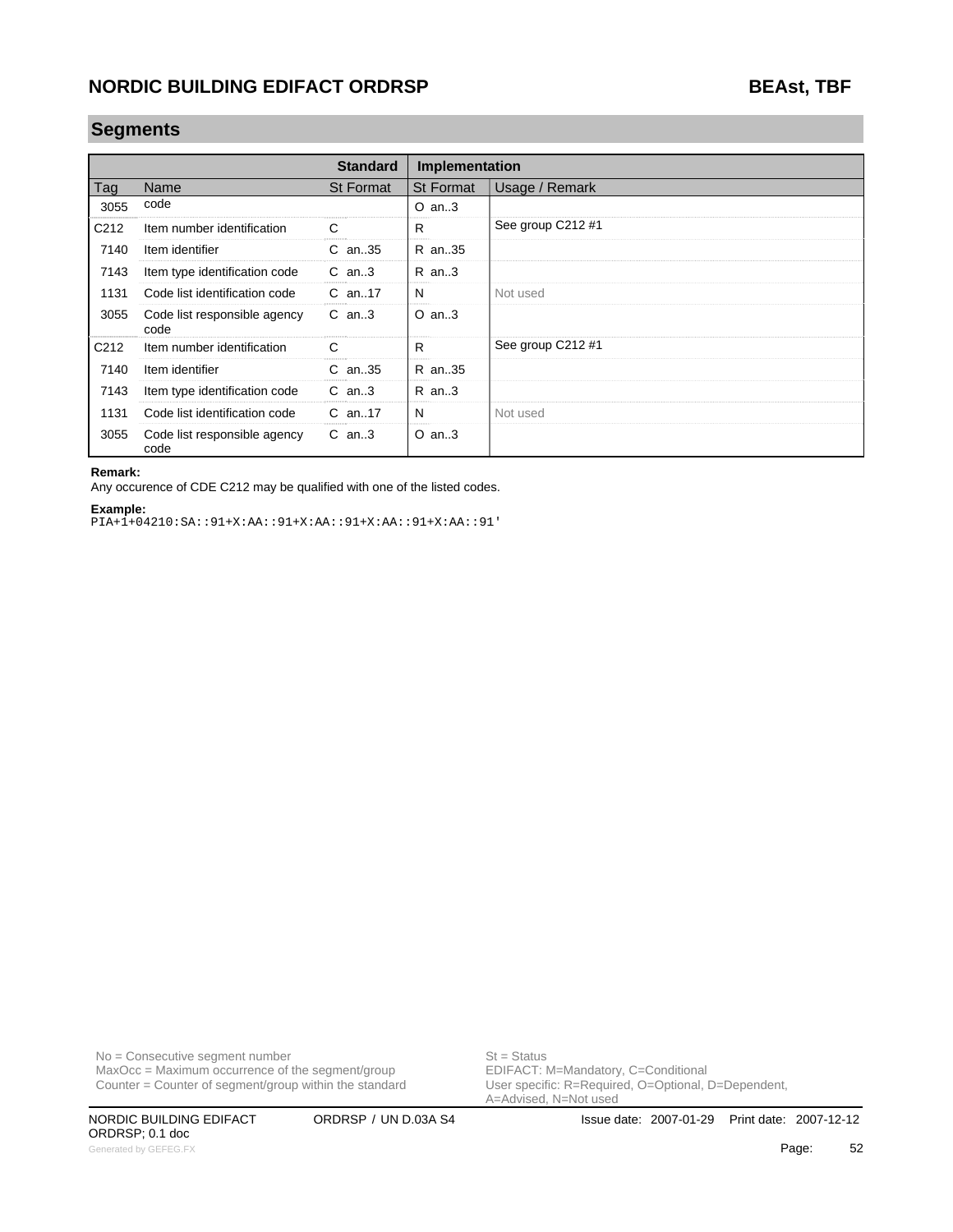| <b>Segments</b> |                                      |                               |           |                  |                |                                                                                     |
|-----------------|--------------------------------------|-------------------------------|-----------|------------------|----------------|-------------------------------------------------------------------------------------|
| <b>Counter</b>  | <b>No</b>                            | Tag                           | <b>St</b> | <b>MaxOcc</b>    | Level          | <b>Name</b>                                                                         |
| 0970            |                                      | <b>SG26</b>                   | R         | 99999            | 1              | LIN-PIA-IMD-MEA-QTY-DTM-MOA-GIN-QVR-FTX-SG30-<br>SG31-SG32-SG35-SG36-SG41-SG47-SG51 |
| 1000            | 26                                   | <b>IMD</b>                    | O         | $\mathbf{1}$     | $\overline{2}$ | Description of article or service                                                   |
|                 |                                      |                               |           | <b>Standard</b>  | Implementation |                                                                                     |
| Tag             | Name                                 |                               |           | <b>St Format</b> | St Format      | Usage / Remark                                                                      |
| <b>IMD</b>      |                                      |                               |           |                  |                |                                                                                     |
| 7077            |                                      | Description format code       |           | $C$ an3          | R an3          | F Free-form<br>E Free-form short description                                        |
| C272            |                                      | Item characteristic           |           | $\mathsf{C}$     | $\circ$        |                                                                                     |
| 7081            |                                      | Item characteristic code      |           | $C$ an3          | $O$ an3        | 195 Key-word<br><b>ZAR Article</b><br>ZGR Produkt- varugrupp<br>ZIT Vara            |
| 1131            |                                      | Code list identification code |           | $C$ an. 17       | N              | Not used                                                                            |
| 3055            | code                                 | Code list responsible agency  |           | $C$ an3          | N              | Not used                                                                            |
| C273            |                                      | Item description              |           | $\mathsf{C}$     | R              |                                                                                     |
| 7009            |                                      | Item description code         |           | $C$ an. 17       | N              | Not used                                                                            |
| 1131            |                                      | Code list identification code |           | C an17           | N              | Not used                                                                            |
| 3055            | Code list responsible agency<br>code |                               |           | $C$ an. $3$      | N              | Not used                                                                            |
| 7008            |                                      | Item description              |           | C an256          | R an256        | Description or keyword                                                              |
| 7008            |                                      | Item description              |           | C an256          | R an256        | see 7008 # 1                                                                        |
| 3453            |                                      | Language name code            |           | $C$ an3          | $O$ an3        |                                                                                     |
| 7383            |                                      | Surface or layer code         |           | $C$ an3          | N              | Not used                                                                            |

#### **Remark:**

**Example:**

IMD+F+195+:::Pergo Orginal:PO4567:SV'

No = Consecutive segment number<br>
MaxOcc = Maximum occurrence of the segment/group<br>
EDIFACT: M=Mandatory, C=Conditional  $MaxOcc = Maximum$  occurrence of the segment/group Counter = Counter of segment/group within the standard

User specific: R=Required, O=Optional, D=Dependent,<br>A=Advised, N=Not used

ORDRSP; 0.1 doc Generated by GEFEG.FX **Fage:** 53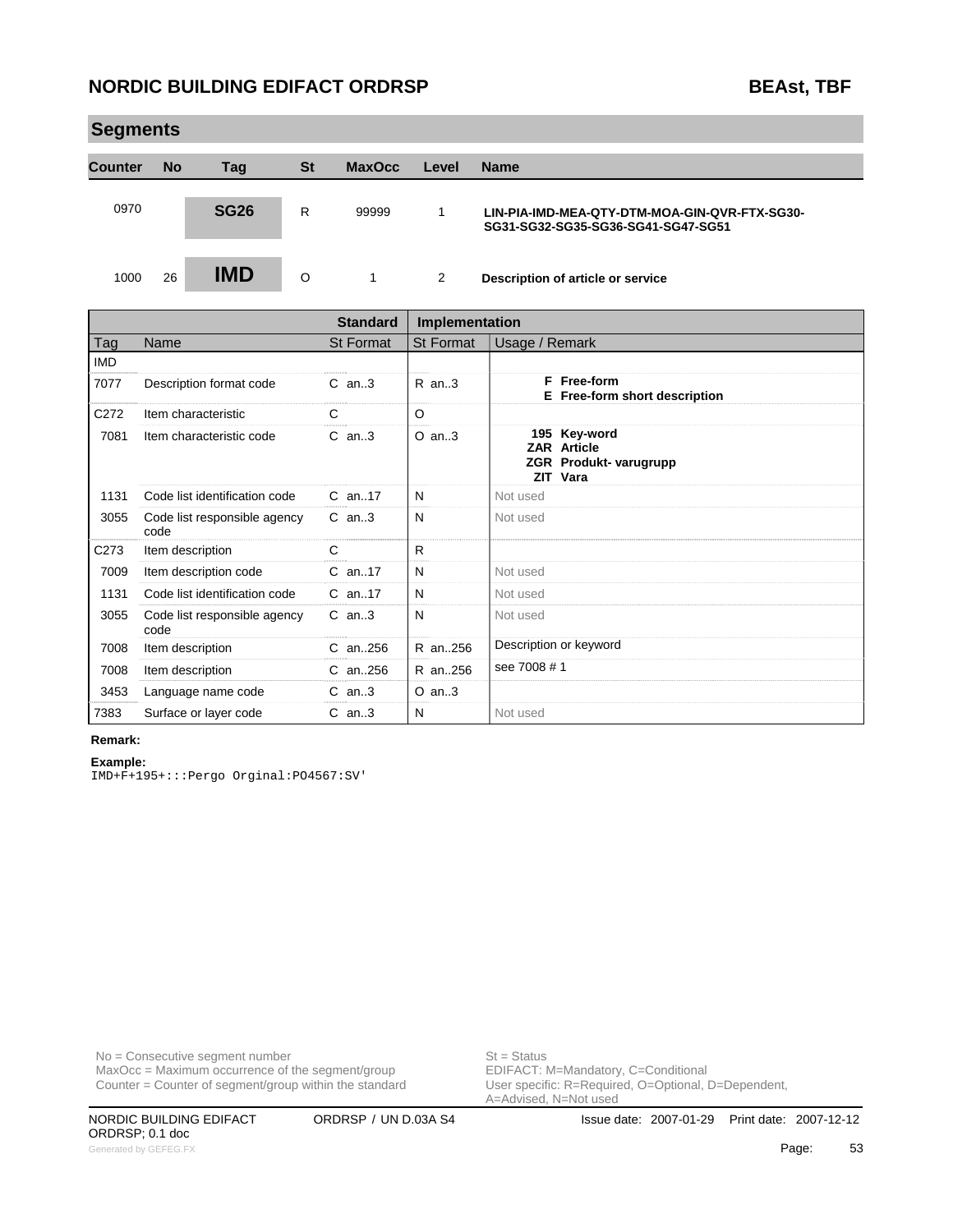|                | <b>Segments</b> |             |           |               |       |                                                                                     |  |  |  |  |  |
|----------------|-----------------|-------------|-----------|---------------|-------|-------------------------------------------------------------------------------------|--|--|--|--|--|
| <b>Counter</b> | <b>No</b>       | Tag         | <b>St</b> | <b>MaxOcc</b> | Level | <b>Name</b>                                                                         |  |  |  |  |  |
| 0970           |                 | <b>SG26</b> | R         | 99999         |       | LIN-PIA-IMD-MEA-QTY-DTM-MOA-GIN-QVR-FTX-SG30-<br>SG31-SG32-SG35-SG36-SG41-SG47-SG51 |  |  |  |  |  |
| 1010           | 27              | <b>MEA</b>  | D         |               | 2     | Article net weight                                                                  |  |  |  |  |  |

|            |                                       | <b>Standard</b>  | Implementation |                                                                                                                                                                                                                                                                                                                                                                                                                          |
|------------|---------------------------------------|------------------|----------------|--------------------------------------------------------------------------------------------------------------------------------------------------------------------------------------------------------------------------------------------------------------------------------------------------------------------------------------------------------------------------------------------------------------------------|
| Tag        | Name                                  | <b>St Format</b> | St Format      | Usage / Remark                                                                                                                                                                                                                                                                                                                                                                                                           |
| <b>MEA</b> |                                       |                  |                |                                                                                                                                                                                                                                                                                                                                                                                                                          |
| 6311       | Measurement purpose code<br>qualifier | $M$ an3          | $R$ an3        | PD Physical dimensions (product ordered)                                                                                                                                                                                                                                                                                                                                                                                 |
| C502       | Measurement details                   | C                | ${\sf R}$      |                                                                                                                                                                                                                                                                                                                                                                                                                          |
| 6313       | Measured attribute code               | $C$ an3          | R an3          | AAL Net weight<br>Nordic Building<br>AAA Unit net weight<br>AAB Unit gross weight<br>AAD Total gross weight<br>AAF Net net weight<br><b>ABJ</b> Volume<br>DI Diameter<br>DP Depth<br>HT Height dimension<br><b>LN</b> Length dimension<br><b>TH Thickness</b><br><b>WD</b> Width dimension<br><b>WT</b> Weight<br>G1 Kapvinkel 1<br>G2 Kapvinkel 2<br>ZFK Volym per lagerenhet<br>ZFV Vikt per basprisenhet<br>X Kap A-R |
| 6321       | Measurement significance<br>code      | $C$ an3          | $O$ an3        | 3 Approximately<br>4 Equal to                                                                                                                                                                                                                                                                                                                                                                                            |
| 6155       | Non-discrete measurement<br>name code | $C$ an17         | N              | Not used                                                                                                                                                                                                                                                                                                                                                                                                                 |
| 6154       | Non-discrete measurement<br>name      | $C$ an. $70$     | N              | Not used                                                                                                                                                                                                                                                                                                                                                                                                                 |
| C174       | Value/range                           | C                | D              |                                                                                                                                                                                                                                                                                                                                                                                                                          |
| 6411       | Measurement unit code                 | $M$ an. $8$      | $R$ an $8$     | Typically the measure unit used in other MEA segment<br>concerning the weight shall be the same as the unit given<br>here.<br><b>KGM</b> kilogram<br>UN/ECE recomendation #20<br><b>CMT</b> centimetre<br><b>MMT</b> millimetre<br><b>MTR</b> metre<br><b>DGR</b> Grader                                                                                                                                                 |
| 6314       | Measure                               | $C$ an. 18       | R n18          | Value                                                                                                                                                                                                                                                                                                                                                                                                                    |
| 6162       | Range minimum quantity                | $C$ n.18         | D n18          | Anv. ändast i samband med kaptyp om längd avviker från                                                                                                                                                                                                                                                                                                                                                                   |

 $MaxOcc = Maximum occurrence of the segment/group$ 

Counter = Counter of segment/group within the standard

No = Consecutive segment number<br>
MaxOcc = Maximum occurrence of the segment/group<br>
EDIFACT: M=Mandatory, C=Conditional User specific: R=Required, O=Optional, D=Dependent,<br>A=Advised, N=Not used

ORDRSP; 0.1 doc Generated by GEFEG.FX **Fage:** 54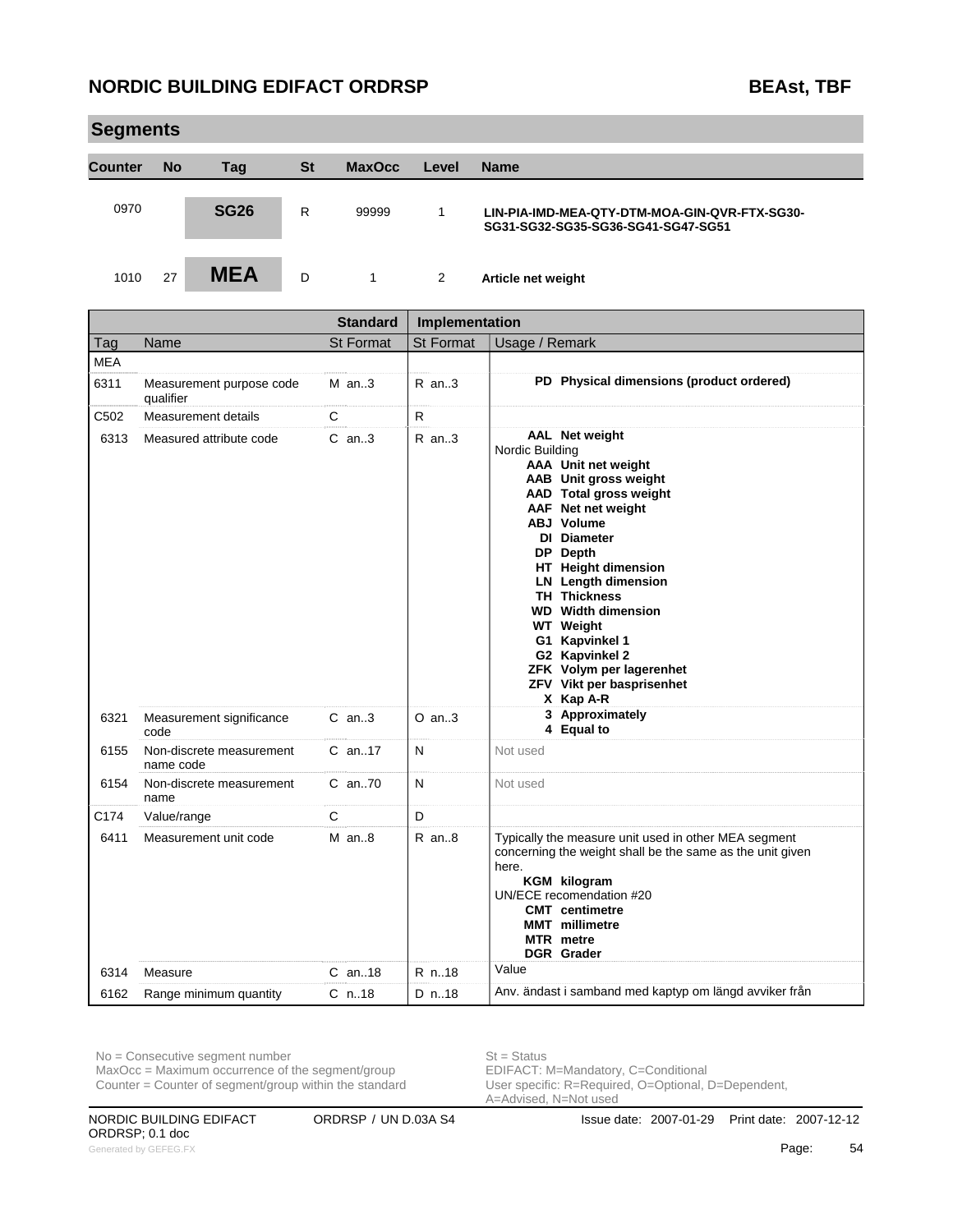### **Segments**

|      |                             | dandard    | Implementation                           |                                                                    |
|------|-----------------------------|------------|------------------------------------------|--------------------------------------------------------------------|
|      | Jame                        | St Format  | Format                                   | <b>Remark</b>                                                      |
|      |                             |            |                                          |                                                                    |
|      | 6152 Range maximum quantity | $C_{n.18}$ | D n18                                    | Anv. ändast i samband med kaptyp om längd avviker från<br>standard |
|      | Significant digits quantity | n2         | the control and the control and the con- | Not used                                                           |
| 7383 | Surface or layer code       | .an3       |                                          |                                                                    |

#### **Remark:**

All article weights should be specified in the same measure unit. Each weight is transmitted in a specific occurence of the MEA segment where data element 6411 is mandatory in composite C174. This data element should inherit the value of the measure unit common to all article weights. Use when available

Not to be used in Norway

#### **Example:**

MEA+PD+AAL:3+KGM:100:11:9'

No = Consecutive segment number<br>
MaxOcc = Maximum occurrence of the segment/group<br>
EDIFACT: M=Mandatory, C=Conditional Counter = Counter of segment/group within the standard

MaxOcc = Maximum occurrence of the segment/group <br>
Counter = Counter of segment/group within the standard User specific: R=Required, O=Optional, D=Dependent, A=Advised, N=Not used

ORDRSP; 0.1 doc Generated by GEFEG.FX **Page:** 55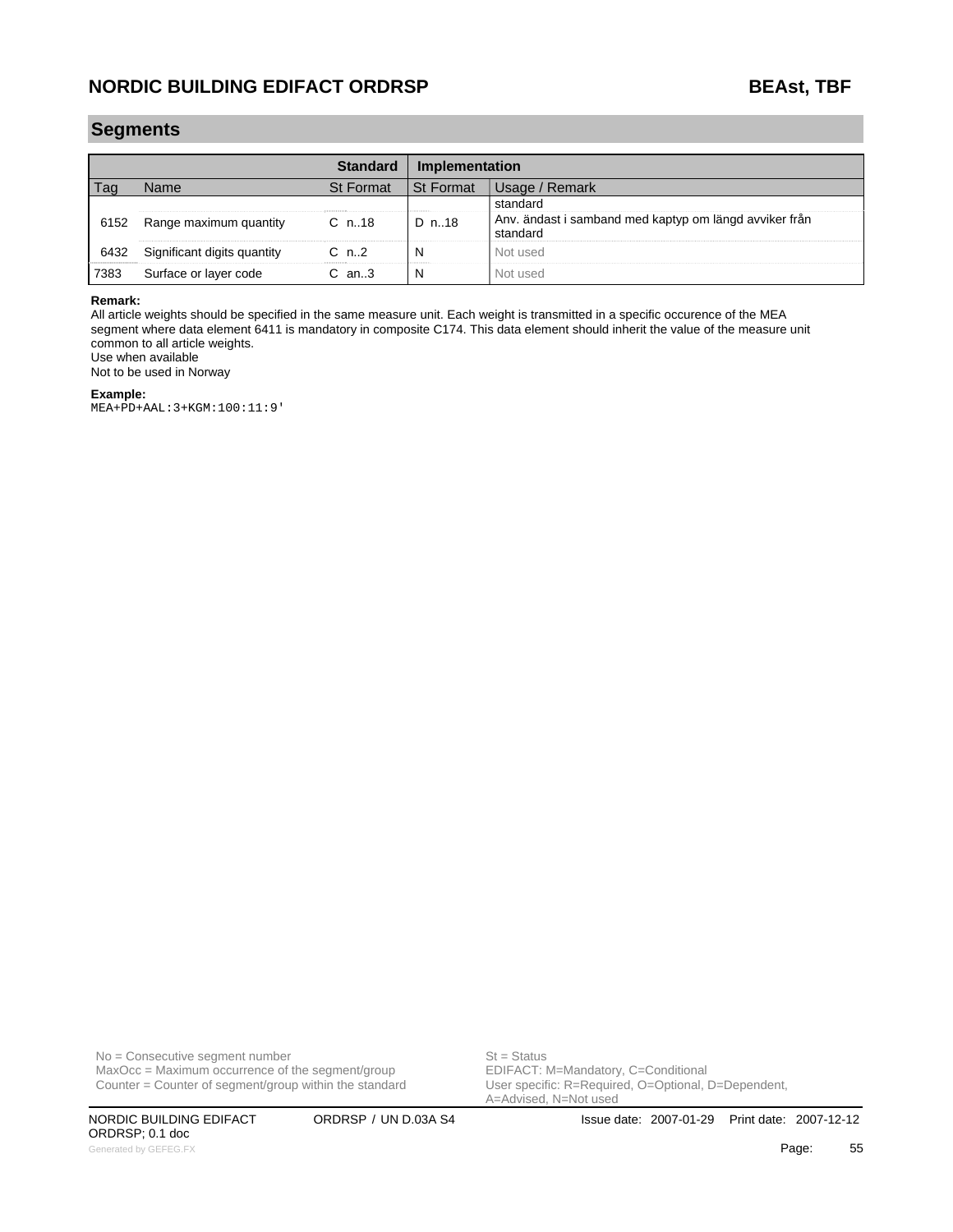| Segments       |           |                              |              |                  |                  |                                                                                                                                                                                                                                                                                                                                 |
|----------------|-----------|------------------------------|--------------|------------------|------------------|---------------------------------------------------------------------------------------------------------------------------------------------------------------------------------------------------------------------------------------------------------------------------------------------------------------------------------|
| <b>Counter</b> | <b>No</b> | Taq                          | <b>St</b>    | <b>MaxOcc</b>    | Level            | <b>Name</b>                                                                                                                                                                                                                                                                                                                     |
| 0970           |           | <b>SG26</b>                  | R            | 99999            | 1                | LIN-PIA-IMD-MEA-QTY-DTM-MOA-GIN-QVR-FTX-SG30-<br>SG31-SG32-SG35-SG36-SG41-SG47-SG51                                                                                                                                                                                                                                             |
| 1020           | 28        | <b>QTY</b>                   | $\mathsf{R}$ | 2                | 2                | Quantity                                                                                                                                                                                                                                                                                                                        |
|                |           |                              |              | <b>Standard</b>  | Implementation   |                                                                                                                                                                                                                                                                                                                                 |
| Tag            | Name      |                              |              | <b>St Format</b> | <b>St Format</b> | Usage / Remark                                                                                                                                                                                                                                                                                                                  |
| QTY            |           |                              |              |                  |                  |                                                                                                                                                                                                                                                                                                                                 |
| C186           |           | Quantity details             |              | M                | R                |                                                                                                                                                                                                                                                                                                                                 |
| 6063           |           | Quantity type code qualifier |              | $M$ an3          | $R$ an3          | 21 Ordered quantity<br>Numbers of consumer units in the traded unit<br>59<br>83 Backorder quantity<br>113 Quantity to be delivered                                                                                                                                                                                              |
| 6060           | Quantity  |                              |              | M an35           | R an35           | Quantity                                                                                                                                                                                                                                                                                                                        |
| 6411           |           | Measurement unit code        |              | $C$ an $8$       | $R$ an. $8$      | Use according to national articel definiation<br>IF GTIN is used as item identifier one of the following units<br>If a national standard is used for item<br>identification then the corresponding unit of messurement<br>must be used.<br><b>PCE Piece</b><br>MTK square metre<br>MTQ cubic metre<br>MTR metre<br>KGM kilogram |

#### **Remark:**

**Example:** QTY+113:15:PCE'

**Segments** 

No = Consecutive segment number<br>
MaxOcc = Maximum occurrence of the segment/group<br>
EDIFACT: M=Mandatory, C=Conditional  $MaxOcc = Maximum$  occurrence of the segment/group Counter = Counter of segment/group within the standard

ORDRSP; 0.1 doc Generated by GEFEG.FX **Frage:** 56 and the set of the set of the set of the set of the set of the set of the set of the set of the set of the set of the set of the set of the set of the set of the set of the set of the set

User specific: R=Required, O=Optional, D=Dependent,<br>A=Advised, N=Not used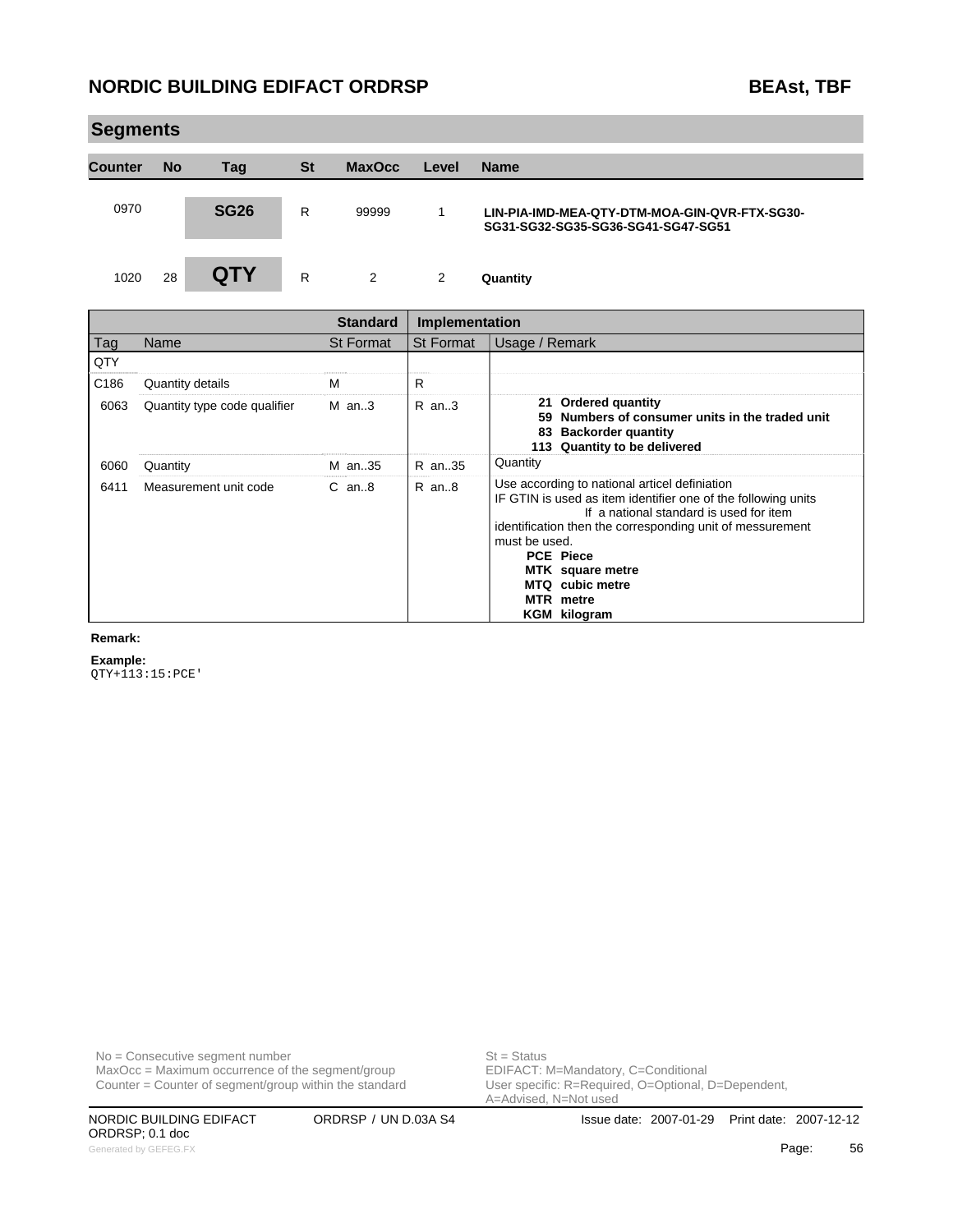| <b>Segments</b> |                |                                 |           |                  |                |                                                                                                                                                                                                                                                                              |
|-----------------|----------------|---------------------------------|-----------|------------------|----------------|------------------------------------------------------------------------------------------------------------------------------------------------------------------------------------------------------------------------------------------------------------------------------|
| <b>Counter</b>  | <b>No</b>      | Tag                             | <b>St</b> | <b>MaxOcc</b>    | Level          | <b>Name</b>                                                                                                                                                                                                                                                                  |
| 0970            |                | <b>SG26</b>                     | R.        | 99999            | 1              | LIN-PIA-IMD-MEA-QTY-DTM-MOA-GIN-QVR-FTX-SG30-<br>SG31-SG32-SG35-SG36-SG41-SG47-SG51                                                                                                                                                                                          |
| 1050            | 29             | <b>DTM</b>                      | O         | 5                | 2              | Date/time/period                                                                                                                                                                                                                                                             |
|                 |                |                                 |           | <b>Standard</b>  | Implementation |                                                                                                                                                                                                                                                                              |
| Tag             | Name           |                                 |           | <b>St Format</b> | St Format      | Usage / Remark                                                                                                                                                                                                                                                               |
| <b>DTM</b>      |                |                                 |           |                  |                |                                                                                                                                                                                                                                                                              |
| C507            |                | Date/time/period                |           | M                | R              |                                                                                                                                                                                                                                                                              |
| 2005            | code qualifier | Date or time or period function |           | $M$ an3          | $R$ an3        | 2 Delivery date/time, requested<br>Delivery date/time, promised for<br>69<br>Delivery date/time, scheduled for<br>76<br>Delivery date/time, latest<br>63<br>64 Delivery date/time, earliest<br>200 Pick-up/collection date/time of cargo<br>58E<br>Back order, delivery time |
| 2380            |                | Date or time or period text     |           | $C$ an. 35       | R an35         | Date                                                                                                                                                                                                                                                                         |
| 2379            | code           | Date or time or period format   |           | $C$ an3          | $R$ an. $3$    | <b>102 CCYYMMDD</b><br><b>CCYYMMDDHHMM</b><br>203<br>616 CCYYWW                                                                                                                                                                                                              |

#### **Remark:**

**Example:** DTM+2:20070420:102'

 $MaxOcc = Maximum$  occurrence of the segment/group Counter = Counter of segment/group within the standard

No = Consecutive segment number<br>
MaxOcc = Maximum occurrence of the segment/group<br>
EDIFACT: M=Mandatory, C=Conditional User specific: R=Required, O=Optional, D=Dependent,<br>A=Advised, N=Not used

ORDRSP; 0.1 doc Generated by GEFEG.FX **Page:** 57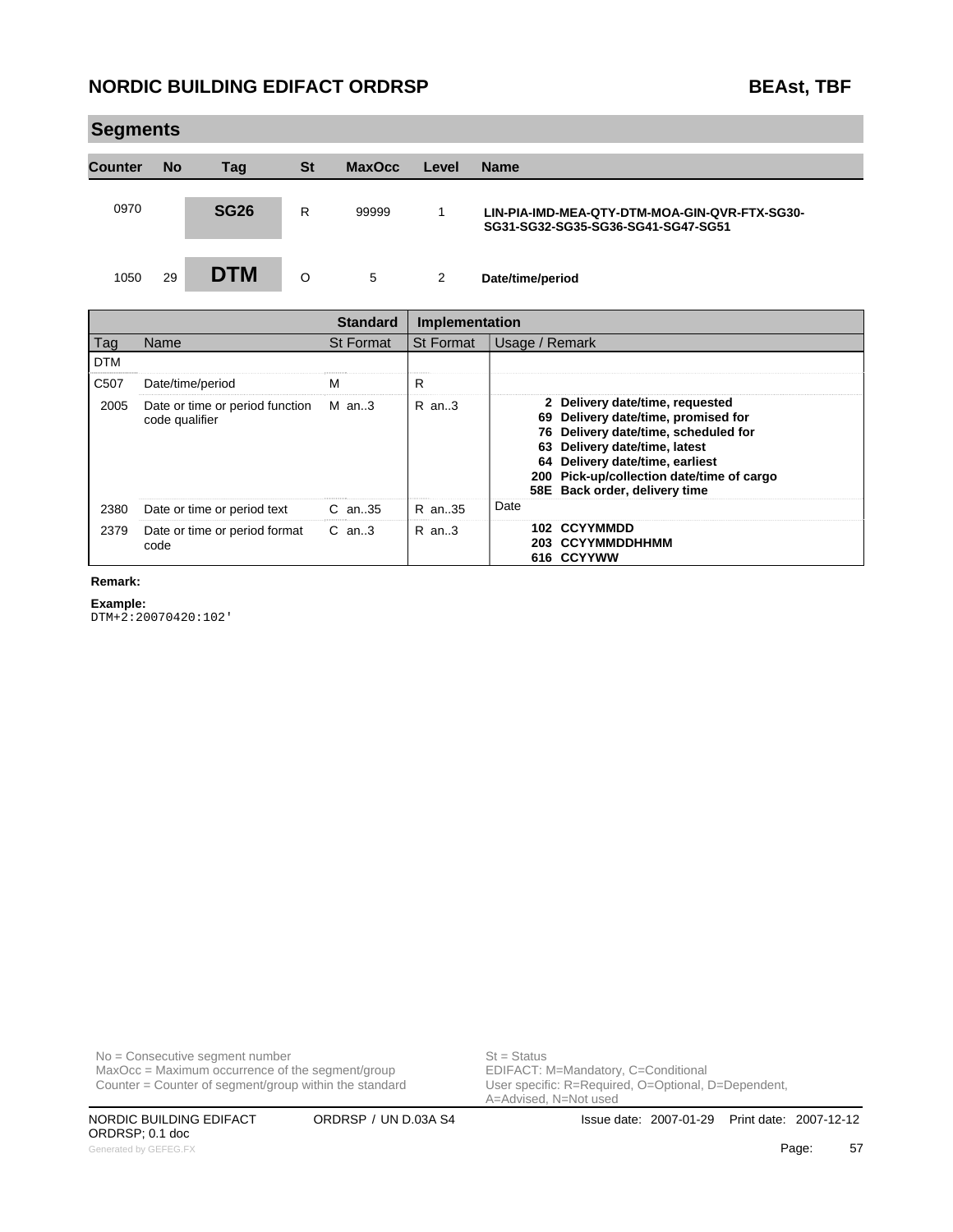| Segments       |           |                              |           |                  |                  |                                                                                     |
|----------------|-----------|------------------------------|-----------|------------------|------------------|-------------------------------------------------------------------------------------|
| <b>Counter</b> | <b>No</b> | Tag                          | <b>St</b> | <b>MaxOcc</b>    | Level            | <b>Name</b>                                                                         |
| 0970           |           | <b>SG26</b>                  | R         | 99999            | 1                | LIN-PIA-IMD-MEA-QTY-DTM-MOA-GIN-QVR-FTX-SG30-<br>SG31-SG32-SG35-SG36-SG41-SG47-SG51 |
| 1060           | 30        | <b>MOA</b>                   | $\circ$   | 1                | $\overline{2}$   | Line item amount                                                                    |
|                |           |                              |           | <b>Standard</b>  | Implementation   |                                                                                     |
| Tag            | Name      |                              |           | <b>St Format</b> | <b>St Format</b> | Usage / Remark                                                                      |
| <b>MOA</b>     |           |                              |           |                  |                  |                                                                                     |
| C516           |           | Monetary amount              |           | м                | R                |                                                                                     |
| 5025           | qualifier | Monetary amount type code    |           | $M$ an. 3        | $R$ an. $3$      | 203 Line item amount                                                                |
|                |           |                              |           |                  |                  |                                                                                     |
| 5004           |           | Monetary amount              |           | $C$ n.35         | R n.35           |                                                                                     |
| 6345           |           | Currency identification code |           | $C$ an. $3$      | $O$ an. $3$      | For currency, one may also refer to CUX segment (invoice<br>currency)               |
| 6343           |           | Currency type code qualifier |           | $C$ an3          | N                | Not used                                                                            |

#### **Remark:**

**Segments**

Only to be used after agreement

#### **Example:**

MOA+203:204:AED'

 $MaxOcc = Maximum$  occurrence of the segment/group Counter = Counter of segment/group within the standard

No = Consecutive segment number<br>
MaxOcc = Maximum occurrence of the segment/group<br>
EDIFACT: M=Mandatory, C=Conditional

User specific: R=Required, O=Optional, D=Dependent,<br>A=Advised, N=Not used

ORDRSP; 0.1 doc Generated by GEFEG.FX **Fage:** 58 and the set of the set of the set of the set of the set of the set of the set of the set of the set of the set of the set of the set of the set of the set of the set of the set of the set o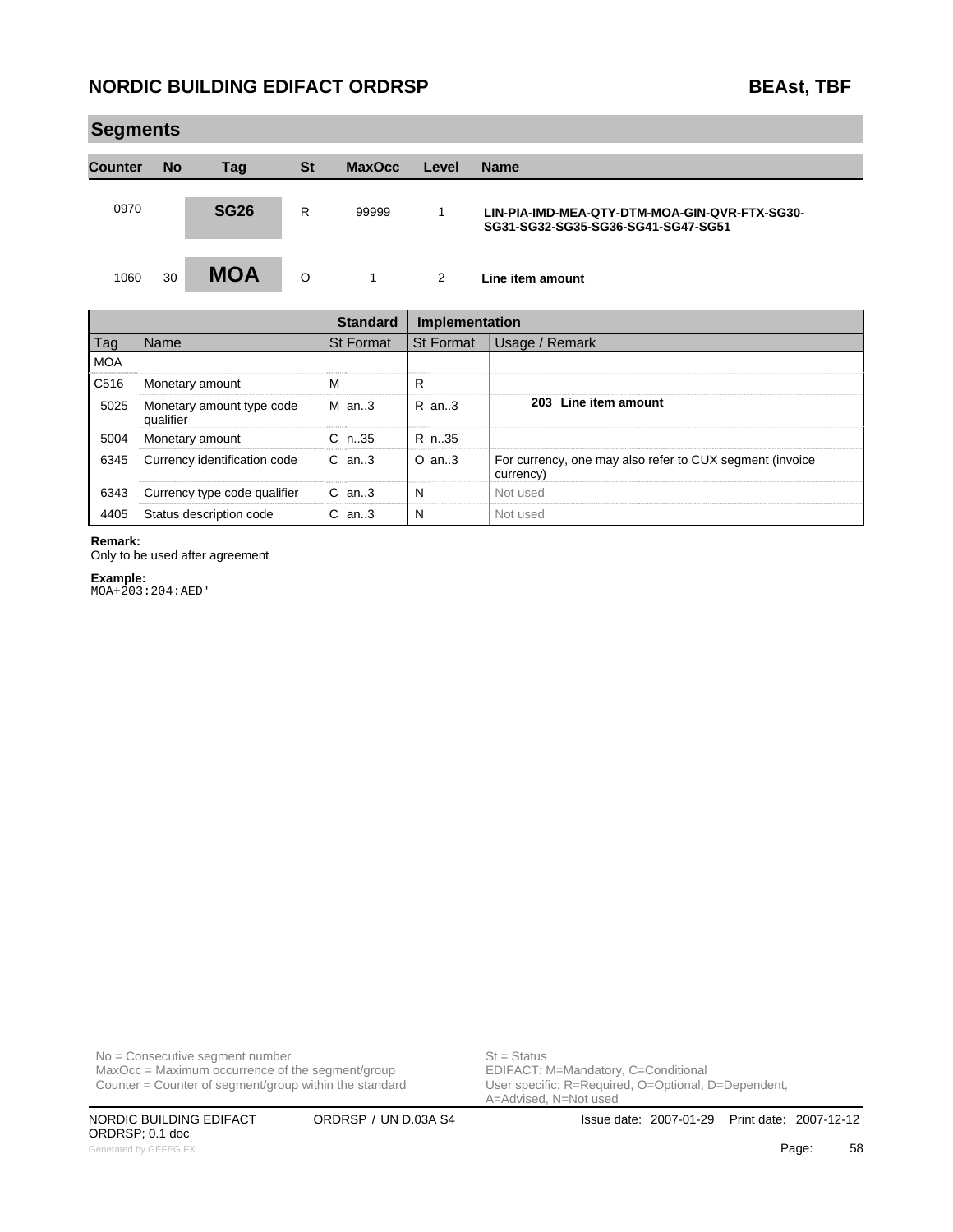**Segments**

| Segments       |                   |                            |           |                  |                |                                                                                     |
|----------------|-------------------|----------------------------|-----------|------------------|----------------|-------------------------------------------------------------------------------------|
| <b>Counter</b> | <b>No</b>         | Tag                        | <b>St</b> | <b>MaxOcc</b>    | Level          | <b>Name</b>                                                                         |
| 0970           |                   | <b>SG26</b>                | R         | 99999            | 1              | LIN-PIA-IMD-MEA-QTY-DTM-MOA-GIN-QVR-FTX-SG30-<br>SG31-SG32-SG35-SG36-SG41-SG47-SG51 |
| 1080           | 31                | <b>GIN</b>                 | $\circ$   | 1                | 2              | Goods identity number                                                               |
|                |                   |                            |           | <b>Standard</b>  | Implementation |                                                                                     |
| Tag            | Name              |                            |           | <b>St Format</b> | St Format      | Usage / Remark                                                                      |
| <b>GIN</b>     |                   |                            |           |                  |                |                                                                                     |
| 7405           | qualifier         | Object identification code |           | $M$ an3          | R an3          | <b>BN</b> Serial number<br><b>EE</b> Engine number                                  |
| C208           |                   | Identity number range      |           | M                | R.             |                                                                                     |
| 7402           |                   | Object identifier          |           | M an35           | R an35         |                                                                                     |
| 7402           |                   | Object identifier          |           | C an35           | O an35         |                                                                                     |
| C208           |                   | Identity number range      |           | C                | $\circ$        | Se C208 # 1                                                                         |
| 7402           |                   | Object identifier          |           | M an35           | R an35         |                                                                                     |
| 7402           |                   | Object identifier          |           | C an35           | O an35         |                                                                                     |
| C208           |                   | Identity number range      |           | $\mathsf{C}$     | N              |                                                                                     |
| 7402           |                   | Object identifier          |           | M an35           | N              | Not used                                                                            |
| 7402           |                   | Object identifier          |           | C an35           | N              | Not used                                                                            |
| C208           |                   | Identity number range      |           | C                | N              |                                                                                     |
| 7402           | Object identifier |                            |           | M an35           | N              | Not used                                                                            |
| 7402           |                   | Object identifier          |           | C an35           | N              | Not used                                                                            |
| C208           |                   | Identity number range      |           | $\mathsf{C}$     | N              |                                                                                     |
| 7402           |                   | Object identifier          |           | M an35           | N              | Not used                                                                            |
| 7402           |                   | Object identifier          |           | $C$ an. 35       | N              | Not used                                                                            |

#### **Remark:**

#### **Example:**

GIN+BN+123456-13234-:X+X:X'

No = Consecutive segment number<br>
MaxOcc = Maximum occurrence of the segment/group<br>
EDIFACT: M=Mandatory, C=Conditional  $MaxOcc = Maximum occurrence of the segment/group$ Counter = Counter of segment/group within the standard

User specific: R=Required, O=Optional, D=Dependent,<br>A=Advised, N=Not used

ORDRSP; 0.1 doc Generated by GEFEG.FX **Page:** 59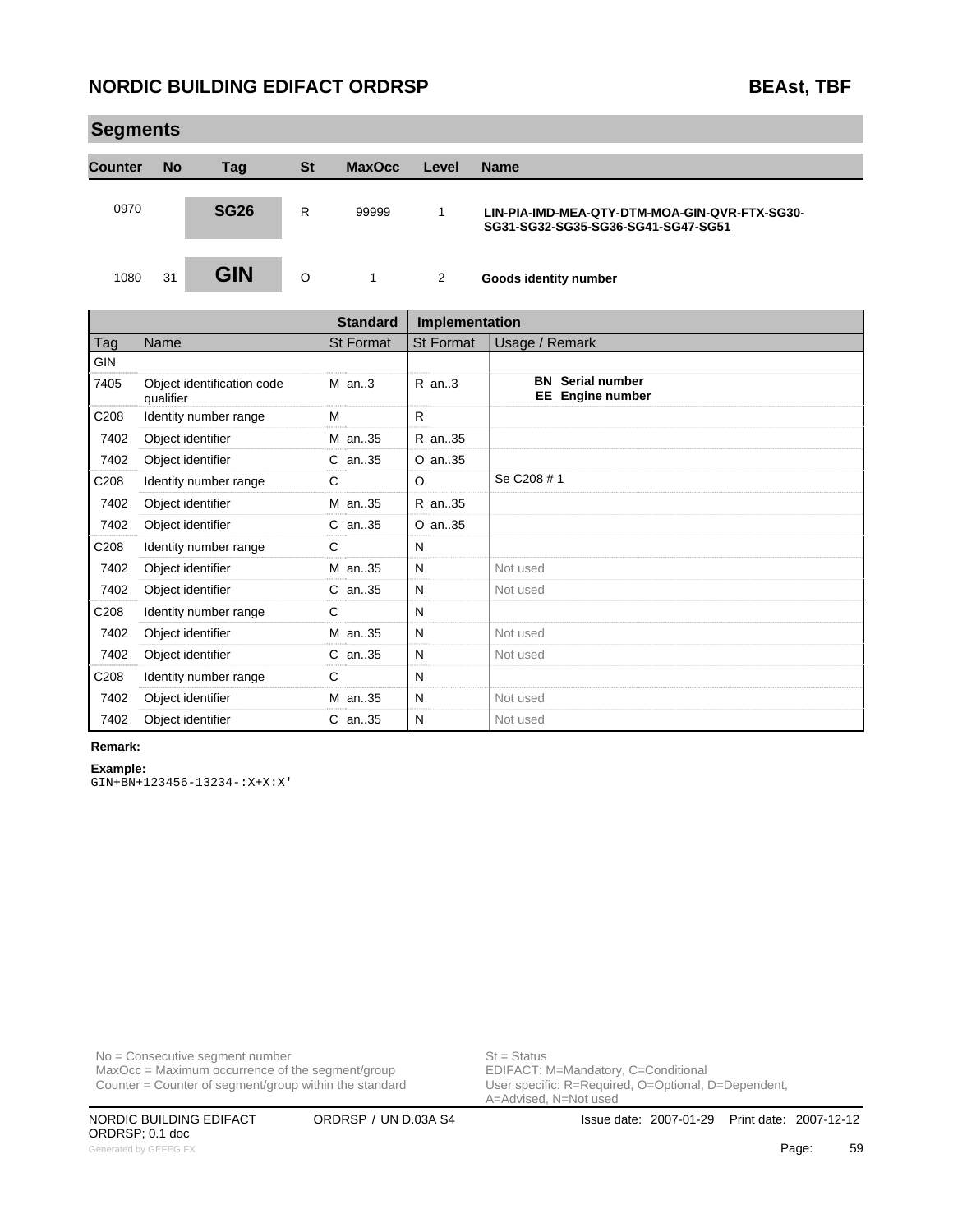| <b>Segments</b> |             |                                                                                                  |                                                                                                                                                                                            |                |                                                                                                                       |
|-----------------|-------------|--------------------------------------------------------------------------------------------------|--------------------------------------------------------------------------------------------------------------------------------------------------------------------------------------------|----------------|-----------------------------------------------------------------------------------------------------------------------|
| <b>Counter</b>  | Tag         | <b>St</b>                                                                                        | <b>MaxOcc</b>                                                                                                                                                                              | Level          | <b>Name</b>                                                                                                           |
| 0970            | <b>SG26</b> | R                                                                                                | 99999                                                                                                                                                                                      | 1              | LIN-PIA-IMD-MEA-QTY-DTM-MOA-GIN-QVR-FTX-SG30-<br>SG31-SG32-SG35-SG36-SG41-SG47-SG51                                   |
| 32<br>1100      | <b>QVR</b>  | $\circ$                                                                                          | 1                                                                                                                                                                                          | 2              | <b>Quantity variances</b>                                                                                             |
|                 |             |                                                                                                  | <b>Standard</b>                                                                                                                                                                            | Implementation |                                                                                                                       |
| Name            |             |                                                                                                  | <b>St Format</b>                                                                                                                                                                           | St Format      | Usage / Remark                                                                                                        |
|                 |             |                                                                                                  |                                                                                                                                                                                            |                |                                                                                                                       |
|                 |             |                                                                                                  | $\mathsf{C}$                                                                                                                                                                               | $\circ$        |                                                                                                                       |
|                 |             |                                                                                                  | M n15                                                                                                                                                                                      | R n. 15        |                                                                                                                       |
|                 |             |                                                                                                  | $C$ an. $3$                                                                                                                                                                                | $R$ an3        | <b>Ordered quantity</b><br>21                                                                                         |
|                 |             |                                                                                                  | $C$ an3                                                                                                                                                                                    | $O$ an3        | Shipment partial - back order to follow<br><b>BP</b><br>Shipment partial - considered complete, no<br>СP<br>backorder |
|                 |             |                                                                                                  | $\mathsf{C}$                                                                                                                                                                               | $\circ$        |                                                                                                                       |
| code            |             |                                                                                                  | $C$ an3                                                                                                                                                                                    | $O$ an3        |                                                                                                                       |
|                 |             |                                                                                                  | $C$ an. 17                                                                                                                                                                                 | N              | Not used                                                                                                              |
| code            |             |                                                                                                  | $C$ an3                                                                                                                                                                                    | N              | Not used                                                                                                              |
|                 |             |                                                                                                  | $C$ an. 35                                                                                                                                                                                 | O an35         | Free text                                                                                                             |
|                 |             | <b>No</b><br>Variance quantity<br>Discrepancy nature<br>identification code<br>Reason for change | Quantity difference information<br>Quantity type code qualifier<br>Change reason description<br>Code list identification code<br>Code list responsible agency<br>Change reason description |                |                                                                                                                       |

### **Remark:**

m.

**Example:** QVR+9:21+BP+AA:::Tillverkas vecka 25'

No = Consecutive segment number<br>
MaxOcc = Maximum occurrence of the segment/group<br>
EDIFACT: M=Mandatory, C=Conditional  $MaxOcc = Maximum$  occurrence of the segment/group Counter = Counter of segment/group within the standard

User specific: R=Required, O=Optional, D=Dependent,<br>A=Advised, N=Not used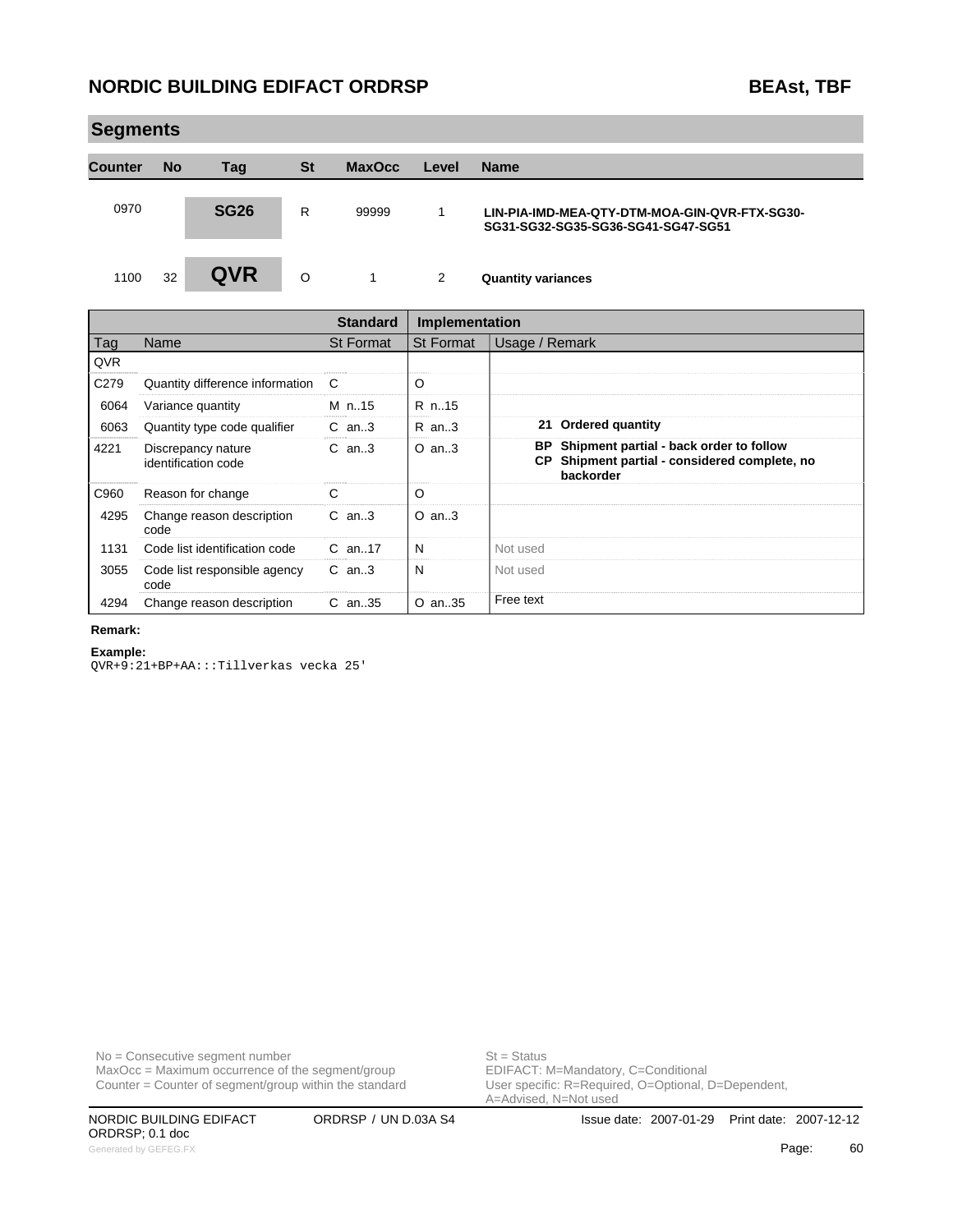| <b>Segments</b>  |                                      |                               |           |                                                                                     |                                                                                                                                                                                                                                                      |                    |
|------------------|--------------------------------------|-------------------------------|-----------|-------------------------------------------------------------------------------------|------------------------------------------------------------------------------------------------------------------------------------------------------------------------------------------------------------------------------------------------------|--------------------|
| <b>Counter</b>   | <b>No</b>                            | Taq                           | <b>St</b> | <b>MaxOcc</b>                                                                       | Level                                                                                                                                                                                                                                                | <b>Name</b>        |
|                  | 0970<br><b>SG26</b><br>R<br>99999    |                               | 1         | LIN-PIA-IMD-MEA-QTY-DTM-MOA-GIN-QVR-FTX-SG30-<br>SG31-SG32-SG35-SG36-SG41-SG47-SG51 |                                                                                                                                                                                                                                                      |                    |
| 1140             | 33                                   | <b>FTX</b>                    | $\circ$   | 10                                                                                  | $\overline{2}$                                                                                                                                                                                                                                       | <b>Free text</b>   |
|                  |                                      |                               |           | <b>Standard</b>                                                                     | Implementation                                                                                                                                                                                                                                       |                    |
| Tag              | Name                                 |                               |           | <b>St Format</b>                                                                    | <b>St Format</b>                                                                                                                                                                                                                                     | Usage / Remark     |
| <b>FTX</b>       |                                      |                               |           |                                                                                     |                                                                                                                                                                                                                                                      |                    |
| 4451             | Text subject code qualifier          |                               | $M$ an3   | $R$ an3                                                                             | <b>DIN</b> Delivery instructions<br><b>TRA Transportation information</b><br><b>GEN</b> Entire transaction set<br><b>SUR</b> Supplier remarks<br><b>PRD</b> Product information<br><b>PUR</b> Purchasing information<br>$ZUR = Link to supplies S-1$ |                    |
| 4453             |                                      | Free text function code       |           | $C$ an3                                                                             | N                                                                                                                                                                                                                                                    | Not used           |
| C <sub>107</sub> | Text reference                       |                               |           | C                                                                                   | N                                                                                                                                                                                                                                                    |                    |
| 4441             |                                      | Free text description code    |           | M an17                                                                              | M an17                                                                                                                                                                                                                                               |                    |
| 1131             |                                      | Code list identification code |           | $C$ an. 17                                                                          | N                                                                                                                                                                                                                                                    | Not used           |
| 3055             | Code list responsible agency<br>code |                               | $C$ an3   | N                                                                                   | Not used                                                                                                                                                                                                                                             |                    |
| C108             | <b>Text literal</b>                  |                               |           | C                                                                                   | R                                                                                                                                                                                                                                                    |                    |
| 4440             | Free text                            |                               |           | M an512                                                                             | R an512                                                                                                                                                                                                                                              | Free Text (Line 1) |
| 4440             | Free text                            |                               |           | C an512                                                                             | $O$ an512                                                                                                                                                                                                                                            | see 4440 #1        |
| 4440             | Free text                            |                               |           | C an512                                                                             | O an512                                                                                                                                                                                                                                              | see 4440 #1        |

3453 Language name code C an..3 O an..3 Any language code according to ISO 639-1988/ Iso 3166

#### **Remark:**

m.

## **Example:**

FTX+DIN+++Free text:X:X:X:X+aa'

No = Consecutive segment number<br>
MaxOcc = Maximum occurrence of the segment/group<br>
EDIFACT: M=Mandatory, C=Conditional Counter = Counter of segment/group within the standard

MaxOcc = Maximum occurrence of the segment/group <br>
Counter = Counter of segment/group within the standard User specific: R=Required, O=Optional, D=Dependent, A=Advised, N=Not used

ORDRSP; 0.1 doc Generated by GEFEG.FX **Cancel Contract Contract Contract Contract Contract Contract Contract Contract Contract Contract Contract Contract Contract Contract Contract Contract Contract Contract Contract Contract Contract Con** 

4440 Free text C an..512 O an..512 See 4440 # 1 4440 Free text C an..512 O an..512 See 4440 # 1

4447 Free text format code C an..3 N Not used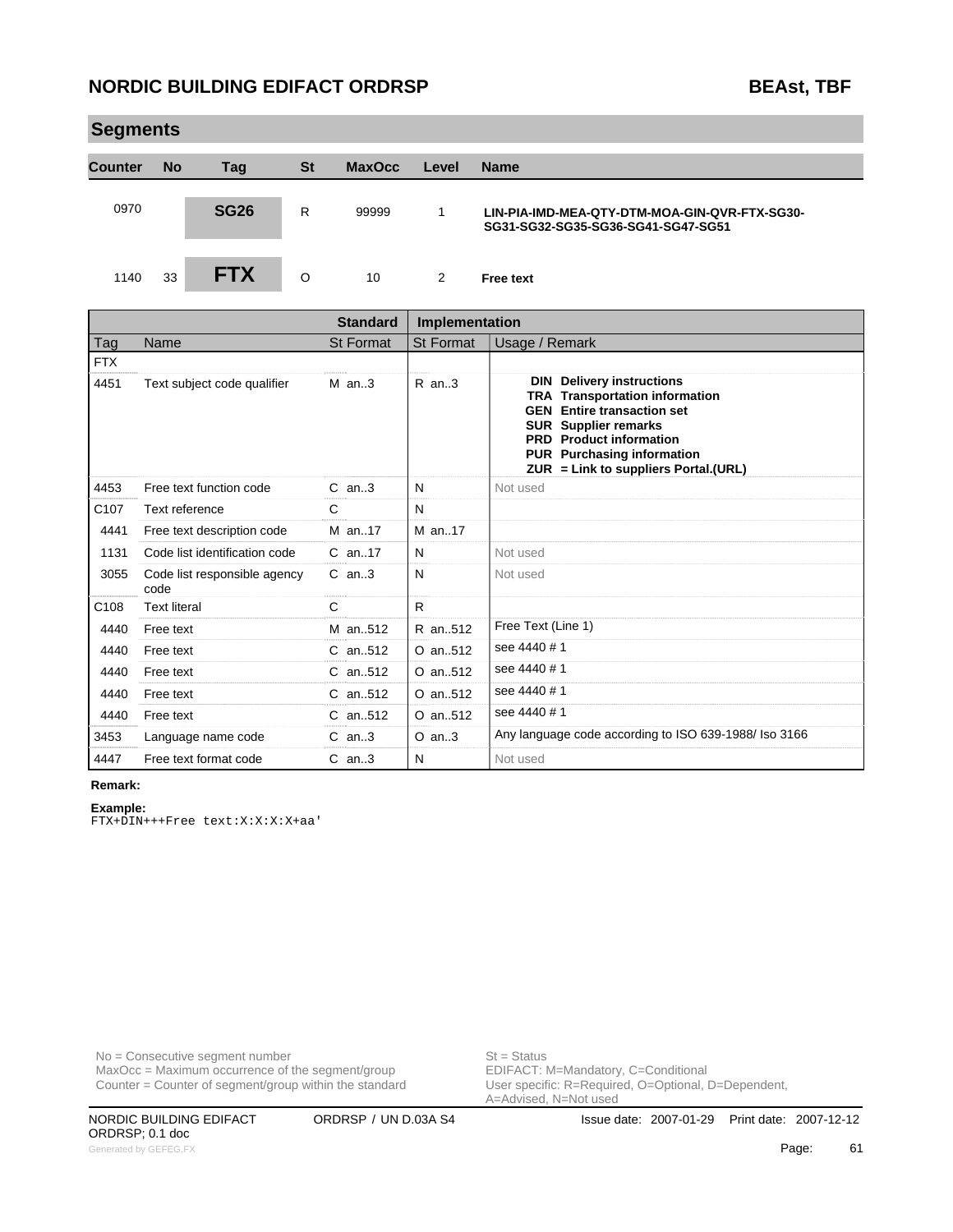**Segments**

| Segments       |           |             |              |               |       |                          |  |  |
|----------------|-----------|-------------|--------------|---------------|-------|--------------------------|--|--|
| <b>Counter</b> | <b>No</b> | Tag         | <b>St</b>    | <b>MaxOcc</b> | Level | <b>Name</b>              |  |  |
| 1270           |           | <b>SG30</b> | O            | 2             | 2     | <b>PRI Price details</b> |  |  |
| 1280           | 34        | <b>PRI</b>  | $\mathsf{R}$ | 1             | 2     | <b>Price details</b>     |  |  |

|         |                                              | <b>Standard</b> | Implementation          |                                                                                                                 |
|---------|----------------------------------------------|-----------------|-------------------------|-----------------------------------------------------------------------------------------------------------------|
| Tag     | Name<br><b>St Format</b>                     |                 | <b>St Format</b>        | Usage / Remark                                                                                                  |
| PRI     |                                              |                 |                         |                                                                                                                 |
| C509    | Price information                            | C               | R                       |                                                                                                                 |
| 5125    | Price code qualifier                         | M an3           | $R$ an3                 | <b>AAA</b> Calculation net<br><b>AAB</b> Calculation gross                                                      |
| 5118    | Price amount                                 | $C_n$ n. 15     | R n. 15                 | Price                                                                                                           |
| 5375    | Price type code                              | $C$ an3         | $O$ an3                 | <b>CA</b> Catalogue<br><b>CT</b> Contract                                                                       |
| 5387    | Price specification code                     | $C$ an3         | $O$ an3                 | <b>CON</b> Contract price<br><b>PRP</b> Promotional price<br><b>ABL</b> Base price<br><b>NC</b> Utan Debitering |
| 5284    | Unit price basis quantity                    | $C_{n.9}$       | $O \nightharpoonup n.9$ | Price per 1000, 100, 1                                                                                          |
| 6411    | Measurement unit code                        | $C$ an $8$      | $O$ an $8$              | UN/ECE recomendation #20<br>M0 magnetic tape                                                                    |
| 5213    | Sub-line item price change<br>operation code | $C$ an3         | N                       | Not used                                                                                                        |
| Remark: |                                              |                 |                         |                                                                                                                 |

#### **Example:**

PRI+AAB:57:CA:CON:1:MTQ'

 $MaxOcc = Maximum$  occurrence of the segment/group Counter = Counter of segment/group within the standard

No = Consecutive segment number<br>
MaxOcc = Maximum occurrence of the segment/group<br>
EDIFACT: M=Mandatory, C=Conditional

ORDRSP; 0.1 doc Generated by GEFEG.FX **Cancel Contains a structure of the Cancel Contains a structure of the Capacity of Capacity Contains a structure of the Capacity of Capacity Contains a structure of the Capacity Contains a structure o** 

User specific: R=Required, O=Optional, D=Dependent,<br>A=Advised, N=Not used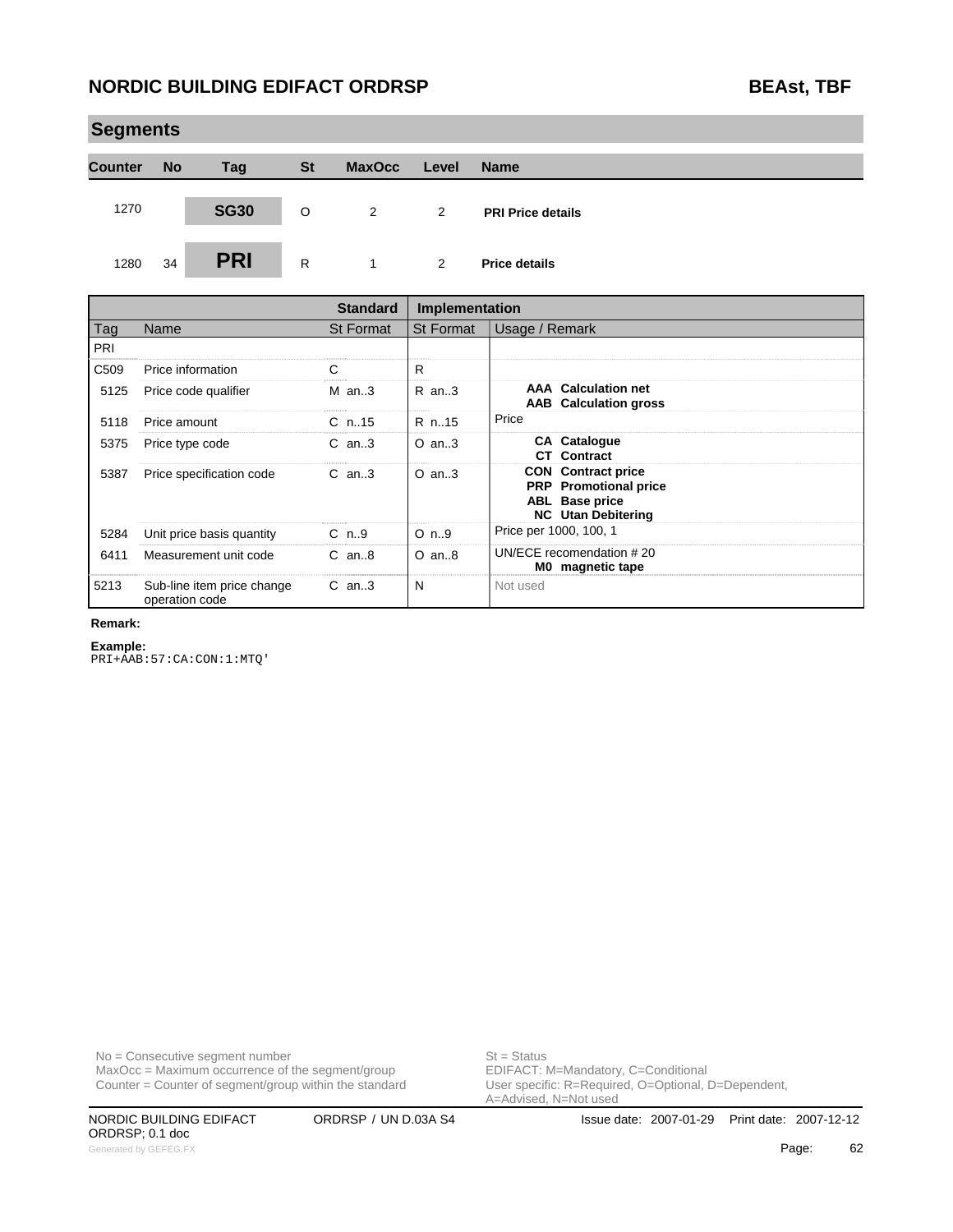|                | <b>Segments</b> |             |           |               |                |                            |  |  |  |  |
|----------------|-----------------|-------------|-----------|---------------|----------------|----------------------------|--|--|--|--|
| <b>Counter</b> | <b>No</b>       | <b>Tag</b>  | <b>St</b> | <b>MaxOcc</b> | Level          | <b>Name</b>                |  |  |  |  |
| 1330           |                 | <b>SG31</b> | O         | $\mathbf{1}$  | $\overline{2}$ | <b>Buyers order number</b> |  |  |  |  |
| 1340           | 35              | <b>RFF</b>  | R         | 1             | 2              | Reference                  |  |  |  |  |

|            |                              | <b>Standard</b>  | <b>Implementation</b> |                                                                                                                                                                                                                                                                                                                                                                                                                                                                                                                                                                                                |
|------------|------------------------------|------------------|-----------------------|------------------------------------------------------------------------------------------------------------------------------------------------------------------------------------------------------------------------------------------------------------------------------------------------------------------------------------------------------------------------------------------------------------------------------------------------------------------------------------------------------------------------------------------------------------------------------------------------|
| Tag        | Name                         | <b>St Format</b> | <b>St Format</b>      | Usage / Remark                                                                                                                                                                                                                                                                                                                                                                                                                                                                                                                                                                                 |
| <b>RFF</b> |                              |                  |                       |                                                                                                                                                                                                                                                                                                                                                                                                                                                                                                                                                                                                |
| C506       | Reference                    | М                | R.                    |                                                                                                                                                                                                                                                                                                                                                                                                                                                                                                                                                                                                |
| 1153       | Reference code qualifier     | $M$ an3          | $R$ an3               | ON Buyers order number<br>VN Order number (vendor)<br>PL Price list number<br><b>PD</b> Promotion deal number<br>ADE Account number<br><b>ADT</b> Group accounting<br><b>AOU</b> Cost account<br><b>AEP</b> Project number<br><b>AFZ</b> Situation number<br><b>AER</b> Project specification number<br><b>CR</b> Customer reference number<br><b>CT</b> Contract number<br>UO Ultimate customer's order number<br>LI Line item reference number<br><b>AAL</b> Drawing number<br><b>UC</b> Building place reference<br>Subordrer number<br><b>COF</b><br>ZSL Sellers line number in own system |
| 1154       | Reference identifier         | $C$ an70         | R an70                | Referens text                                                                                                                                                                                                                                                                                                                                                                                                                                                                                                                                                                                  |
| 1156       | Document line identifier     | $C$ an $6$       | $O$ an $6$            | Line number                                                                                                                                                                                                                                                                                                                                                                                                                                                                                                                                                                                    |
| 4000       | Reference version identifier | $C$ an. 35       | N                     | Not used                                                                                                                                                                                                                                                                                                                                                                                                                                                                                                                                                                                       |
| 1060       | Revision identifier          | $C$ an $6$       | N                     | Not used                                                                                                                                                                                                                                                                                                                                                                                                                                                                                                                                                                                       |

**Remark:**

i.

**Example:**

RFF+ON:1234567:125'

No = Consecutive segment number<br>
MaxOcc = Maximum occurrence of the segment/group<br>
EDIFACT: M=Mandatory, C=Conditional  $MaxOcc = Maximum occurrence of the segment/group$ Counter = Counter of segment/group within the standard

User specific: R=Required, O=Optional, D=Dependent,<br>A=Advised, N=Not used

ORDRSP; 0.1 doc Generated by GEFEG.FX **Contract Contract Contract Contract Contract Contract Contract Contract Contract Contract Contract Contract Contract Contract Contract Contract Contract Contract Contract Contract Contract Contract C**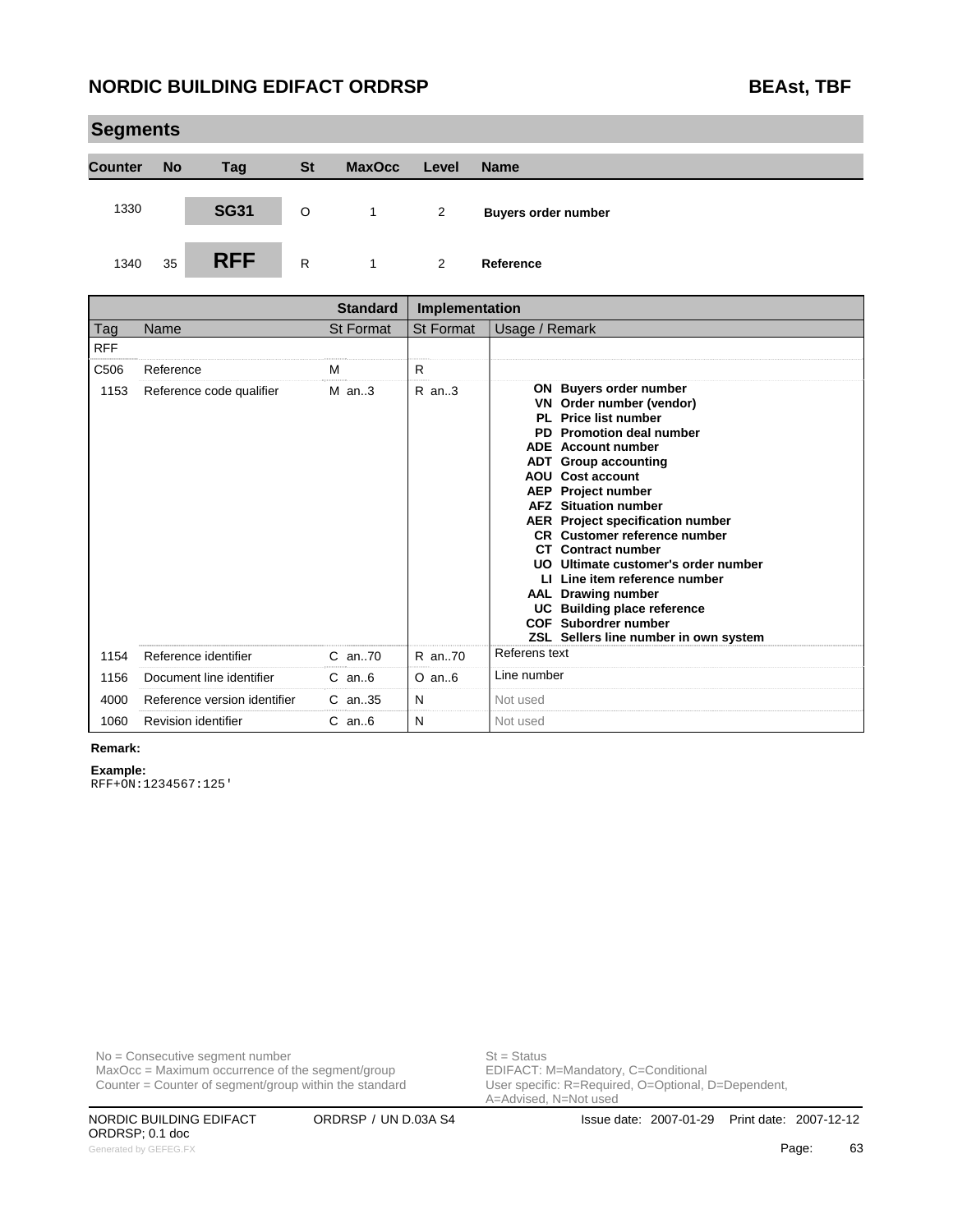### **Segments**

| <b>Counter</b> | <b>No</b> | Tag         | <b>St</b> | <b>MaxOcc</b> | Level | <b>Name</b>                |
|----------------|-----------|-------------|-----------|---------------|-------|----------------------------|
| 1330           |           | <b>SG31</b> | O         | $\mathbf{1}$  | 2     | <b>Buyers order number</b> |
| 1350           | 36        | <b>DTM</b>  | $\circ$   | $\mathbf{1}$  | 3     | Date/time/period           |

|                   |                                                         |                  | Implementation   |                         |
|-------------------|---------------------------------------------------------|------------------|------------------|-------------------------|
|                   | Name                                                    | <b>St Format</b> | <b>St Format</b> | Usage / Remark          |
| <b>DTM</b>        |                                                         |                  |                  |                         |
| C <sub>50</sub> 7 | Date/time/period                                        |                  | R                |                         |
| 2005              | Date or time or period function M an3<br>code qualifier |                  | $R$ an. 3        | 171 Reference date/time |
| 2380              | Date or time or period text                             | $C$ an. 35       | R N.12           | Referens date/time      |
| 2379              | Date or time or period format C an3<br>code             |                  | $R$ an. 3        | 102 CCYYMMDD            |

#### **Remark:**

**Example:**

DTM+171:20070410:102'

 $MaxOcc = Maximum occurrence of the segment/group$ Counter = Counter of segment/group within the standard

No = Consecutive segment number<br>
MaxOcc = Maximum occurrence of the segment/group<br>
EDIFACT: M=Mandatory, C=Conditional

NORDIC BUILDING EDIFACT ORDRSP / UN D.03A S4 Issue date: 2007-01-29 Print date: 2007-12-12 ORDRSP; 0.1 doc Generated by GEFEG.FX **Cancel Contract Contract Contract Contract Contract Contract Contract Contract Contract Contract Contract Contract Contract Contract Contract Contract Contract Contract Contract Contract Contract Con** 

User specific: R=Required, O=Optional, D=Dependent,<br>A=Advised, N=Not used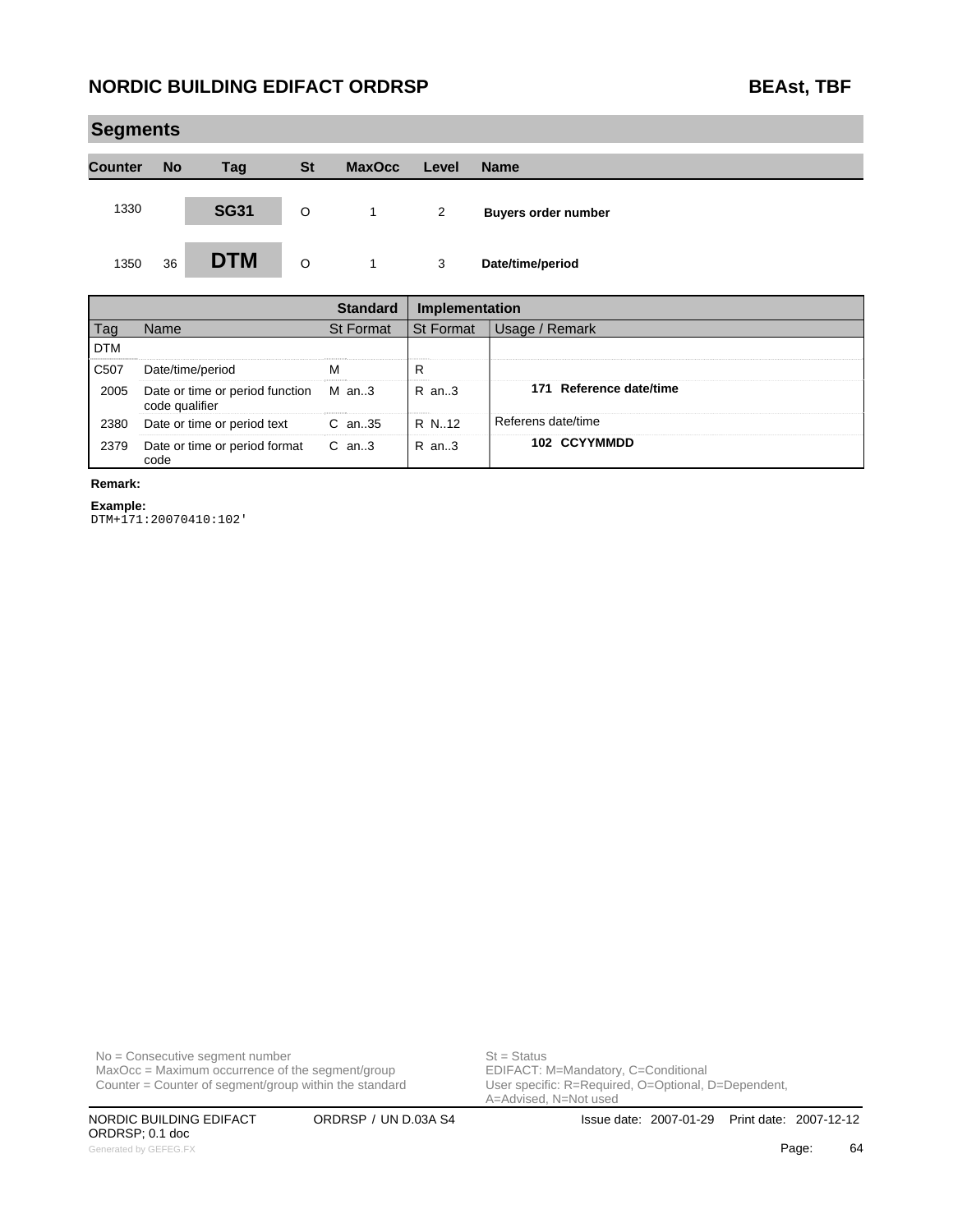| <b>Segments</b> |              |                                                           |           |                  |                  |                                  |
|-----------------|--------------|-----------------------------------------------------------|-----------|------------------|------------------|----------------------------------|
| <b>Counter</b>  | <b>No</b>    | Tag                                                       | <b>St</b> | <b>MaxOcc</b>    | Level            | <b>Name</b>                      |
| 1360            |              | <b>SG32</b><br>Not to be used in Norway                   | $\Omega$  | 1                | $\overline{2}$   | Package Not to be used in Norway |
| 1370            | 37           | <b>PAC</b>                                                | ${\sf R}$ | $\mathbf{1}$     | $\overline{2}$   | Package Not to be used in Norway |
|                 |              |                                                           |           | <b>Standard</b>  | Implementation   |                                  |
| Tag             | Name         |                                                           |           | <b>St Format</b> | <b>St Format</b> | Usage / Remark                   |
| PAC             |              |                                                           |           |                  |                  |                                  |
| 7224            |              | Package quantity                                          |           | $C_{n.8}$        | R n8             |                                  |
| C531            |              | Packaging details                                         |           | $\mathsf{C}$     | N                |                                  |
| 7075            |              | Packaging level code                                      |           | $C$ an3          | N                | Not used                         |
| 7233            | code         | Packaging related description                             |           | $C$ an3          | N                | Not used                         |
| 7073            |              | Packaging terms and<br>conditions code                    |           | $C$ an3          | N                | Not used                         |
| C202            | Package type |                                                           |           | C                | O                |                                  |
| 7065            |              | Package type description code                             |           | C an17           | N                | Not used                         |
| 1131            |              | Code list identification code                             |           | $C$ an. 17       | N                | Not used                         |
| 3055            | code         | Code list responsible agency                              |           | $C$ an3          | $\mathsf{N}$     | Not used                         |
| 7064            |              | Type of packages                                          |           | C an35           | $O$ an. 35       |                                  |
| C402            |              | Package type identification                               |           | C                | N                |                                  |
| 7077            |              | Description format code                                   |           | $M$ an3          | N                | Not used                         |
| 7064            |              | Type of packages                                          |           | M an35           | N                | Not used                         |
| 7143            |              | Item type identification code                             |           | $C$ an3          | N                | Not used                         |
| 7064            |              | Type of packages                                          |           | $C$ an. 35       | N                | Not used                         |
| 7143            |              | Item type identification code                             |           | $C$ an3          | N                | Not used                         |
| C532            |              | Returnable package details                                |           | C                | N                |                                  |
| 8395            |              | Returnable package freight<br>payment responsibility code |           | $C$ an. $3$      | N                | Not used                         |
| 8393            |              | Returnable package load<br>contents code                  |           | $C$ an3          | N                | Not used                         |

#### **Remark:**

#### **Example:**

PAC+5+::+:::Free text'

No = Consecutive segment number<br>
MaxOcc = Maximum occurrence of the segment/group<br>
EDIFACT: M=Mandatory, C=Conditional  $MaxOcc = Maximum$  occurrence of the segment/group Counter = Counter of segment/group within the standard

User specific: R=Required, O=Optional, D=Dependent,<br>A=Advised, N=Not used

ORDRSP; 0.1 doc Generated by GEFEG.FX **Contract Contract Contract Contract Contract Contract Contract Contract Contract Contract Contract Contract Contract Contract Contract Contract Contract Contract Contract Contract Contract Contract C**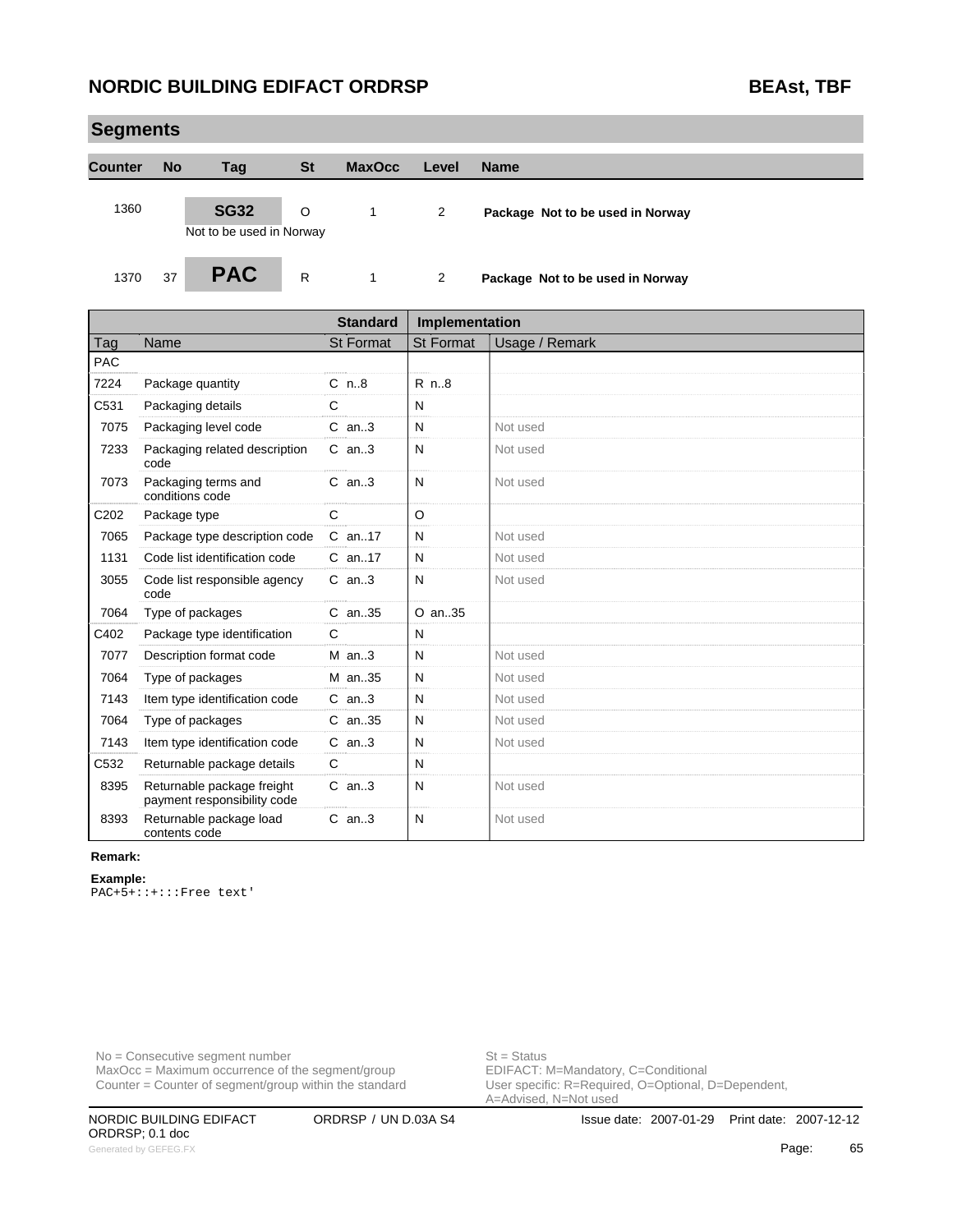| <b>Segments</b> |           |                                         |           |                |       |                                                  |
|-----------------|-----------|-----------------------------------------|-----------|----------------|-------|--------------------------------------------------|
| <b>Counter</b>  | <b>No</b> | <b>Tag</b>                              | <b>St</b> | <b>MaxOcc</b>  | Level | <b>Name</b>                                      |
| 1440            |           | <b>SG34</b><br>Not to be used in Norway | O         | $\overline{2}$ | 3     | <b>PCI-GIN</b>                                   |
| 1450            | 38        | <b>PCI</b>                              | R         |                | 3     | Package identification. Not to be used in Norway |

|                  |                                                 | <b>Standard</b>  | Implementation   |                                                               |
|------------------|-------------------------------------------------|------------------|------------------|---------------------------------------------------------------|
| Tag              | Name                                            | <b>St Format</b> | <b>St Format</b> | Usage / Remark                                                |
| PCI              |                                                 |                  |                  |                                                               |
| 4233             | Marking instructions code                       | $C$ an3          | $R$ an3          | 16 Buyer's instructions<br><b>Seller's instructions</b><br>17 |
| C <sub>210</sub> | Marks & labels                                  | C                | R.               |                                                               |
| 7102             | Shipping marks description                      | M an35           | R an35           |                                                               |
| 7102             | Shipping marks description                      | $C$ an. 35       | O an35           | Mark                                                          |
| 7102             | Shipping marks description                      | C an35           | O an35           | Mark                                                          |
| 7102             | Shipping marks description                      | $C$ an. 35       | O an35           | Mark                                                          |
| 7102             | Shipping marks description                      | $C$ an. 35       | N                | Not used                                                      |
| 7102             | Shipping marks description                      | $C$ an. 35       | N                | Not used                                                      |
| 7102             | Shipping marks description                      | C an35           | N                | Not used                                                      |
| 7102             | Shipping marks description                      | $C$ an. 35       | N                | Not used                                                      |
| 7102             | Shipping marks description                      | C an35           | N                | Not used                                                      |
| 7102             | Shipping marks description                      | $C$ an. 35       | N                | Not used                                                      |
| 8275             | Container or package contents<br>indicator code | $C$ an. $3$      | N                | Not used                                                      |
| C827             | Type of marking                                 | C                | N                |                                                               |
| 7511             | Marking type code                               | $M$ an3          | N                | Not used                                                      |
| 1131             | Code list identification code                   | C an17           | N                | Not used                                                      |
| 3055             | Code list responsible agency<br>code            | $C$ an3          | N                | Not used                                                      |

#### **Remark:**

i.

#### **Example:**

PCI+16+Isolering Blåsippan:Text:Text:Text'

No = Consecutive segment number<br>
MaxOcc = Maximum occurrence of the segment/group<br>
EDIFACT: M=Mandatory, C=Conditional  $MaxOcc = Maximum$  occurrence of the segment/group Counter = Counter of segment/group within the standard

User specific: R=Required, O=Optional, D=Dependent,<br>A=Advised, N=Not used

ORDRSP; 0.1 doc Generated by GEFEG.FX **Contract Contract Contract Contract Contract Contract Contract Contract Contract Contract Contract Contract Contract Contract Contract Contract Contract Contract Contract Contract Contract Contract C**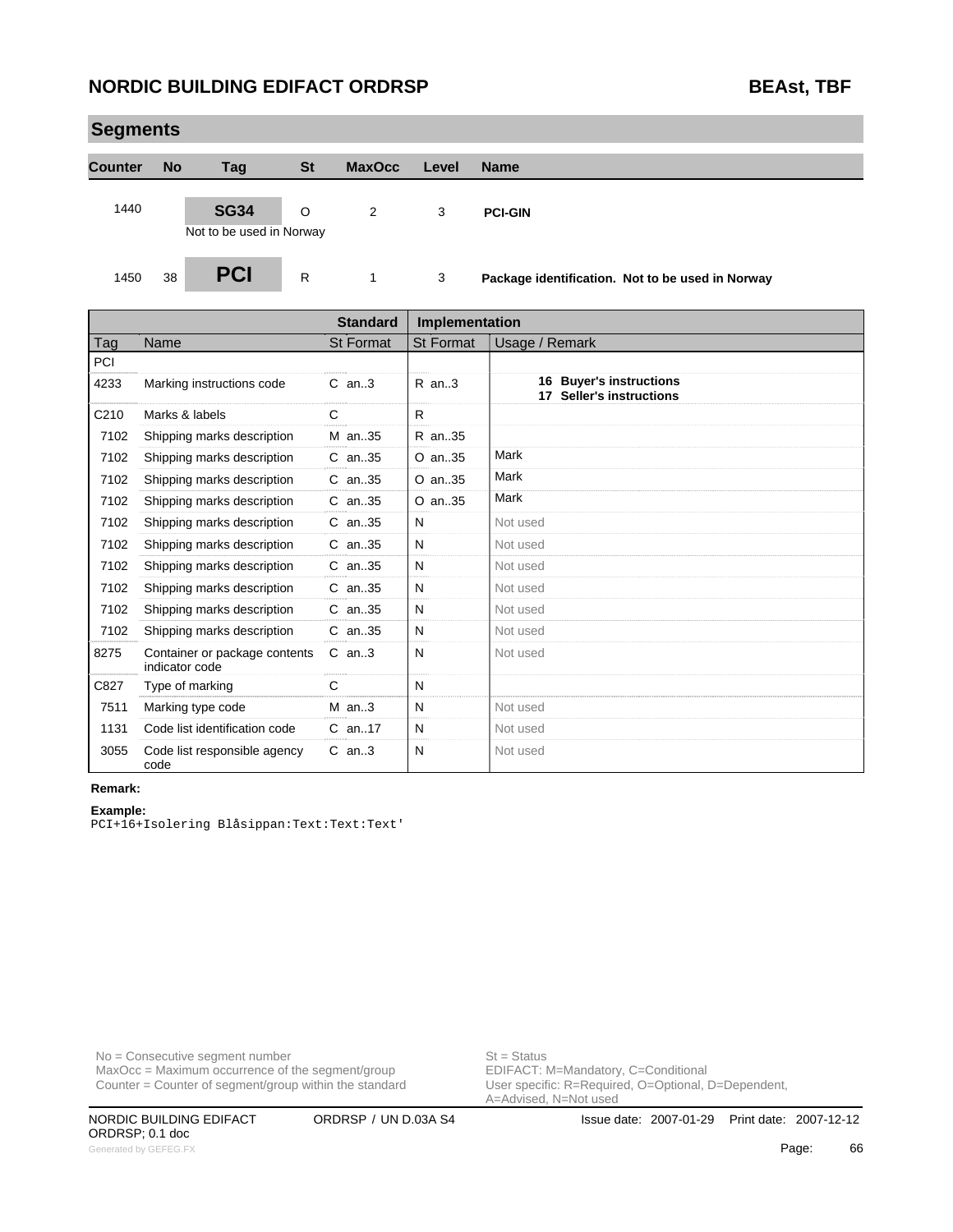|                | <b>Segments</b> |                                        |           |                |       |                                                 |  |  |  |
|----------------|-----------------|----------------------------------------|-----------|----------------|-------|-------------------------------------------------|--|--|--|
| <b>Counter</b> | <b>No</b>       | <b>Tag</b>                             | <b>St</b> | <b>MaxOcc</b>  | Level | <b>Name</b>                                     |  |  |  |
| 1440           |                 | <b>SG34</b>                            | $\circ$   | 2              | 3     | <b>PCI-GIN</b>                                  |  |  |  |
| 1480           | 39              | Not to be used in Norway<br><b>GIN</b> | O         | $\overline{2}$ | 4     | Goods identity number. Not to be used in Norway |  |  |  |

|      |                                         | <b>Standard</b>  | <b>Implementation</b> |                                                    |
|------|-----------------------------------------|------------------|-----------------------|----------------------------------------------------|
| Tag  | Name                                    | <b>St Format</b> | <b>St Format</b>      | Usage / Remark                                     |
| GIN  |                                         |                  |                       |                                                    |
| 7405 | Object identification code<br>qualifier | $M$ an3          | R an3                 | <b>BN</b> Serial number<br><b>EE</b> Engine number |
| C208 | Identity number range                   | м                | R.                    |                                                    |
| 7402 | Object identifier                       | M an35           | R an35                |                                                    |
| 7402 | Object identifier                       | C an35           | N                     | Not used                                           |
| C208 | Identity number range                   | C                | N                     |                                                    |
| 7402 | Object identifier                       | M an35           | N                     | Not used                                           |
| 7402 | Object identifier                       | C an35           | N                     | Not used                                           |
| C208 | Identity number range                   | C                | N                     |                                                    |
| 7402 | Object identifier                       | M an35           | N                     | Not used                                           |
| 7402 | Object identifier                       | C an35           | N                     | Not used                                           |
| C208 | Identity number range                   | C                | N                     |                                                    |
| 7402 | Object identifier                       | M an35           | N                     | Not used                                           |
| 7402 | Object identifier                       | C an35           | N                     | Not used                                           |
| C208 | Identity number range                   | C                | N                     |                                                    |
| 7402 | Object identifier                       | M an35           | N                     | Not used                                           |
| 7402 | Object identifier                       | $C$ an. 35       | N                     | Not used                                           |

**Remark:**

**Example:** GIN+BN+X'

No = Consecutive segment number<br>
MaxOcc = Maximum occurrence of the segment/group<br>
EDIFACT: M=Mandatory, C=Conditional  $MaxOcc = Maximum$  occurrence of the segment/group Counter = Counter of segment/group within the standard

User specific: R=Required, O=Optional, D=Dependent,<br>A=Advised, N=Not used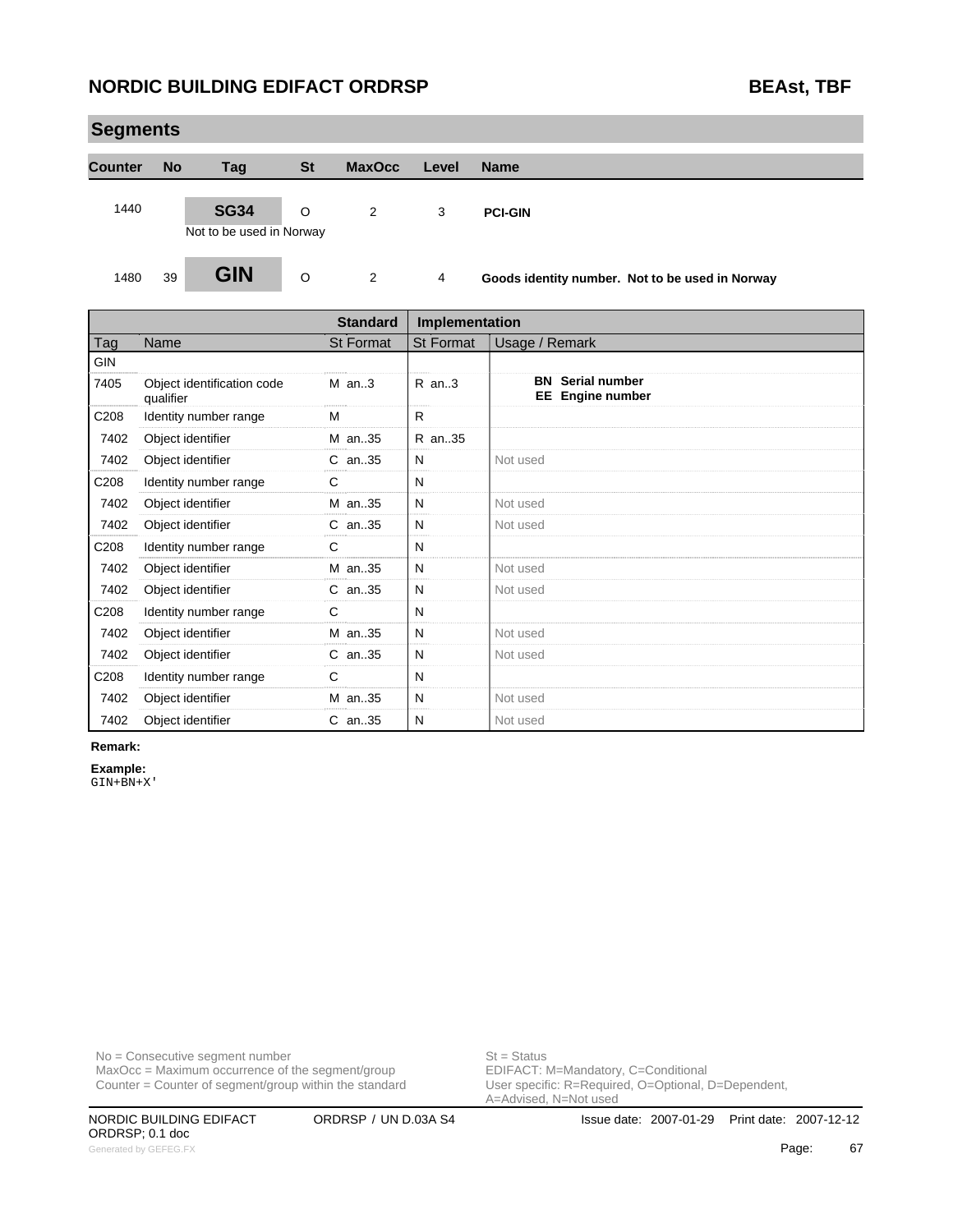# **Segments Counter No Tag St MaxOcc Level Name** 1490 **SG35** O 1 2 **LOC** Only to be used after agreement 1500 40 **LOC** R 1 2 **Place/location identification. Only to be used after agreement**

|                  |                                        | <b>Standard</b>  | <b>Implementation</b> |                     |
|------------------|----------------------------------------|------------------|-----------------------|---------------------|
| Tag              | Name                                   | <b>St Format</b> | <b>St Format</b>      | Usage / Remark      |
| <b>LOC</b>       |                                        |                  |                       |                     |
| 3227             | Location function code qualifier       | $M$ an3          | $R$ an3               | 7 Place of delivery |
| C517             | Location identification                | C                | O                     |                     |
| 3225             | Location name code                     | C an35           | O an35                | <b>GLN</b>          |
| 1131             | Code list identification code          | C an17           | N                     | Not used            |
| 3055             | Code list responsible agency<br>code   | $C$ an3          | N                     | Not used            |
| 3224             | Location name                          | C an256          | O an256               | Place in free text  |
| C519             | Related location one<br>identification | C                | N                     |                     |
| 3223             | First related location name<br>code    | $C$ an. 25       | N                     | Not used            |
| 1131             | Code list identification code          | $C$ an. 17       | N                     | Not used            |
| 3055             | Code list responsible agency<br>code   | $C$ an. $3$      | N                     | Not used            |
| 3222             | First related location name            | C an70           | N                     | Not used            |
| C <sub>553</sub> | Related location two<br>identification | C                | N                     |                     |
| 3233             | Second related location name<br>code   | $C$ an. 25       | N                     | Not used            |
| 1131             | Code list identification code          | $C$ an. 17       | N                     | Not used            |
| 3055             | Code list responsible agency<br>code   | $C$ an3          | N                     | Not used            |
| 3232             | Second related location name           | C an70           | N                     | Not used            |
| 5479             | <b>Relation code</b>                   | $C$ an3          | N                     | Not used            |

#### **Remark:**

#### **Example:**

LOC+7+X:::Trappa 5 plan 4'

No = Consecutive segment number<br>
MaxOcc = Maximum occurrence of the segment/group<br>
EDIFACT: M=Mandatory, C=Conditional  $MaxOcc = Maximum occurrence of the segment/group$ Counter = Counter of segment/group within the standard

User specific: R=Required, O=Optional, D=Dependent,<br>A=Advised, N=Not used

ORDRSP; 0.1 doc Generated by GEFEG.FX **Contract Contract Contract Contract Contract Contract Contract Contract Contract Contract Contract Contract Contract Contract Contract Contract Contract Contract Contract Contract Contract Contract C**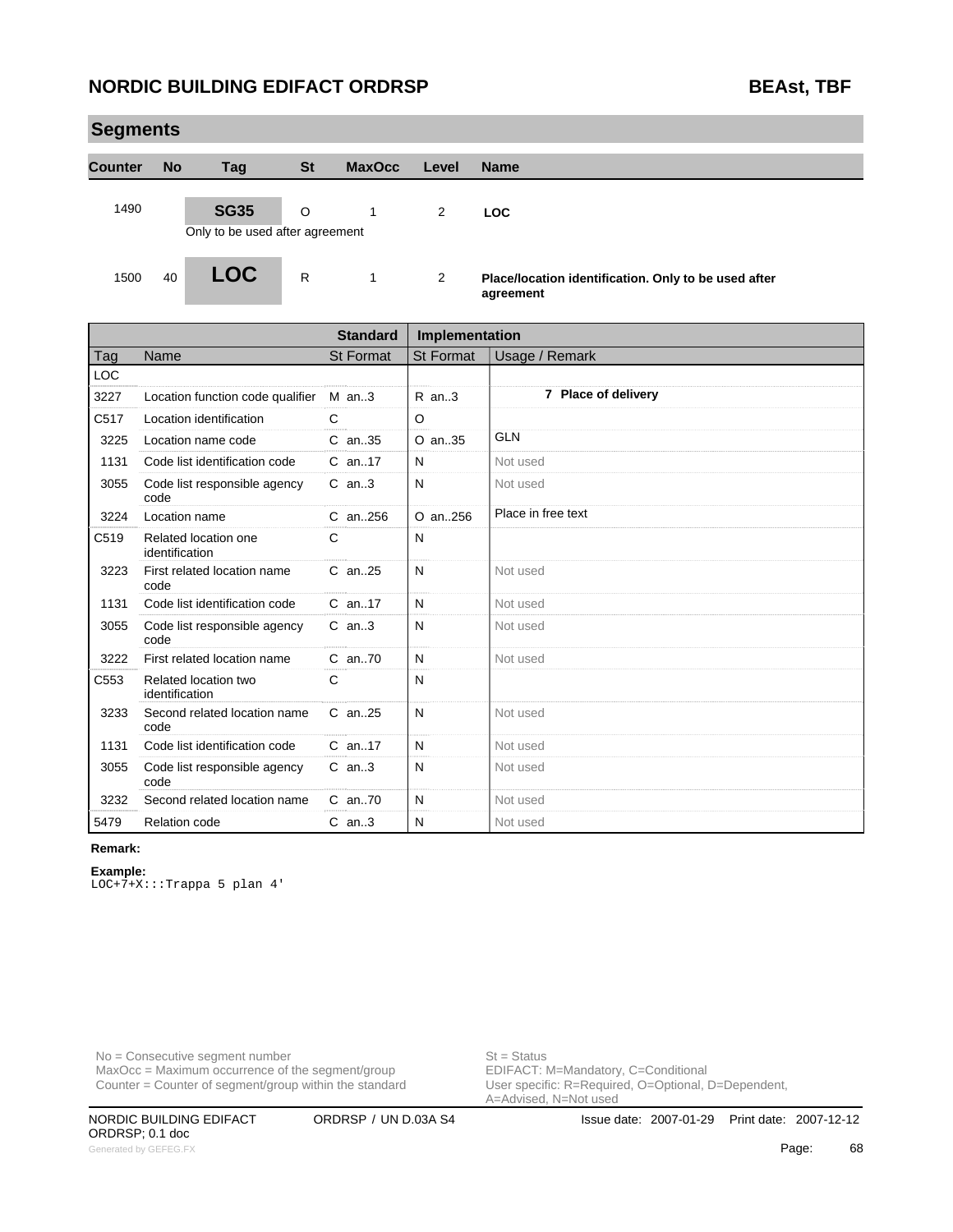|                | <b>Segments</b> |             |           |               |       |                      |  |  |
|----------------|-----------------|-------------|-----------|---------------|-------|----------------------|--|--|
| <b>Counter</b> | <b>No</b>       | Tag         | <b>St</b> | <b>MaxOcc</b> | Level | <b>Name</b>          |  |  |
| 1540           |                 | <b>SG36</b> | O         | 3             | 2     | <b>TAX</b>           |  |  |
| 1550           | 41              | <b>TAX</b>  | R         | 1             | 2     | Duty/tax/fee details |  |  |

|            |                                                     | <b>Standard</b>  | Implementation   |                                                                                                                                                                                                                                                                                                                                                                                                                                         |
|------------|-----------------------------------------------------|------------------|------------------|-----------------------------------------------------------------------------------------------------------------------------------------------------------------------------------------------------------------------------------------------------------------------------------------------------------------------------------------------------------------------------------------------------------------------------------------|
| Tag        | Name                                                | <b>St Format</b> | <b>St Format</b> | Usage / Remark                                                                                                                                                                                                                                                                                                                                                                                                                          |
| <b>TAX</b> |                                                     |                  |                  |                                                                                                                                                                                                                                                                                                                                                                                                                                         |
| 5283       | Duty or tax or fee function code M an3<br>qualifier |                  | $R$ an3          | 7 Tax                                                                                                                                                                                                                                                                                                                                                                                                                                   |
| C241       | Duty/tax/fee type                                   | C                | R.               |                                                                                                                                                                                                                                                                                                                                                                                                                                         |
| 5153       | Duty or tax or fee type name<br>code                | $C$ an3          | $O$ an3          | <b>ENV</b> Environmental tax<br><b>SCN</b> Special construction tax<br>VAT Value added tax                                                                                                                                                                                                                                                                                                                                              |
| 1131       | Code list identification code                       | $C$ an. 17       | N                | Not used                                                                                                                                                                                                                                                                                                                                                                                                                                |
| 3055       | Code list responsible agency<br>code                | $C$ an3          | N                | Not used                                                                                                                                                                                                                                                                                                                                                                                                                                |
| 5152       | Duty or tax or fee type name                        | $C$ an35         | N                | Not used                                                                                                                                                                                                                                                                                                                                                                                                                                |
| C533       | Duty/tax/fee account detail                         | C                | N                |                                                                                                                                                                                                                                                                                                                                                                                                                                         |
| 5289       | Duty or tax or fee account code                     | $M$ an6          | N                | Not used                                                                                                                                                                                                                                                                                                                                                                                                                                |
| 1131       | Code list identification code                       | $C$ an17         | N                | Not used                                                                                                                                                                                                                                                                                                                                                                                                                                |
| 3055       | Code list responsible agency<br>code                | $C$ an3          | N                | Not used                                                                                                                                                                                                                                                                                                                                                                                                                                |
| 5286       | Duty or tax or fee assessment<br>basis quantity     | $C$ an. 15       | N                | Not used                                                                                                                                                                                                                                                                                                                                                                                                                                |
| C243       | Duty/tax/fee detail                                 | C                | R                |                                                                                                                                                                                                                                                                                                                                                                                                                                         |
| 5279       | Duty or tax or fee rate code                        | $C$ an $7$       | N                | Not used                                                                                                                                                                                                                                                                                                                                                                                                                                |
| 1131       | Code list identification code                       | C an17           | N                | Not used                                                                                                                                                                                                                                                                                                                                                                                                                                |
| 3055       | Code list responsible agency<br>code                | $C$ an3          | N                | Not used                                                                                                                                                                                                                                                                                                                                                                                                                                |
| 5278       | Duty or tax or fee rate                             | $C$ an. 17       | R an17           |                                                                                                                                                                                                                                                                                                                                                                                                                                         |
| 5273       | Duty or tax or fee rate basis<br>code               | $C$ an. 12       | N                | Not used                                                                                                                                                                                                                                                                                                                                                                                                                                |
| 1131       | Code list identification code                       | $C$ an17         | N                | Not used                                                                                                                                                                                                                                                                                                                                                                                                                                |
| 3055       | Code list responsible agency<br>code                | $C$ an. $3$      | N                | Not used                                                                                                                                                                                                                                                                                                                                                                                                                                |
| 5305       | Duty or tax or fee category<br>code                 | $C$ an3          | $D$ an3          | The use of any valid EDIFACT code is permitted, the trading<br>partners may limit the codes in accordance with business<br>and legal requirements.<br>(1) Codes created to comply with the European invoicing<br>directive. These codes are not yet part of the official<br>EDIFACT code list. In Europe it is recommended or even<br>required to use these more specific codes instead of code E.<br>Nordic Bulding<br>S Standard rate |

 $MaxOcc = Maximum occurrence of the segment/group$ 

Counter = Counter of segment/group within the standard

No = Consecutive segment number<br>
MaxOcc = Maximum occurrence of the segment/group<br>
EDIFACT: M=Mandatory, C=Conditional User specific: R=Required, O=Optional, D=Dependent,<br>A=Advised, N=Not used

ORDRSP; 0.1 doc Generated by GEFEG.FX **Page:** 69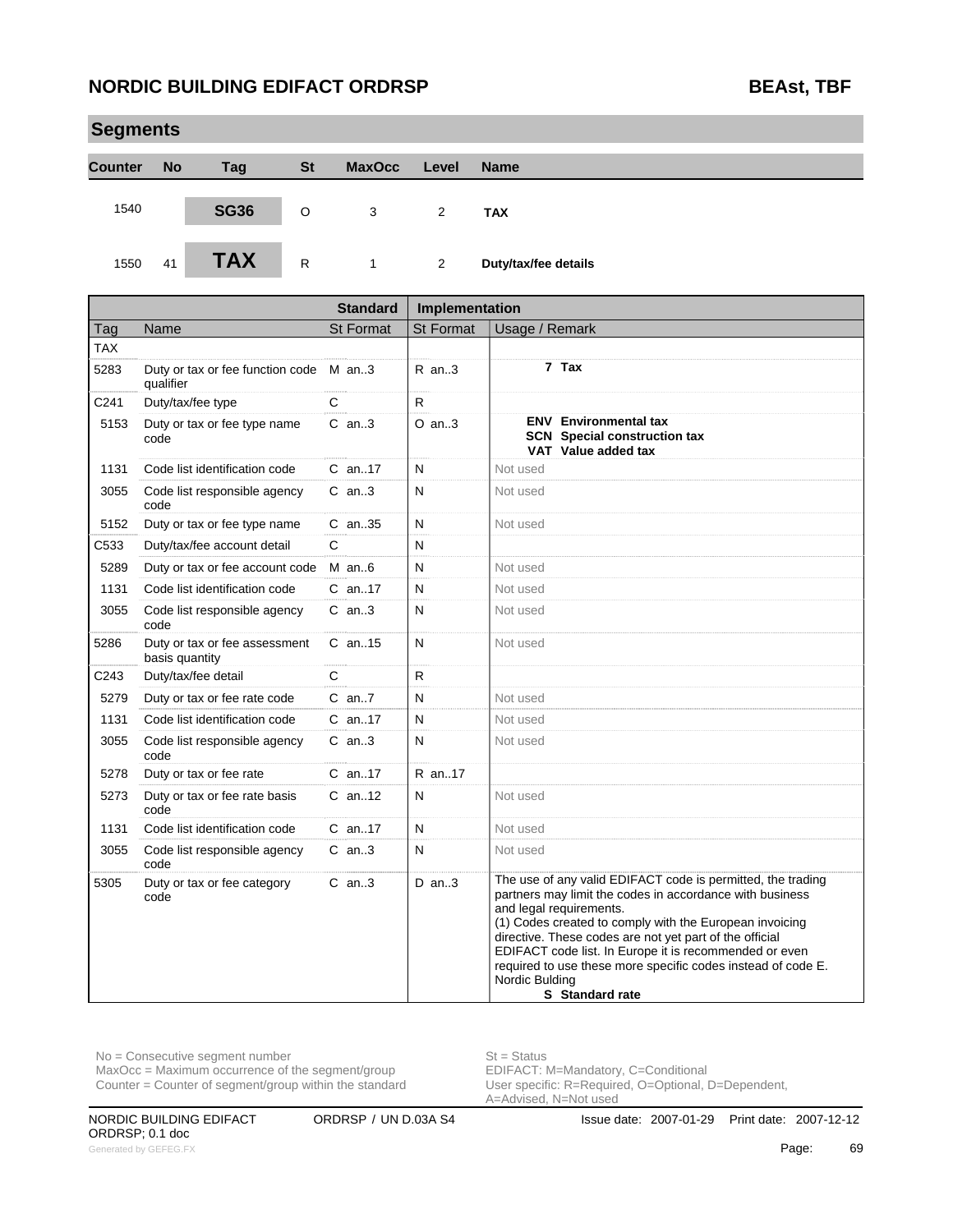### **Segments**

|      |                           | <b>Standard</b> | <b>Implementation</b> |                                                                                                                                                                |
|------|---------------------------|-----------------|-----------------------|----------------------------------------------------------------------------------------------------------------------------------------------------------------|
| Tag  | Name                      | St Format       | St Format             | Usage / Remark                                                                                                                                                 |
|      |                           |                 |                       | E Exempt from tax<br><b>B</b> Transferred (VAT)<br>Z Zero rated goods<br>A Mixed tax rate<br>AA Lower rate<br>H Higher rate<br>O Services outside scope of tax |
| 3446 | Party tax identifier      | $C$ an. 20      | N                     | Not used                                                                                                                                                       |
| 1227 | Calculation sequence code | $C$ an3         | N                     | Not used                                                                                                                                                       |

#### **Remark:**

**Example:** TAX+7+ENV+++:::25+S'

 $MaxOcc = Maximum$  occurrence of the segment/group Counter = Counter of segment/group within the standard

No = Consecutive segment number<br>
MaxOcc = Maximum occurrence of the segment/group<br>
EDIFACT: M=Mandatory, C=Conditional User specific: R=Required, O=Optional, D=Dependent,<br>A=Advised, N=Not used

ORDRSP; 0.1 doc Generated by GEFEG.FX **Page:** 70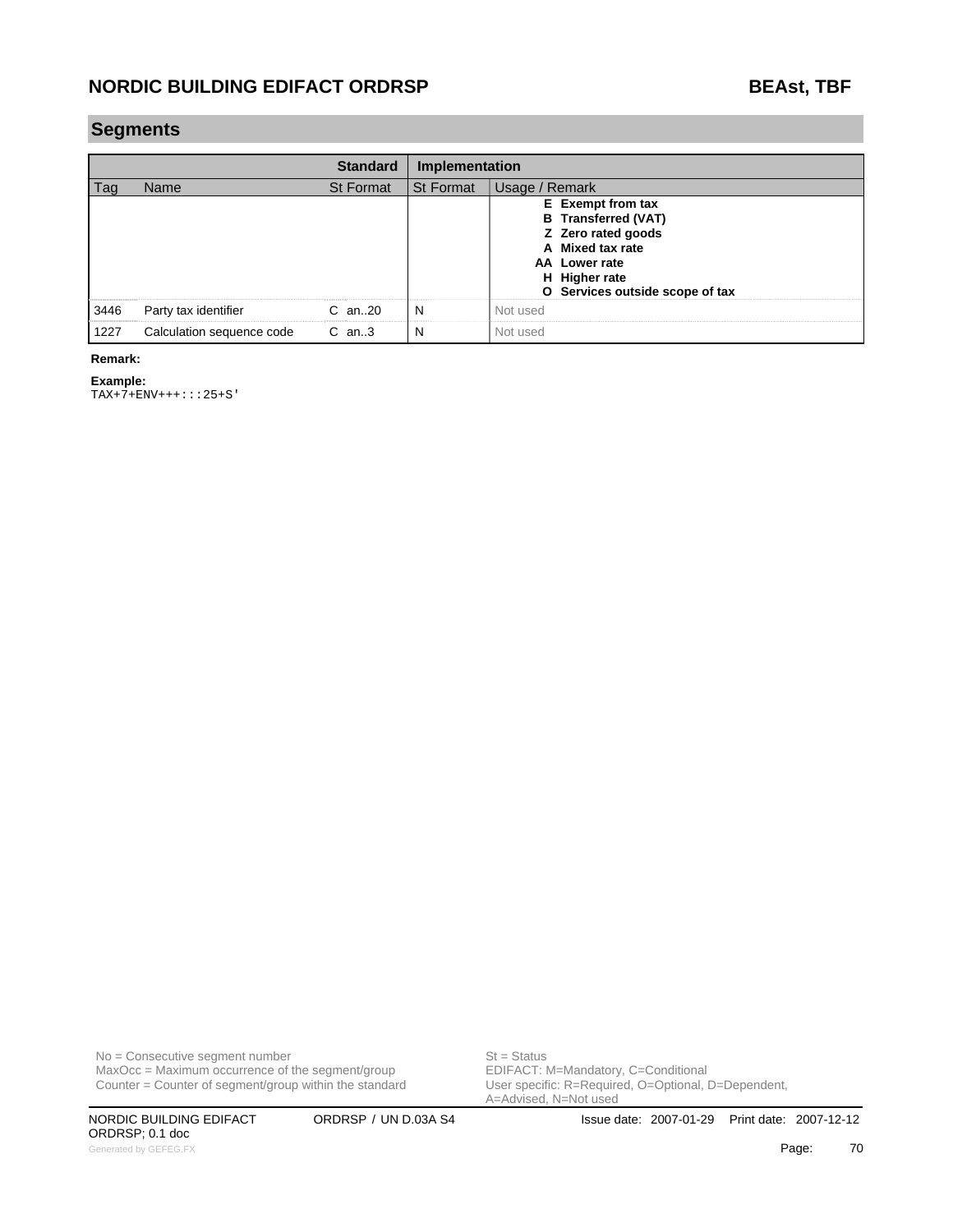**Segments** 

| <b>Segments</b>  |           |                                            |           |                  |                  |                                                                                                                              |
|------------------|-----------|--------------------------------------------|-----------|------------------|------------------|------------------------------------------------------------------------------------------------------------------------------|
| <b>Counter</b>   | <b>No</b> | Tag                                        | <b>St</b> | <b>MaxOcc</b>    | Level            | <b>Name</b>                                                                                                                  |
| 1710             |           | <b>SG41</b><br>Not to be used in Norway    | $\circ$   | 5                | 2                | ALC-SG43-SG44-SG45                                                                                                           |
| 1720             | 42        | <b>ALC</b>                                 | R         | 1                | 2                | Allowance or charge. Not to be used in Norway                                                                                |
|                  |           |                                            |           | <b>Standard</b>  | Implementation   |                                                                                                                              |
| Tag              | Name      |                                            |           | <b>St Format</b> | <b>St Format</b> | Usage / Remark                                                                                                               |
| <b>ALC</b>       |           |                                            |           |                  |                  |                                                                                                                              |
| 5463             | qualifier | Allowance or charge code                   |           | $M$ an3          | $R$ an3          | A Allowance<br>C Charge                                                                                                      |
| C <sub>552</sub> |           | Allowance/charge information               |           | C                | O                |                                                                                                                              |
| 1230             |           | Allowance or charge identifier             |           | C an35           | O an35           | Reason for Allowance or charge                                                                                               |
| 5189             |           | Allowance or charge<br>identification code |           | $C$ an3          | N                | Not used                                                                                                                     |
| 4471             |           | Settlement means code                      |           | $C$ an. $3$      | N                | Not used                                                                                                                     |
| 1227             |           | Calculation sequence code                  |           | $C$ an3          | $O$ an3          | First step of calculation<br>1.<br>2 Second step of calculation<br>Third step of calculation<br>4 Fourth step of calculation |
| C214             |           | Special services identification            |           | C                | O                |                                                                                                                              |

 $MaxOcc = Maximum occurrence of the segment/group$ Counter = Counter of segment/group within the standard

No = Consecutive segment number<br>
MaxOcc = Maximum occurrence of the segment/group<br>
EDIFACT: M=Mandatory, C=Conditional User specific: R=Required, O=Optional, D=Dependent,<br>A=Advised, N=Not used

ORDRSP; 0.1 doc Generated by GEFEG.FX **Page:** 71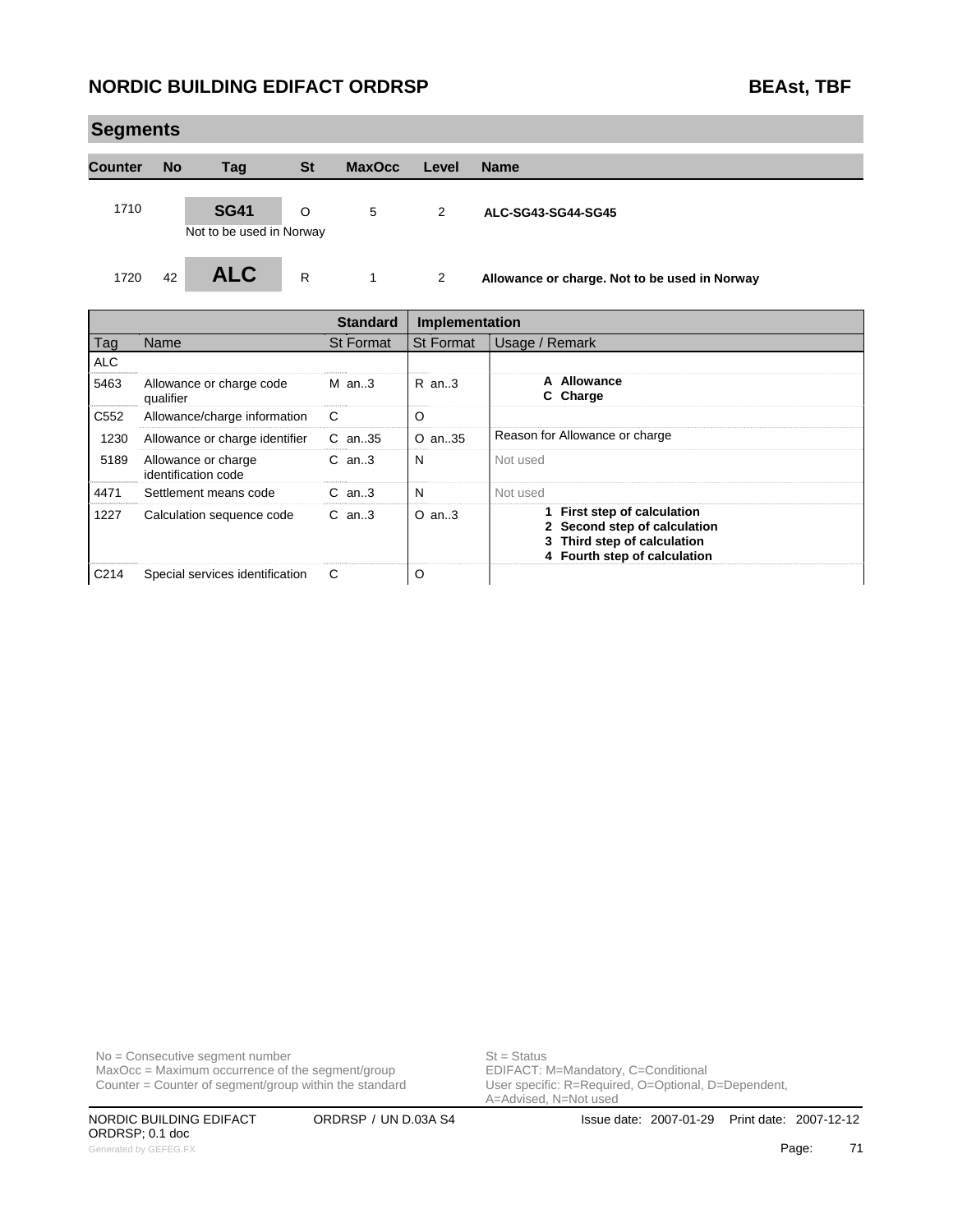| FC Freight<br><b>GAC</b> Warranty charge<br>HD Treatment charge<br>IN Insurance charge<br>IS Invoice charge<br>PC Packing charge<br>PN Pallet charge<br>PO Per order charge<br>RCH Charge for return of goods<br><b>Discounts</b><br>DAE Discount between vendor and wholeseller<br>DI Discount<br><b>LCA</b> Pallet layer discount<br>OTE Allowance in general<br><b>PAD</b> Promotion discount<br><b>PAR</b> Partner or customer discount<br><b>PDE</b> Pallet discount<br>PI Pick up compensation<br>QD Quantity or volume discount<br><b>VAB</b> Value or amount discount<br>WHE Wholeseller discount to chain or store<br><b>CL</b> Contract allowance<br>Secondary codes<br><b>PAE</b> Promotional discount<br><b>ABK Miscellaneous</b><br>ACC Miscellaneous setting costs (tooling)<br><b>ACK Polishing</b><br><b>ACS Fitting</b><br><b>ZDG</b> Discount group |  |
|-----------------------------------------------------------------------------------------------------------------------------------------------------------------------------------------------------------------------------------------------------------------------------------------------------------------------------------------------------------------------------------------------------------------------------------------------------------------------------------------------------------------------------------------------------------------------------------------------------------------------------------------------------------------------------------------------------------------------------------------------------------------------------------------------------------------------------------------------------------------------|--|
| 1131<br>Code list identification code<br>$C$ an. 17<br>N<br>Not used                                                                                                                                                                                                                                                                                                                                                                                                                                                                                                                                                                                                                                                                                                                                                                                                  |  |
| 3055<br>Code list responsible agency<br>$C$ an3<br>N<br>Not used<br>code                                                                                                                                                                                                                                                                                                                                                                                                                                                                                                                                                                                                                                                                                                                                                                                              |  |
| Text<br>7160<br>Special service description<br>C an35<br>O an35                                                                                                                                                                                                                                                                                                                                                                                                                                                                                                                                                                                                                                                                                                                                                                                                       |  |
| 7160<br>$C$ an. 35<br>N<br>Special service description<br>Not used                                                                                                                                                                                                                                                                                                                                                                                                                                                                                                                                                                                                                                                                                                                                                                                                    |  |

#### **Segments**

#### **Remark:**

Only to be used after agreement

#### **Example:**

ALC+A+Kampanj++1+CL:::X'

No = Consecutive segment number<br>
MaxOcc = Maximum occurrence of the segment/group<br>
EDIFACT: M=Mandatory, C=Conditional  $MaxOcc = Maximum$  occurrence of the segment/group Counter = Counter of segment/group within the standard

User specific: R=Required, O=Optional, D=Dependent,<br>A=Advised, N=Not used

ORDRSP; 0.1 doc Generated by GEFEG.FX **Page:** 72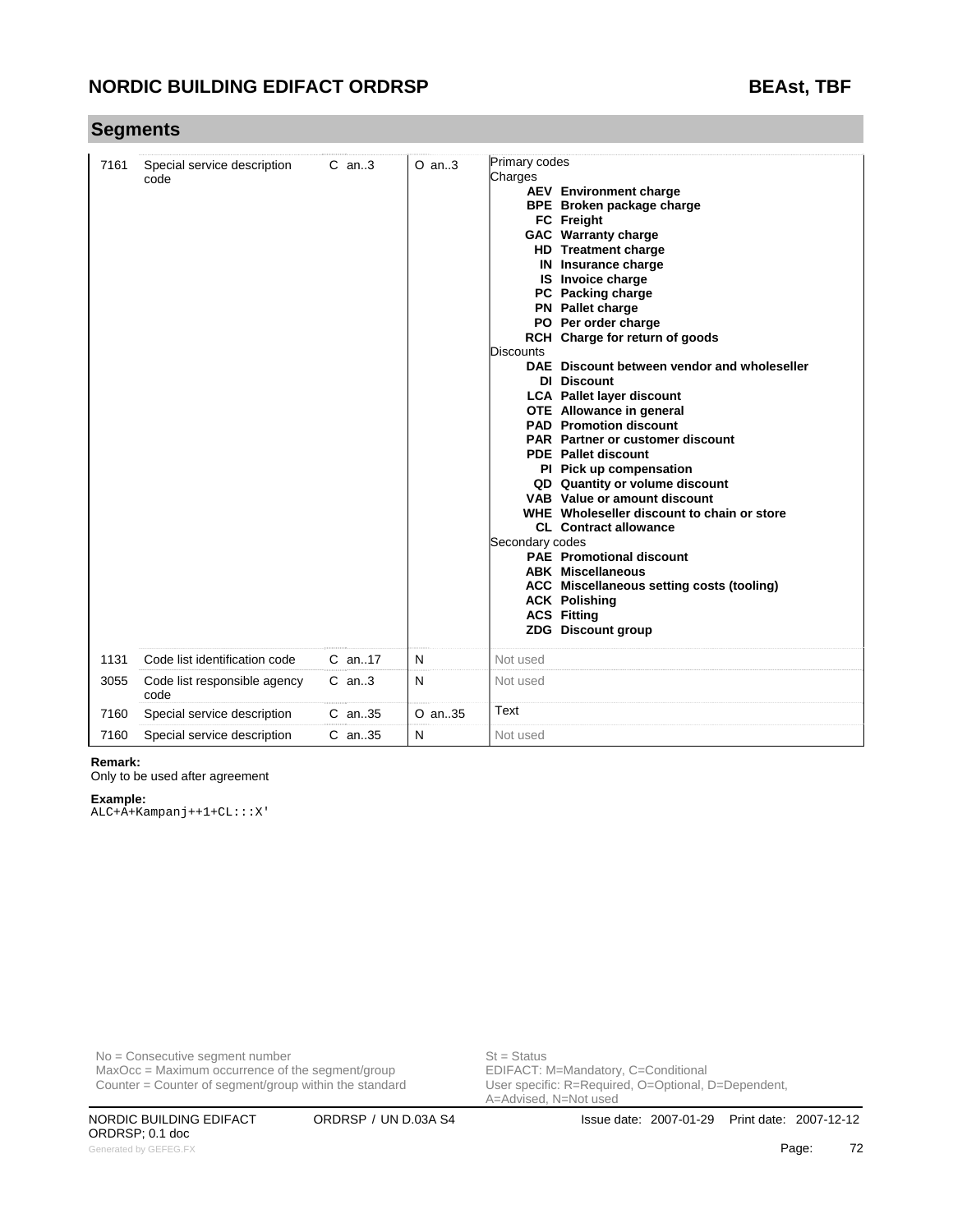### **Segments**

| <b>Counter</b> | <b>No</b> | Tag                                     | <b>St</b> | <b>MaxOcc</b> | Level | <b>Name</b>                                  |
|----------------|-----------|-----------------------------------------|-----------|---------------|-------|----------------------------------------------|
| 1780           |           | <b>SG43</b><br>Not to be used in Norway | $\circ$   |               | 3     | <b>PCD</b>                                   |
| 1790           | 43        | <b>PCD</b>                              | R         |               | 3     | Percentage details. Not to be used in Norway |

|                  |                                               | <b>Standard</b>  |           | Implementation                       |  |  |
|------------------|-----------------------------------------------|------------------|-----------|--------------------------------------|--|--|
| Tag              | Name                                          | <b>St Format</b> | St Format | Usage / Remark                       |  |  |
| <b>PCD</b>       |                                               |                  |           |                                      |  |  |
| C <sub>501</sub> | Percentage details                            | м                | R         |                                      |  |  |
| 5245             | Percentage type code qualifier                | $M$ an3          | $R$ an. 3 | 3 Allowance or charge<br>12 Discount |  |  |
| 5482             | Percentage                                    | $C_{n.10}$       | R n.10    | %                                    |  |  |
| 5249             | Percentage basis identification C an3<br>code |                  | N         | Not used                             |  |  |
| 1131             | Code list identification code                 | $C$ an. 17       | N         | Not used                             |  |  |
| 3055             | Code list responsible agency<br>code          | $C$ an3          | N         | Not used                             |  |  |
| 4405             | Status description code                       | $C$ an3          | N         | Not used                             |  |  |

**Remark:**

Only to be used after agreement

**Example:**

PCD+3:9'

No = Consecutive segment number<br>
MaxOcc = Maximum occurrence of the segment/group<br>
EDIFACT: M=Mandatory, C=Conditional  $MaxOcc = Maximum$  occurrence of the segment/group Counter = Counter of segment/group within the standard

ORDRSP; 0.1 doc Generated by GEFEG.FX **Page:** 73

User specific: R=Required, O=Optional, D=Dependent,<br>A=Advised, N=Not used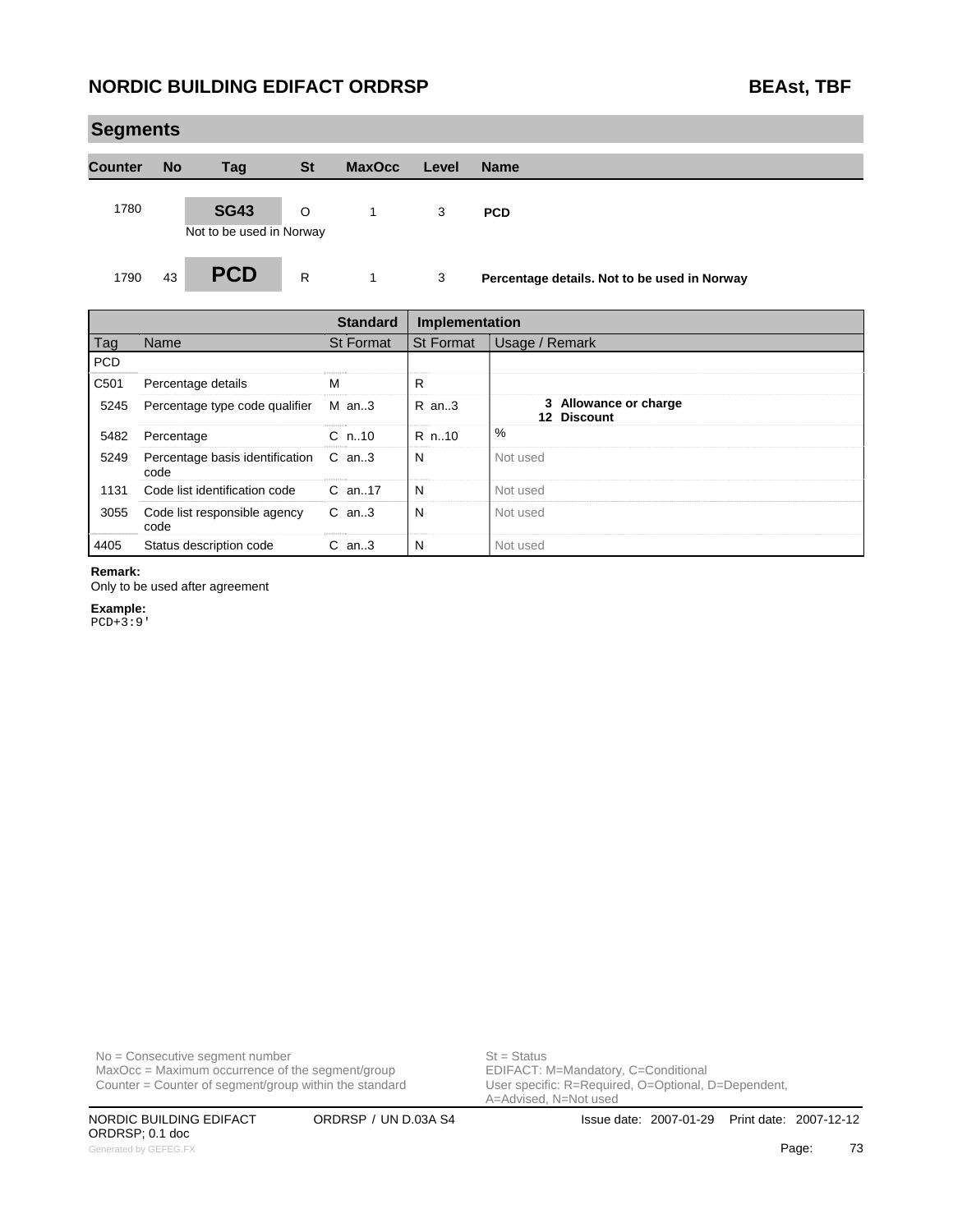### **Segments Counter No Tag St MaxOcc Level Name** 1810 **SG44** O 1 3 **MOA** Not to be used in Norway 1820 44 **MOA** R 1 3 **Monetary amount. Not to be used in Norway Standard Implementation** Tag Name St Format St Format Usage / Remark **MOA** C516 Monetary amount M M R 5025 Monetary amount type code qualifier M an..3 R an..3 **8 Allowance or charge amount** 5004 Monetary amount C n..35 R n..35 6345 Currency identification code C an..3 | O an..3 | For currency, one may also refer to CUX segment (invoice currency) 6343 Currency type code qualifier C an..3 N Not used 4405 Status description code C an..3 N

**Remark:**

Only to be used after agreement

**Example:** MOA+8:90:AED'

Counter = Counter of segment/group within the standard

No = Consecutive segment number<br>
MaxOcc = Maximum occurrence of the segment/group<br>
EDIFACT: M=Mandatory, C=Conditional MaxOcc = Maximum occurrence of the segment/group <br>
Counter = Counter of segment/group within the standard User specific: R=Required, O=Optional, D=Dependent,

A=Advised, N=Not used

ORDRSP; 0.1 doc Generated by GEFEG.FX **Page:** 74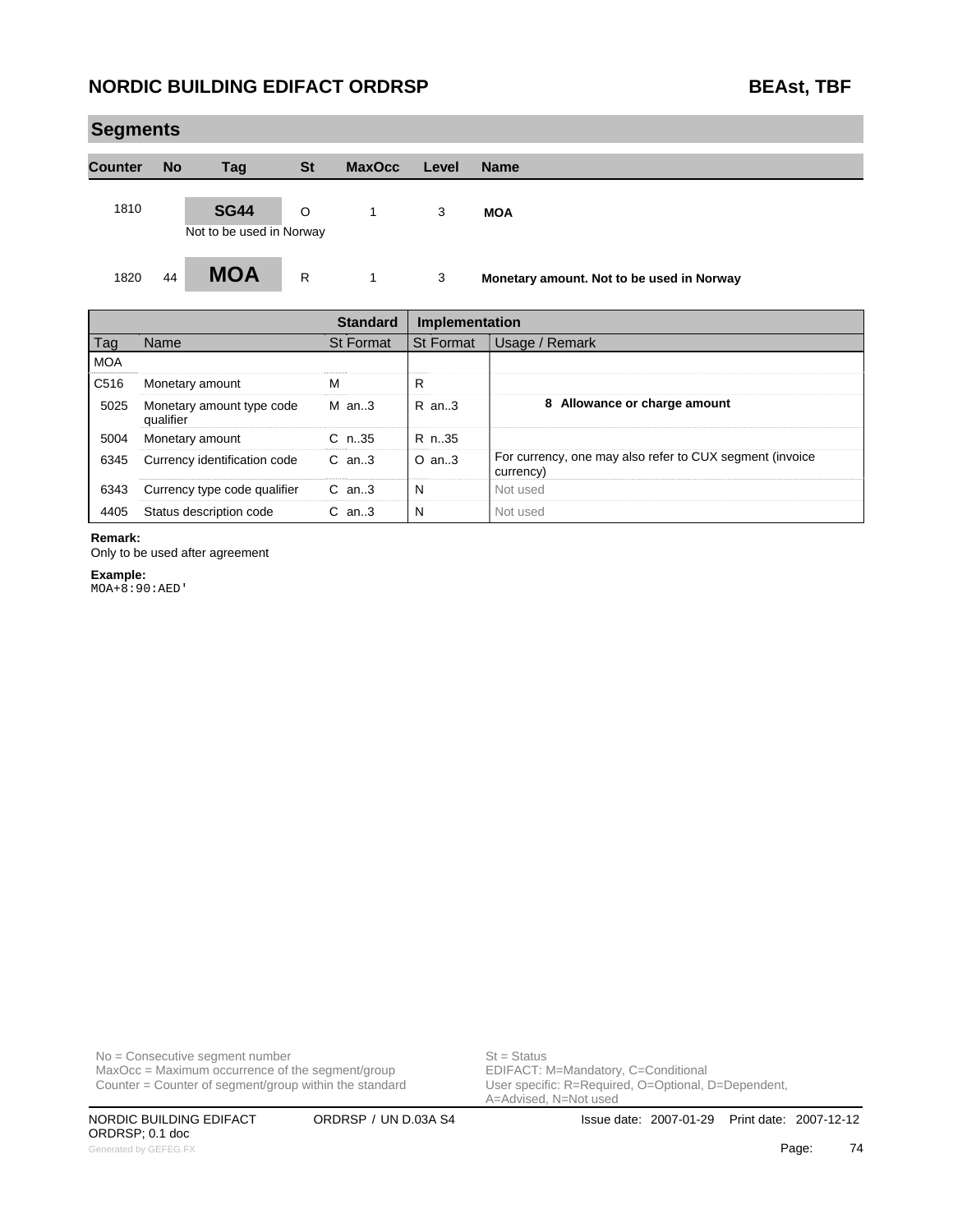### **Segments**

| <b>Counter</b> | <b>No</b> | Tag                                     | <b>St</b> | <b>MaxOcc</b> | Level | <b>Name</b>                                                |
|----------------|-----------|-----------------------------------------|-----------|---------------|-------|------------------------------------------------------------|
| 1840           |           | <b>SG45</b><br>Not to be used in Norway | $\circ$   |               | 3     | <b>RTE</b>                                                 |
| 1850           | 45        | <b>RTE</b>                              | R         | 1             | 3     | Allowance / charge rate per unit, Not to be used in Norway |

|                  |                           | <b>Standard</b> | Implementation   |                                   |
|------------------|---------------------------|-----------------|------------------|-----------------------------------|
| Tag              | Name                      | St Format       | <b>St Format</b> | Usage / Remark                    |
| <b>RTE</b>       |                           |                 |                  |                                   |
| C <sub>128</sub> | Rate details              | м               | R                |                                   |
| 5419             | Rate type code qualifier  | $M$ an3         | R an3            | 1 Allowance rate<br>2 Charge rate |
| 5420             | Unit price basis rate     | M n. 15         | R n. 15          |                                   |
| 5284             | Unit price basis quantity | $C_{n.9}$       | N                | Not used                          |
| 6411             | Measurement unit code     | $C$ an $8$      | N                | Not used                          |
| 4405             | Status description code   | $C$ an. $3$     | N                | Not used                          |

#### **Remark:**

Only to be used after agreement

**Example:** RTE+1:9'

No = Consecutive segment number<br>
MaxOcc = Maximum occurrence of the segment/group<br>
EDIFACT: M=Mandatory, C=Conditional  $MaxOcc = Maximum$  occurrence of the segment/group Counter = Counter of segment/group within the standard

User specific: R=Required, O=Optional, D=Dependent,<br>A=Advised, N=Not used

ORDRSP; 0.1 doc Generated by GEFEG.FX **Page:** 75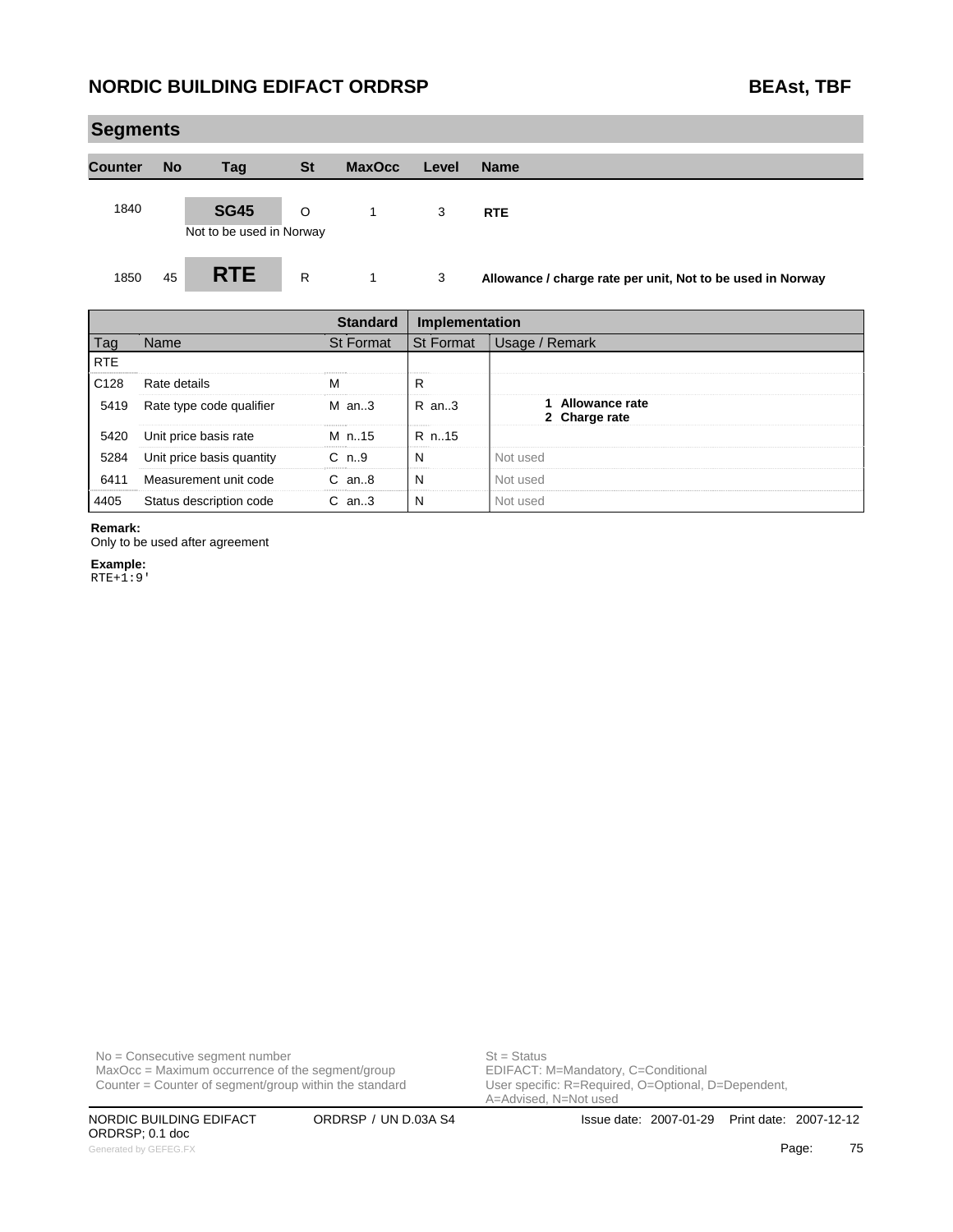| <b>Segments</b> |            |                                |              |                  |                  |                                                                                                        |
|-----------------|------------|--------------------------------|--------------|------------------|------------------|--------------------------------------------------------------------------------------------------------|
| <b>Counter</b>  | <b>No</b>  | Tag                            | <b>St</b>    | <b>MaxOcc</b>    | Level            | <b>Name</b>                                                                                            |
| 1900            |            | <b>SG47</b>                    | O            | $\mathbf{1}$     | 2                | <b>TDT</b>                                                                                             |
| 1910            | 46         | TDT                            | $\mathsf{R}$ | $\mathbf 1$      | 2                | <b>Transport information</b>                                                                           |
|                 |            |                                |              | <b>Standard</b>  | Implementation   |                                                                                                        |
| Tag             | Name       |                                |              | <b>St Format</b> | <b>St Format</b> | Usage / Remark                                                                                         |
| <b>TDT</b>      |            |                                |              |                  |                  |                                                                                                        |
| 8051            |            | Transport stage code qualifier |              | $M$ an3          | $R$ an3          | 1 Inland transport<br>Main-carriage transport<br>20                                                    |
| 8028            | identifier | Means of transport journey     |              | $C$ an. 17       | N                | Not used                                                                                               |
| C220            |            | Mode of transport              |              | C                | $\circ$          |                                                                                                        |
| 8067            |            | Transport mode name code       |              | $C$ an3          | $O$ an3          | <b>Maritime transport</b><br>10<br>Rail transport<br>20<br>Road transport<br>30<br>40<br>Air transport |
| 8066            |            | Transport mode name            |              | $C$ an. 17       | O an17           | Free Text                                                                                              |
| C001            |            | Transport means                |              | C                | O                |                                                                                                        |
| 8179            | code       | Transport means description    |              | $C$ an $8$       | $O$ an $8$       | Agreed<br>17 Customer determined means of transport<br>18 Seller determined means of transport         |
| 1131            |            | Code list identification code  |              | C an17           | N                | Not used                                                                                               |

|                  | coue                                              |             |        | 18 Seller determined means of transport |
|------------------|---------------------------------------------------|-------------|--------|-----------------------------------------|
| 1131             | Code list identification code                     | $C$ an. 17  | N      | Not used                                |
| 3055             | Code list responsible agency<br>code              | $C$ an3     | N      | Not used                                |
| 8178             | Transport means description                       | $C$ an. 17  | O an17 | Free text                               |
| C040             | Carrier                                           | C           | N      |                                         |
| 3127             | Carrier identifier                                | $C$ an. 17  | N      | Not used                                |
| 1131             | Code list identification code                     | $C$ an. 17  | N      | Not used                                |
| 3055             | Code list responsible agency<br>code              | $C$ an. $3$ | N      | Not used                                |
| 3128             | Carrier name                                      | $C$ an. 35  | N      | Not used                                |
| 8101             | Transit direction indicator code                  | $C$ an3     | N      | Not used                                |
| C401             | Excess transportation<br>information              | С           | N      |                                         |
| 8457             | Excess transportation reason<br>code              | $M$ an3     | N      | Not used                                |
| 8459             | Excess transportation<br>responsibility code      | $M$ an3     | N      | Not used                                |
| 7130             | Customer shipment<br>authorisation identifier     | $C$ an. 17  | N      | Not used                                |
| C <sub>222</sub> | Transport identification                          | C           | N      |                                         |
| 8213             | Transport means identification<br>name identifier | $C$ an9     | N      | Not used                                |
|                  | Code list identification code                     | $C$ an17    | N      | Not used                                |

No = Consecutive segment number<br>
MaxOcc = Maximum occurrence of the segment/group<br>
EDIFACT: M=Mandatory, C=Conditional  $MaxOcc = Maximum$  occurrence of the segment/group

Counter = Counter of segment/group within the standard

User specific: R=Required, O=Optional, D=Dependent,<br>A=Advised, N=Not used

ORDRSP; 0.1 doc Generated by GEFEG.FX **Page:** 76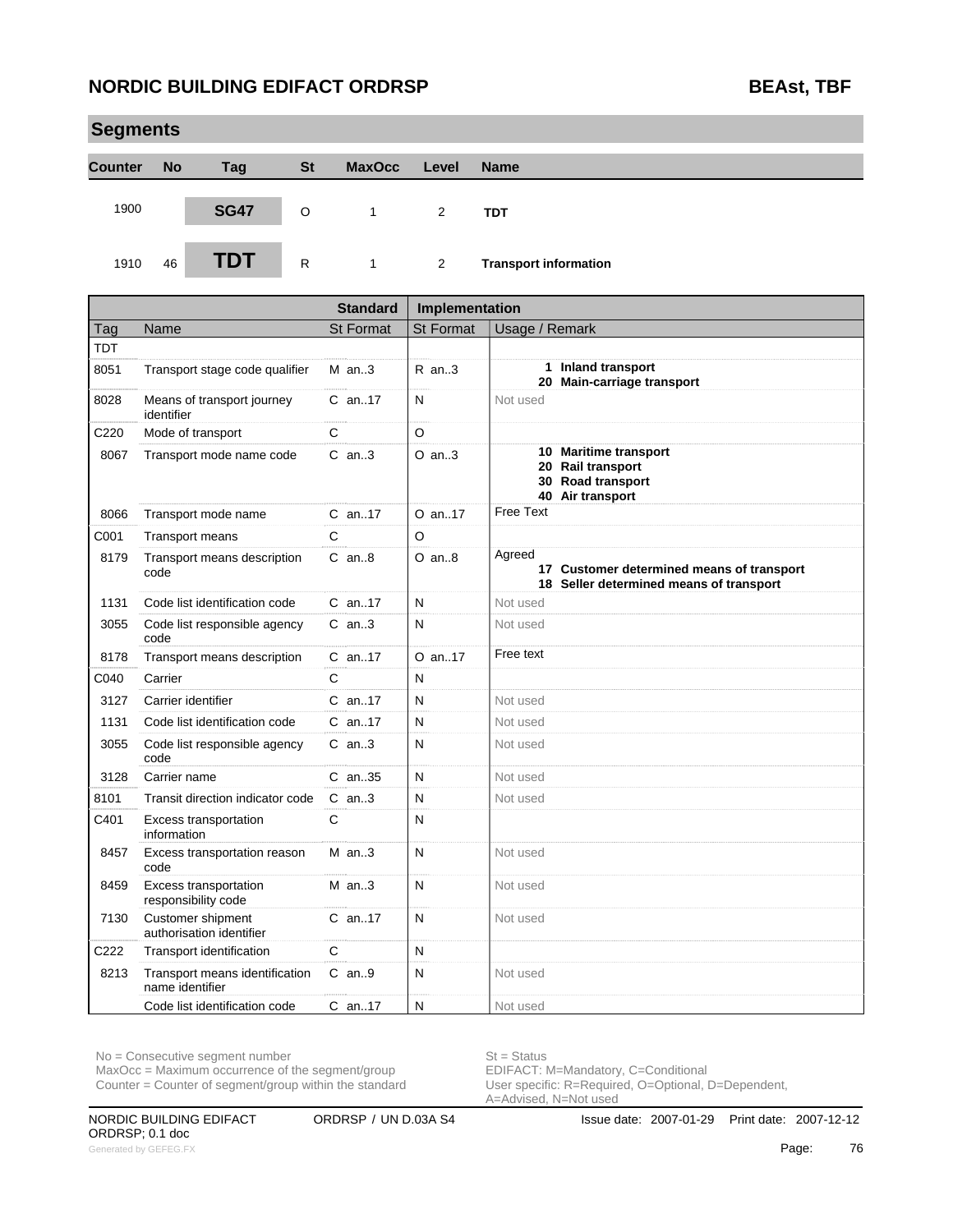### **Segments**

|      |                                                    | <b>Standard</b> | Implementation   |                |
|------|----------------------------------------------------|-----------------|------------------|----------------|
| Tag  | Name                                               | St Format       | <b>St Format</b> | Usage / Remark |
| 1131 |                                                    |                 |                  |                |
|      | 3055 Code list responsible agency C an3<br>code    |                 | N                | Not used       |
|      | 8212 Transport means identification C an35<br>name |                 | N                | Not used       |
| 8453 | Transport means nationality<br>code                | C an3           | N                | Not used       |
| 8281 | Transport means ownership<br>indicator code        | C an3           | N                | Not used       |

### **Remark:**

**Example:** TDT+1++10:Lorry back lift+17:::X'

 $MaxOcc = Maximum$  occurrence of the segment/group Counter = Counter of segment/group within the standard

No = Consecutive segment number<br>
MaxOcc = Maximum occurrence of the segment/group<br>
EDIFACT: M=Mandatory, C=Conditional User specific: R=Required, O=Optional, D=Dependent,<br>A=Advised, N=Not used

ORDRSP; 0.1 doc Generated by GEFEG.FX **Page:** 77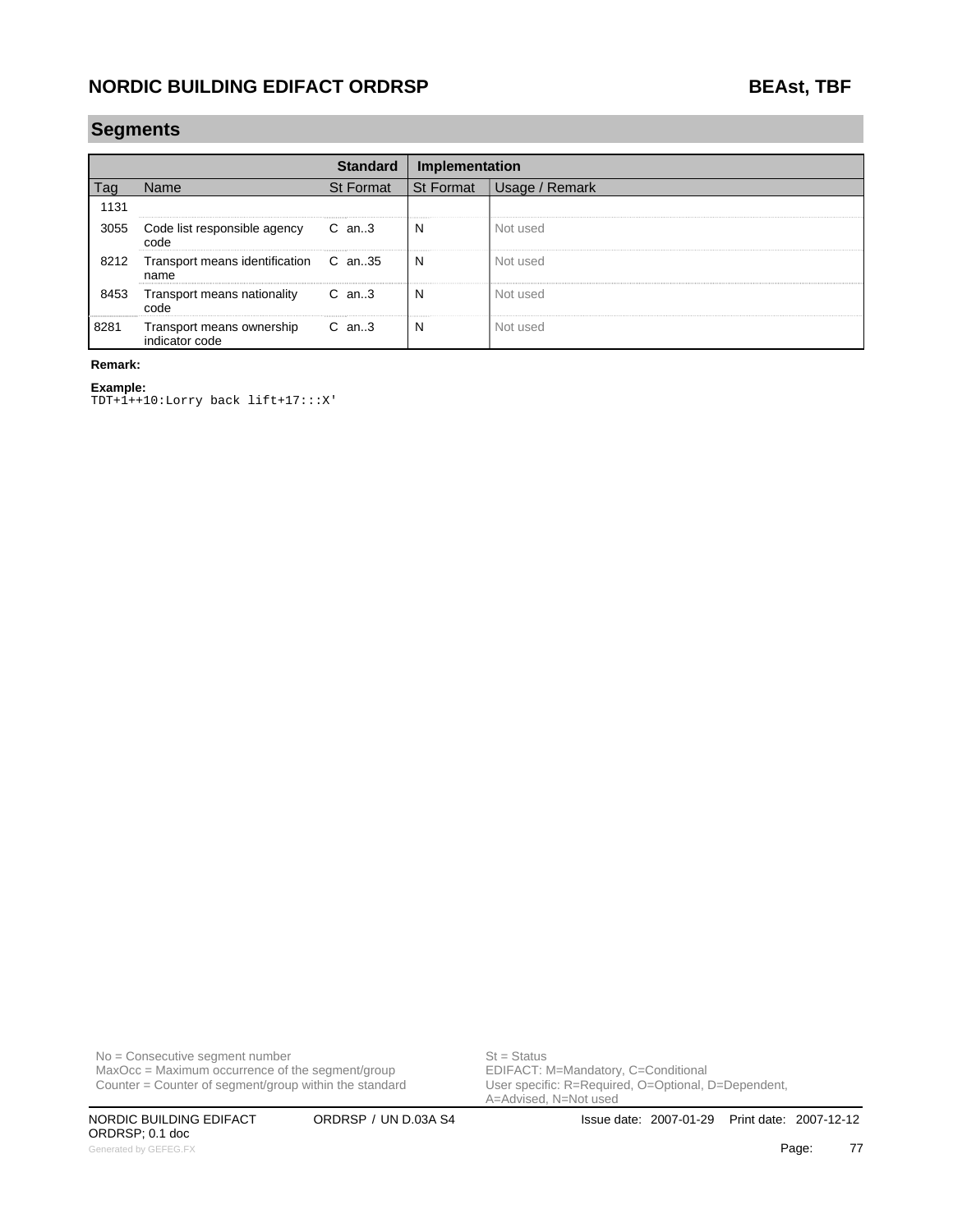|                | <b>Segments</b> |             |           |               |                |                              |  |  |  |  |  |  |
|----------------|-----------------|-------------|-----------|---------------|----------------|------------------------------|--|--|--|--|--|--|
| <b>Counter</b> | <b>No</b>       | <b>Tag</b>  | <b>St</b> | <b>MaxOcc</b> | Level          | <b>Name</b>                  |  |  |  |  |  |  |
| 2030           |                 | <b>SG51</b> | $\circ$   |               | 2              | SCC-SG52                     |  |  |  |  |  |  |
| 2040           | 47              | <b>SCC</b>  | R         |               | $\overline{2}$ | <b>Scheduling conditions</b> |  |  |  |  |  |  |

|            |                                              | <b>Standard</b>  | <b>Implementation</b> |                     |
|------------|----------------------------------------------|------------------|-----------------------|---------------------|
| Tag        | <b>Name</b>                                  | <b>St Format</b> | St Format             | Usage / Remark      |
| <b>SCC</b> |                                              |                  |                       |                     |
| 4017       | Delivery plan commitment level M an3<br>code |                  | R an3                 | 4 Planning/forecast |
| 4493       | Delivery instruction code                    | $C$ an. $3$      | N                     | Not used            |
| C329       | Pattern description                          |                  |                       | Agreed              |
| 2013       | Frequency code                               | $C$ an. $3$      | $O$ an. $3$           | Agreed              |
| 2015       | Despatch pattern code                        | $C$ an. $3$      | $O$ an. $3$           | Agreed              |
| 2017       | Despatch pattern timing code                 | $C$ an3          | O an3                 | Agreed              |

#### **Remark:**

**Example:**  $SCC+4++A:1:A'$ 

 $MaxOcc = Maximum$  occurrence of the segment/group Counter = Counter of segment/group within the standard

No = Consecutive segment number<br>
MaxOcc = Maximum occurrence of the segment/group<br>
EDIFACT: M=Mandatory, C=Conditional User specific: R=Required, O=Optional, D=Dependent,<br>A=Advised, N=Not used

ORDRSP; 0.1 doc Generated by GEFEG.FX **Page:** 78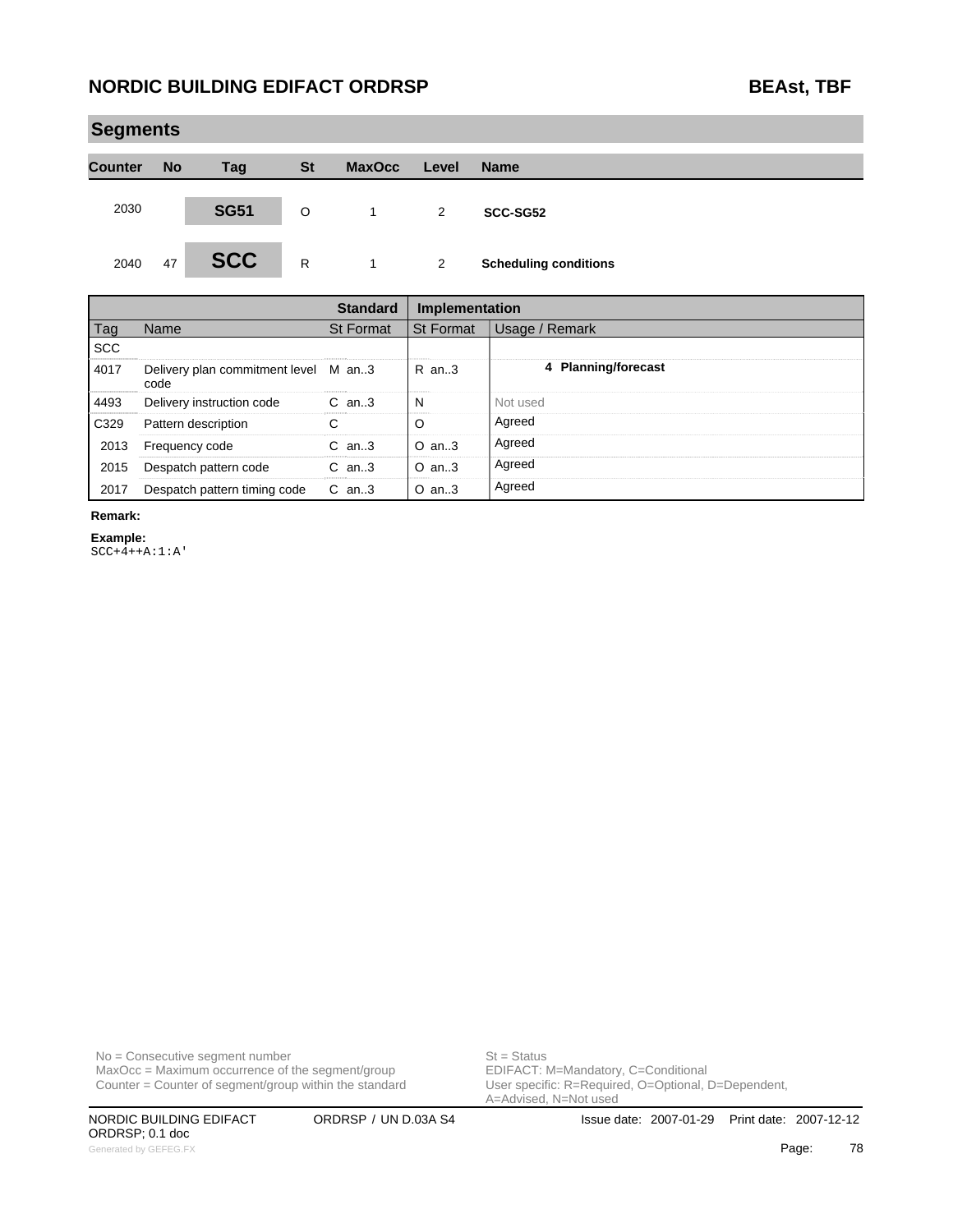|                | <b>Segments</b> |             |           |               |       |             |  |  |  |  |  |  |
|----------------|-----------------|-------------|-----------|---------------|-------|-------------|--|--|--|--|--|--|
| <b>Counter</b> | <b>No</b>       | <b>Tag</b>  | <b>St</b> | <b>MaxOcc</b> | Level | <b>Name</b> |  |  |  |  |  |  |
| 2070           |                 | <b>SG52</b> | $\circ$   |               | 3     | QTY-DTM     |  |  |  |  |  |  |
| 2080           | 48              | <b>QTY</b>  | R         |               | 3     | Quantity    |  |  |  |  |  |  |

|      |                              | <b>Standard</b>  | <b>Implementation</b> |                                                                                                                                                                                                                                                                                                                                               |
|------|------------------------------|------------------|-----------------------|-----------------------------------------------------------------------------------------------------------------------------------------------------------------------------------------------------------------------------------------------------------------------------------------------------------------------------------------------|
| Tag  | Name                         | <b>St Format</b> | <b>St Format</b>      | Usage / Remark                                                                                                                                                                                                                                                                                                                                |
| QTY  |                              |                  |                       |                                                                                                                                                                                                                                                                                                                                               |
| C186 | Quantity details             | м                | R                     |                                                                                                                                                                                                                                                                                                                                               |
| 6063 | Quantity type code qualifier | $M$ an3          | $R$ an. $3$           | 113 Quantity to be delivered                                                                                                                                                                                                                                                                                                                  |
| 6060 | Quantity                     | M an35           | R an. 35              |                                                                                                                                                                                                                                                                                                                                               |
| 6411 | Measurement unit code        | $C$ an $.8$      | $O$ an $8$            | Use according to national articel definiation<br>IF GTIN is used as item identifier one of the following units<br>If a national standard is used for item<br>identification then the corresponding unit of messurement<br>must be used.<br><b>PCE Piece</b><br>MTK square metre<br>MTQ cubic metre<br><b>MTR</b> metre<br><b>KGM</b> kilogram |

#### **Remark:**

**Example:** QTY+113:X:PCE'

No = Consecutive segment number<br>
MaxOcc = Maximum occurrence of the segment/group<br>
EDIFACT: M=Mandatory, C=Conditional  $MaxOcc = Maximum$  occurrence of the segment/group Counter = Counter of segment/group within the standard

User specific: R=Required, O=Optional, D=Dependent,<br>A=Advised, N=Not used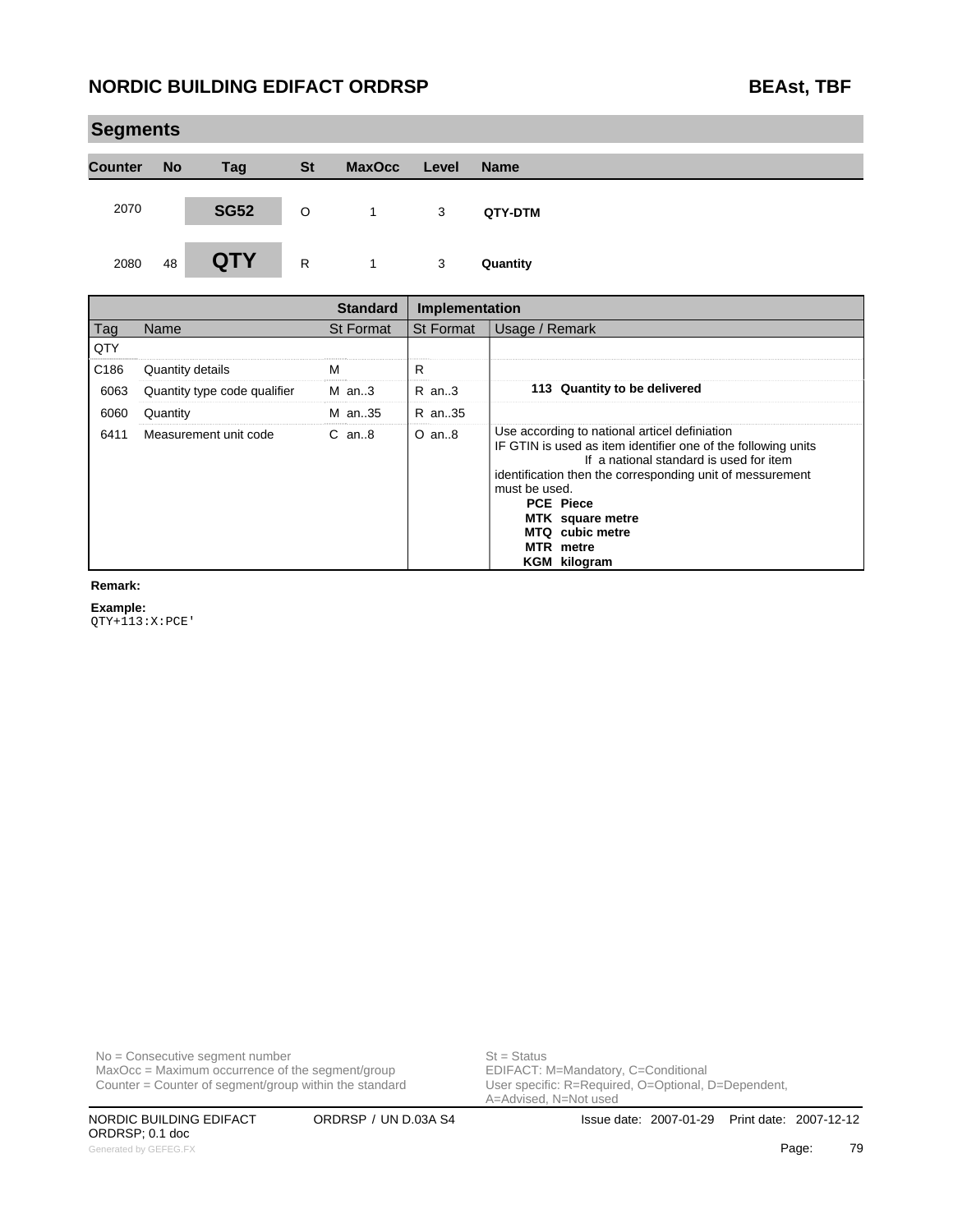|                | <b>Segments</b> |             |           |                |       |                  |  |  |  |  |  |
|----------------|-----------------|-------------|-----------|----------------|-------|------------------|--|--|--|--|--|
| <b>Counter</b> | <b>No</b>       | <b>Tag</b>  | <b>St</b> | <b>MaxOcc</b>  | Level | <b>Name</b>      |  |  |  |  |  |
| 2070           |                 | <b>SG52</b> | O         | $\overline{1}$ | 3     | QTY-DTM          |  |  |  |  |  |
| 2090           | 49              | <b>DTM</b>  | O         | $\overline{1}$ | 4     | Date/time/period |  |  |  |  |  |

|                  |                                                         | Standard         | Implementation   |                                                |  |  |
|------------------|---------------------------------------------------------|------------------|------------------|------------------------------------------------|--|--|
| Tag              | Name                                                    | <b>St Format</b> | <b>St Format</b> | Usage / Remark                                 |  |  |
| <b>DTM</b>       |                                                         |                  |                  |                                                |  |  |
| C <sub>507</sub> | Date/time/period                                        | м                | R                |                                                |  |  |
| 2005             | Date or time or period function M an3<br>code qualifier |                  | $R$ an. 3        | 76 Delivery date/time, scheduled for           |  |  |
| 2380             | Date or time or period text                             | C an 35          | R an35           |                                                |  |  |
| 2379             | Date or time or period format C an3<br>code             |                  | $R$ an. 3        | 102 CCYYMMDD<br>203 CCYYMMDDHHMM<br>616 CCYYWW |  |  |

#### **Remark:**

**Example:**

DTM+76:20070428:102'

 $MaxOcc = Maximum$  occurrence of the segment/group Counter = Counter of segment/group within the standard

No = Consecutive segment number<br>
MaxOcc = Maximum occurrence of the segment/group<br>
EDIFACT: M=Mandatory, C=Conditional User specific: R=Required, O=Optional, D=Dependent,<br>A=Advised, N=Not used

ORDRSP; 0.1 doc Generated by GEFEG.FX **Page:** 80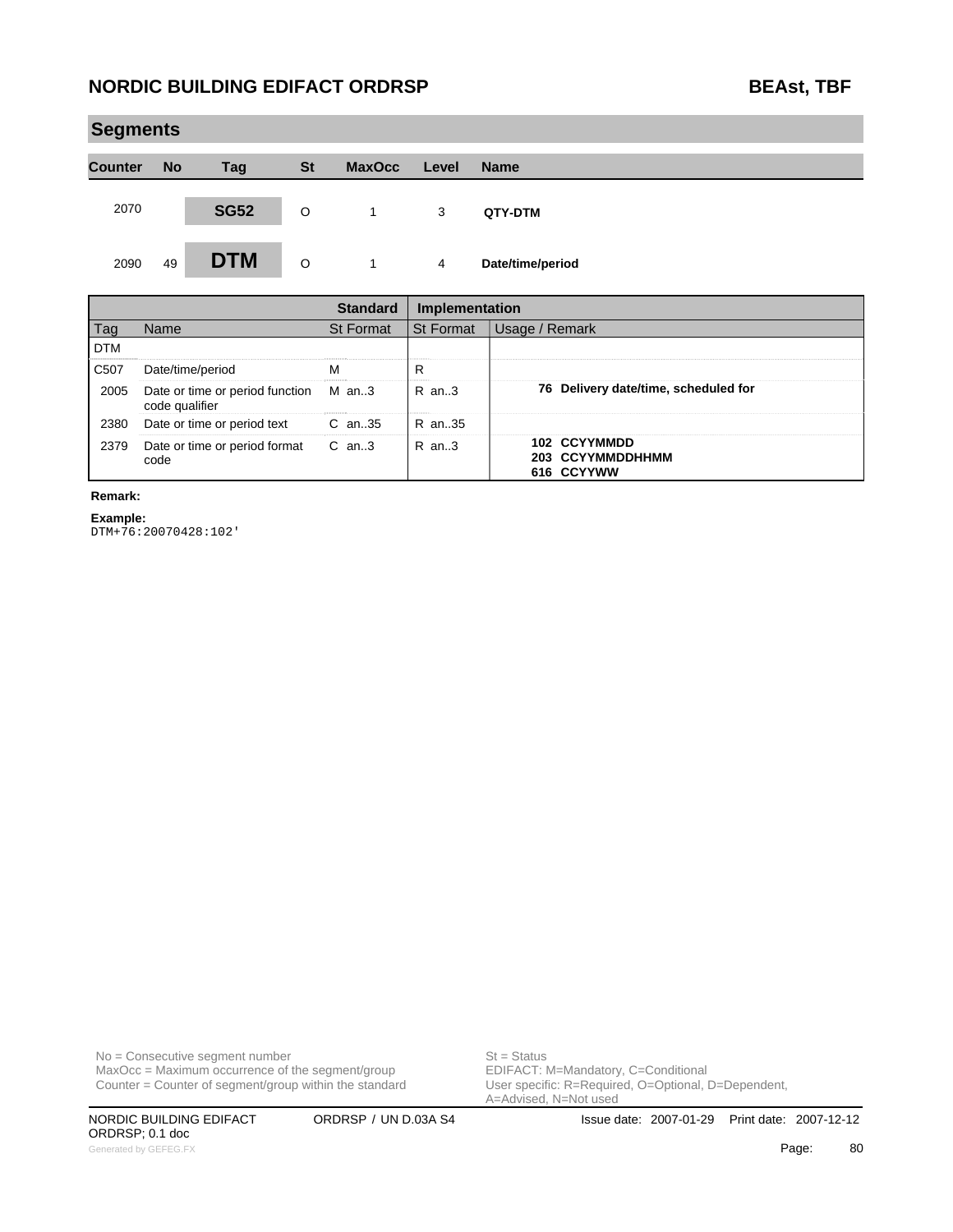|                 | <b>Segments</b> |                        |           |               |             |                        |  |  |  |
|-----------------|-----------------|------------------------|-----------|---------------|-------------|------------------------|--|--|--|
| <b>Counter</b>  | <b>No</b>       | Tag                    | <b>St</b> | <b>MaxOcc</b> | Level       | <b>Name</b>            |  |  |  |
| 2200            | 50              | <b>UNS</b>             | R         | 1             | $\mathbf 0$ | <b>Section control</b> |  |  |  |
| <b>Standard</b> |                 |                        |           |               |             | Implementation         |  |  |  |
| Tag             | Name            |                        |           | St Format     | St Format   | Usage / Remark         |  |  |  |
| <b>UNS</b>      |                 |                        |           |               |             |                        |  |  |  |
| 0081            |                 | Section identification |           | $M$ a1        | R a1        |                        |  |  |  |
| Remark:         |                 |                        |           |               |             |                        |  |  |  |

**Example:** UNS+D'

 $MaxOcc = Maximum$  occurrence of the segment/group Counter = Counter of segment/group within the standard

No = Consecutive segment number<br>
MaxOcc = Maximum occurrence of the segment/group<br>
EDIFACT: M=Mandatory, C=Conditional

NORDIC BUILDING EDIFACT ORDRSP / UN D.03A S4 Issue date: 2007-01-29 Print date: 2007-12-12 ORDRSP; 0.1 doc Generated by GEFEG.FX **Page:** 81

User specific: R=Required, O=Optional, D=Dependent,<br>A=Advised, N=Not used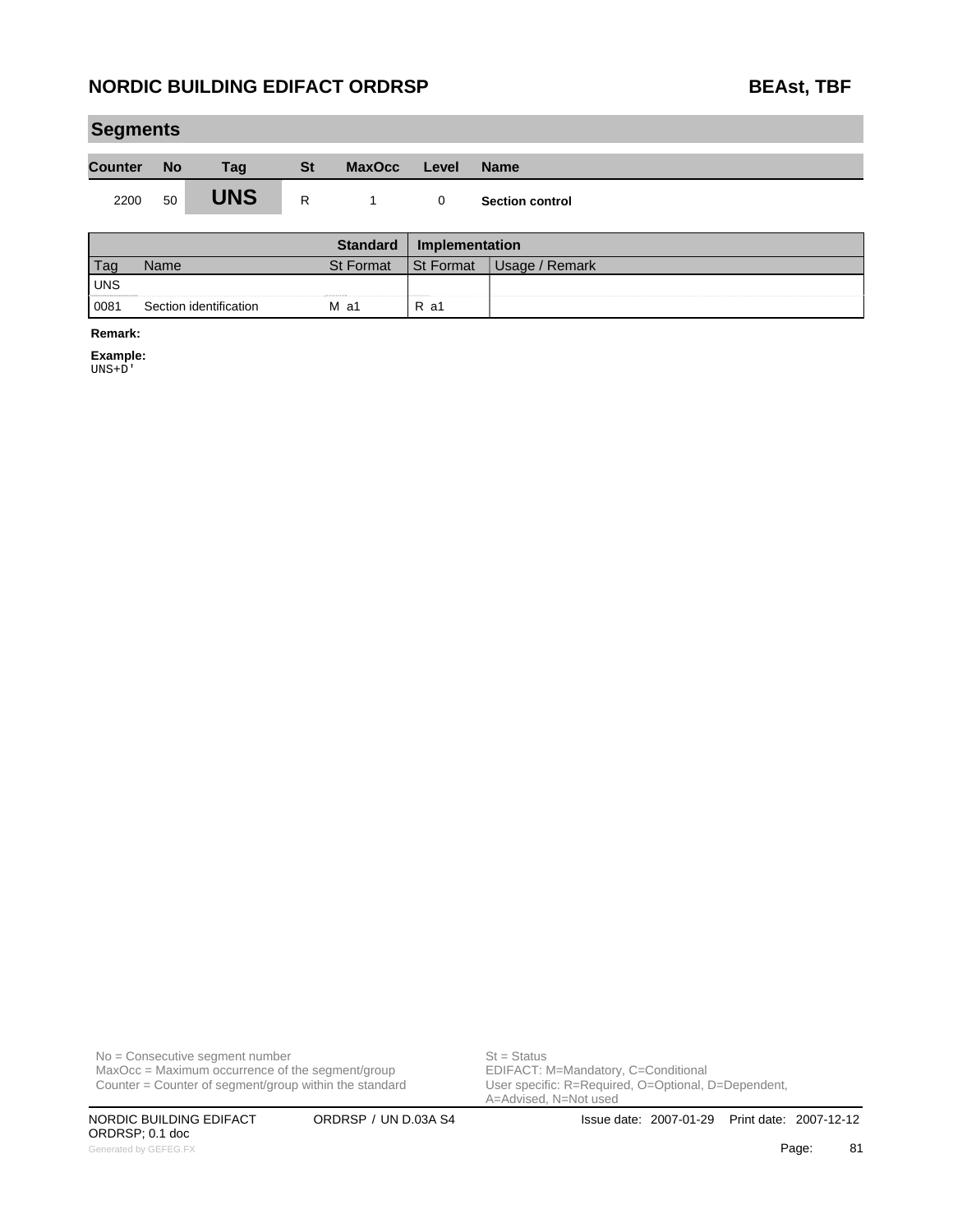| <b>Segments</b> |    |            |         |              |  |                        |  |  |
|-----------------|----|------------|---------|--------------|--|------------------------|--|--|
|                 |    |            |         |              |  |                        |  |  |
| Counter No      |    | Tag        | St      | MaxOcc Level |  | <b>Name</b>            |  |  |
| 2210            | 51 | <b>MOA</b> | $\circ$ | 6            |  | <b>Monetary amount</b> |  |  |

|            |                                        | <b>Standard</b>  | Implementation   |                                                                                                                                                                 |  |  |  |
|------------|----------------------------------------|------------------|------------------|-----------------------------------------------------------------------------------------------------------------------------------------------------------------|--|--|--|
| Tag        | Name                                   | <b>St Format</b> | <b>St Format</b> | Usage / Remark                                                                                                                                                  |  |  |  |
| <b>MOA</b> |                                        |                  |                  |                                                                                                                                                                 |  |  |  |
| C516       | Monetary amount                        | м                | R                |                                                                                                                                                                 |  |  |  |
| 5025       | Monetary amount type code<br>qualifier | $M$ an3          | $R$ an. 3        | 86 Message total monetary amount<br>79 Total line items amount<br>131 Total charges/allowances<br>165 Adjustment amount<br>124 Tax amount<br>125 Taxable amount |  |  |  |
| 5004       | Monetary amount                        | $C_{n.35}$       | R n.35           |                                                                                                                                                                 |  |  |  |
| 6345       | Currency identification code           | $C$ an. $3$      | $O$ an. $3$      | For currency, one may also refer to CUX segment (invoice<br>currency)                                                                                           |  |  |  |
| 6343       | Currency type code qualifier           | $C$ an. $3$      | N                | Not used                                                                                                                                                        |  |  |  |
| 4405       | Status description code                | $C$ an3          | N                | Not used                                                                                                                                                        |  |  |  |

#### **Remark:**

**Example:**

MOA+86:9:AED'

 $MaxOcc = Maximum$  occurrence of the segment/group Counter = Counter of segment/group within the standard

No = Consecutive segment number<br>
MaxOcc = Maximum occurrence of the segment/group<br>
EDIFACT: M=Mandatory, C=Conditional

ORDRSP; 0.1 doc Generated by GEFEG.FX **82** 

User specific: R=Required, O=Optional, D=Dependent,<br>A=Advised, N=Not used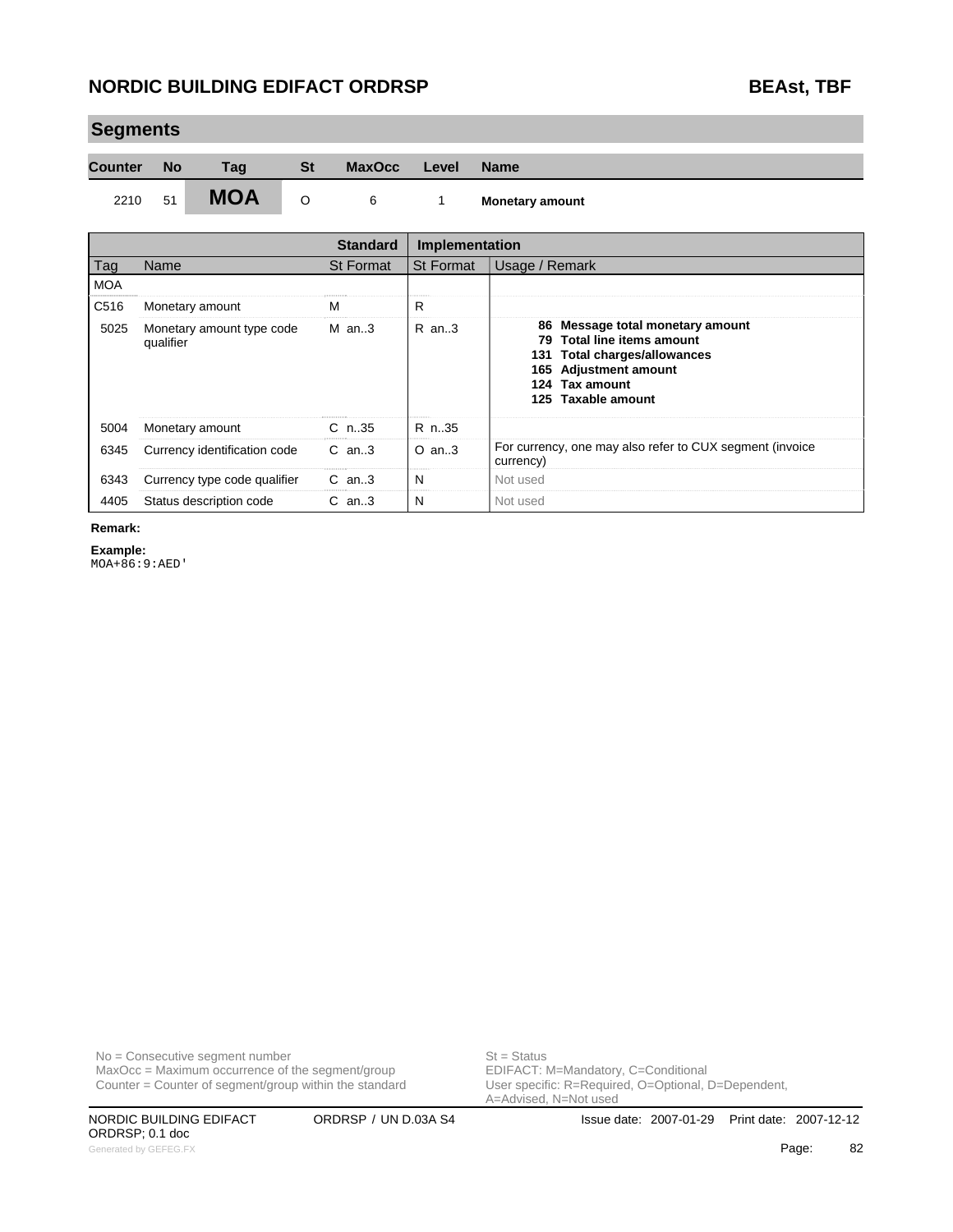### **Segments**

| <b>Counter</b> | <b>No</b> | Tag        | St | MaxOcc Level | <b>Name</b>          |
|----------------|-----------|------------|----|--------------|----------------------|
| 2220           | 52        | <b>CNT</b> |    |              | <b>Control total</b> |

|                  |                                         | <b>Standard</b>  | <b>Implementation</b> |                                                                      |  |
|------------------|-----------------------------------------|------------------|-----------------------|----------------------------------------------------------------------|--|
| l ag             | Name                                    | <b>St Format</b> | <b>St Format</b>      | Usage / Remark                                                       |  |
| <b>CNT</b>       |                                         |                  |                       |                                                                      |  |
| C <sub>270</sub> | Control                                 |                  |                       |                                                                      |  |
| 6069             | Control total type code qualifier M an3 |                  | $R$ an. 3             | 1 Total of line item quantities<br>2 Number of line items in message |  |
| 6066             | Control total quantity                  | M n. 18          | R n. 10               | Quantity / Control value                                             |  |
| 6411             | Measurement unit code                   | C an8            | $O$ an $8$            | UN/ECE recomendation 20                                              |  |

**Remark:**

**Example:**

CNT+1:9:04'

 $MaxOcc = Maximum$  occurrence of the segment/group Counter = Counter of segment/group within the standard

No = Consecutive segment number<br>
MaxOcc = Maximum occurrence of the segment/group<br>
EDIFACT: M=Mandatory, C=Conditional User specific: R=Required, O=Optional, D=Dependent,<br>A=Advised, N=Not used

ORDRSP; 0.1 doc Generated by GEFEG.FX **83**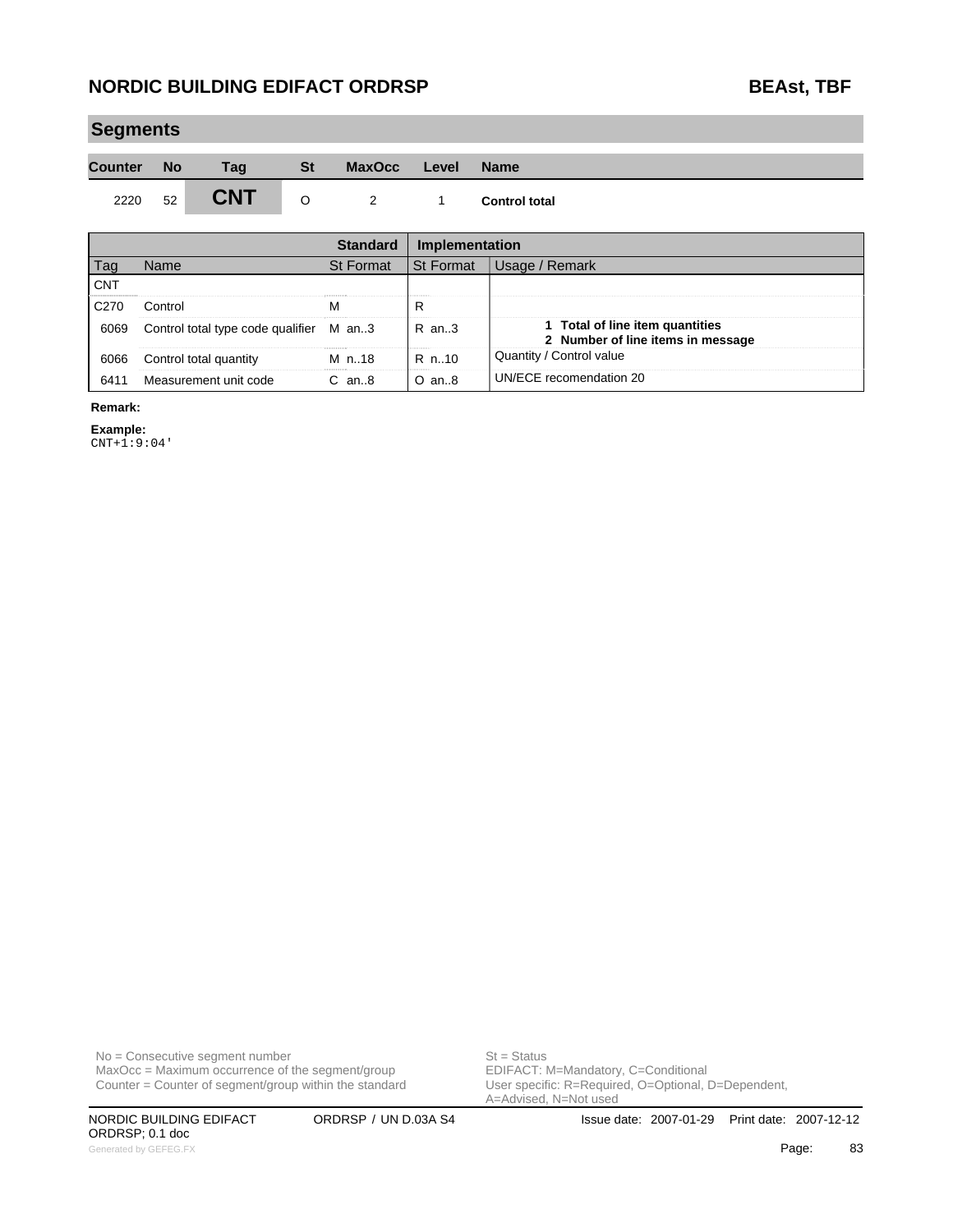### **Segments**

| <b>Counter</b> | No | Tag        | St | <b>MaxOcc</b> | Level | <b>Name</b>     |
|----------------|----|------------|----|---------------|-------|-----------------|
| 2270           | 53 | <b>UNT</b> |    |               |       | Message trailer |

|            |                                    |           | Implementation                             |        |  |
|------------|------------------------------------|-----------|--------------------------------------------|--------|--|
|            | vame                               | St Format | <b>St Format</b>                           | Remark |  |
| <b>UNT</b> |                                    |           | a company and see the second second terms. |        |  |
| 0074       | Number of segments in a<br>message | M n10     | R n10                                      |        |  |
| 0062       | Message reference number           | M an14    | R an14                                     |        |  |

**Remark:**

**Example:**

UNT+101+X'

 $MaxOcc = Maximum$  occurrence of the segment/group Counter = Counter of segment/group within the standard

No = Consecutive segment number<br>
MaxOcc = Maximum occurrence of the segment/group<br>
EDIFACT: M=Mandatory, C=Conditional User specific: R=Required, O=Optional, D=Dependent,<br>A=Advised, N=Not used

ORDRSP; 0.1 doc Generated by GEFEG.FX **Page:** 84